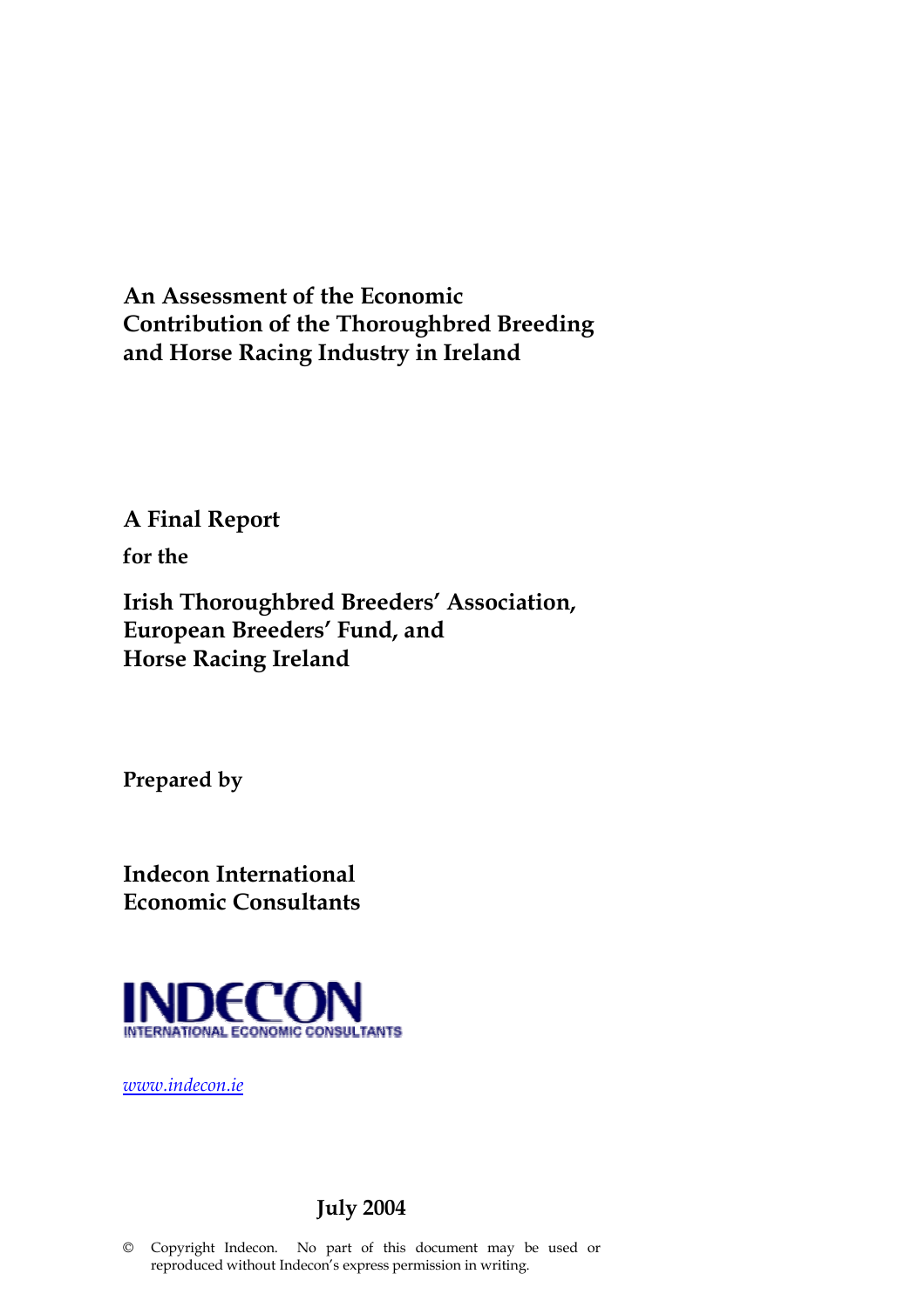# **Contents** *Page*

| <b>Executive Summary</b>                                                                        | $\mathbf{i}$ |
|-------------------------------------------------------------------------------------------------|--------------|
| 1 Introduction and Background                                                                   | $\mathbf{1}$ |
| 2 Profile and Economic Contribution of the Stallion Industry                                    | 3            |
| 3 Profile and Economic Contribution of the Breeding<br>Industry                                 | 29           |
| 4 Profile and Economic Contribution of the Horse Racing<br><b>Industry and Betting Industry</b> | 54           |
| 5 Description of Irish Tax Incentives                                                           | 69           |
| 6 Review of Incentives in Other Jurisdictions                                                   | 74           |
| 7 Evaluation of Economic Costs/Benefits of the Irish Stallion<br><b>Tax Incentive</b>           | 88           |
| Annex 1 Review of Research on the Economic Contribution<br>of the Industry                      | 104          |
| <b>Annex 2 Supplementary Tables re Breeding Sector</b>                                          | 125          |
| Annex 3 Supplementary Tables re Horse Racing Sector                                             | 126          |
| Annex 4 Map of Racecourses in Ireland                                                           | 128          |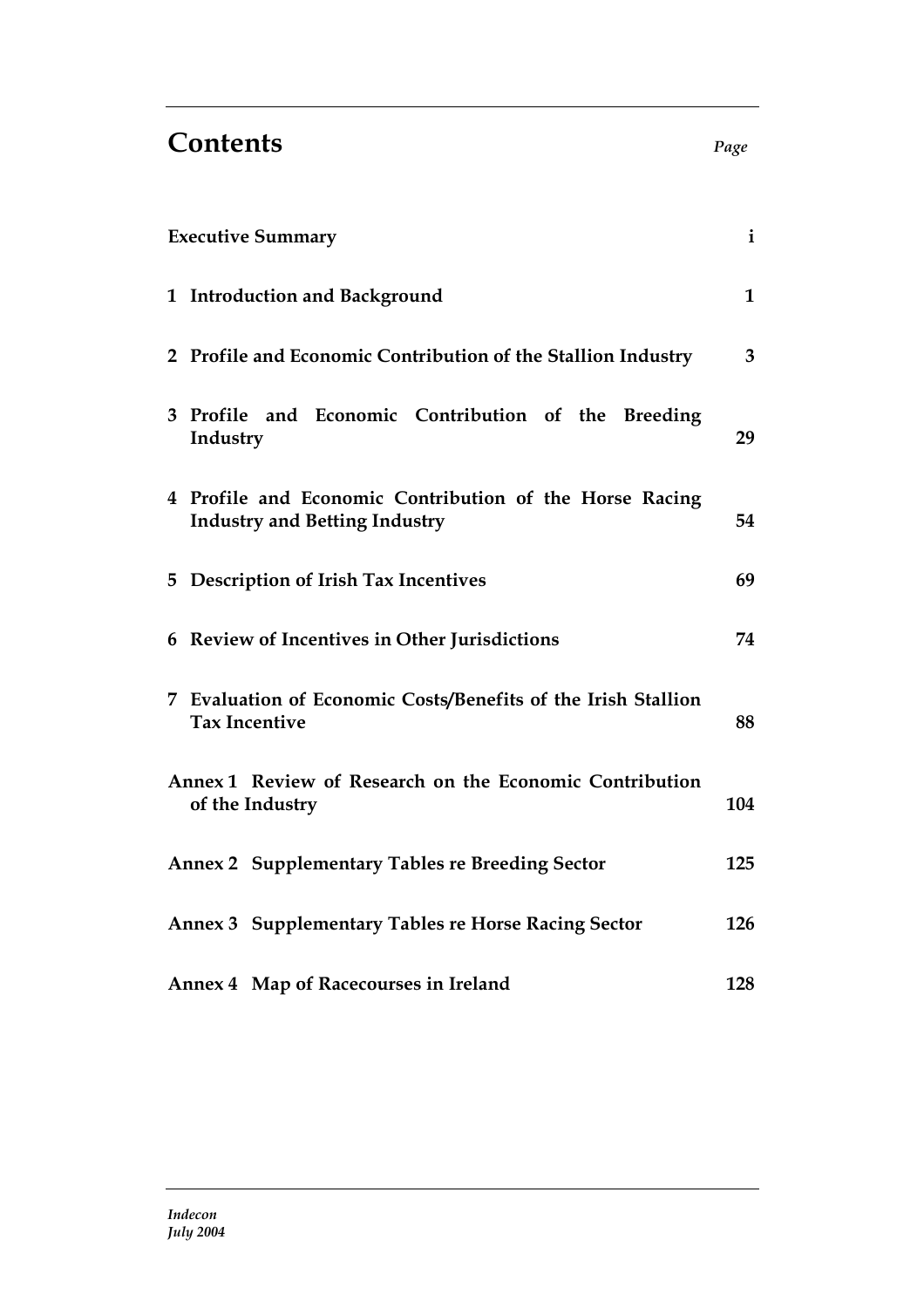# **Glossary of Terms**

**Mean**. The mean is the average of the scores in the population. Numerically, it equals the sum of the scores divided by the number of scores. The mean average is, however, subject to greater influence by relatively high or low values ('outliers') in the sample.

**Median**. The median of a population is the point that divides the distribution of scores in half. Numerically, half of the scores in a population will have values that are equal to or larger than the median and half will have values that are equal to or smaller than the median. This statistical measure is less influenced by extreme low or high values in a sample than is the mean average (defined above).

**Multiplier.** The multiplier is concerned with how national income changes as a result of a change in an injection, for example investment. The multiplier was a concept developed by the economist, John Maynard Keynes, which stated that any increase in injections into the economy (investment, government expenditure or exports) would lead to a proportionally bigger increase in National Income. This is because the extra spending would have knock-on effects creating in turn even greater spending. The size of the multiplier would depend on the level of leakages. It can be measured by the formula 1/(1-MPC-MPM) where the MPC is the marginal propensity to consume and the MPM is the marginal propensity to import.

**Net Benefit.** The net overall economic benefit derived from an activity (such as thoroughbred breeding). They differ from gross benefits in that they represent the net contribution to Irish economic activity after subtracting expenditure on imported inputs and the opportunity cost of labour and other resources used in supplying such services.

**Opportunity Cost.** The value of the best foregone alternative use for a resource. In the case of the thoroughbred breeding industry, the net benefit of the sector to the economy must take account of opportunity cost of labour and other resources used in supplying products and services purchased by breeders where these resource may be put to use elsewhere in the economy.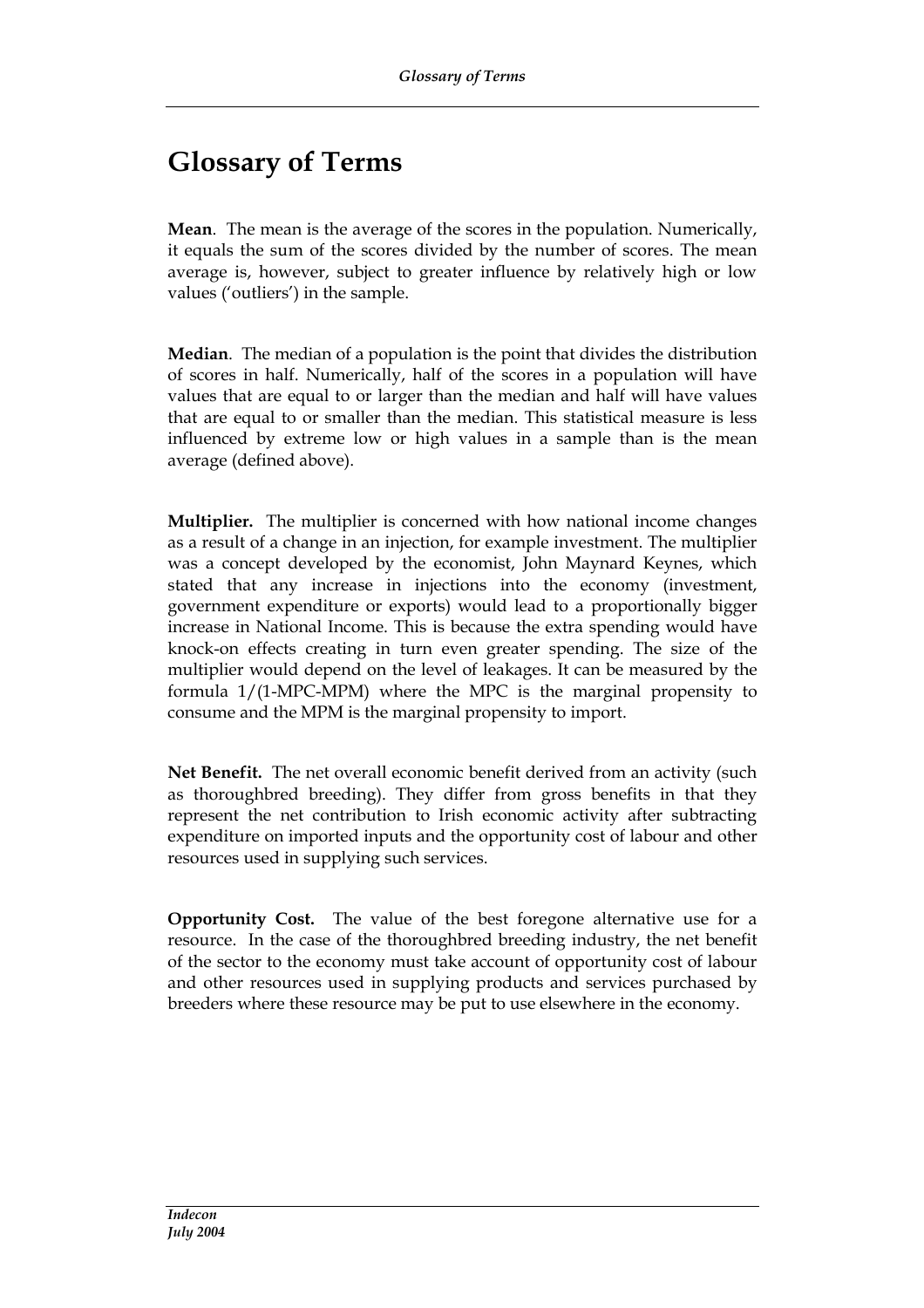**Revenue.** The total value of receipts during a specified period. In the case of stallion services, revenue represents the value of stallion fees received in any one year.

**Standard deviation**. The standard deviation is a measure of the variability present in a data sample. It represents the squared sum of the difference between the mean and each data point in a sample. A high standard deviation points to a high degree of variance within a sample.

**Value-added.** The value of output minus the value of all intermediate inputs used in production, representing therefore the contribution of, and payments to, primary factors of production. In the case of the thoroughbred breeding sector, value added constitutes the additional value created after subtracting the cost of inputs in the breeding process.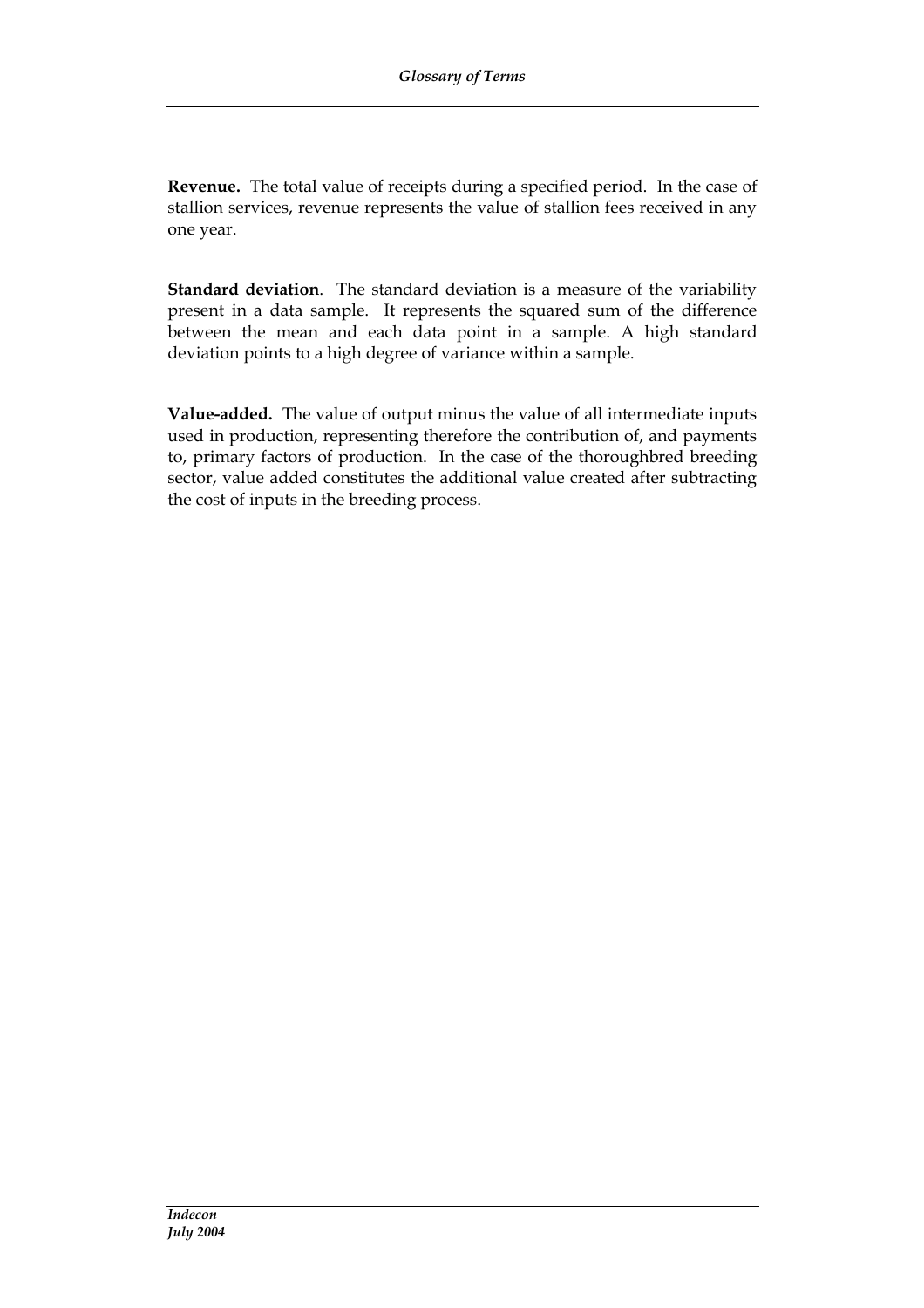# **Executive Summary**

This report has been prepared for the Irish Thoroughbred Breeders' Association, the European Breeders' Fund and Horse Racing Ireland by Indecon International Economic Consultants. The report represents an independent assessment of the economic contribution of the thoroughbred breeding and horse racing industry in Ireland. It also provides an evaluation of the costs and benefits of the current tax exemption of stallion fee income.

This report is structured as follows: After an introduction in Section 1, we set the context for the assessment in Section 2 by presenting a profile and economic contribution of the stallion sector and in the following two sections we examine the economic contribution of the breeding and the horse racing and betting sectors. In Section 5 we describe the historical context and current status of the tax incentives available to the industry. Section 6 then reviews the extent and nature of tax and other incentives available in other jurisdictions. Section 7 considers a number of important issues relevant to the evaluation of the economic costs and benefits of the current tax treatment of stallion income. The key findings of each element in our analysis are summarised below.

A range of previous studies and other research in Ireland and internationally examined the economic contribution of the thoroughbred breeding and horse racing industry, in terms of employment, inward investment, export sales and expenditure by the industry in the other sectors of the economy. A common conclusion of the previous research is that the thoroughbred breeding and horse racing industry contributes to the economy both directly and indirectly, though the magnitude of estimates of the contribution of the industry varies across studies. The size of the estimates of economic contribution is sensitive to the estimation methodology.

#### *Profile and Economic Contribution of Horse Racing, Stallion and Thoroughbred Breeding Industry in Ireland*

The profile and economic contribution of the stallion, broodmare, horseracing and betting sectors in Ireland is presented in sections 2-4. The industry has grown very rapidly in recent years and without the type of supports provided to other agricultural sectors.

The key findings of the analysis are as follows:

- Ireland had a thoroughbred stallion population of 390 in 2003. The Irish stallion sector includes 89 farms and is characterised by a large number of small to medium-sized farms with a small number of larger farms<sup>1</sup>;
- The broodmare population was 16,938 in 2003;
- Foal production is increasing and was 10,574 in 2003;
- Ireland is now the third largest thoroughbred producer in the world accounting for over 42% of EU output. Bloodstock production now accounts for approximately 10 % of all livestock production in Ireland and 4.4% of agricultural output;
- Ireland has a high number of racehorses, reflected in the number of racing fixtures and races held annually;

<sup>1</sup> Unless otherwise stated data refers the island of Ireland but tax computations relate to the 26 counties.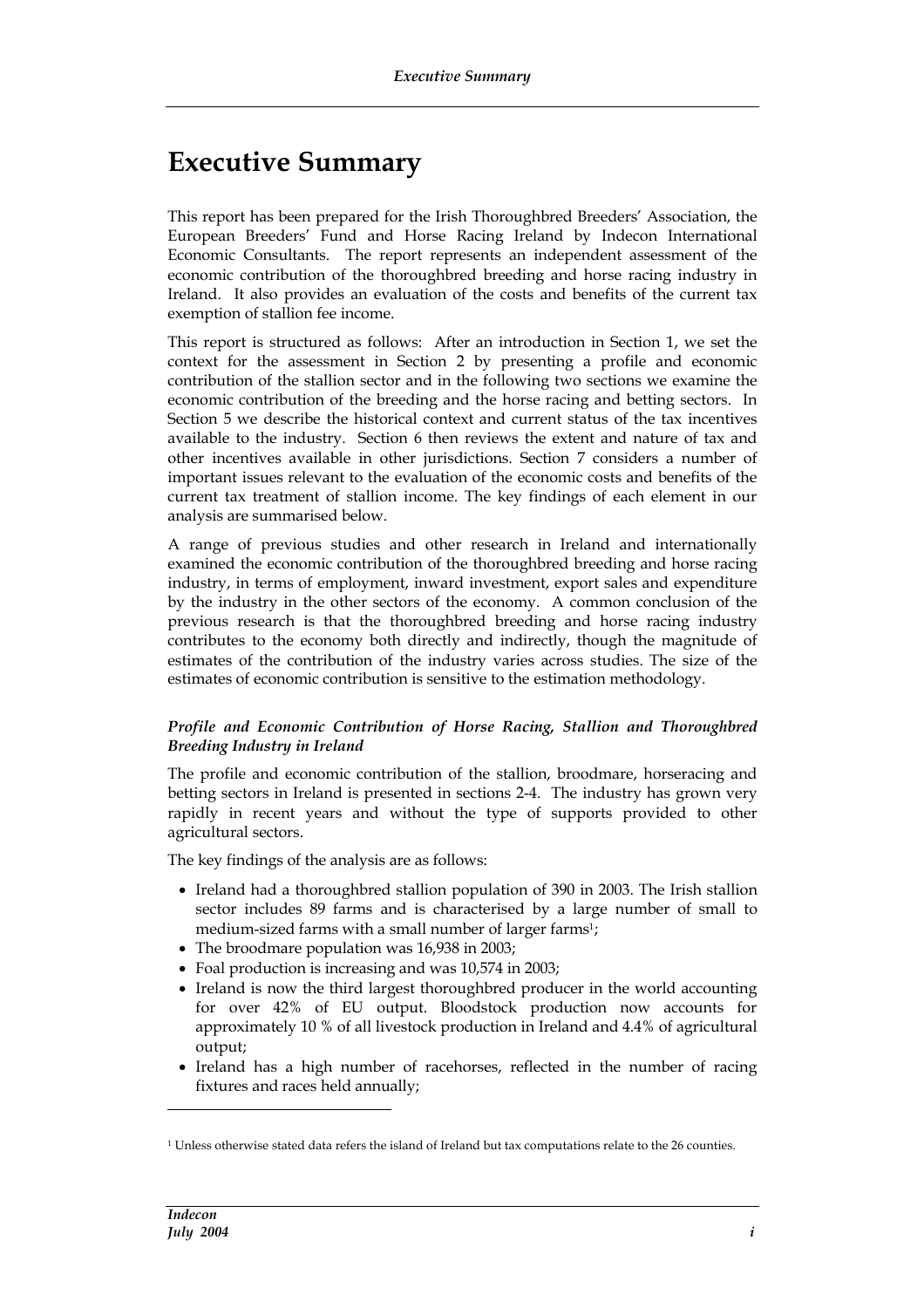- In 2003, there were 303 racing fixtures at 27 racecourses (25 in the Republic of Ireland and 2 in Northern Ireland);
- Betting in Ireland shows significant growth. On-course betting in 2003 totalled €237 million. Off-course betting by Irish residents increased by 228% between 1997 and 2003, to €1.9 billion.

Based on a detailed methodology, we examine the economic contribution of the stallion sector, the breeding/broodmare sector, and the horse racing/betting sector. A summary of the components of economic contribution and estimates of the value attaching to them is presented in the table overleaf. Net income, also referred to as value-added, is the value of output minus the value of all intermediate inputs used in the breeding process, representing therefore the contribution of, and payments to, primary factors of production. Total contribution, on the other hand, measures the broader economic contribution of the industry including indirect and induced economic activity stimulated by thoroughbred breeding and horse racing (the 'multiplier' effect). For the stallion sector net income is estimated to be between  $\epsilon$ 7 million and  $\epsilon$ 16.4 million. For the breeding sector it is estimated to be  $\epsilon$ 108.1 million.

The horseracing and betting elements of the sector involved 1.4 million persons attending various race meetings in Ireland last year and an estimated 17% of summer race meetings attendees are foreign visitors who contribute to the tourism sector.

It is estimated that the stallion and breeding/broodmare sectors employs approximately 4,100 persons on a FTE basis. Given the presence of part-time employment, this translates into employment of about 4,700 persons. We are aware that Industry sources believe that employment in the sector is significantly higher than these estimates. We accept that the employment estimates are sensitive to the methodology used but in this report we have adopted a prudent approach to the estimation of employment to ensure that the estimated economic contribution of the sector is not overestimated.

For the horse racing, training and betting sectors, it is estimated that the number of persons employed as Jockeys, Trainers and Stable Yard Staff equals 3,375 persons. There is an estimated 1,600 persons employed (including part-time employment) at race meetings and in the running and maintenance of racecourses. This excludes indirect employment in auxiliary services which is estimated to be 2,700. Employment in the betting sector related to horse racing is estimated to equal around 4,200. In all these areas a significant part of this is part-time employment.

It should be noted that much of this employment is in a rural areas where alternative sources of employment may be limited.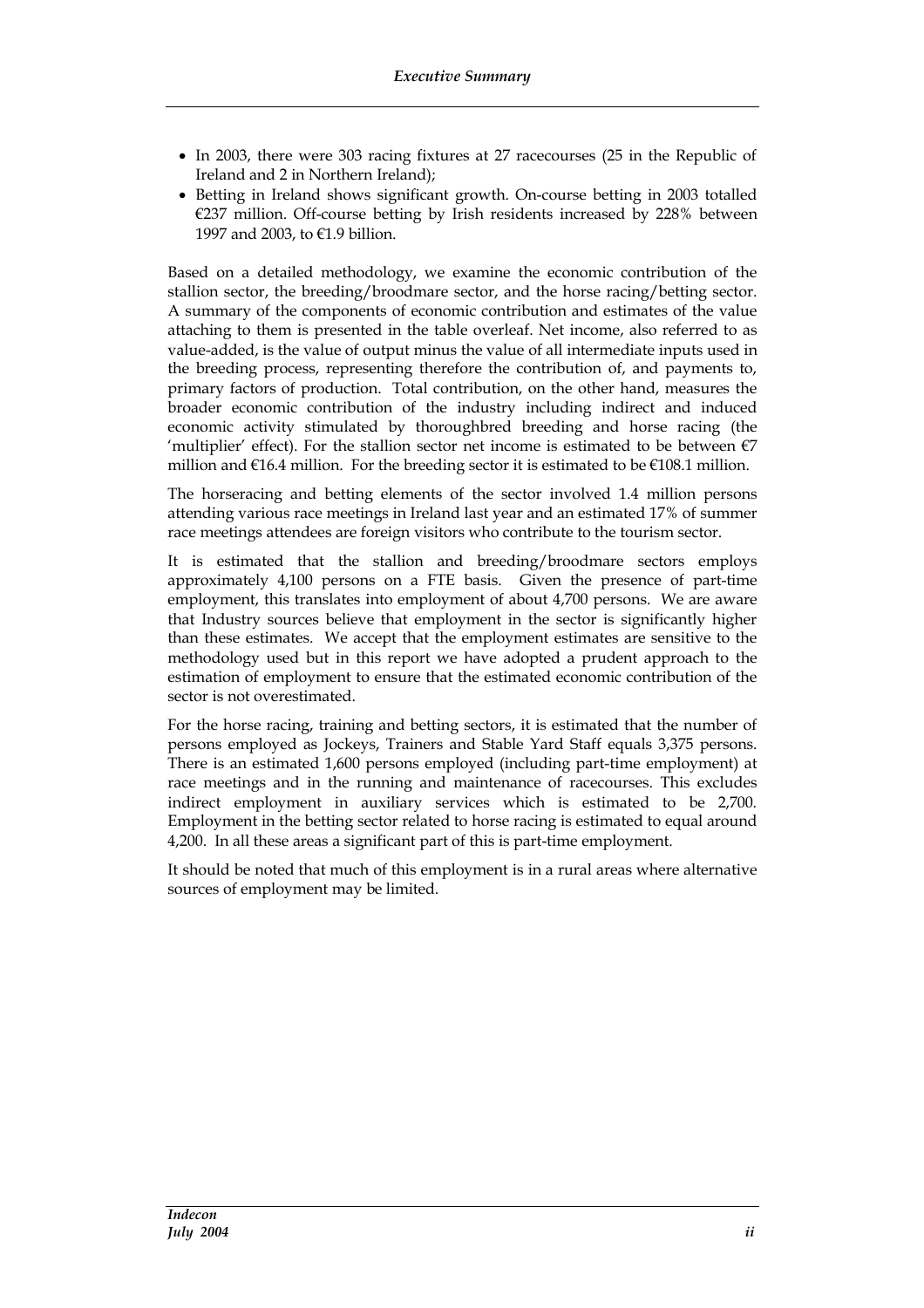| Economic Contribution of the Thoroughbred Breeding and Horseracing Industry<br>in Ireland |                           |  |  |
|-------------------------------------------------------------------------------------------|---------------------------|--|--|
|                                                                                           |                           |  |  |
| <b>Component of Economic Contribution</b>                                                 | <b>Estimated Value</b>    |  |  |
| <b>Breeding Stallion Sector</b>                                                           |                           |  |  |
| Net income or value-added                                                                 | $€7.0$ to $€16.4$ million |  |  |
| Level of employment <sup>2</sup>                                                          | 2,400 persons             |  |  |
| Total Gross Contribution including net output                                             | $€132$ Million            |  |  |
| or added value, indirect, induced and                                                     |                           |  |  |
| multiplier impacts of sector expenditures                                                 |                           |  |  |
| <b>Breeding Broodmare Sector</b>                                                          |                           |  |  |
| Net income or value-added                                                                 | €108.1 million            |  |  |
| Level of employment                                                                       | 2,300 persons             |  |  |
| Total Gross Contribution including net output                                             | €198.4 million            |  |  |
| or value added, indirect, induced and                                                     |                           |  |  |
| multiplier impacts of sector expenditures                                                 |                           |  |  |
|                                                                                           |                           |  |  |
| The Horseracing Sector                                                                    |                           |  |  |
| Attendances at racing fixtures                                                            | 1.4 million (2003)        |  |  |
| Attendance income                                                                         | €23 million (2003)        |  |  |
| On-course expenditure (excl. betting)                                                     | €20.6 million (2002)      |  |  |
| Off-course expenditure (excl. betting)<br>€ 89.2 million (2002)                           |                           |  |  |
| Employment                                                                                |                           |  |  |
| Racecourses                                                                               | 1,600 persons             |  |  |
| 3,375<br>Jockeys, Trainers and Stable Yard                                                |                           |  |  |
| 2,700<br><b>Indirect Employment</b>                                                       |                           |  |  |
| Total                                                                                     | 7,675                     |  |  |
| <b>Betting Sector</b>                                                                     |                           |  |  |
| Off-course betting (bookmakers)                                                           | €1,921 million (2003)     |  |  |
| On-course bookmakers and Tote betting                                                     | €227.3 million (2003)     |  |  |
| Off-course Employment                                                                     | 3,500 persons             |  |  |
| On-course Employment                                                                      | 726                       |  |  |
| 4,200<br>Total                                                                            |                           |  |  |
|                                                                                           |                           |  |  |

#### *Description of Irish Tax Incentives*

In this section we describe the historical context and the current status of the tax treatment of the thoroughbred breeding and horse racing industry in Ireland. The main findings of this section are as follows:

 The tax legislation concerning the tax-exempt status of stallion fee income dates back to the 1939 Finance Act, subsequently the Finance Act 1969 which exempted all farming profits and income/profits from stallion fees from Irish Income Tax.

<sup>&</sup>lt;sup>2</sup> In this table the employment numbers are reported which are defined as persons employed without adjusting for part-time employment. It should be noted that part-time employment is significant in all the sub sectors under review.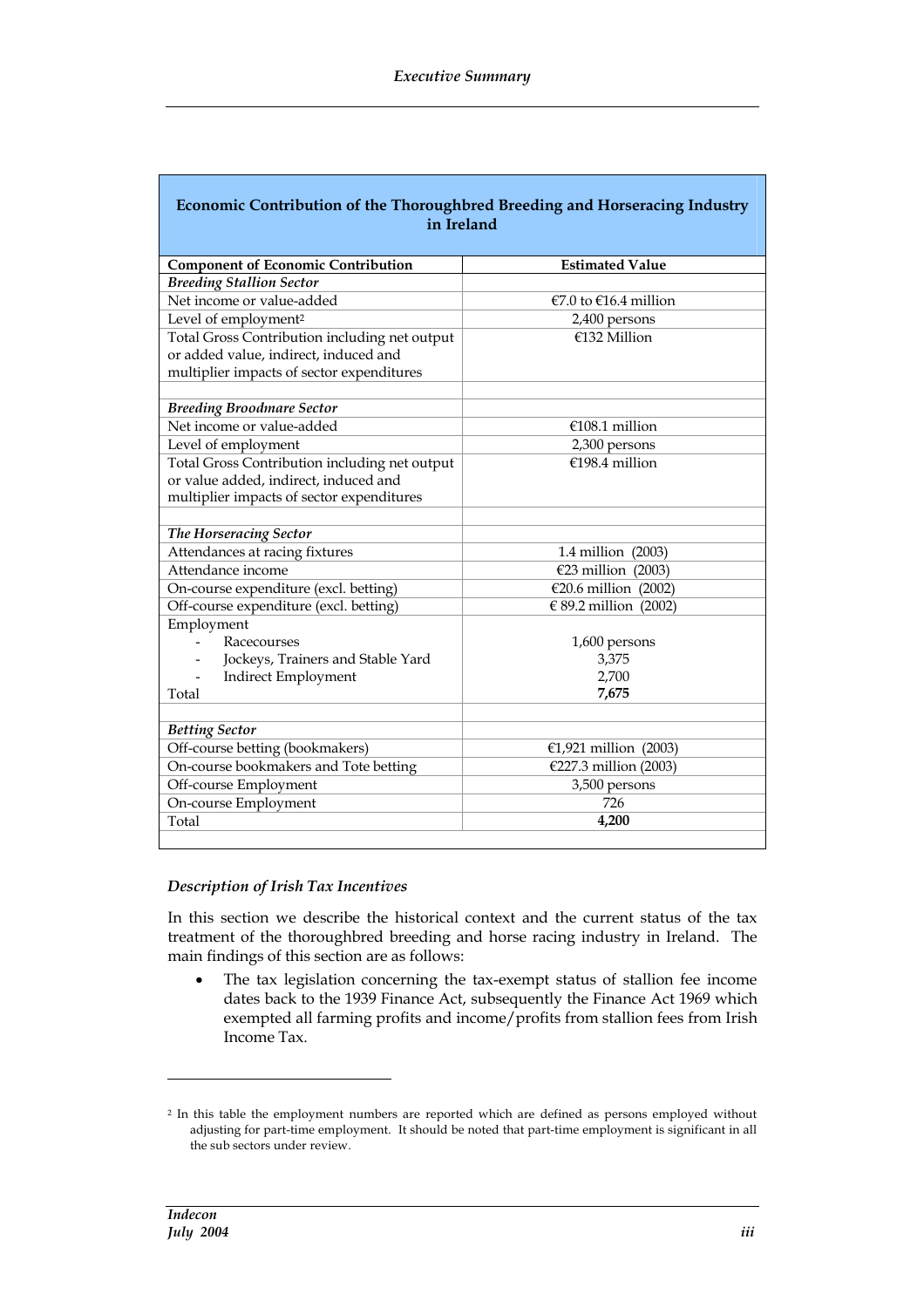- The exemption of stallion income from Income Tax was extended to companies under Section 11(6) of the 1976 Corporation Tax Act.
- Taxation, valuation and depreciation rules differ noticeably across jurisdictions, a point which is illustrated in our international review in Section 6.
- Under the Finance Act, 2003, a requirement was introduced that the profits or gains arising from the above activities must be included in the annual return of income even though the income or gains are exempt from tax. This new requirement will apply in respect of chargeable periods commencing on or after 1 January 2004.

#### *Review of Incentives in Other Jurisdictions*

In order to assess the competition Ireland faces in attracting and retaining quality stallions, we reviewed the tax and other incentives offered to the thoroughbred breeding industry in various jurisdictions. The jurisdictions examined include the UK; Australia; New Zealand; France; and USA (New York, California, Florida, Texas and Kentucky). The main findings of this Section are as follows:

While the nature of the incentives offered vary from jurisdiction to jurisdiction (including between U.S. states), the results of our analysis show that tax and other incentives apply in other countries. Incentives offered tend to focus on the reduced rate application or non-application of income tax and sales tax, as well as breeder incentive programmes, which offer additional prize money to domesticbred race winners;

The tax treatment of stallions, broodmares and young stock with regard to permitted accounting conventions, such as tax write-downs and depreciation of assets, also varies considerably across jurisdictions;

Some jurisdictions that offer tax and other monetary incentives to thoroughbred breeders, are considering enhancements to the current level of incentives. The U.S. state of Kentucky, which is a leading breeding location, is debating the proposed introduction of a sales tax exemption in addition to the breeder incentive programme, which could further strengthen the Kentucky thoroughbred breeding industry;

The findings of this review indicate that competition between jurisdictions on the basis of incentives is strong although this in itself does not justify any particular tax regime in Ireland.

#### *Evaluation of Economic Costs/Benefits of Irish Stallion Tax Incentive*

An important feature of the tax incentives for the thoroughbred breeding sector in Ireland is that it appears that most of the ownership of shares in stallions is held by companies rather than individuals. Due to the low corporate tax rate in Ireland, the revenue costs of the incentives for these companies is much lower than would be the case if these shares were held by Irish individuals. This characteristic differs from many other tax incentives in Ireland where beneficiaries are individuals and where the costs of the tax incentives are proportionally much higher. While there is some uncertainty regarding the precise tax costs, based on available information, we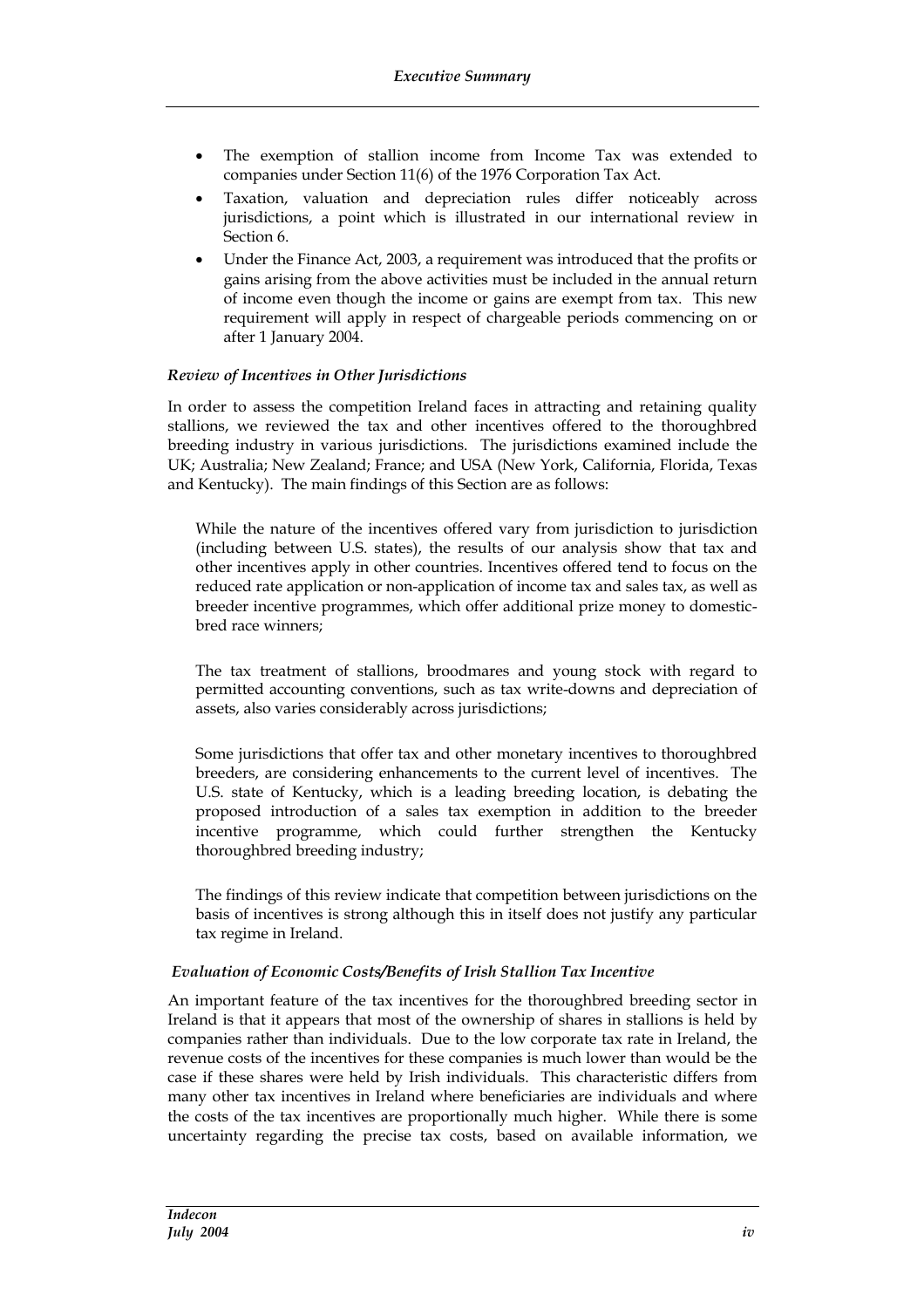estimate that the gross cost of the tax incentives for the thoroughbred breeding sector is around €3 million .

If standard Irish taxation were applied to the sector we believe that it is likely that the gross tax revenue would be reduced as removal of the incentive would be likely to impact on the size of the sector, which is based in Ireland. Because of the internationally traded nature of the sector, the Commission on Taxation recommended that income from stallion fees be relieved from tax to whatever level is necessary to ensure the continued development of the industry in Ireland."<sup>3</sup>

Against the estimated gross tax cost we conservatively estimate that the stallion and the broodmare sector contributes a combined tax contribution of  $\epsilon$ 37.5 million. These estimates exclude the tax contribution of the horse racing sector in Ireland.

<sup>3</sup> Commission on Taxation (1984), page 76.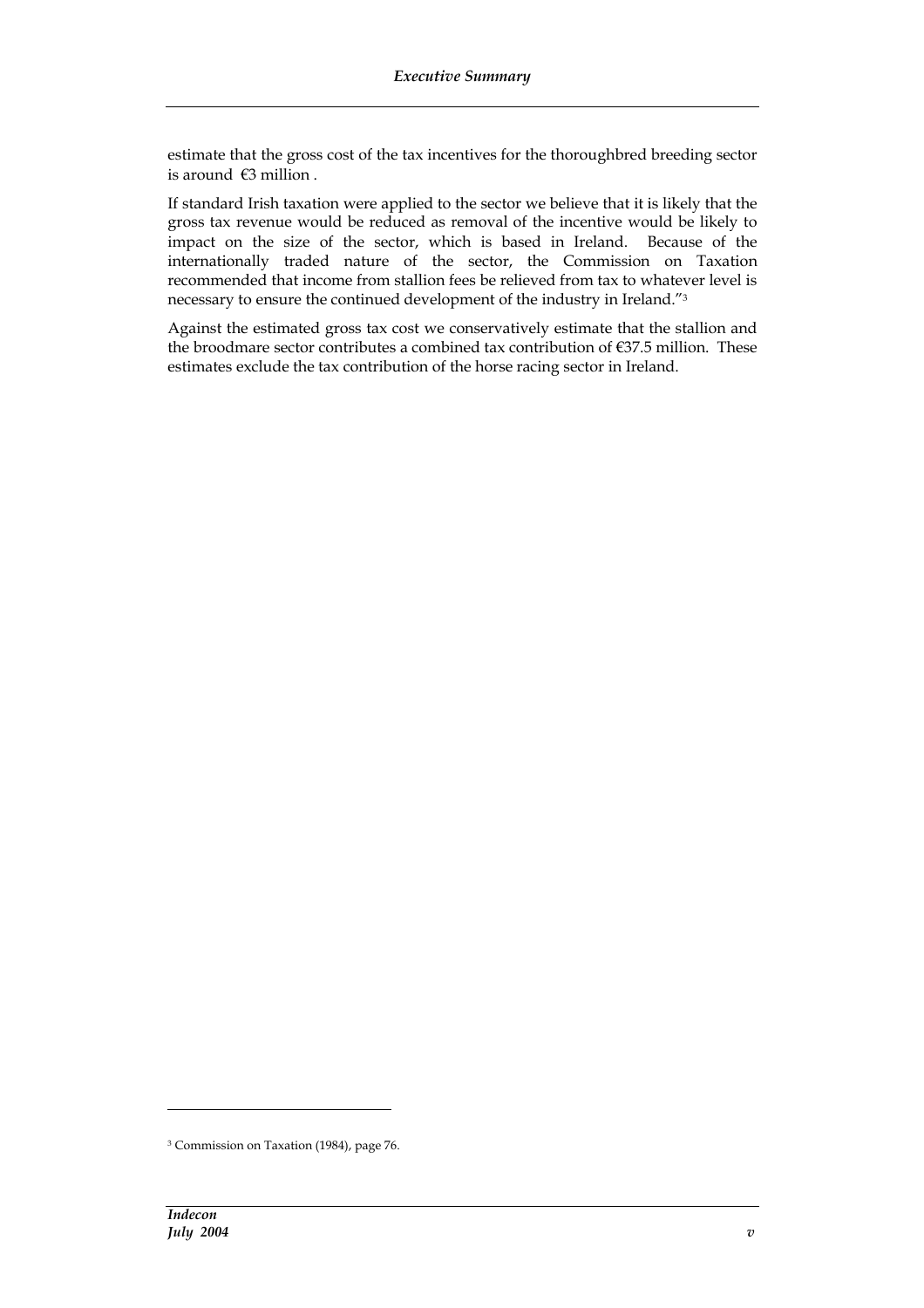# **1 Introduction and Background**

# **Introduction**

1.1 This report has been prepared for the Irish Thoroughbred Breeders' Association, the European Breeders' Fund and Horse Racing Ireland by Indecon International Economic Consultants. The report represents an assessment of the economic contribution of the thoroughbred breeding and horse racing industry in Ireland and an evaluation of the costs and benefits of the current tax exemption of stallion fee income.

# **Background and Terms of Reference**

- 1.2 The background to this study is that Indecon International Economic Consultants were commissioned by the Irish Thoroughbred Breeders' Association, the European Breeders' Fund and Horse Racing Ireland to prepare an independent assessment of the economic contribution of the sector to the Irish economy.
- 1.3 The objectives of this study are to:
	- Update elements of previous reviews undertaken;
	- Quantify the economic value of the thoroughbred industry in Ireland;
	- Review the rationale of the tax treatment of the industry.

# **Approach to Assessment**

- 1.4 In terms of undertaking this assessment of the thoroughbred breeding and horse racing industry, our approach has entailed a number of key aspects, including:
	- Confidential Indecon survey of the Thoroughbred Breeding Sector in Ireland;
	- A description of the current position and historical context of the stallion tax incentive in Ireland;
	- Detailed quantification of economic impact of thoroughbred breeding and horse racing sectors;
	- Review of Irish and international research on the economic contribution of the sector;
	- Interviews/consultations with, and submissions from, key operators, individuals and organisations within the industry;
	- Confidential Indecon survey of Stud Farms in Ireland;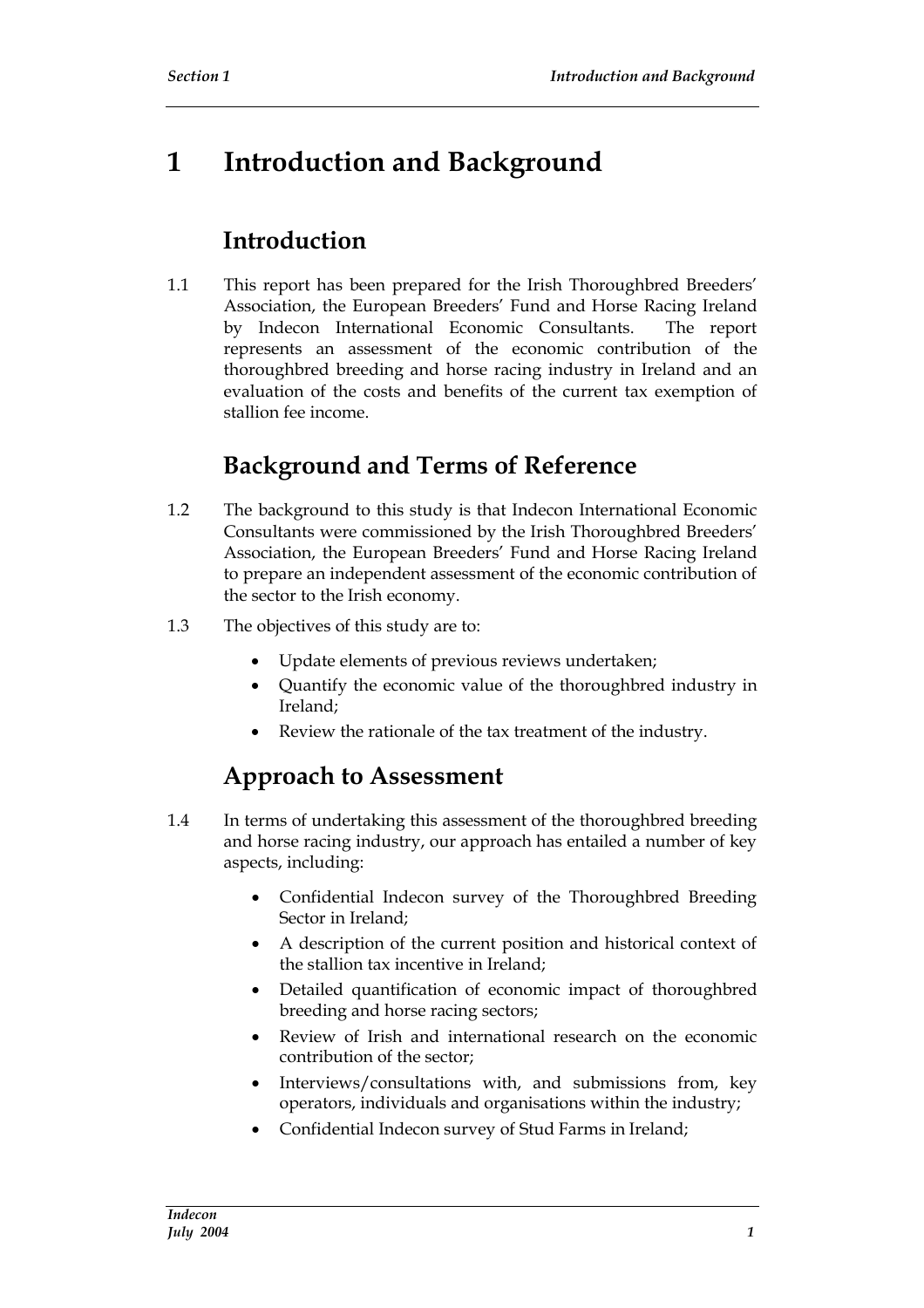- Review of incentives in other countries;
- Detailed evaluation of economic costs and benefits of stallion tax incentive.

### **Structure of Report**

1.5 This report is structured as follows: in the next section we set the context for the assessment by presenting a profile and economic contribution of the stallion sector and in the following two sections we examine the economic contribution of the breeding and the horse racing and betting sectors. In Section 5 we describe the historical context and current status of the tax incentives available to the industry. Section 6 then reviews the extent and nature of tax and other incentives available in other jurisdictions, including competitor markets of Australia, New Zealand, and the US. Finally, Section 7 evaluates the economic costs and benefits of the current tax treatment of stallion income.

### **Acknowledgements and Disclaimer**

- 1.6 We would like to acknowledge the extensive contribution of a range of organisations and individuals to this study. Firstly, we would particularly like to thank the European Breeder's Fund, the Irish Thoroughbred Breeder's Association, Horse Racing Ireland and Irish Race Horse Trainers Association for their invaluable inputs and ongoing assistance.
- 1.7 We would also like to thank the large number of individuals and organisations in the industry – both stallion and broodmare operations – who replied to our extensive survey of the industry. Without their assistance, it would not have been possible to complete this assessment.
- 1.8 The views and analysis in this report are however the sole responsibility of Indecon. While every care and attention has been taken by Indecon to ensure the accuracy of this report, we are not responsible for any omissions or errors.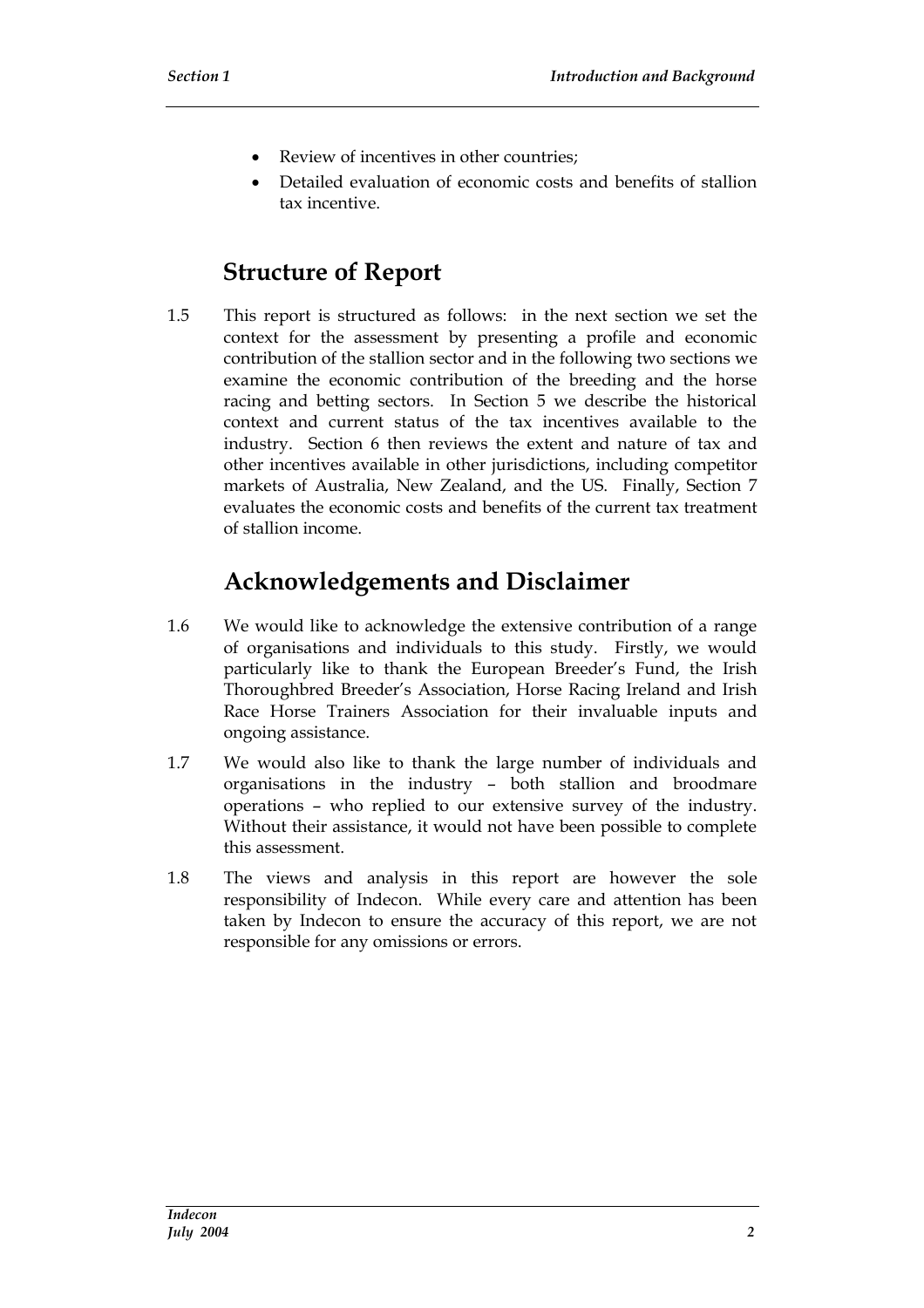# **2 Profile and Economic Contribution of the Stallion Industry**

### **Introduction**

- 2.1 The thoroughbred breeding and horse racing industry is comprised of three main elements: stallions, broodmares and horseracing. The Betting industry is a related sector that is inextricably linked to these other sectors4.
- 2.2 Accordingly, there are four main sectors that we consider in this report:
	- > Horseracing;
	- > Betting;
	- $\triangleright$  Breeding Stallions;
	- $\triangleright$  Breeding Broodmares.
- 2.3 In this section we examine the profile and economic contribution of the stallion sector and in the following two sections we examine the economic contribution of the breeding and the horse racing and betting sectors. It is however useful to first summarise the key findings from previous studies.

### **Summary of Key Findings from Previous Research**

2.4 Before presenting our analysis of the current economic contribution of the different sectors within the industry, it is useful to summarise the key findings from our review of previous research on the economic contribution of the industry. It is important to note that the size of the estimate of economic contribution is highly sensitive to the estimation methodology used and the various factors included in these estimates. None of the previous studies examined the industry in its entirety.

<sup>4</sup> For example, 65% of off-course betting in Ireland is on horse racing.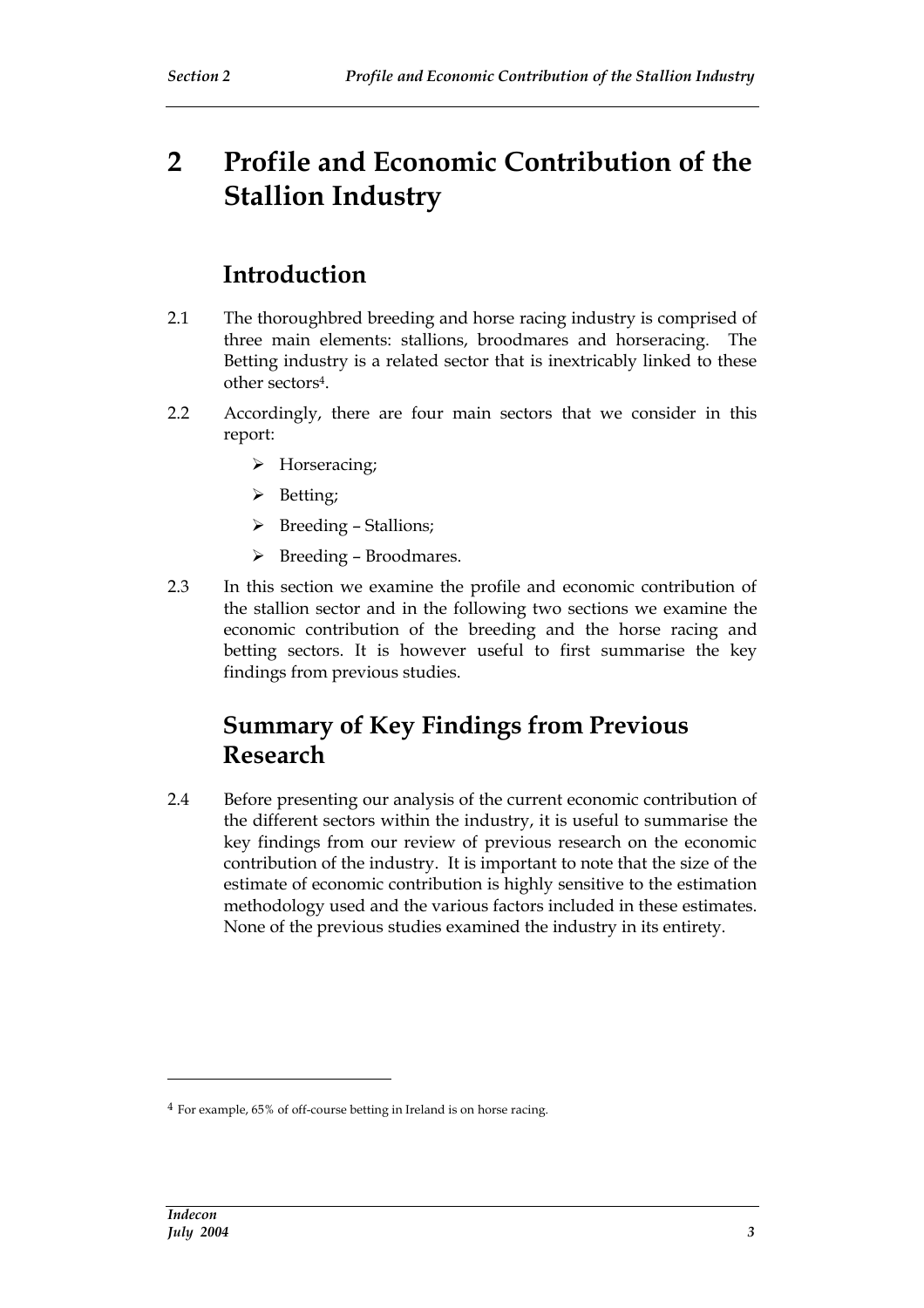- 2.5 The previous research presented a range of estimates of the economic contribution which are summarised below and presented in more detail in Annex 1:
	- The number of persons employed in the industry (excluding horse racing and betting) has been estimated to total 4,430 Full-Time-Equivalents (FTEs) in 1995;
	- A second study estimated that total number of persons employed as 11,500 FTEs, while total expenditure by the broodmare sector was estimated to total €119.5 million (IR£94.1 million) in 1996;
	- A third study estimated that the value of output in 2000 at  $€161.5$  million, while the industry employs 5,237 FTEs;
	- A fourth study estimated the value of the Galway Summer Racing Festival to the local economy, with the total contribution estimated at €58.3 million in 2002.

### **Framework for Analysis**

- 2.6 There are a number of potential approaches that may be applied in the context of estimating the overall economic contribution or impact of a given economic sector. In general, one may estimate the net overall economic contribution of a given economic activity on the basis of three alternative definitions, namely the output, income and expenditure approaches.
- 2.7 The output, income and expenditure measures of overall national economic contribution are defined below. It should be noted that, based on the principles of national income accounting, in theory the estimates yielded by applying each of these approaches should be equivalent<sup>5</sup>:
	- Output which measures the sum of the value added created through the production of goods and services;
	- Income which measures the total incomes generated from the production of goods and services, including incomes earned by companies, employees and the self-employed;
	- Expenditure which measures the total expenditures on completed goods & services produced.

<sup>5</sup> In practice, estimates based on each definition may diverge to the extent that they are calculated based on different data sources.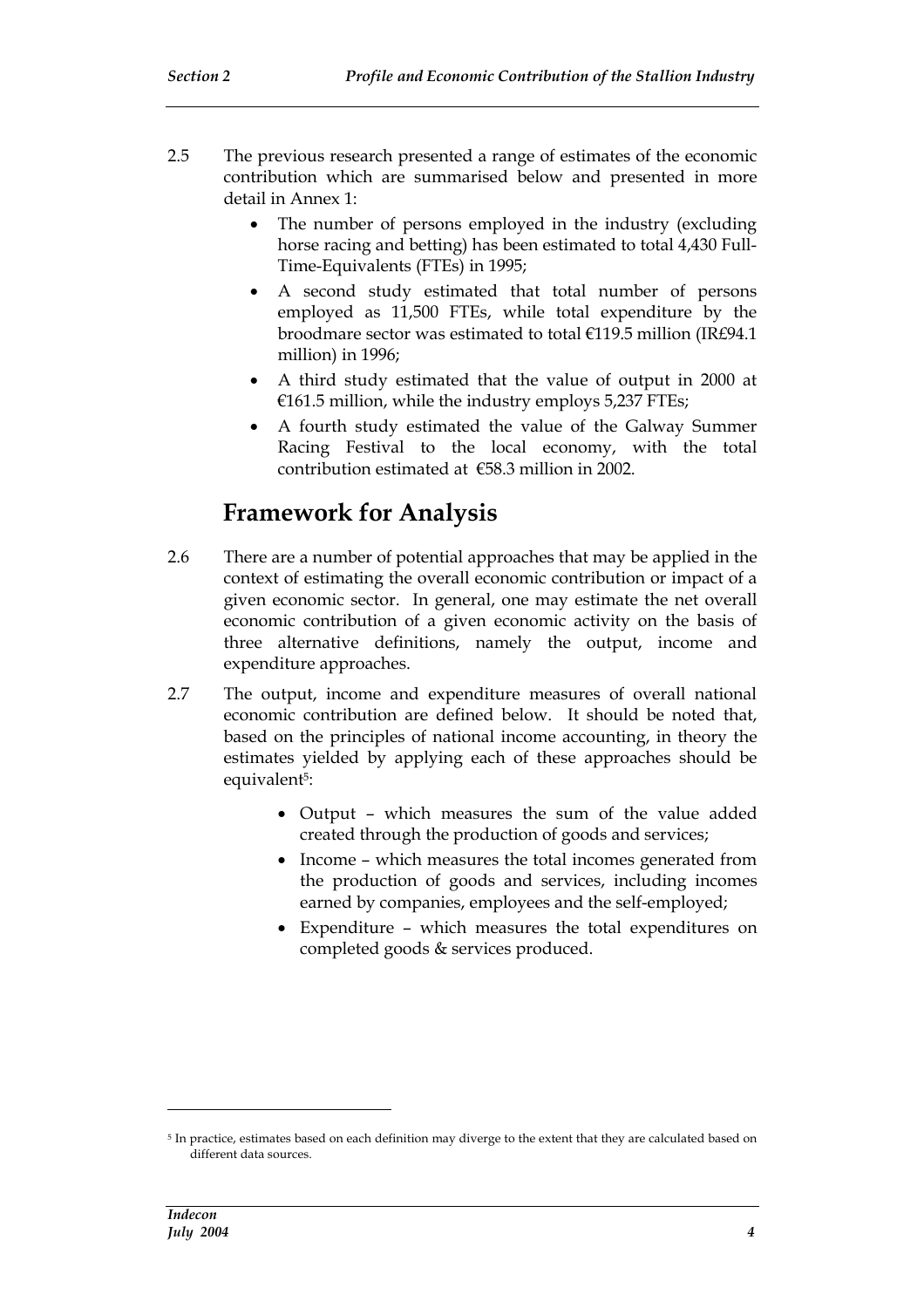- 2.8 An important issue in estimating economic activity is the requirement to avoid 'double counting'. For example, it would be incorrect in estimating the national net economic contribution of a given economic activity to include both the total value of production of a good or service and the value of the inputs to this production. By subtracting the value of inputs from the value of total output, one arrives at total value-added produced, which is the correct measure of the net economic contribution of a given activity.
- 2.9 It should also be noted that the above measures are 'gross' estimates of economic activity in that they do not subtract the value of capital assets used during the production process. For example, assets must be depreciated over a given time period. Furthermore, when considered from a sectoral perspective, the above definitions of economic activity could be considered as 'static' measures, in that they do not take account of indirect, induced or multiplier impacts arising from expenditures taken place within a given sector on the wider economy. Moreover, within the income and expenditure measures are included net incomes received by the exchequer. These issues are considered further in this report.
- 2.10 Given the multi-faceted nature of the wider industry and the existence of data limitations in some areas, it is necessary to consider the overall economic impact of the industry from the perspective of a range of aspects relating to outputs, incomes and expenditures.

# **The Stallion Sector**

2.11 In this section we estimate the economic contribution of the stallion industry in Ireland based on the latest data. In Section 3 we consider the economic impact of the breeding sector.

### *Stallion Population*

2.12 The key element of the industry is the stallion sector, which is the element of the industry that benefits from an income tax exemption. Ireland has a significant population of stallions standing at stud. As shown in Table 2.1 the number of stallions in 2003 totalled 390 thoroughbreds.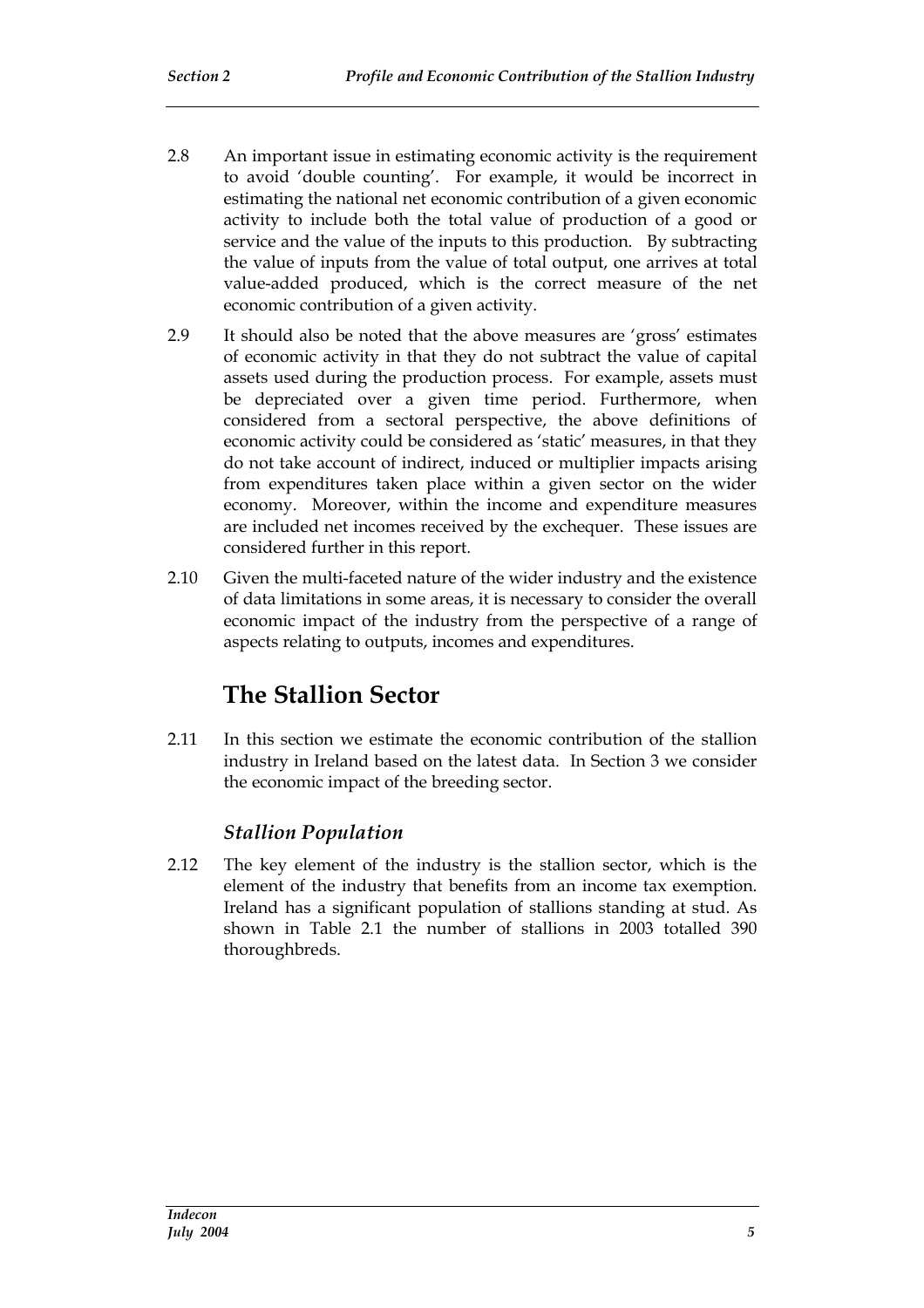| Table 2.1: Number of Thoroughbred Stallions at Stud in Ireland,<br>1984-2002 |      |      |      |      |      |                                          |
|------------------------------------------------------------------------------|------|------|------|------|------|------------------------------------------|
| Category                                                                     | 1984 | 1995 | 1997 | 2002 | 2003 | $\frac{0}{0}$<br>change<br>1995-<br>2002 |
| Number of<br>Stallions at Stud                                               | 250  | 373  | 367  | 356  | 390  | $+4.5%$                                  |
| Source: Tansey, Webster & Associates (1996) and Horse Racing Ireland.        |      |      |      |      |      |                                          |

### *Scale of Irish Stallion Farms*

- 2.13 Table 2.2 presents statistics on the scale of operations of Irish stud farms based on analysis of the findings of Indecon's Confidential Survey of Stallion Farms in Ireland. The survey respondents accounted for 111 stallions out of an estimated total of 390 but we understand that most of stallion income is included in our respondents.
- 2.14 The statistics yield interesting facts about the size distribution of Irish stud farms. The mean size of farms surveyed was 5 stallions, based on the returns. However, the median and mode statistics reveal that at least half of the farms surveyed have 3 stallions or less, with 3 stallions being the most popular scale of operation. That the mean number of stallions per stud farm is greater than the median indicates that there are considerably larger operations that are pushing up the average size. This indicates that the Irish stallion sector has a large number of small to medium-sized farms. In addition, there are a small number of large farms accounting for the majority of horses and stallion income. There is a small number of international stallion stud farms which stand stallions of the highest quality and which are available to both Irish and international breeders.

| Table 2.2: Statistics on Scale of Operation of Stud Farms in Ireland<br>from Survey Respondents - Numbers of Stallions at Stud |                           |  |  |
|--------------------------------------------------------------------------------------------------------------------------------|---------------------------|--|--|
| <b>Statistics</b>                                                                                                              | No. of Stallions Standing |  |  |
|                                                                                                                                |                           |  |  |
| Total                                                                                                                          | 111                       |  |  |
| Mean                                                                                                                           | 4.8                       |  |  |
| Median                                                                                                                         | 3                         |  |  |
| Mode                                                                                                                           | 3                         |  |  |
| Standard deviation                                                                                                             | 5.2                       |  |  |
|                                                                                                                                |                           |  |  |
| Source: Indecon Confidential Survey of Stud Farms in Ireland                                                                   |                           |  |  |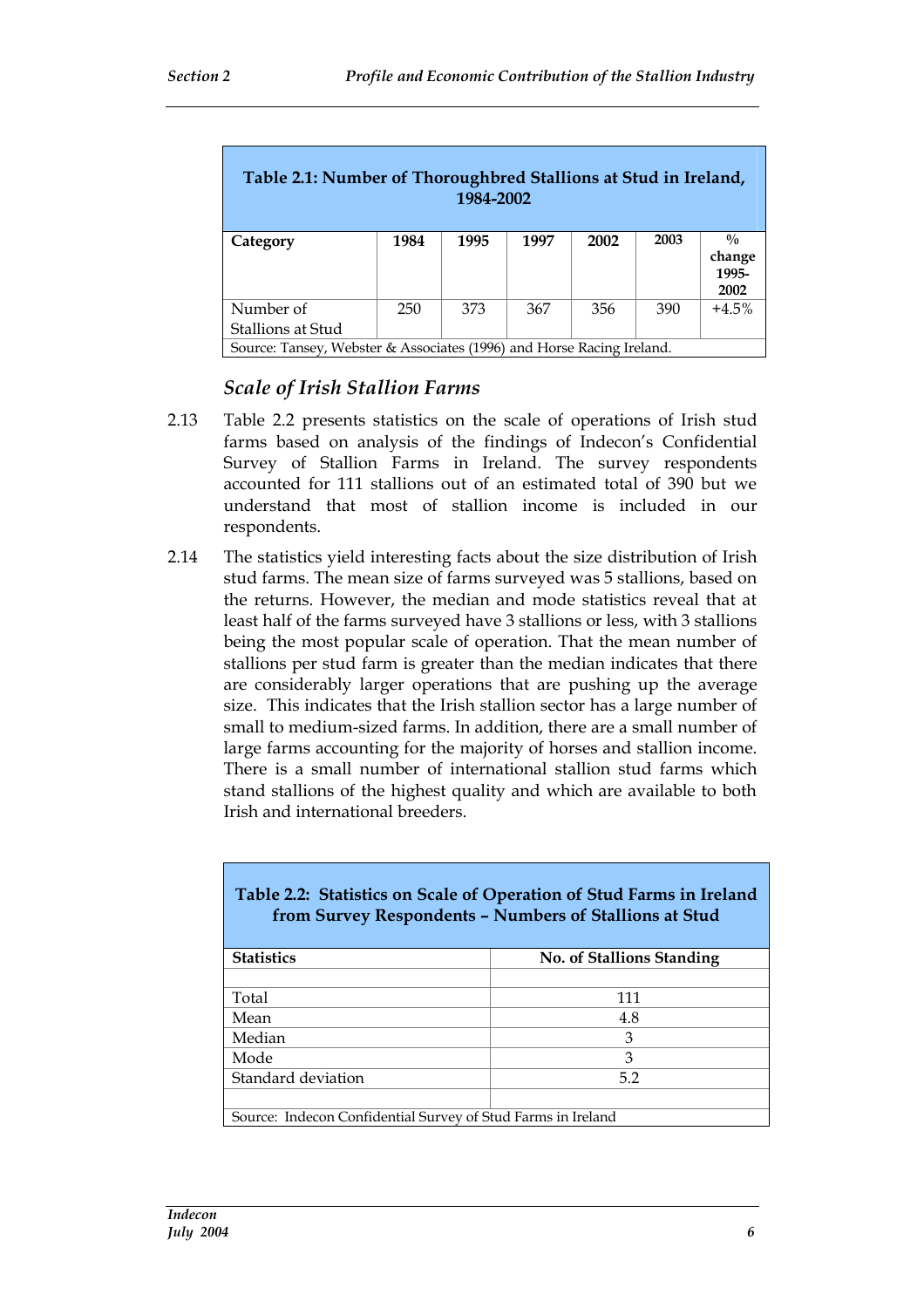2.15 Consistent with our survey data, the 390 stallions in Ireland (Table 2.1) are standing at an estimated 89 stallion farms (Table 2.3), implying an average of 4 stallions per stud. However, the sector is concentrated, with a number of large farms. Available information also shows that a large number of the leading stallions internationally are located in Ireland.

| Number                            |  |  |
|-----------------------------------|--|--|
|                                   |  |  |
|                                   |  |  |
| Source: Europeans Breeders' Fund. |  |  |
|                                   |  |  |

# **Economic Contribution of the Stallion Sector**

- 2.16 In estimating the overall direct economic contribution of the stallion sector we divide our analysis into the following elements:
	- the net output or value-added generated from Irish-based stallion activities;
	- the level of employment and employment incomes generated;
	- the exchequer contribution of the stallion sector;
	- the indirect, induced and multiplier impacts of expenditures in the sector;
	- the net overall economic contribution, considering the opportunity cost of labour and deadweight impacts.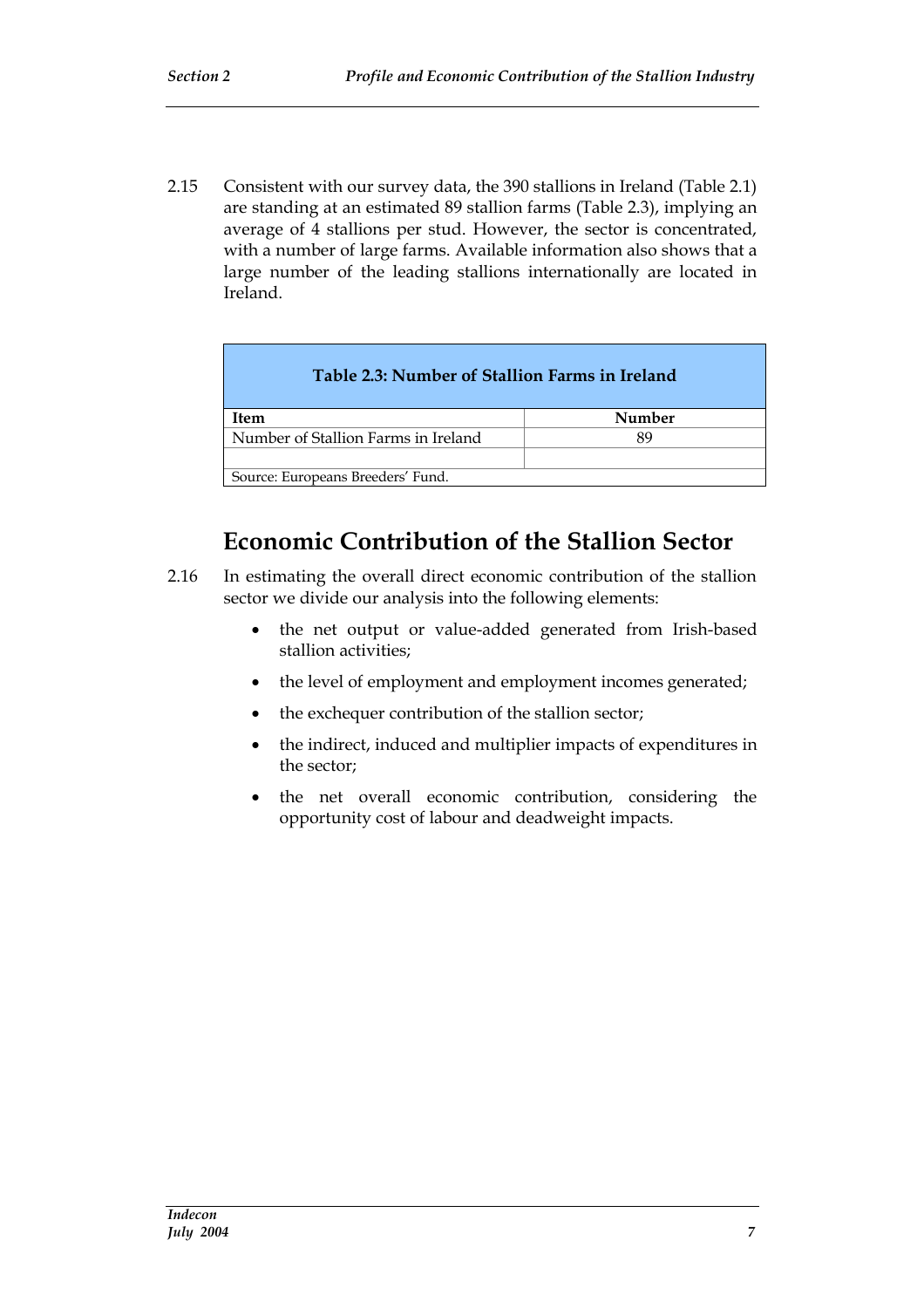#### *Net value-added from Irish-based stallion activities*

2.17 Figure 2.1 summarises our approach to estimating the net valueadded contribution from Irish-owned stallion activities.

> **Figure 2.1: Approach to Estimating Net Economic Contribution of Stallion Sector in Ireland**

Direct annual revenues generated from stallion fee income in Ireland

*Less*

Annual costs of Stallion keep, insurance and capital depreciation

*Equals*

Annual Net Value-Added from Stallion Services

#### **Stallion fee income**

- 2.18 The revenues generated by the stallion sector are derived from the fees earned through the covering of broodmares by stallions standing on stud farms. We noted in Table 2.1 that there were 390 thoroughbred stallions at stud in 2003, while we estimate that, on the basis of EBF data, there are approximately 89 stud farm operations in Ireland.
- 2.19 As part of this study, we accessed data on nominations fees by EBF registered thoroughbred stallions in 2002 across a total of 89 stud farm operations. Summary details of the number of mares covered and the average fee per cover in 2002 are shown in Table 2.4.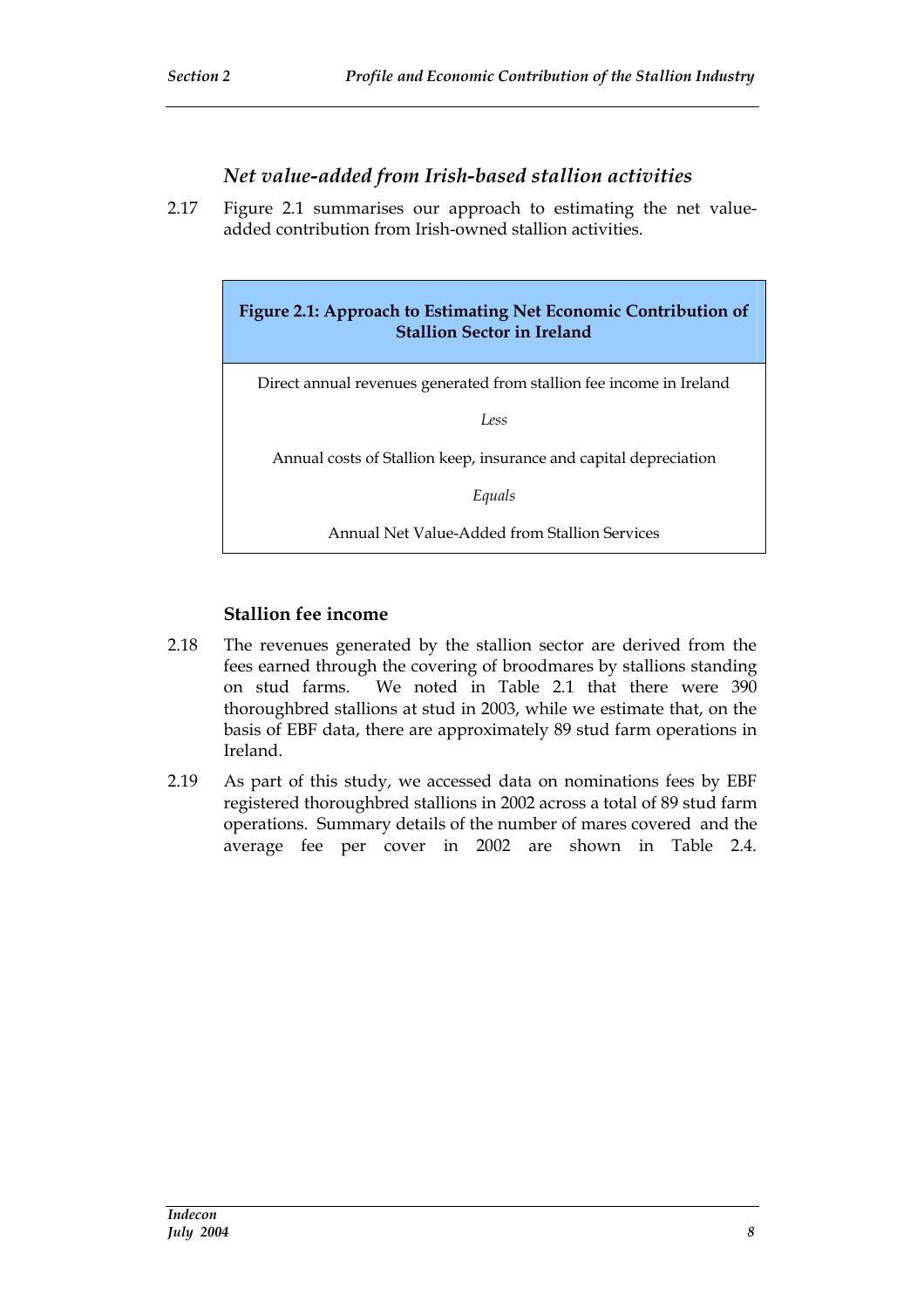| Table 2.4: EBF-registered Thoroughbred Stallion Fee Income -<br>Details of Income Earned in 2002 |        |  |  |
|--------------------------------------------------------------------------------------------------|--------|--|--|
| <b>Statistics</b>                                                                                | 2002   |  |  |
| Number of mares covered                                                                          | 16,438 |  |  |
|                                                                                                  |        |  |  |
| Average fee per cover - $\epsilon$                                                               | 8,481  |  |  |
| Source: Indecon analysis of EBF data                                                             |        |  |  |

- 2.20 According to the figures, there were a total of 16,438 coverings and the average fee charged per mare covered was €8,481. It should be noted, however, that this average masks a substantial variation in actual fee rates achieved and top quality international stallions command substantially higher fees. The so-called median value of nomination fees is considerably lower than this average reflecting the fact that a large of number of stallions are not successful at stud and command very modest fees. This reflects the uncertainty of the breeding business and in many cases returns do not match the capital outlays.
- 2.21 Also, there are non-EBF registered stallions in the overall number of stallions at stud in Ireland. However, we understand that these stallions account for a very low level of stallion income and that most of the sector's income is included in the above estimates. Also of relevance is the fact that this income includes, for example, foal shares, as well as direct income. Finally, it should be noted that regarding the number of mares in Ireland different sources provide different estimates. The data for this analysis indicates that there were 16,438 mare coverings. Data from HRI indicate that there were 16,467 mares in Ireland in 2002 whereas Weatherbys have an estimate of 14,700. The difference between these data sets is due to the inclusion of visiting mares from the UK and Europe.
- 2.22 In estimating the income of the sector we need to use data on the number of foals produced as fees are paid on the basis of foals produced rather than coverings. According to the available data there were 10,088 foals produced in 2002. At an assumed average fee of €8,500, this would imply a total income for the sector of €85.5 million.
- 2.23 As mentioned above, there is significant variation in the fees charged per stallion. A breakdown of the fee range and number of foals in each range is included in Table 2.5. Assuming that the average fee for the highest category is €80,000, it is possible to estimate the sector's income by multiplying the average fee by the number of foals in each category. Using this alternative approach with this data, the income is estimated to be €84 million, similar to the €85.5 million estimated above.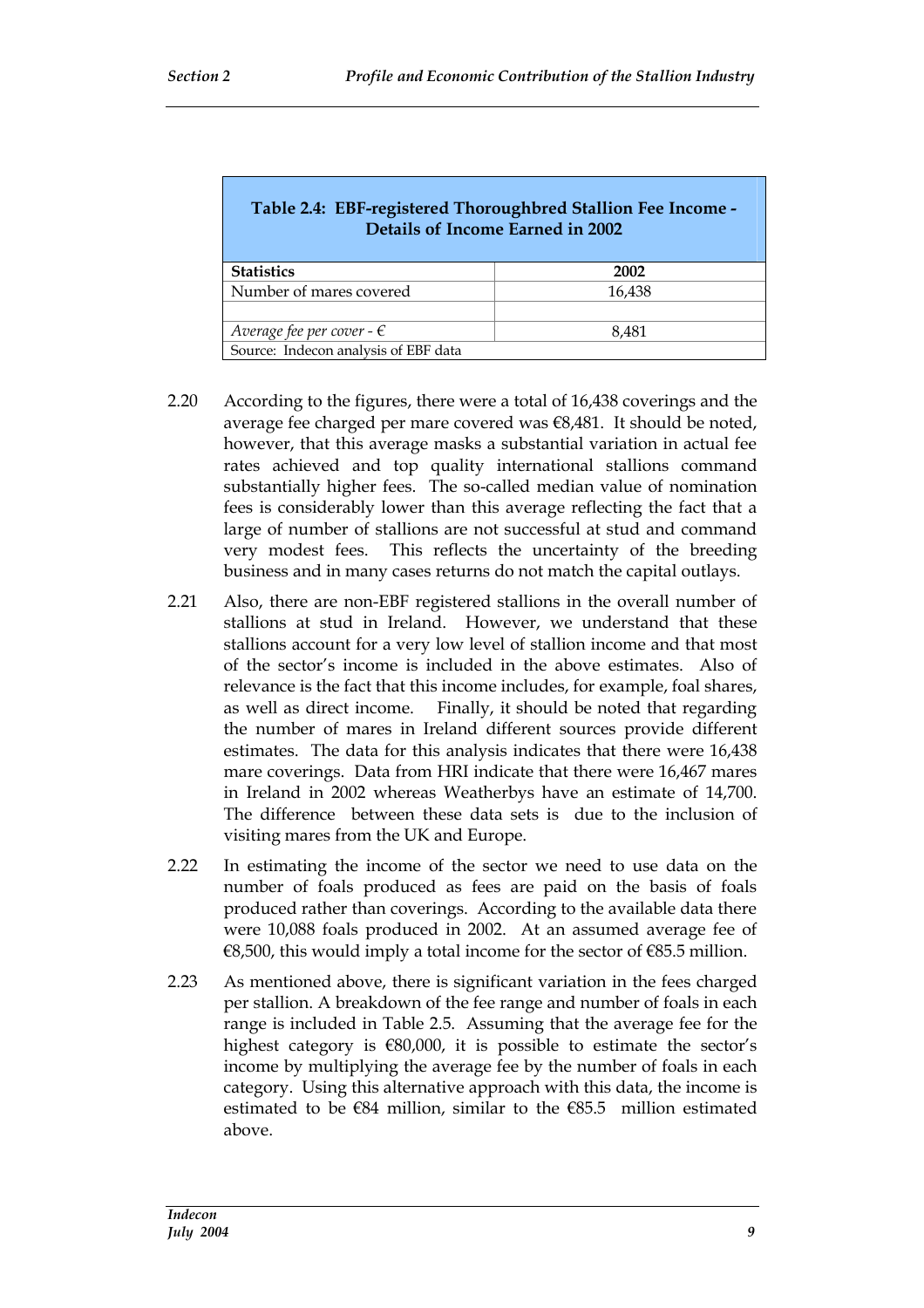| <b>Fee Range</b>                                                  | <b>Assumed Average</b> | <b>Number of Foals</b> | $\%$ of Foals in Each |
|-------------------------------------------------------------------|------------------------|------------------------|-----------------------|
|                                                                   | Fee                    |                        | Category              |
| $0-952$                                                           | 476                    | 2240                   | 22.2%                 |
| 953-2539                                                          | 1746                   | 3220                   | 31.9%                 |
| 2540-6984                                                         | 4762                   | 1886                   | 18.7%                 |
| 6985-12063                                                        | 9524                   | 1399                   | 13.9%                 |
| 12064-33648                                                       | 22856                  | 912                    | 9.0%                  |
| 33649 and                                                         |                        |                        |                       |
| Upwards                                                           | 80000                  | 431                    | 4.3%                  |
|                                                                   |                        |                        |                       |
| Source: Pat O'Neill, Knocklong House Stud, Weatherbys and Indecon |                        |                        |                       |

#### **Table 2.5: An Indicative Breakdown of Fee Income**

#### **Annual costs/expenditures of stallion activities**

- 2.24 While the total fee income generated from stallions constitutes the direct revenues generated in the sector, the figure of €85 million indicated above does not represent either the gross value-added contribution to the economy, or likely taxable income, since it is necessary to exclude from this total the costs/expenditures incurred by stallion owners in generating this income. These costs include wages & salaries, stallion keep and promotional expenses and insurance. There are also the capital costs which are accounted for through annual write-down costs/depreciation of stallions held.
- 2.25 In estimating the costs incurred by stud farms in generating stallion income, we have based our assumptions on two sources of data/information, namely the estimates of the proportion of stallion revenues accounted for by costs identified in previous research and the findings from Indecon's confidential survey.

#### **Net value-added from stallion activities**

- 2.26 In Table 2.6 we present our lower and upper bound scenario estimates for the net value-added contribution of the stallion sector. These scenarios estimate the total net value-added of the stallion sector by subtracting estimated wage & salary costs, keep and other expenses, and depreciation and financing costs from total stallion fee revenues generated across the 89 stud farms included in the EBF data.
- 2.27 We assume that estimated keep and other expenses are equivalent to 5 % of stallion fee income. We also incorporate assumptions about depreciation and financing costs. Depreciation is an important element as capital investment is key aspect of the stallion sector as the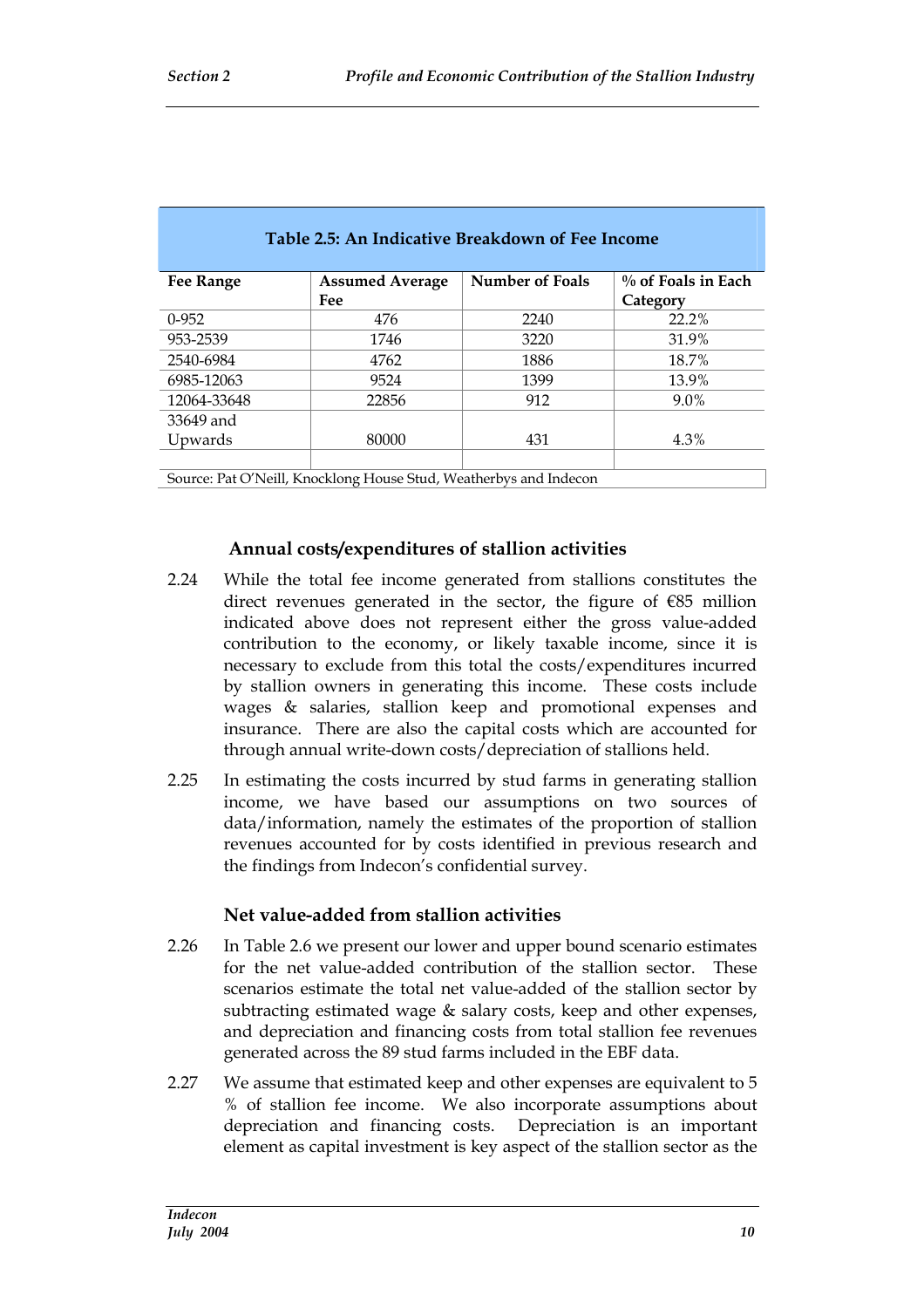sector is very capital intensive with significant on-going investment. There are various formal approaches to depreciation. We have examined various methodologies, including that used by the Central Statistics Office, as summarised below.

2.28 In the computation of the Agricultural Output statistics, the CSO incorporate a measure of fixed capital consumption, or depreciation. The methodology used is that of replacement cost. The calculation is based on assumptions of productive life. For stallions, the CSO assume a productive life of 20 years. In the case of broodmares, they assume a shorter productive life of 14 years.<sup>6</sup>

> The Stallion Replacement Cost = (1/20 x Number of Stallions at Stud) x Average Value per Head

Broodmare Replacement Cost = (1/14 x Number of Broodmares at Stud) x Average Value per Head

2.29 The annual charge for depreciation is then calculated as follows:

Annual Depreciation Charge = (Stallion Replacement Cost + Broodmare Replacement Cost) – (Income earned by Stud Farms from Foreign Broodmares)

2.30 Thus, the CSO calculate the value of equine output as follows:

Value of Equine Output = Value of Foals & Yearlings – Annual Depreciation Charge

- 2.31 We have produced estimates based on two scenarios. This reflects the uncertainty associated with the capital cost investment in the sector and the extent to which this would be written off against tax. It also reflects the differences in purchase price between horses and the uncertainty of the breeding business.
- 2.32 Under Scenario A we assume that depreciation and financing costs are estimated at 35% of fee income. This implies an estimated total net value-added contribution from the stallion sector under Scenario A of

<sup>6</sup> Industry sources believe that this over-estimates the productive life of either a stallion or a mare.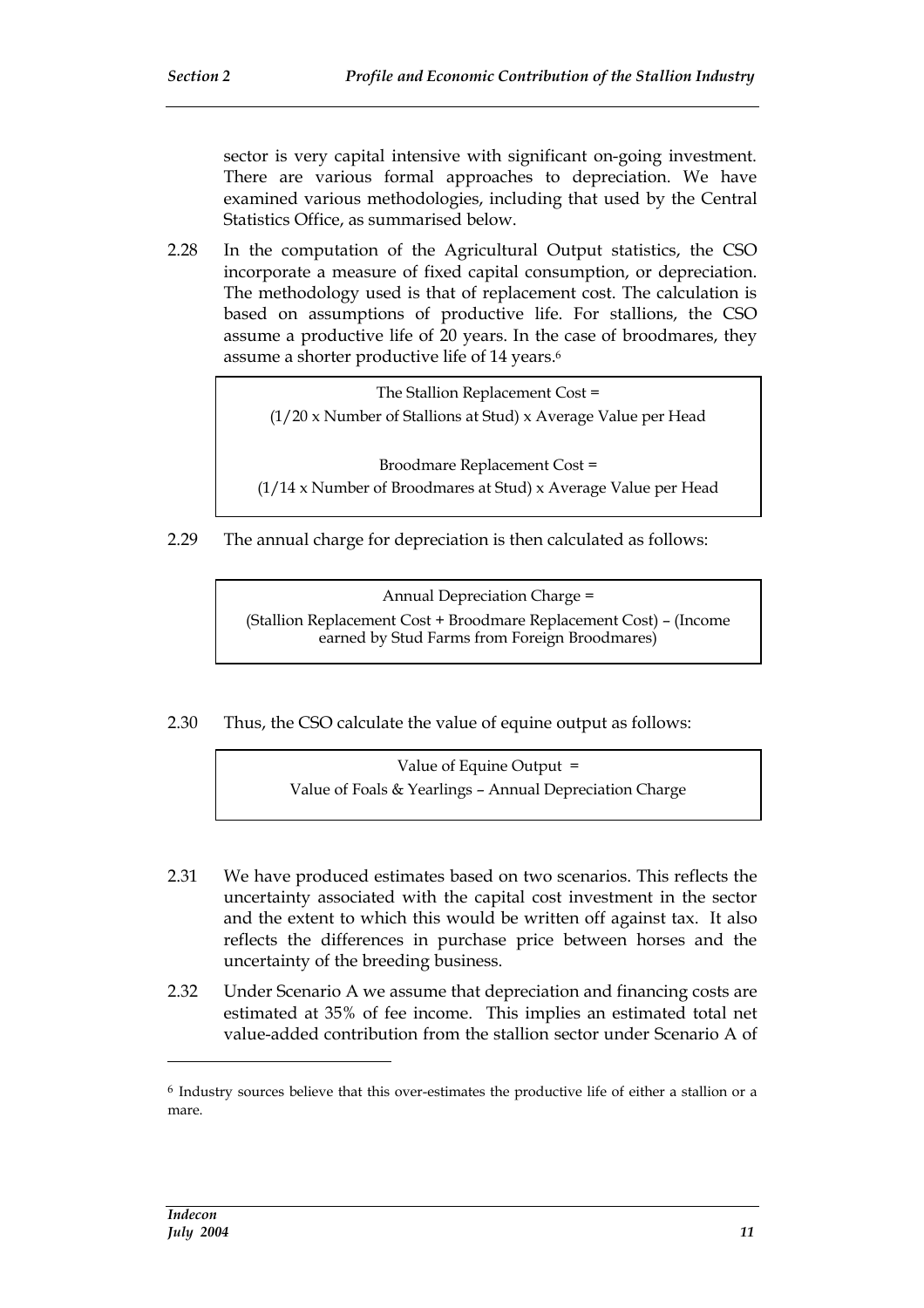$E$ 7 million in 2002. Under Scenario B we have assumed that estimated depreciation and financing costs amount to 24% of stallion fee revenues, implying an upper bound estimate for the total net valueadded contribution of €16.4 million in 2002. It should be noted that the depreciation costs are estimated on a net basis, i.e. they take account of annual depreciation and any capital gains involved in stallion ownership. It should also be noted that this is an industry that requires continuous investment. We understand that profits made are normally re-invested to produce new stock and rejuvenate the sector. This is reflected in our assumptions about depreciation.

| <b>Statistics</b>                                                           | Lower-bound     | Upper-bound     |
|-----------------------------------------------------------------------------|-----------------|-----------------|
|                                                                             | Scenario A –    | Scenario B-     |
|                                                                             | 2002            | 2002            |
|                                                                             | <b>Millions</b> | <b>Millions</b> |
| Total stallion fee income - $\epsilon$                                      | 85              | 85              |
| Less                                                                        |                 |                 |
| Estimated cost of Wages & Salaries                                          | 44              | 44              |
| (see Table 2.14 below)                                                      |                 |                 |
| Estimated other keep and expenses                                           | 4.25            | 4.25            |
| @ 5 % of stallion fee income                                                |                 |                 |
| Estimated depreciation and                                                  |                 |                 |
| financing costs -                                                           |                 |                 |
| Scenario A @ 35% of fee income                                              | 29.75           |                 |
| Scenario B @ 24% of fee income                                              |                 | 20.4            |
| Total Net Value-Added - $\epsilon$                                          | 7               | 16.4            |
| Source: Indecon analysis based on EBF data, review of previous research and |                 |                 |
| revised assumptions re average costs of stallion keep and depreciation      |                 |                 |

### **Table 2.6: Upper and Lower-bound Scenarios for Estimated Net Value-Added Contribution of Stallion Sector – 2002 - €**

2.33 It should be noted that income from sales is considered in the next chapter.

### *Employment and employment income*

2.34 In addition to the gross value-added contribution of the stallion sector, direct employment and related incomes are also generated by stud farm activities. This is comprised of full-time, part-time and casual employment. A range of statistical indicators of the numbers of full-time persons employed by stud farms responding to the Indecon survey (which includes the 6 largest operations in Ireland) is shown in Table 2.7 overleaf.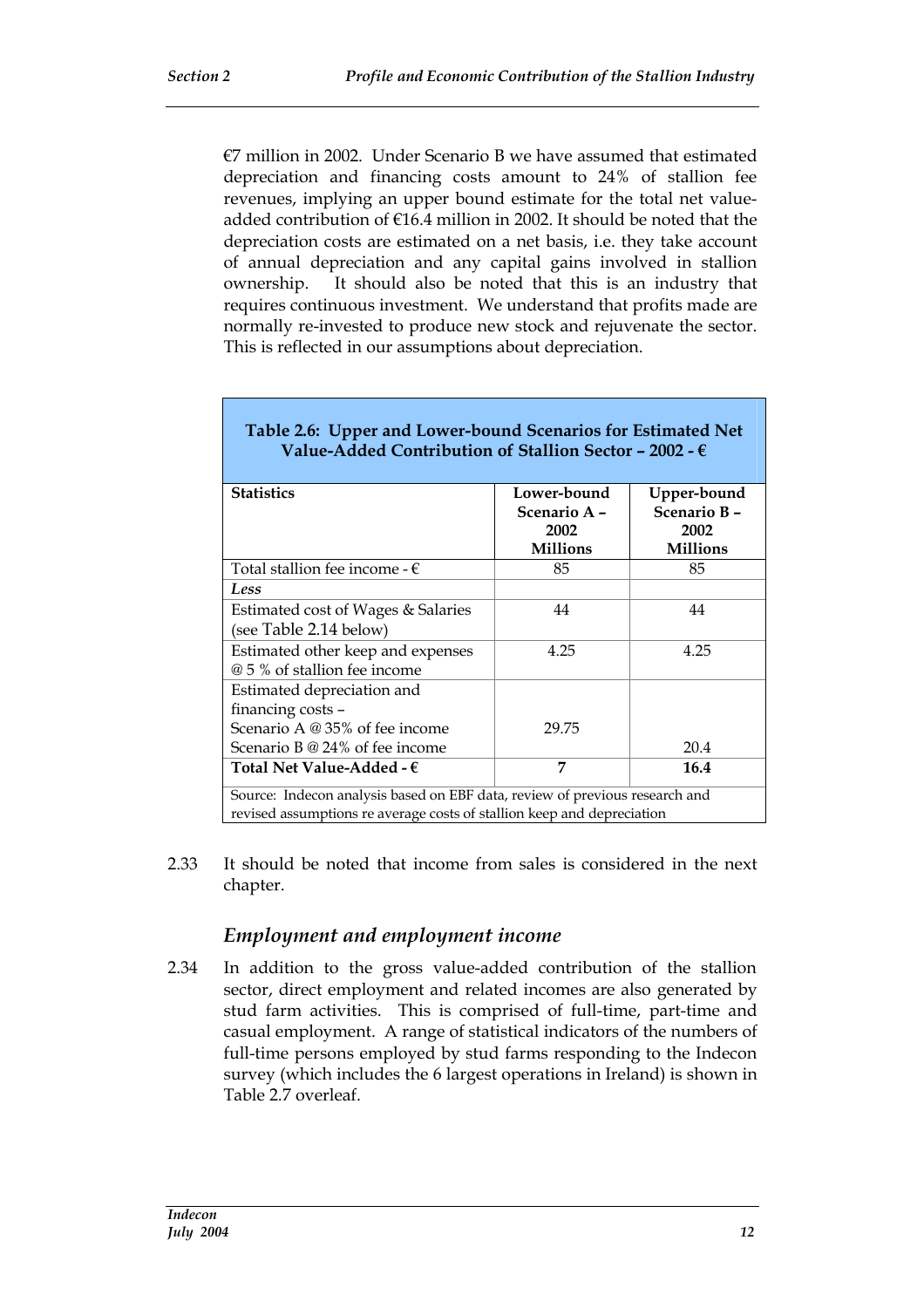| Table 2.7: Indecon Survey of Stud Farms in Ireland - Details re<br><b>Employment in Stud Farm Operations - Statistics on Number of</b><br>Full-time Persons Employed - 2000 and 2003 |                  |                              |                        |
|--------------------------------------------------------------------------------------------------------------------------------------------------------------------------------------|------------------|------------------------------|------------------------|
| Year                                                                                                                                                                                 | <b>June 2000</b> | <b>June 2003</b><br>estimate | Average -<br>2000/2003 |
| Total full-time persons<br>employed                                                                                                                                                  | 833              | 887                          | 860                    |
| Mean per stud farm                                                                                                                                                                   | 43.8             | 42.2                         | 43                     |
| Median per stud farm                                                                                                                                                                 | 3                | 3                            | 3                      |
| Mode                                                                                                                                                                                 | $\mathcal{P}$    | $\mathcal{P}$                | $\mathcal{P}$          |
| Standard deviation                                                                                                                                                                   | 86.9             | 89.6                         | 88.3                   |
| Source: Indecon Confidential Survey of Stud Farms in Ireland                                                                                                                         |                  |                              |                        |

- 2.35 According to the survey findings, a total of 887 persons were employed on a full-time basis across the responding stud farm operations in 2003. On average between 2000 and 2003 a total of 860 persons were employed on a full-time basis. It is also notable that in 2003, the average number of full-time employees per stud farm was 42 persons. However, that this average masks considerable variation and includes a small number of large employers. This can also be seen from the fact that the median level of full-time employment (3 persons in 2003), which is substantially below the average. The most commonly reported number of full-time employees (the mode) is 2 persons.
- 2.36 A statistical analysis of the numbers of part-time employees based on Indecon's survey of stud farms is presented in Table 2.8 below. A total of 140 persons were reported as being employed on a part-time basis in 2003, while the average between 2000 and 2003 was 148 persons. The average number of part-time employees per respondent stud farm operation was 9.1 persons. However, this includes a wide range of operations of differing scale. The median part-time employment per operation was 3 persons in 2002.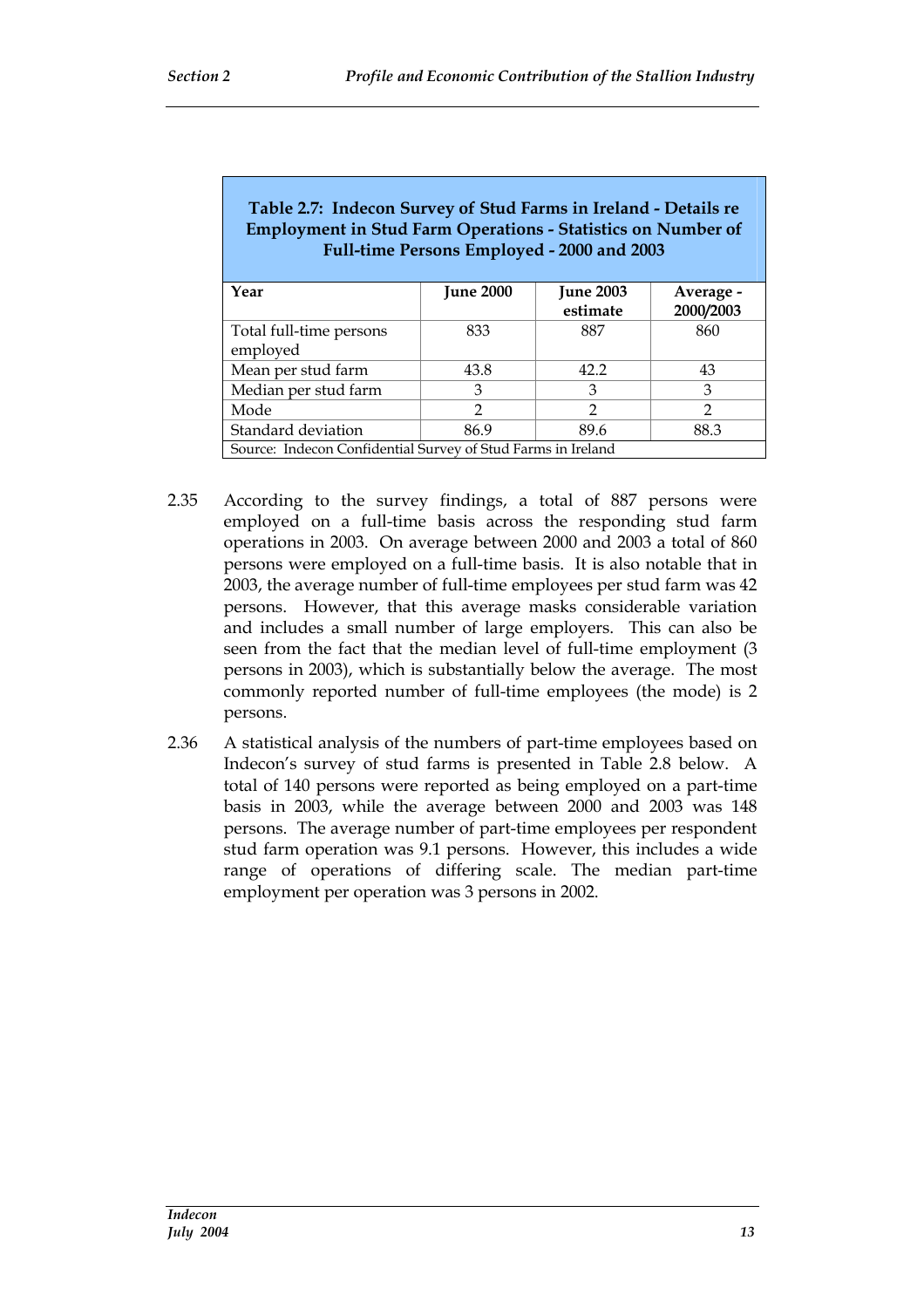| Table 2.8: Indecon Survey of Stud Farms in Ireland - Details re<br><b>Employment in Stud Farm Operations - Statistics on Number of</b><br>Part-time Persons Employed - 2000 and 2003 |      |               |                        |
|--------------------------------------------------------------------------------------------------------------------------------------------------------------------------------------|------|---------------|------------------------|
| Year                                                                                                                                                                                 | 2000 | 2003 estimate | Average -<br>2000/2003 |
| Total part-time                                                                                                                                                                      | 156  | 140           | 148                    |
| persons                                                                                                                                                                              |      |               |                        |
| Mean                                                                                                                                                                                 | 10.4 | 7.8           | 9.1                    |
| Median                                                                                                                                                                               | 3    | 3             | 3                      |
| Mode                                                                                                                                                                                 | 1    | 3             | 2.0                    |
| Standard deviation                                                                                                                                                                   | 25.1 | 18.2          | 21.6                   |
|                                                                                                                                                                                      |      |               |                        |

Source: Indecon Confidential Survey of Stud Farms in Ireland

- 2.37 The estimates presented above of full-time and part-time employment on stud farms underestimates the actual total level of employment as the estimates are based on a sample of stud farms responding to the Indecon survey.
- 2.38 As the figures on full- and part-time employment in the stallion sector presented above are based on a survey sample it is necessary to account for the fact that the sample will not capture the total level of employment supported by the sector. Reflecting this methodological issue, we estimate the total level of employment in the sector based on the application of the estimated average number of full-time equivalent (FTE) employees required to keep one stallion and the total registered number of stallions at stud, as presented in Table 2.9 below.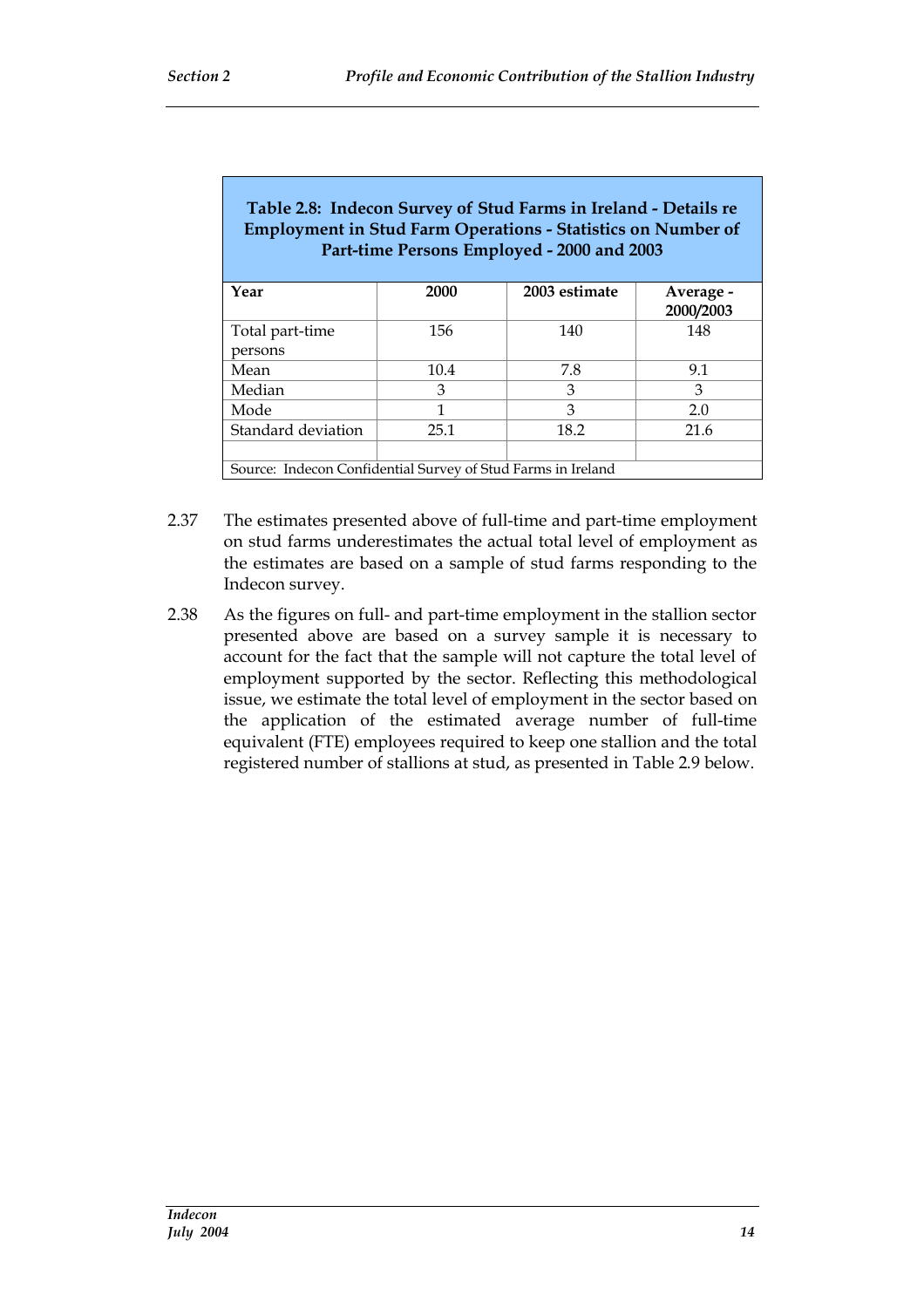| Table 2.9: Upper Estimates of Employment in Stallion Sector in<br>Ireland - 2003             |       |  |  |
|----------------------------------------------------------------------------------------------|-------|--|--|
| <b>Estimates</b>                                                                             | 2003  |  |  |
|                                                                                              |       |  |  |
| Estimated total reported FTEs                                                                | 957   |  |  |
| employed <sup>1</sup> (Indecon survey)                                                       |       |  |  |
| Total no. of reported stallions at stud                                                      | 111   |  |  |
| (Indecon survey)                                                                             |       |  |  |
| Estimated no. of FTEs per stallion at                                                        | 8.6   |  |  |
| stud in Ireland - Indecon                                                                    |       |  |  |
| Registered total no. of stallions at Stud -                                                  | 390   |  |  |
| Horse Racing Ireland - 2003                                                                  |       |  |  |
| Estimated total employment in stallion                                                       | 3,354 |  |  |
| sector - FTEs                                                                                |       |  |  |
|                                                                                              |       |  |  |
| Source: Indecon analysis based on data from Indecon Confidential Survey of Stud              |       |  |  |
| Farms in Ireland, and Horse Racing Ireland - Strategic Plan 2003-2007.                       |       |  |  |
| Notes: 1 Based on the assumption that 1 part-time employee in 2003=0.5 full-time<br>employee |       |  |  |

- 2.39 According to Indecon's survey of stud farms, there were an estimated total of 957 full-time equivalent employees reported as employed in the keeping of a reported total of 111 stallions at stud, implying a ratio of FTEs per stallion of 8.6 persons.<sup>7</sup> Applying this ratio to the total of 390 registered stallions at stud (based on figures supplied by Horse Racing Ireland) yields an estimate for the total number of full-time equivalent jobs supported by the stallion sector in Ireland of 3,354 in 2003.
- 2.40 However, we believe that this may over-estimate the number employed as smaller studs will, in all probability, have a lower number of persons employed per stallion. This may reflect the fact that the quality and value of stallions is lower in the smaller stud farms. While the above estimates are broadly in line with those of previous research, we believe that in evaluating the economic impact of any sector that a more prudent approach to estimation is required.
- 2.41 Accordingly, we assume that for the remaining 279 stallions at stud, there is a ratio of FTE to each stallion of 4.3 (i.e. half the rate of the survey respondents). This provides an estimate of full-time equivalents employment of 2,154. The actual number of persons employed would be higher as this includes part-time employment.

<sup>7</sup> This ratio is comparable with that estimated in previous studies. For example, the Report of the Commission of Inquiry into the Thoroughbred Horse Breeding Industry (1986) estimated that "about 10 persons are employed full-time for each flat stallion" (Pages 35-36).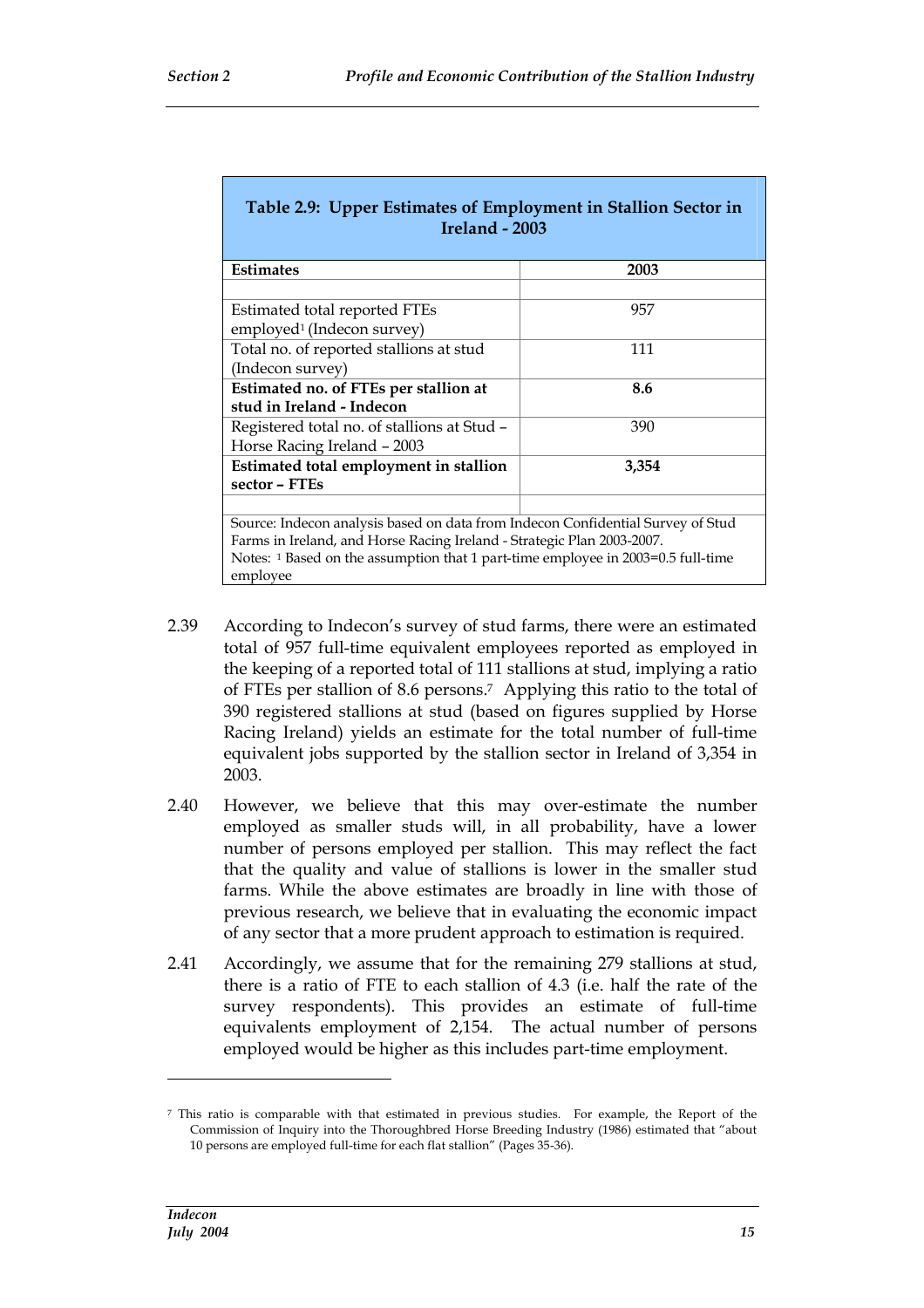2.42 The adjusted estimates of employment in stallion sector in Ireland are presented in Table 2.10. This suggests a total employment of 2,154 full-time equivalents compared to the previous higher estimate of 3,069 FTEs, and we believe it is appropriate to use this more prudent estimate in the economic evaluation. This equates to about 2,400 persons.

| Table 2.10: Adjusted Estimates of Employment in Stallion Sector<br>in Ireland 2003                                                                        |         |  |  |
|-----------------------------------------------------------------------------------------------------------------------------------------------------------|---------|--|--|
| <b>Estimates</b>                                                                                                                                          | 2003    |  |  |
| 111 Stallions at FTE/Stallion Ratio of 8.6                                                                                                                | 954.6   |  |  |
| 279 Stallions at FTE/Stallion Ratio of 4.3                                                                                                                | 1,199.7 |  |  |
| Adjusted estimate of total FTE<br>employment in stallion sector                                                                                           | 2.154   |  |  |
|                                                                                                                                                           |         |  |  |
| Source: Indecon analysis based on data from Indecon Confidential Survey of Stud<br>Farms in Ireland, and Horse Racing Ireland - Strategic Plan 2003-2007. |         |  |  |

2.43 We are aware that industry sources believe that employment in the sector is significantly higher than these estimates. We accept that employment estimates are sensitive to the methodology used but in this report we have adopted prudent estimates to ensure that the estimated economic contribution of the sector is not overestimated.

### *Geographic Distribution of Stud Farms in Ireland*

2.44 It is interesting to consider the geographic location and dispersal of stud farms within Ireland. Table 2.11 presents a summary of the results of our survey in relation to the location of the stud farms surveyed. It is clear that the stallion sector exhibits a dispersed geographic distribution pattern and that he sector shows a strong geographical bias towards rural areas. Given the lack of alternative rural employment, this pattern is important for the consideration of the regional impact of the stallion income exemption.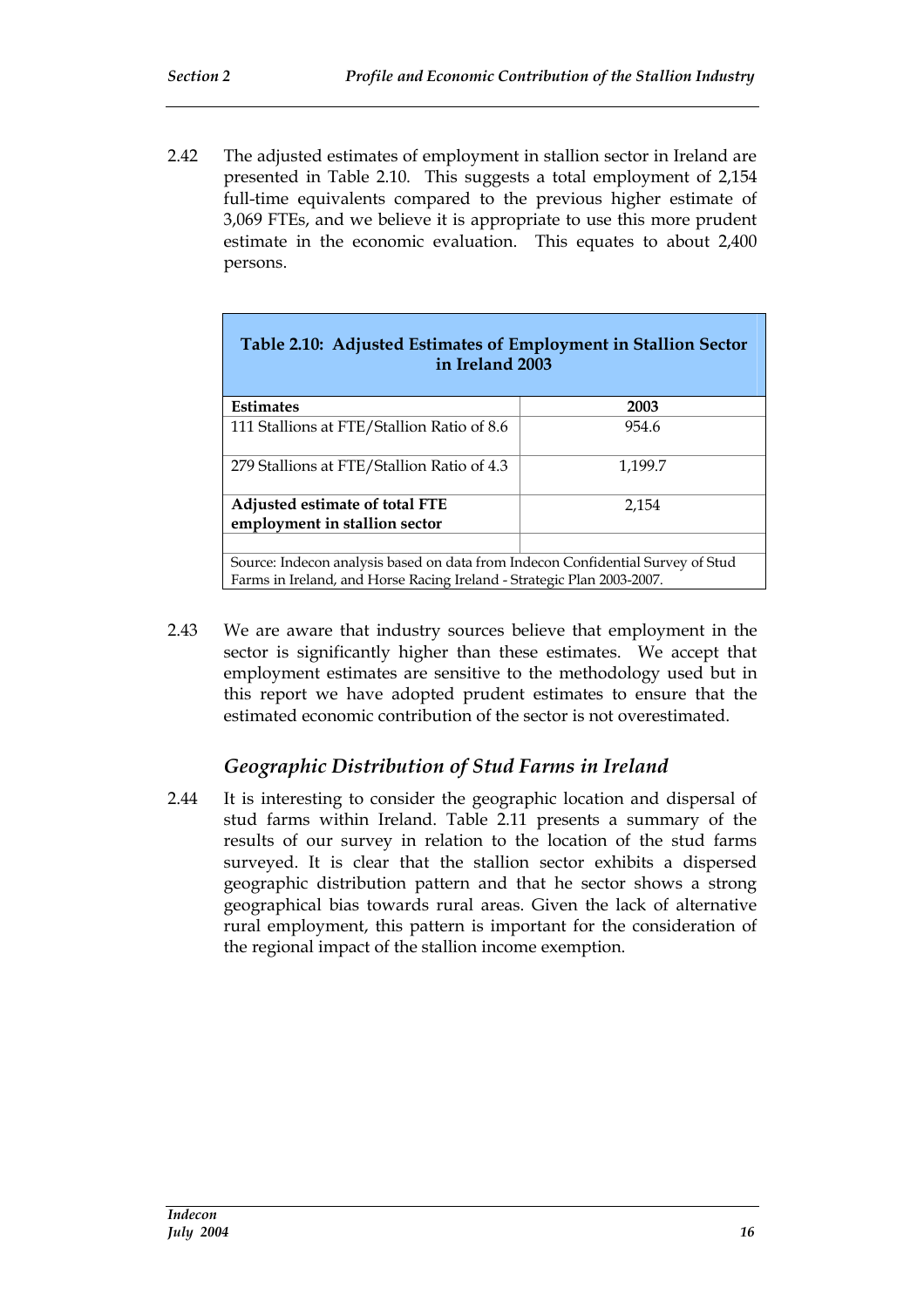| Table 2.11: Indecon Survey of Stud Farms in Ireland - Geographic<br><b>Location of Operations</b> |               |  |
|---------------------------------------------------------------------------------------------------|---------------|--|
| Region                                                                                            | $\%$ of Total |  |
| South West                                                                                        | 8.4           |  |
| Mid East                                                                                          | 29.2          |  |
| South East                                                                                        | 37.6          |  |
| West                                                                                              | 4.2           |  |
| Northern Ireland                                                                                  | 4.2           |  |
| 16.4<br>Others                                                                                    |               |  |
| 100<br><b>Total Responses</b>                                                                     |               |  |
| Source: Indecon Confidential Survey of Stud Farms in Ireland                                      |               |  |

#### *Employment Incomes from Stallion Sector*

- 2.45 The employment created by the operation of stud farms will also generate substantial employment incomes. Although these incomes represent costs for the stallion sector and are therefore not included in gross value-added (as noted above), they yield an additional contribution in the form of PAYE and PRSI tax payments to the exchequer. In addition, employment incomes input to the creation of additional indirect and induced spending elsewhere in the economy (described later).
- 2.46 A number of statistical indicators of the level of wages & salaries paid to employees in the stud farm sector over the period 2000-2003 based on the Indecon survey is shown in Table 2.12 below. These figures include the six largest stud farm operations and indicate that wages  $\&$ salaries totalled approximately  $E27$  million in 2003 across the stud farms responding to the survey.

| Table 2.12: Indecon Survey of Stud Farms in Ireland - Details of<br>Operations - Statistics on Annual Gross Wages & Salaries Paid - €<br><b>Millions</b> |      |       |       |                      |                               |
|----------------------------------------------------------------------------------------------------------------------------------------------------------|------|-------|-------|----------------------|-------------------------------|
| Year                                                                                                                                                     | 2000 | 2001  | 2002  | $2003 -$<br>estimate | Average annual -<br>2000/2003 |
|                                                                                                                                                          |      |       |       |                      |                               |
| Total                                                                                                                                                    | 18.8 | 21.6  | 26.9  | 26.9                 | 23.6                          |
| Mean                                                                                                                                                     | 1.30 | 1.5   | 1.6   | 1.6                  | 1.5                           |
| Median                                                                                                                                                   | .055 | .0565 | .0585 | .042                 | .053                          |
|                                                                                                                                                          |      |       |       |                      |                               |
| Source: Indecon Confidential Survey of Stud Farms in Ireland                                                                                             |      |       |       |                      |                               |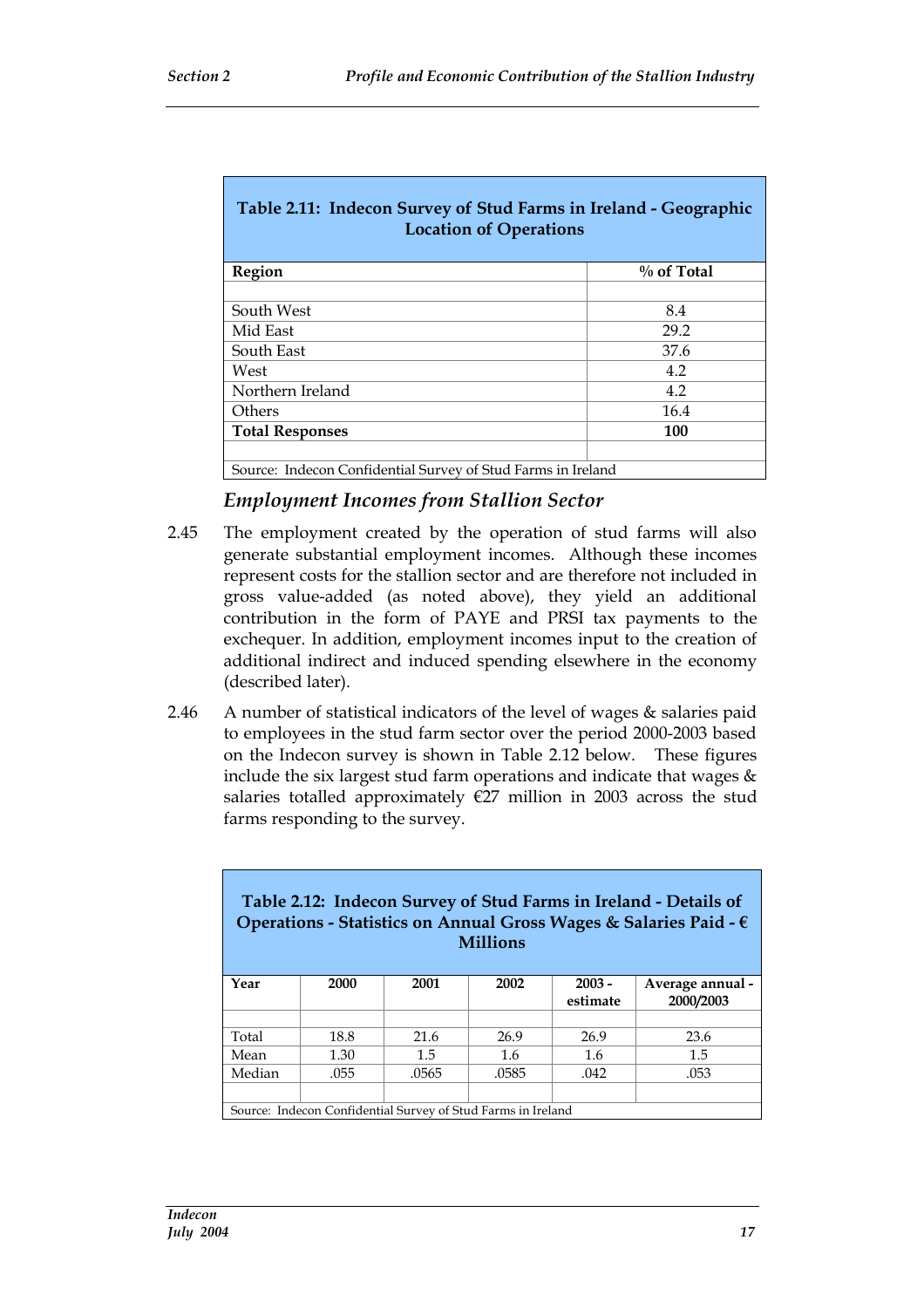2.47 As in the case of employment, the figures presented above in relation to wages & salaries are likely to underestimate the total level of employment income generate in the stallion sector. This is because the above figures are based on a sample of stud farms. To overcome this issue, we have estimated the total employment income generated in the stallion sector on the basis of multiplying the estimated total number of full-time equivalent jobs supported by the sector by the estimated average wage/salary per full-time equivalent employee from our survey. Our analysis is shown in Table 2.13 overleaf. We estimate that on the basis of an average wage/salary per FTE of  $€20,428$  and an estimated total number of full-time equivalent jobs of 3,069, employment income in the stallion sector in 2003 totalled €62.6 million. Given that this employment figure may be too high as discussed previously the income figure may also have to be adjusted downwards. This is examined further overleaf.

| Table 2.13: Upper Bound Estimate of Total Employment Income<br>Generated by the Stallion Industry in Ireland - 2003 |  |  |  |  |
|---------------------------------------------------------------------------------------------------------------------|--|--|--|--|
| <b>Estimates</b><br>2003                                                                                            |  |  |  |  |
|                                                                                                                     |  |  |  |  |
| Estimated average wage/salary per FTE<br>€20.428                                                                    |  |  |  |  |
| - Indecon survey                                                                                                    |  |  |  |  |
| <b>Estimated total FTEs</b><br>3.069                                                                                |  |  |  |  |
|                                                                                                                     |  |  |  |  |
| €62.6 Million<br>Upper bound estimate of total direct                                                               |  |  |  |  |
| employment income generated                                                                                         |  |  |  |  |
| Source: Indecon analysis based on data from Indecon Confidential Survey of                                          |  |  |  |  |
| Thoroughbred Sector in Ireland and Horse Racing Ireland, Strategic Plan 2003-2007.                                  |  |  |  |  |
| Notes: Based on the assumption that 1 part-time employee=0.5 full-time employee                                     |  |  |  |  |

2.48 Based on the assumed lower employment figure of 2,154, we estimate that employment income generated by the stallion sector in Ireland totalled €44 million in 2003 (see Table 2.14).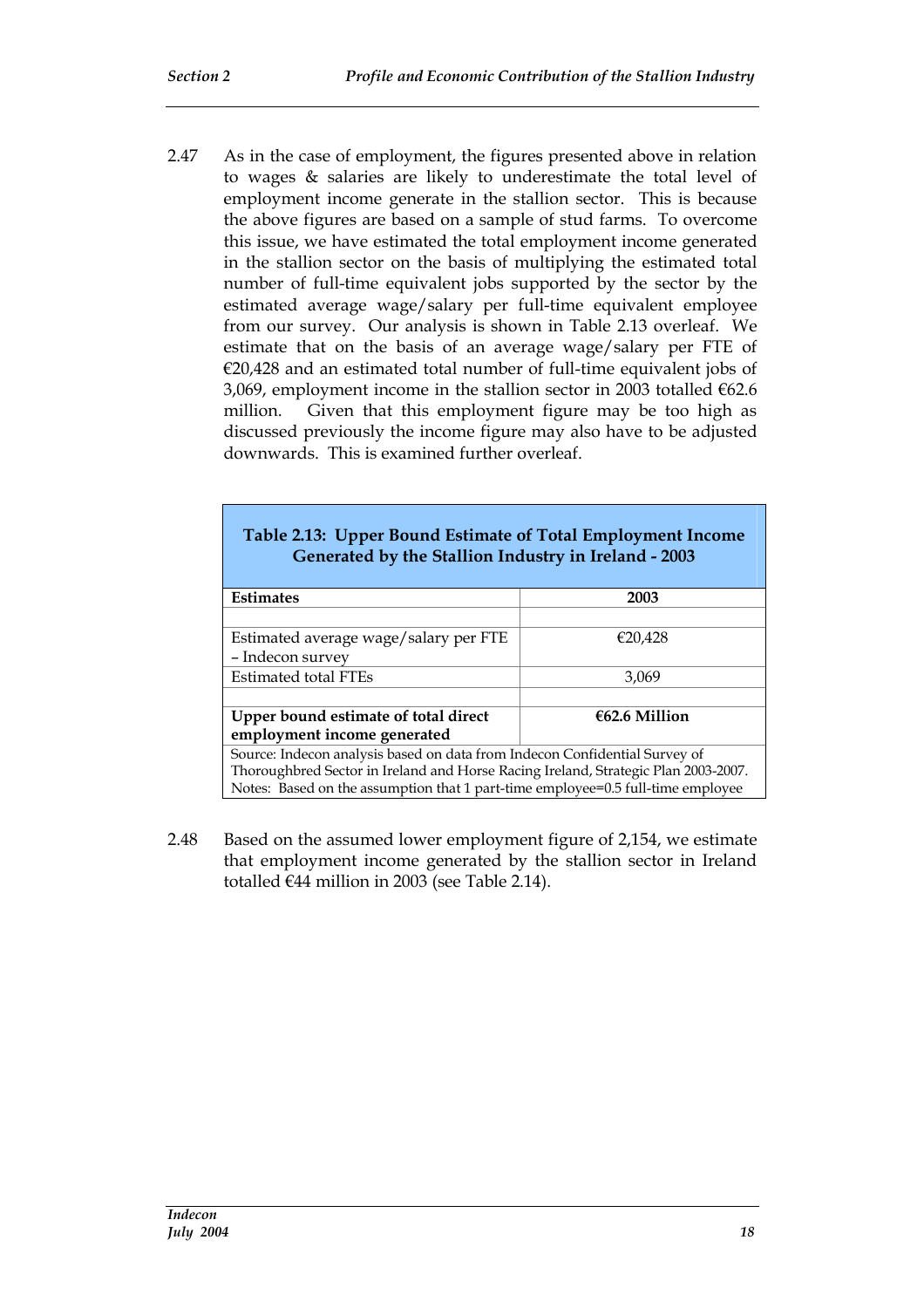| Table 2.14: Adjusted Estimate of Total Employment Income<br>Generated by the Stallion Industry in Ireland                                                                                                                                                                                                                   |         |  |  |  |
|-----------------------------------------------------------------------------------------------------------------------------------------------------------------------------------------------------------------------------------------------------------------------------------------------------------------------------|---------|--|--|--|
| <b>Estimates</b>                                                                                                                                                                                                                                                                                                            | 2003    |  |  |  |
|                                                                                                                                                                                                                                                                                                                             |         |  |  |  |
| Estimated average wage/salary per FTE<br>- Indecon survey                                                                                                                                                                                                                                                                   | €20.428 |  |  |  |
| Adjusted estimate of total FTEs (see                                                                                                                                                                                                                                                                                        | 2.154   |  |  |  |
| Table 2.10)                                                                                                                                                                                                                                                                                                                 |         |  |  |  |
|                                                                                                                                                                                                                                                                                                                             |         |  |  |  |
| $f$ 44 million<br><b>Adjusted Estimate of Total Direct</b>                                                                                                                                                                                                                                                                  |         |  |  |  |
| <b>Employment Income</b>                                                                                                                                                                                                                                                                                                    |         |  |  |  |
|                                                                                                                                                                                                                                                                                                                             |         |  |  |  |
| Source: Indecon analysis based on data from Indecon Confidential Survey of Stud<br>Farms in Ireland, and Horse Racing Ireland - Strategic Plan 2003-2007.<br>Notes: Based on the assumption that 1 part-time employee in 2003=0.2 full-time<br>employee and that total reported employment = 80% of actual total employment |         |  |  |  |

2.49 The direct employment created in the stallion sector will also result in indirect or second round impacts on the economy through the additional expenditure created elsewhere in the economy on the basis of the incomes generated from this employment. We will describe the extent of second-round and multiplier impacts further later in this section, although we have concerns about the use of multiplier analysis in some economic evaluations.

### *Annual exchequer contributions*

- 2.50 In addition to the direct value-added generated from stallion revenues in Ireland, significant benefits also arise in the form of tax payments to the exchequer arising from stallion activities. It should be noted that the sector pays taxes on all activities apart from the stud fee exemption. These include:
	- PAYE taxation on wages & salaries;
	- PRSI on wages & salaries;
	- Indirect taxes (VAT, where applicable<sup>8</sup>, and Excise taxes);
	- Other taxes.
- 2.51 In relation to PAYE and PRSI contributions, we have estimated the total annual contribution based on the findings from the Indecon survey of stud farms in relation to the effective PAYE and PRSI tax rates. These rates are calculated from averaging the annual effective

<sup>8</sup> We understand that many of the entities are not registered for VAT.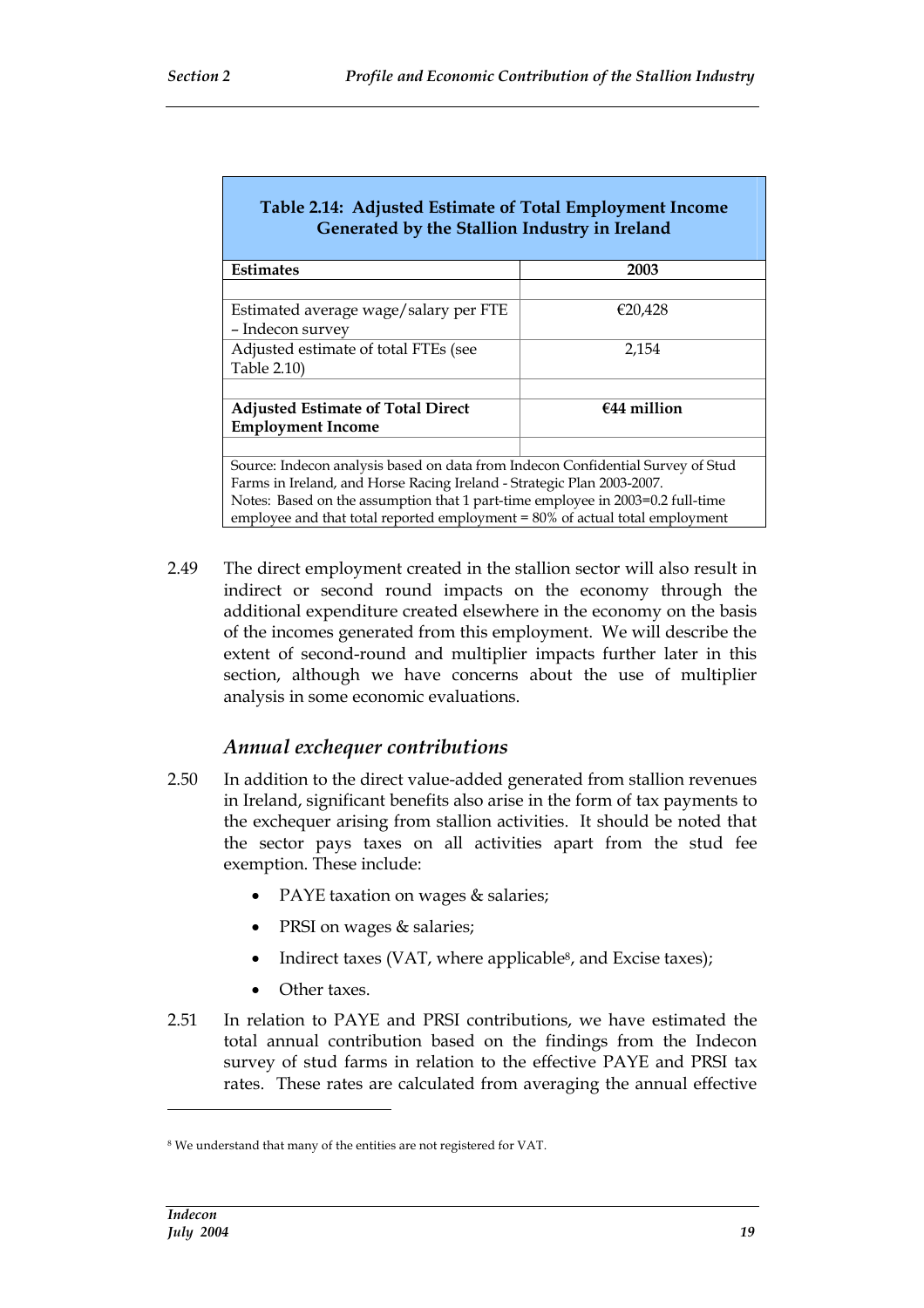tax rates (i.e. total PAYE and PRSI paid/total wages & salaries paid) over the period 2000-2003. In Table 2.15 overleaf we present our estimates of the total PAYE tax contribution from employment in Irish stud farm operations. Based on our upper bound estimate of total employment income derived in Table 2.13 above, we estimate the total PAYE contribution of the stud farm sector at €15 million in 2003. Based on our more prudent estimate of employment income shown in Table 2.14 above, we estimate the total PAYE contribution of the stud farm sector at €10.5 million in 2003.

| Table 2.15: Estimated Exchequer Tax Contribution of Stallion<br><b>Activities in Ireland - PAYE Taxation from Employment Incomes -</b><br>$\epsilon$ Millions |                       |                       |  |  |  |
|---------------------------------------------------------------------------------------------------------------------------------------------------------------|-----------------------|-----------------------|--|--|--|
| <b>Details</b><br>$2003 - Lower$<br>2003 - Upper                                                                                                              |                       |                       |  |  |  |
|                                                                                                                                                               | <b>Bound Estimate</b> | <b>Bound Estimate</b> |  |  |  |
| Estimated effective average PAYE<br>tax rate (average annual 2000-2003) -<br>$\%$                                                                             | 23.9%                 | 23.9%                 |  |  |  |
|                                                                                                                                                               |                       |                       |  |  |  |
| Estimated total employment income<br>$-2003 - \epsilon$                                                                                                       | 62.5                  | 44                    |  |  |  |
|                                                                                                                                                               |                       |                       |  |  |  |
| Estimated PAYE tax contribution -<br>$2003 - \epsilon$                                                                                                        | 15                    | 10.5                  |  |  |  |
| Source: Indecon analysis                                                                                                                                      |                       |                       |  |  |  |

2.52 A similar approach is applied to the estimation of the total PRSI contribution (see Table 2.16 below) which includes both employee and employer contribution. Based on our estimated effective PRSI tax rate of 13.3%, based on our upper bound estimate that total PRSI contributions to the exchequer amounted to  $€8.3$  million. However, on the basis of our more conservative estimate of incomes, we estimate total PRSI contributions at €5.8 million in 2003.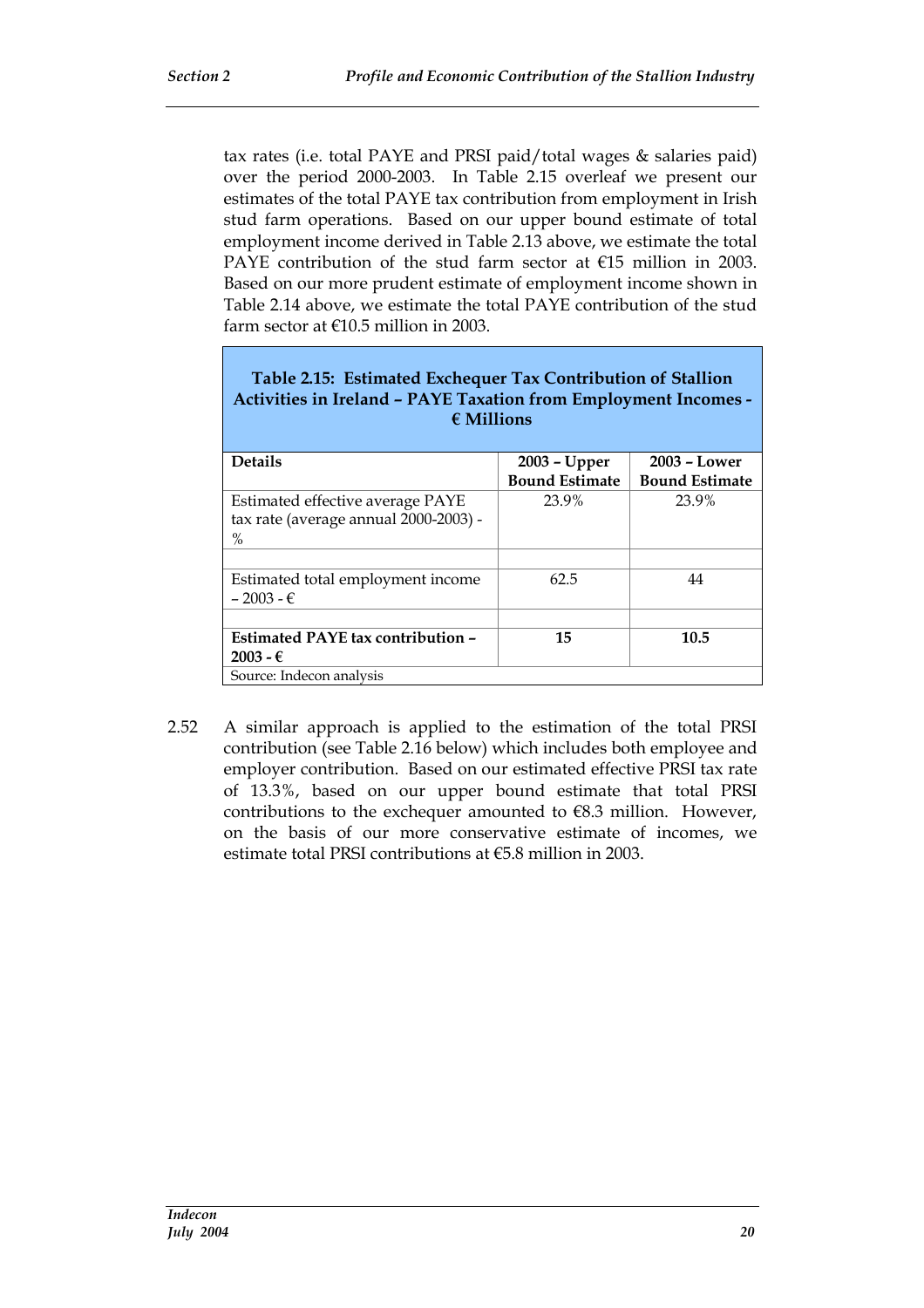| Table 2.16: Estimated Exchequer Tax Contribution of Stallion<br><b>Activities in Ireland - PRSI Taxation from Employment Incomes -</b><br>$\epsilon$ Millions |                                          |                                            |  |
|---------------------------------------------------------------------------------------------------------------------------------------------------------------|------------------------------------------|--------------------------------------------|--|
| <b>Details</b>                                                                                                                                                | 2003 - Upper<br><b>Bound</b><br>Estimate | $2003 - Lower$<br><b>Bound</b><br>Estimate |  |
| Estimated effective average PRSI tax<br>rate (average annual 2000-2003) - %                                                                                   | 13.3%                                    | 13.3%                                      |  |
| Estimated total employment income -<br>$2003 - €$                                                                                                             | 62.5                                     | 44                                         |  |
| <b>Estimated PRSI tax contribution - 2003</b><br>- €                                                                                                          | 8.3                                      | 5.8                                        |  |
| Source: Analysis based on Indecon's Confidential Survey of Stud Farms in Ireland                                                                              |                                          |                                            |  |

2.53 Stud farm operations also contribute to the exchequer by way of VAT and Excise tax payments. The extent of VAT payments will be affected by varying VAT rates on different aspects of activity, the VAT registered status of farms<sup>9</sup> and the fact that VAT on some inputs (e.g. horse feed) is zero-rated. An analysis of VAT and Excise payments based on Indecon's survey of stud farms is shown in Table 2.17 below.

| Table 2.17: Indecon Survey of Stud Farms in Ireland - Annual<br><b>Reported VAT and Excise Duty Taxation Paid</b> |           |           |           |                      |                                 |  |
|-------------------------------------------------------------------------------------------------------------------|-----------|-----------|-----------|----------------------|---------------------------------|--|
| Year                                                                                                              | 2000      | 2001      | 2002      | $2003 -$<br>estimate | Average<br>annual-<br>2000/2003 |  |
| Total                                                                                                             | 2,914,478 | 3,208,063 | 3,586,122 | 4,023,342            | 3,433,001                       |  |
| Mean per                                                                                                          |           |           |           |                      |                                 |  |
| stud farm                                                                                                         | 364,310   | 356,451   | 326,011   | 365,758              | 353,133                         |  |
| Median per                                                                                                        |           |           |           |                      |                                 |  |
| stud farm                                                                                                         | 80,677    | 31,844    | 48,546    | 41,475               | 50,635                          |  |
| Standard                                                                                                          |           |           |           |                      |                                 |  |
| deviation                                                                                                         | 683,506   | 712,506   | 740,022   | 826,360              | 740,599                         |  |
| Source: Analysis based on Indecon's Confidential Survey of Stud Farms in Ireland                                  |           |           |           |                      |                                 |  |

F

<sup>9</sup> We understand that a Flat VAT Refund scheme operates for farmers.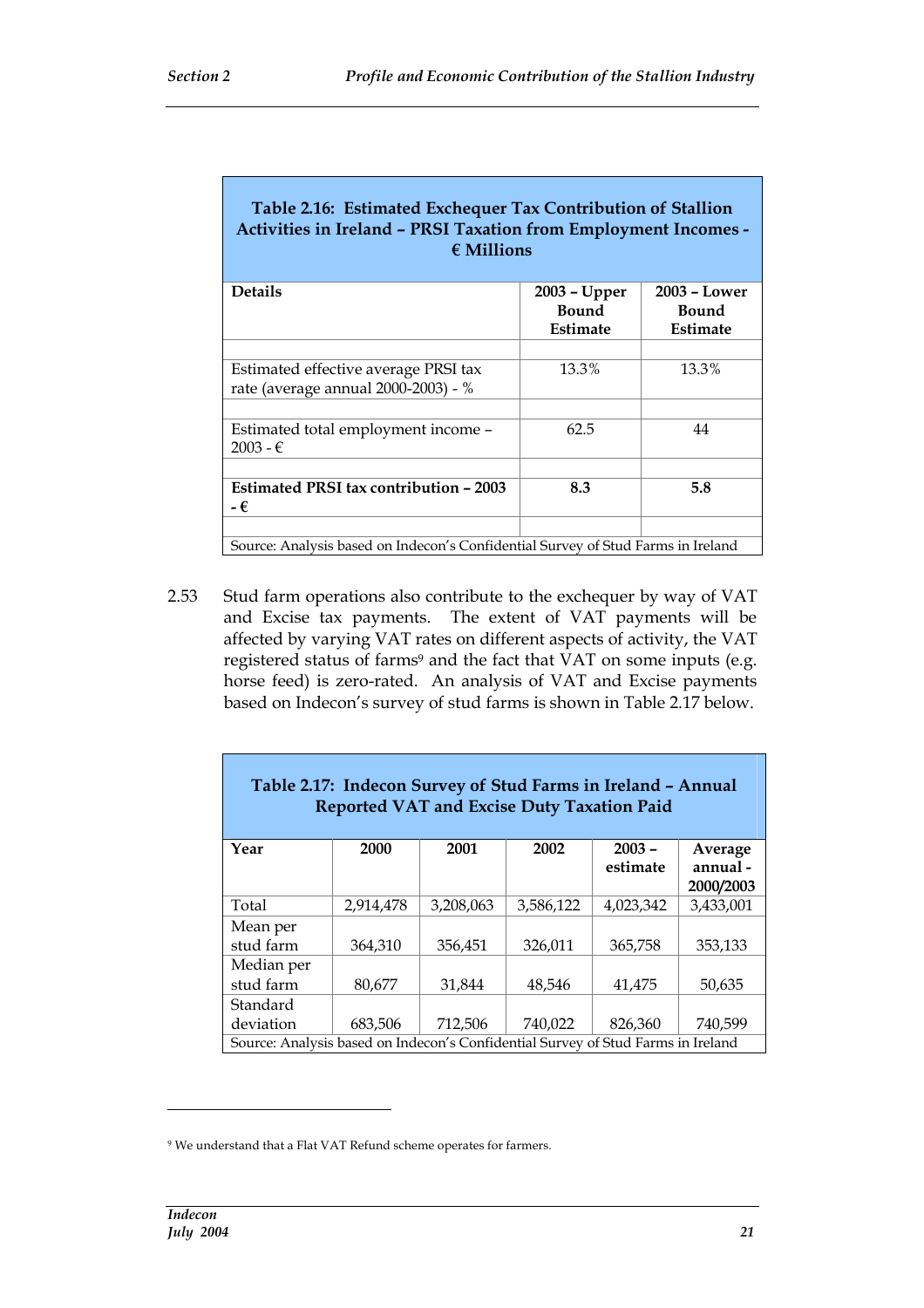- 2.54 According to the survey figures, a reported total of approximately  $\epsilon$ 4 million in VAT and Excise Duty was paid to the exchequer during 2003 by the stud farms responding the survey. The average contribution across the operators responding to our survey was €365,758 in 2003 and €353,133 on average between 2000 and 2003, although there was a substantial variation across stud farms.
- 2.55 Given that the above estimates are based on a survey sample, they are likely to underestimate the total indirect tax contribution of the stallion sector. To arrive at an estimate of the sector-wide indirect tax contribution, we have multiplied the median annual level of payments per stud farm between 2000 and 2003 reported above by the total number of stud farms as indicated by the EBF. Our estimates are shown in Table 2.18 overleaf and indicate a total contribution from the stallion sector in 2003 of approximately  $64.5$  million.

| Table 2.18: Estimated Exchequer Tax Contribution of Stallion<br><b>Activities in Ireland - VAT and Excise Duty Taxation</b> |                  |
|-----------------------------------------------------------------------------------------------------------------------------|------------------|
| <b>Details</b>                                                                                                              | 2003 - Estimated |
| Estimated total number of stud farms (EBF)                                                                                  | 89               |
| Average of median annual VAT/Excise<br>contributions - 2000-2003                                                            | 50,635           |
| Indirect tax contribution of stallion sector<br>based on Median annual contribution per<br>stud farm 2000-2003              | $64.5$ Million   |
| Source: Analysis based on Indecon's Confidential Survey of Stud Farms in Ireland<br>and figures supplied by the EBF         |                  |

2.56 Our estimates of other tax contributions from stallion activities, which could include, for example, motor taxation, levies and other public charges, are shown in Table 2.19. The figures are based on Indecon's survey of stud farms and indicate that other exchequer contributions totalled €194,500 in 2003 and averaged €111,118 on an annual basis over the period 2000-2003.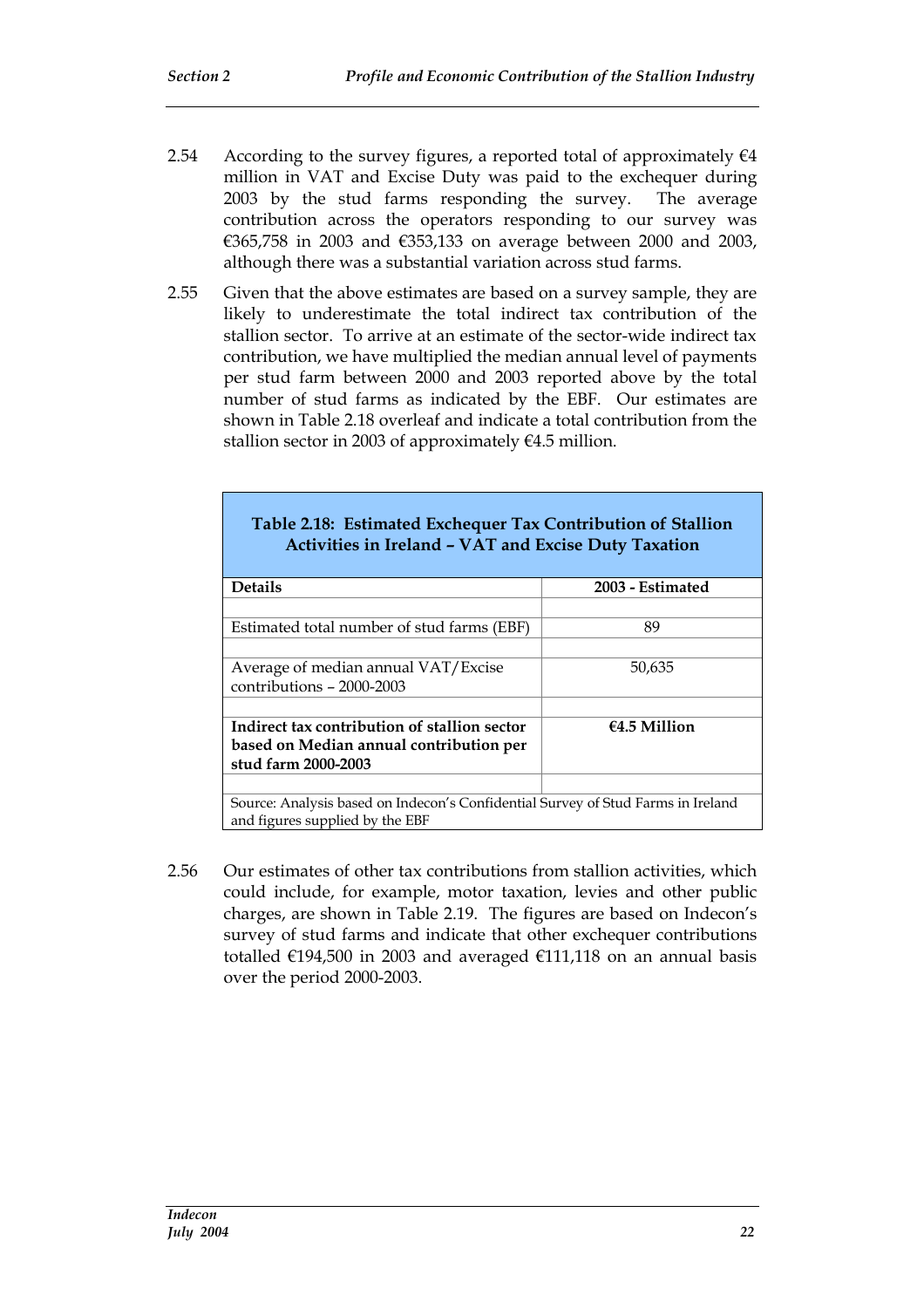| Table 2.19: Estimated Exchequer Tax Contribution of Stallion<br><b>Activities in Ireland - Other Tax Payments</b> |                                                |        |        |          |                       |  |
|-------------------------------------------------------------------------------------------------------------------|------------------------------------------------|--------|--------|----------|-----------------------|--|
| Year                                                                                                              | 2000                                           | 2001   | 2002   | $2003 -$ | Average               |  |
|                                                                                                                   |                                                |        |        | estimate | annual -<br>2000/2003 |  |
| Total                                                                                                             | 109,602                                        | 86,330 | 54,042 | 194,500  | 111,118               |  |
| Mean                                                                                                              | 21,582<br>13,511<br>38,900<br>27,400<br>25,348 |        |        |          |                       |  |
| Median                                                                                                            | 17,220<br>14,100<br>15,000<br>17,741<br>24,644 |        |        |          |                       |  |
| Standard deviation<br>20,980<br>26,046<br>10.597<br>63,036<br>30,165                                              |                                                |        |        |          |                       |  |
|                                                                                                                   |                                                |        |        |          |                       |  |
| Estimate total 'other' tax contribution based on 89 stud farms and<br>$€1.6$ m                                    |                                                |        |        |          |                       |  |
| median 2000-2003 payments                                                                                         |                                                |        |        |          |                       |  |
| Source: Analysis based on Indecon Confidential Survey of Stud Farms in Ireland and EBF                            |                                                |        |        |          |                       |  |

- 2.57 Again, as the above figures are based on a survey sample it is necessary to gross-up these estimates to reflect the total number of stud farm operations. Based on a total of 89 stud farms and the median annual payment of €17,741, we estimate the total contribution of the stallion sector to the exchequer in the form of 'other' taxes at approximately €1.58 million.
- 2.58 In Table 2.20 below we aggregate the analysis in the preceding tables and estimate the total exchequer contribution from the stallion sector in Ireland. Our upper bound estimate indicates an annual total exchequer contribution from the stallion sector of €29.4 million. However, a more prudent estimate would indicate a total tax contribution of €22.4 million.

| Table 2.20: Estimated Total Exchequer Tax Contribution of<br>Stallion Activities in Ireland -2003 - $\epsilon$ |                       |                       |  |  |
|----------------------------------------------------------------------------------------------------------------|-----------------------|-----------------------|--|--|
| 2003 - Lower<br>Details of exchequer contributions<br>2003 - Upper                                             |                       |                       |  |  |
|                                                                                                                | <b>Bound Estimate</b> | <b>Bound Estimate</b> |  |  |
| <b>PAYE</b> taxation                                                                                           | €14.9                 | €10.5                 |  |  |
| <b>PRSI</b> taxation                                                                                           | €8.2                  | €5.8                  |  |  |
| Indirect tax contribution                                                                                      | €4.5                  | €4.5                  |  |  |
| €1.6<br>Other<br>€1.6                                                                                          |                       |                       |  |  |
| €29.4<br>€22.4<br><b>Total Exchequer Contribution</b>                                                          |                       |                       |  |  |
| Source: Analysis based on Indecon's Confidential Survey of Stud Farms in Ireland                               |                       |                       |  |  |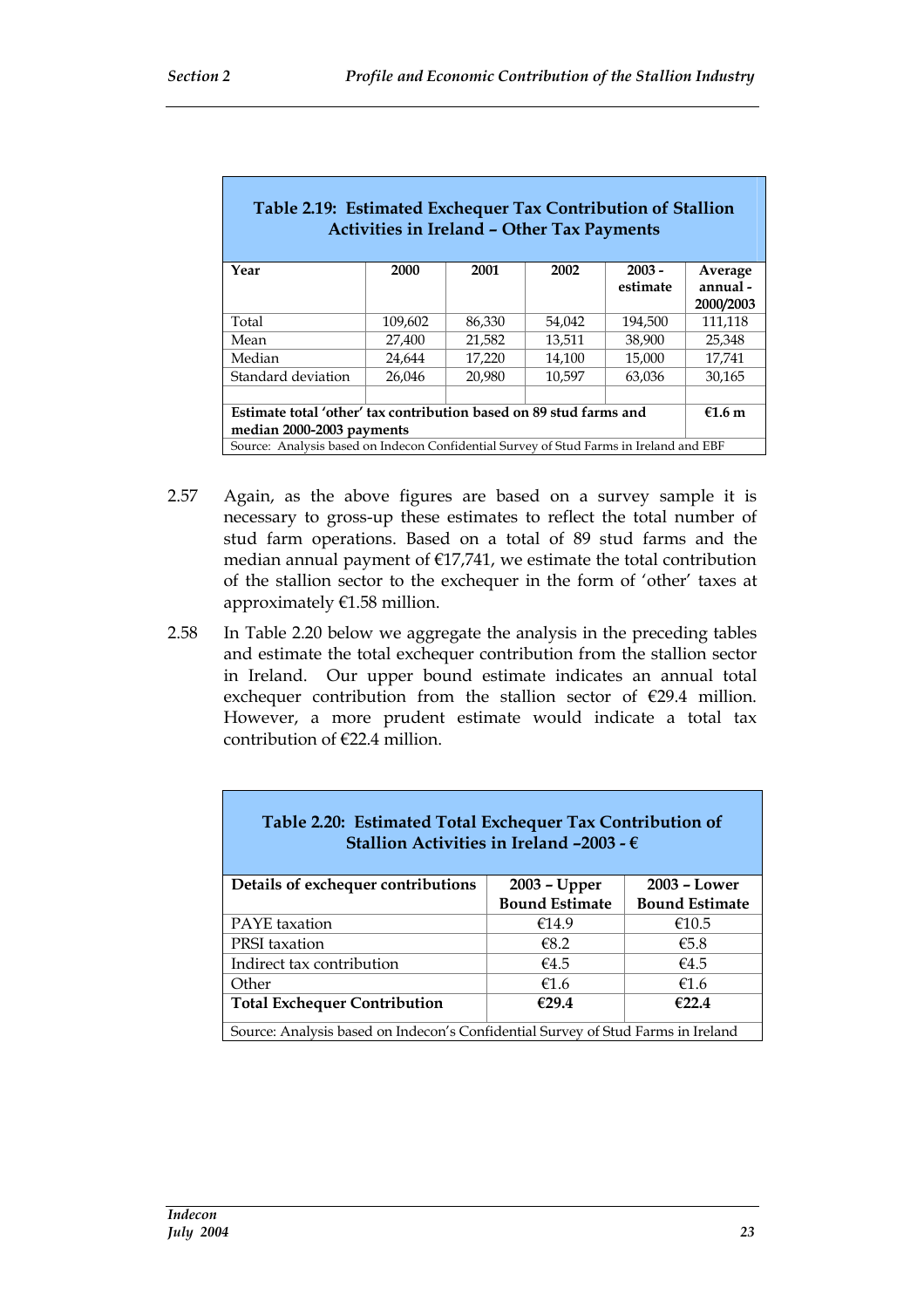### *Second-round and multiplier impacts*

- 2.59 In the analysis above, we described the direct contribution of the stallion sector to the Irish economy from the perspective of the net value-added contribution. However, the overall economic impact of the sector can also be looked at from the perspective of the total value of expenditures by stud farms on goods and services used as inputs. Such expenditures will have direct, indirect and induced impacts on the economy as a whole. We consider these impacts further below. It is, however, important to first consider some general issues concerning second-round and multiplier impacts.
- 2.60 The danger of misinterpretation of multiplier analyses is that it might be thought appropriate that tax incentives or state subsidies should be determined by an assessment of tax contribution or economic impact rather than by an evaluation of distortions and externalities. This has been highlighted in numerous previous economic reports. For example, in an analysis produced by an academic economist, it was pointed out that:

"it is commonplace that every sector contributes heavily to the economy much more than its initial value added; that every sector is responsible for much greater employment than its own direct employment; that every sector is making a contribution to public revenue greater than the direct expenditure on the sector by the State, and so on. It is for these reasons that economic impact studies must be treated with caution. The fundamental weaknesses in these studies derive from the assumption that in the absence of the sector, those involved in the activity would be doing nothing. This is implausible. Economic impact studies also suffer from the attempts to estimate the net budgetary effects of public expenditure in the area…. State expenditure …. can be justified in relation to market failure. The issue is the extent of market failure and the degree to which it should be corrected; It is not a valid argument to determine State expenditure in terms of the net budgetary implications. If this were the case it would be sufficient to find that sector with the greatest net budgetary impact and concentrate Government expenditure in that area. Economic impact studies are concerned with estimating the linkages on the production side between a sector and other sectors in the economy. All sectors exhibit these linkages to one degree or another."<sup>10</sup>

2.61 Despite the above point, it is useful in evaluating the economic costs and benefits of a tax incentive or subsidy to consider the extent, if any, of economic multiplier effects.

<sup>10</sup> See *The Economics of the Arts in Ireland*, Durkan, J., 1994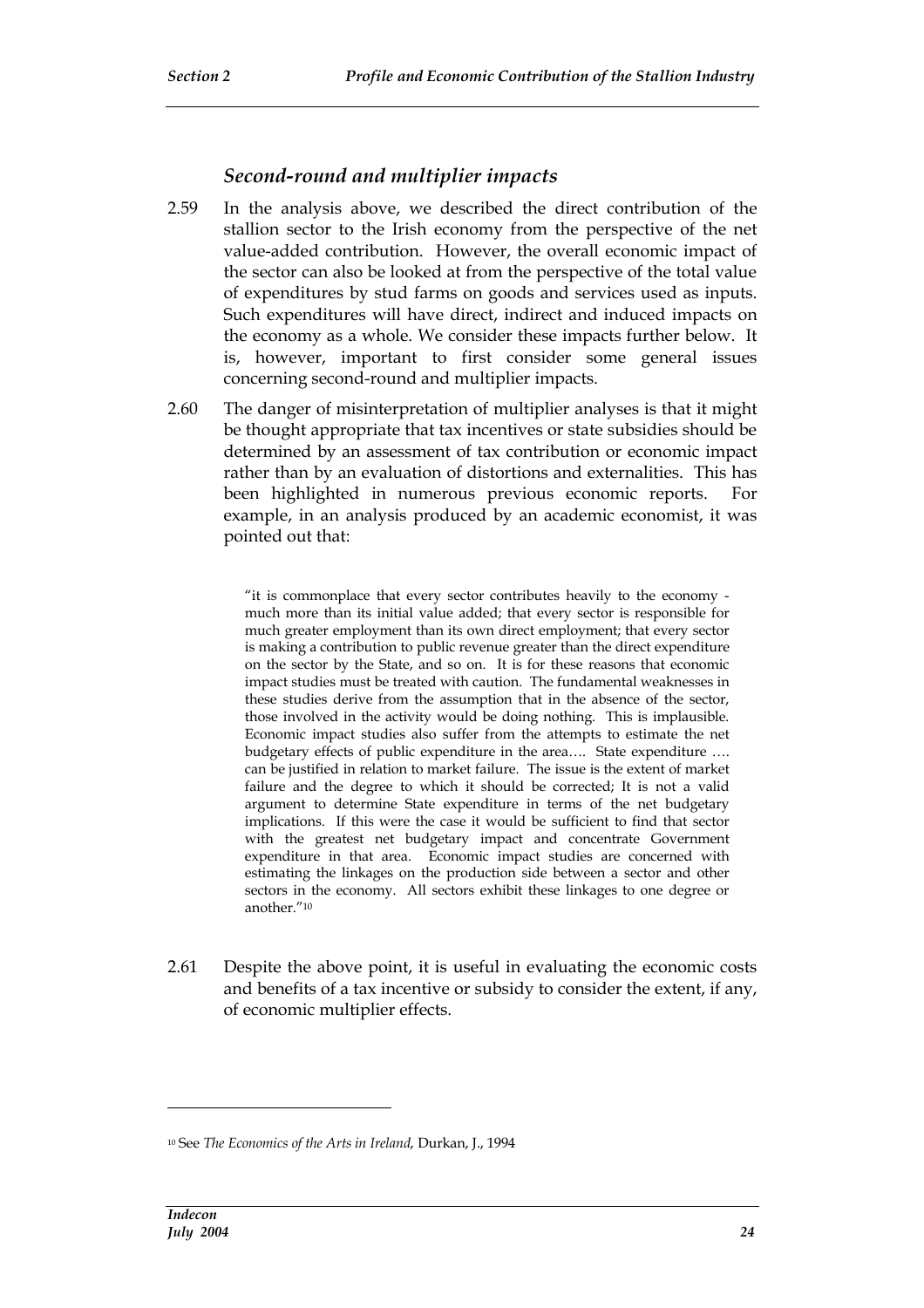- 2.62 The 'multiplier effect' relates to the impact of indirect and second and subsequent round impacts arising out of the direct expenditure incurred on Irish good and services. The multiplier is concerned with how national income changes as a result of a change in an injection in a given area of the economy.
- 2.63 The size of any multiplier impacts is determined by the extent of 'leakages' from an economy. These include imports and taxation. The multiplier can be measured by the formula indicated below:

### *1/[(1-MPC)+MPM+MPT],*

where MPC is the marginal propensity to consume, MPM is the marginal propensity to import and MPT is the marginal propensity to tax.

- 2.64 The expenditures incurred by stud farm operations in facilitating the servicing of mares by stallions will *inter alia* include spending on stallion keep expenses such as horse feed, bedding, veterinary services, farrier services, registration fees and transport. According to the survey figures, total reported expenditure of the stallion sector on Irish and imported goods and services was equal to  $€61.6$  million in 2003. However, we believe that some of this may refer to capital investment in horses and for the purposes of this exercise we are focusing on actual current expenditures that give rise to a multiplier effect throughout the economy. In addition, we assumed previously that operating expenditure excluding wages and salaries was equal to 5 % of income.
- 2.65 Taking account of these two data sources we assume that expenditures amount to €40 million.
- 2.66 The total annual production expenditures of stud farms will also include expenditures on wages and salaries. As the income from employment will result in multiplier impacts on the overall economy it is important to include wages and salaries in the computation of the total expenditures of the stallion sector. Based on our adjusted estimate of total employment income across the sector shown in Table 2.14 and our estimate for total expenditures on goods and services shown above, we aggregate these two elements to arrive at an estimate for the total level of expenditure of Irish stud farms. Based on this methodology, we estimate total current expenditures of stallion operations in Ireland at €84 million in 2003.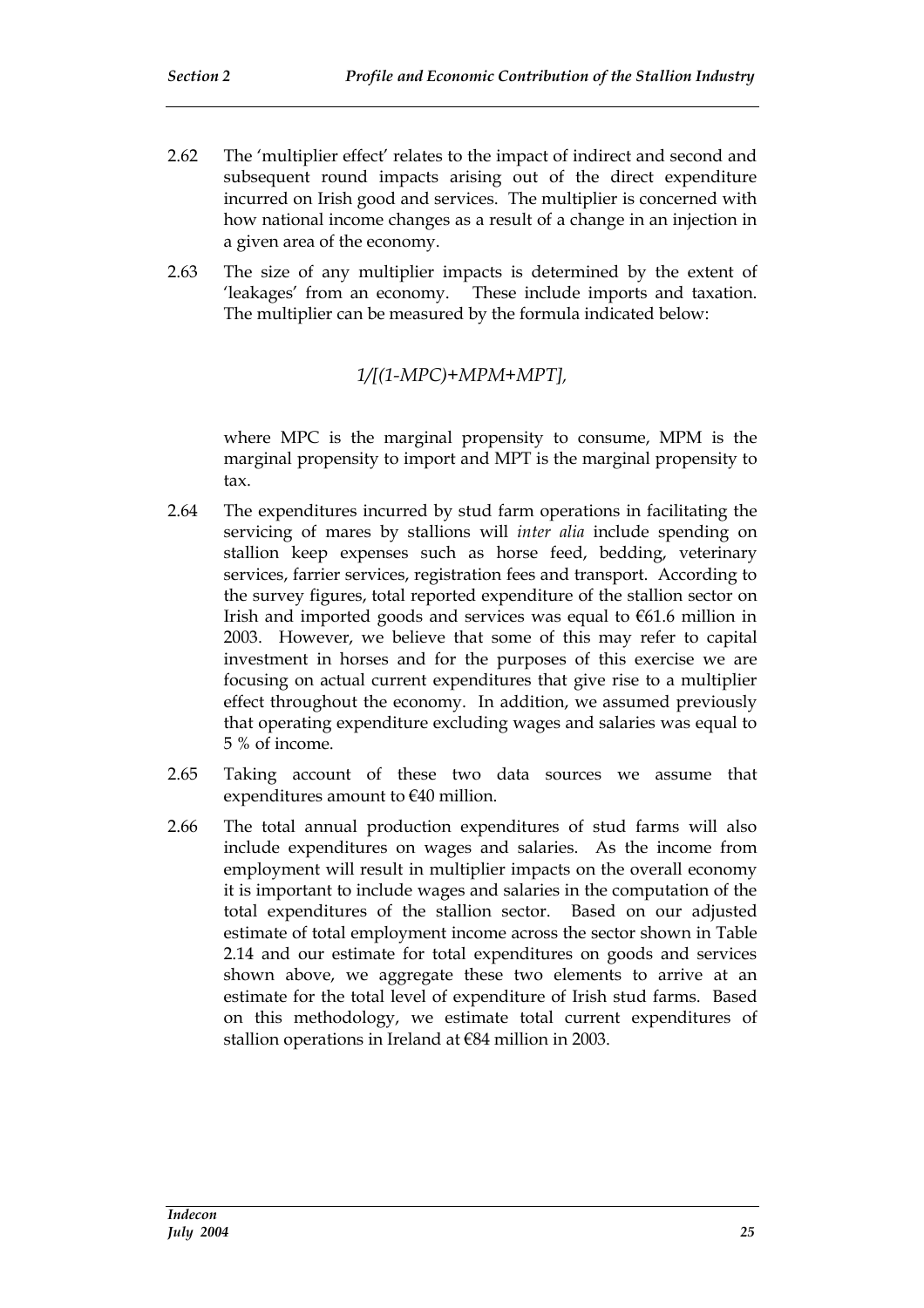#### **Table 2.21: Estimated Total Expenditures of Irish Stud Farm Operations on Goods & Services and Wages & Salaries – 2000/2003 - € Millions**

| Year                                                                           | 2003 – estimate |  |
|--------------------------------------------------------------------------------|-----------------|--|
| Estimated total expenditures on goods &                                        | €40             |  |
| services - Irish + imported                                                    |                 |  |
| Estimated total expenditures on wages &                                        |                 |  |
| salaries                                                                       | €44             |  |
| <b>Estimated Total Expenditures of Stud</b><br>€84                             |                 |  |
| Farms                                                                          |                 |  |
| Source: Analysis based on Indecon Confidential Survey of Stud Farms in Ireland |                 |  |

#### **Multiplier Impacts**

- 2.67 As noted above, the overall economic impact of expenditures of Irish stud farms on stallion operations will include both direct impacts (described above) and indirect and induced impacts. As described earlier, the 'multiplier effect' relates to the impact of indirect and second and subsequent round impacts arising out of the direct expenditure incurred on good and services produced elsewhere in the economy.
- 2.68 In terms of the stages of the multiplier process that are relevant to the stud farm sector, these can be described as follows:
	- Direct impacts: which include the direct expenditures of Irish stud farms on goods & services, adjusted for imported expenditures;
	- Indirect impacts: the expenditures on goods & services used by Irish stud farms are in turn dependent on inputs from other sectors of the economy, including inputs into the provision of veterinary services, feed production, transport services, etc. These indirect expenditures create further employment and associated incomes;
	- Induced impacts: the impacts resulting from the re-spending of incomes generated from the indirect impacts. These induced impacts will include additional employment creation and incomes, but will eventually reduce to zero through the successive impact of 'leakages' describe above.
- 2.69 Based on research on the Irish economy and for the purposes of our analysis of the overall economic impact of the stallion sector, we have assumed in the calculation of the multiplier a value for the Marginal Propensity to Consume of 0.6, while the Marginal Propensity to Import and Marginal Propensity to Tax is assumed at 0.2 and 0.1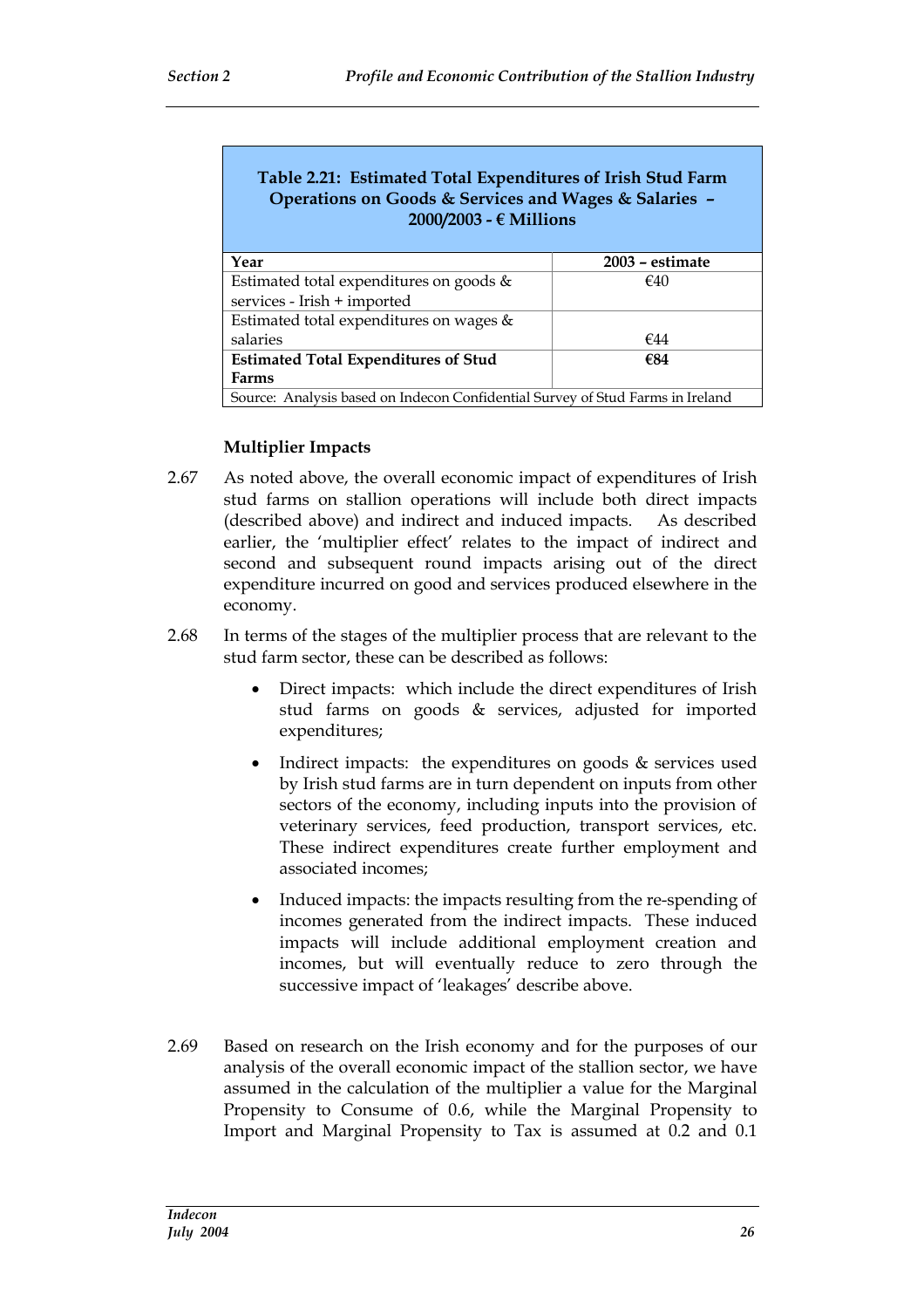respectively. This results in a multiplier of 1.43. While this is a national rate, it is not expected to differ significantly throughout the economy.

2.70 Applying this multiplier to the total expenditure of stud farms on both Irish and imported goods  $\&$  services of  $\epsilon$ 84 million yields an estimate of the total contribution to the Irish economy of expenditures undertaken in the stallion sector (see Table 2.22). These include indirect and induced impacts and are estimated at €120.1 million on an annual basis based on 2003 estimates of total spend by the sector.

| Table 2.22: Estimated Total Net Contribution of Stallion Sector to<br>the Irish Economy - 2003 - $\epsilon$ Millions |                  |
|----------------------------------------------------------------------------------------------------------------------|------------------|
| Year                                                                                                                 | 2003 – Estimated |
| Estimated total expenditures                                                                                         | 84               |
|                                                                                                                      |                  |
| Multiplier                                                                                                           | 1.43             |
|                                                                                                                      |                  |
| <b>Estimated Total Net Economic</b>                                                                                  |                  |
| Contribution                                                                                                         | 120.1            |
| Source: Indecon analysis                                                                                             |                  |

# **Table 2.22: Estimated Total Net Contribution of Stallion Sector to**

### *Net economic contribution after adjusting for deadweight and displacement*

- 2.71 The analysis above of the overall contribution of the stallion/stud farm sector to the Irish economy considers the impacts within a 'partial' context, i.e. estimates the direct impact of the sector's outputs and expenditures on the economy. However, in assessing the impact of the current tax treatment of stallion income, it should be noted that the estimates presented above do not take account of potential deadweight and displacement effects, which may reduce the overall net economic impact of activities in the stud farm sector.
- 2.72 'Deadweight' is concerned with what would have been the case if the incentive had not been in operation. 'Displacement', on the other hand, refers to the extent to which the provision of a tax incentive or subsidy to a particular sector may lead to other negative side-effects that result in a reduction in overall benefits.
- 2.73 Related to this is the issue of the opportunity cost of the resources used in the sector. In considering the above estimates it is important not to make the simplistic assumption that all of the people employed in the sector would not find alternative employment if they were not employed in the sector. This is clearly not the case and when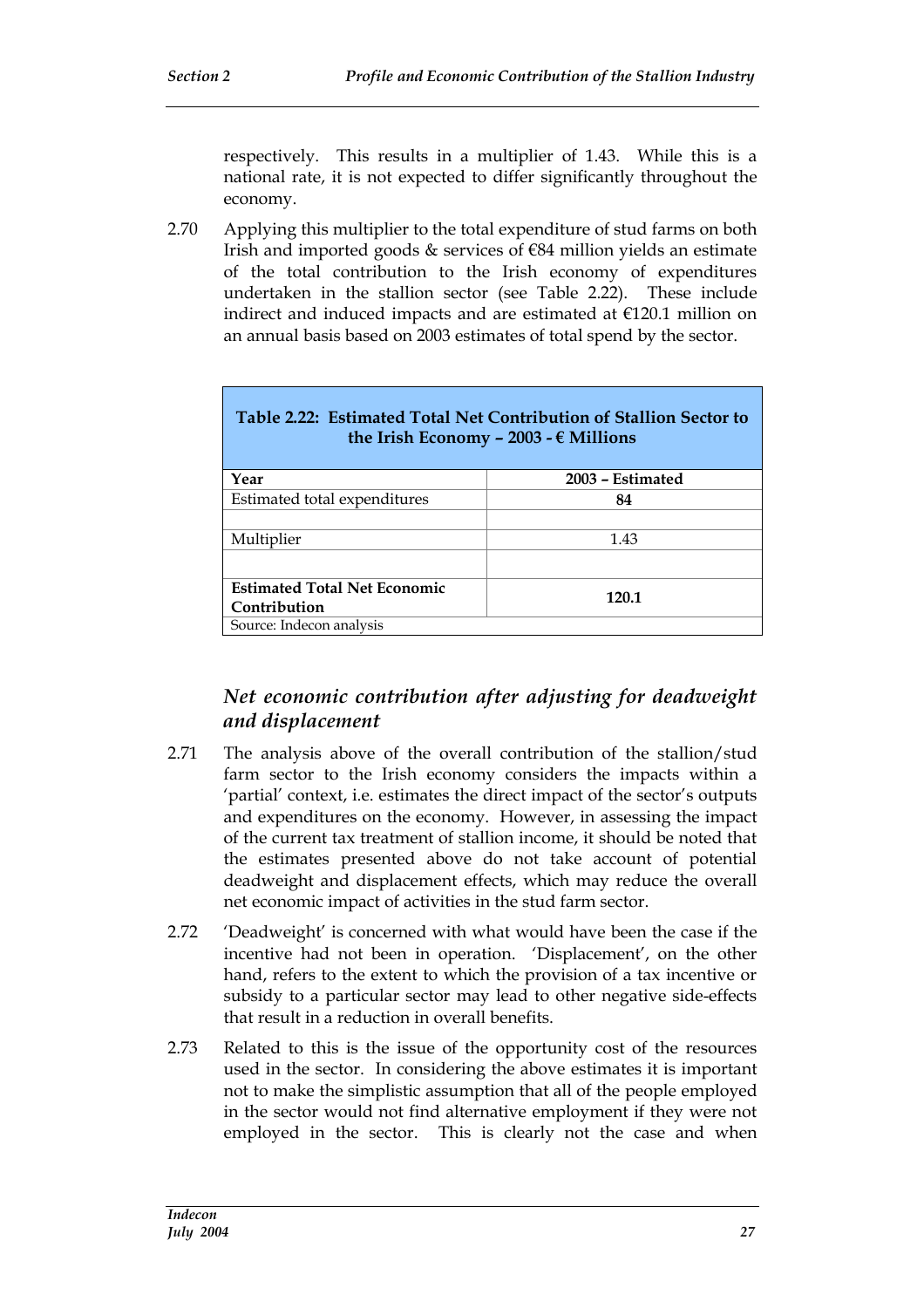assessing the overall impact on the economy the opportunity cost of these resources would need to be considered.

# **Summary of Main Findings**

### *The Stallion sector*

- 2.74 Our estimates for each component of the economic contribution of the stallion sector in Ireland may be summarised as follows:
	- We estimate that total stallion fee income came to €85 million in 2002. After adjusting for costs, including wages & salaries, keep and related expenses, and depreciation and financing costs, we prudently estimate the total net value-added produced by annual stallion income in 2002 at between  $\epsilon$ 7 million and  $\epsilon$ 16.4 million.
	- We prudently estimate that a total of 2,154 full-time equivalent jobs were supported by the stallion sector in Ireland. The employment created by the operation of stud farms also generates substantial employment incomes, which we estimate to total €44 million in 2003;
	- Our conservative estimate of total exchequer contributions PAYE and PRSI taxation paid on employment incomes, in addition to VAT/Excise duties, from the stallion sector is €22.4 million in 2003;
	- Assuming a multiplier of 1.43 and based on our best estimate of total current spend by the sector, we estimate the total contribution to the Irish economy of expenditures undertaken in the stallion sector to be €120.1 million.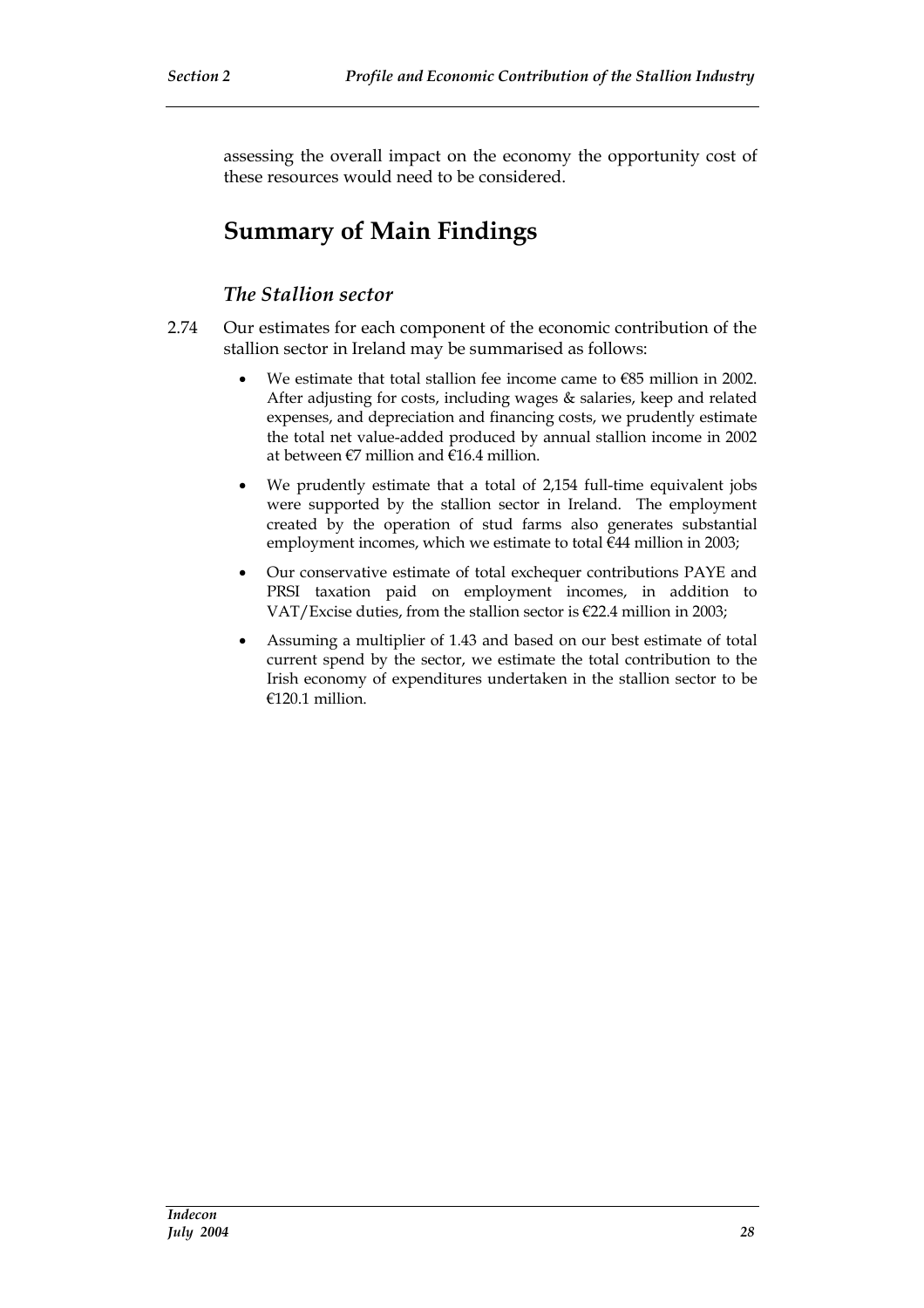# **3 Profile and Economic Contribution of the Breeding Industry**

# **The Broodmare Sector**

3.1 In this section we consider the Broodmare sector, whose main output is the sales of thoroughbred horses.

# *Population of Broodmares*

3.2 Reflecting the high number of stallions standing at Irish studs, Ireland now has a very significant number of broodmares. Table 3.1 shows that in 2003the number of broodmares in Ireland totalled 16,938. This is based on Horse Racing Ireland data<sup>11</sup>. Reflecting very rapid growth, the total number of broodmares is up 42% and 126% on 1995 and 1984 levels, respectively.

| Table 3.1: Number of Thoroughbred Broodmares at Stud in<br>Ireland, 1984-2002                      |       |        |        |        |        |                         |
|----------------------------------------------------------------------------------------------------|-------|--------|--------|--------|--------|-------------------------|
| Category                                                                                           | 1984  | 1995   | 1997   | 2002   | 2003   | $\frac{0}{0}$           |
|                                                                                                    |       |        |        |        |        | change<br>1995-<br>2002 |
| Number of<br>Broodmares at Stud                                                                    | 7,500 | 11,950 | 12,900 | 16,467 | 16,938 | 42%                     |
|                                                                                                    |       |        |        |        |        |                         |
| Source: Tansey, Webster & Associates (1996) and Horse Racing Ireland, Strategic Plan<br>2003-2007. |       |        |        |        |        |                         |

# *Foals Produced*

3.3 These broodmares are producing a significant number of foals each year. The level of foal production in Ireland for the period 2001 to 2003 is indicated in Table 3.2. The figures show that the number of thoroughbred foals in Ireland increased significantly between 2001 and 2003.

<sup>11</sup> We are aware that there is uncertainty regarding the exact number of broodmares in Ireland. This arises from confusion between the number of mares at any given time and throughput of mares through studs. Different estimation approaches may yield different results but for consistency we use the data published by Horse Racing Ireland.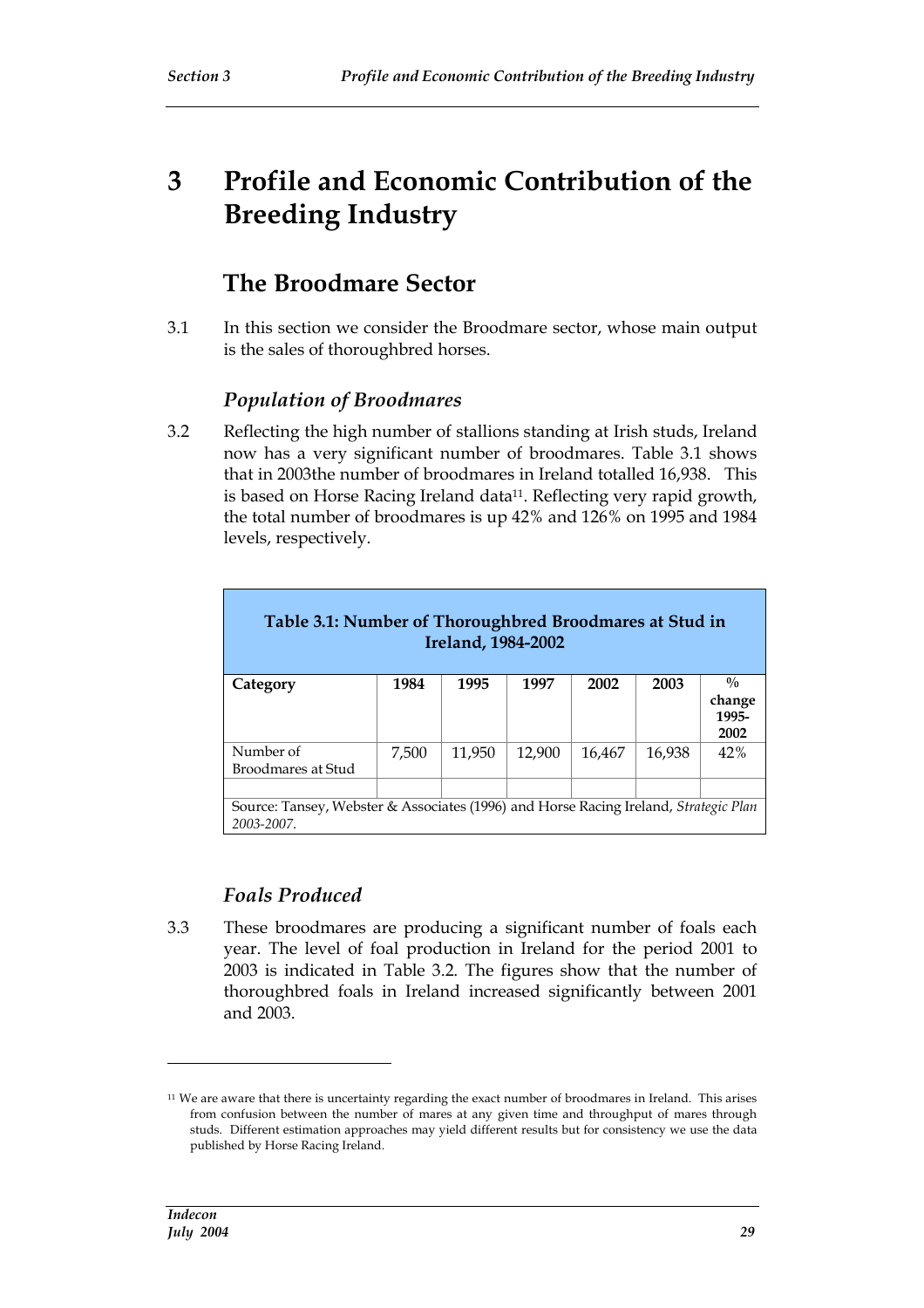| Table 3.2 Average Number of Thoroughbred Foals, 2001-2003 |       |        |        |  |
|-----------------------------------------------------------|-------|--------|--------|--|
| <b>Horses</b>                                             | 2001  | 2002   | 2003   |  |
| Thoroughbred Foals                                        | 9.452 | 10,214 | 10.574 |  |
| Source: Horse Racing Ireland.                             |       |        |        |  |

### *Scale of Irish Broodmare Farms*

3.4 Table 3.3 presents statistics on the scale of operations of Irish broodmare farms, based on analysis of the findings of Indecon's survey. The statistics yield interesting facts about scale of operation of broodmare farms in Ireland. For both broodmares owned and broodmares boarded, the high average statistics coupled with low medians and high standard deviations, confirm that the broodmare sector in Ireland is characterised by a small number of very large farms with a large number of smaller farms. In total, there are about 8,000 registered mare owners of different sizes with a total of 16,467 mares. Over 6,500, of these have between 1 and 2 mares. For broodmares owned, the average per operation is 12.5. For broodmares boarded, while the average is 64.5, this is not representative because of the small number of large farms.

| Table 3.3: Statistics on Total Numbers of Broodmares Currently<br>Owned and/or Boarded in Irish-based Operations Based on Survey<br><b>Respondents</b> |   |   |  |  |  |
|--------------------------------------------------------------------------------------------------------------------------------------------------------|---|---|--|--|--|
| <b>Statistics</b><br><b>Broodmares Boarded</b><br><b>Broodmares Owned</b>                                                                              |   |   |  |  |  |
|                                                                                                                                                        |   |   |  |  |  |
| Median                                                                                                                                                 | 5 | っ |  |  |  |
| $\mathcal{D}$<br>Mode<br>0                                                                                                                             |   |   |  |  |  |
| Standard deviation<br>393<br>38.4                                                                                                                      |   |   |  |  |  |
|                                                                                                                                                        |   |   |  |  |  |
| Source: Indecon Confidential Survey of Thoroughbred Sector in Ireland                                                                                  |   |   |  |  |  |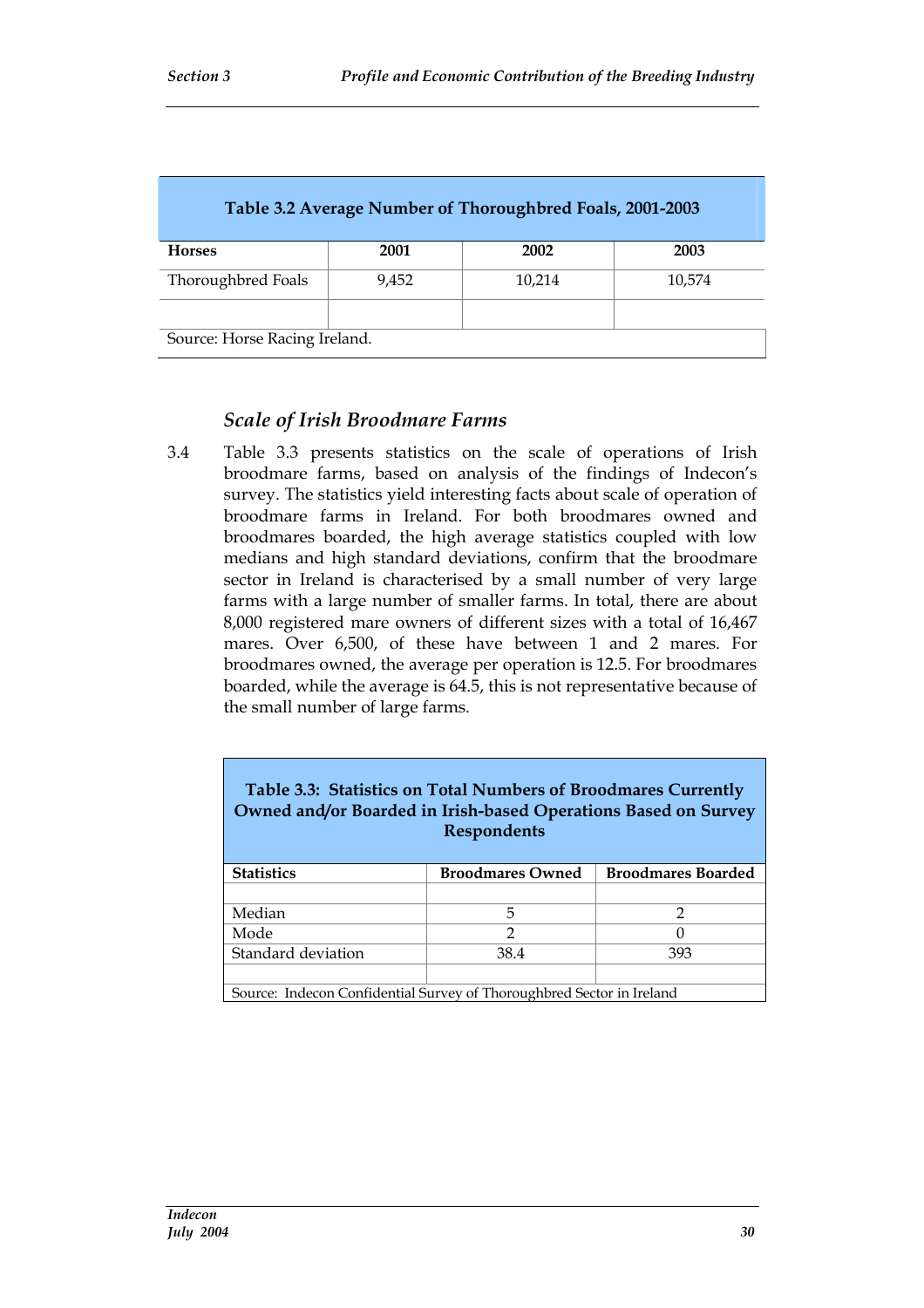# **Economic Contribution of the Breeding Sector**

- 3.5 We turn next to the assessment of the overall economic contribution of the broodmare breeding operations in Ireland. This sector is considered separately from that of the stallion/stud farm sector in that it relates primarily to income from the production and sale of thoroughbred horses rather than income generated from stallion fees.
- 3.6 We assess the overall economic impact of the breeding sector from a number of viewpoints, as follows:
	- the recent trends in equine output;
	- the level of net income/value-added in the breeding sector;
	- the level of employment and employment incomes generated;
	- the exchequer contribution of the stallion sector;
	- the indirect, induced and multiplier impacts of expenditures in the sector; and,
	- the net overall economic contribution, adjusting for the opportunity cost of labour and deadweight impacts.

# *Recent Trends in the Value of Equine Output*

3.7 One perspective on the economic contribution of the thoroughbred breeding sector is to consider the recent developments in relation to the value of equine output. Our analysis in this sub-section is based on the Central Statistics Office's annual Output, Inputs and Income in Agriculture release of June 2003.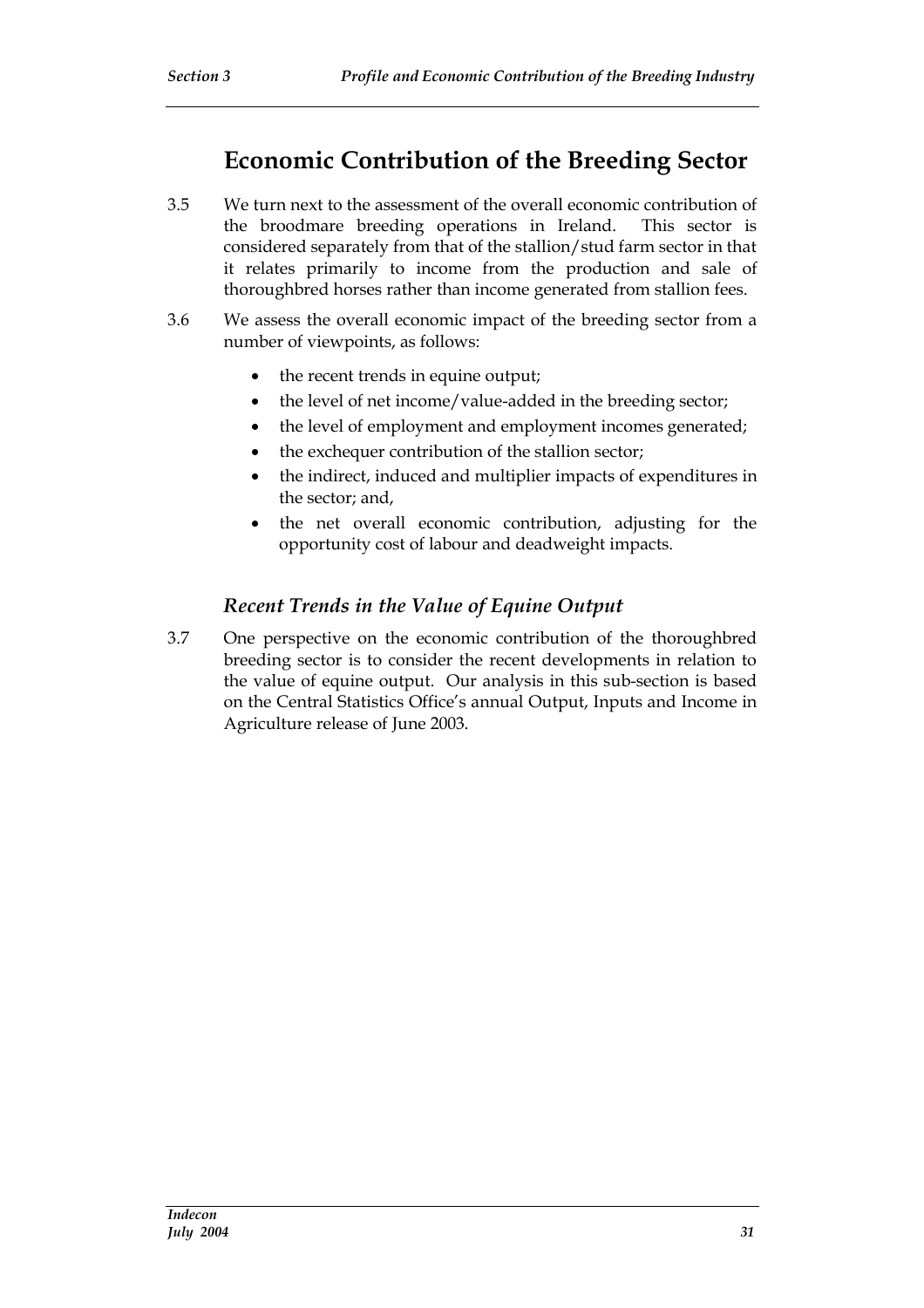3.8 In Table 3.4 we describe the recent trends in the value of output<sup>12</sup> of horses and other forms of livestock over the period 1998-2002. According to the CSO figures, the annual value of horses produced (the vast majority of which are, according to the CSO, thoroughbreds<sup>13</sup>) has risen from  $£128.7$  million in 1998 to  $£198.7$ million in 2002. This represents the value of the sector's gross output and indicates a rise of 54.4% over this period, the fastest rate of increase across the five categories of livestock measured. It is notable, in particular, that the substantial increase in the value of annual horse output compares with a decrease in total livestock production of 6.8% over the same period.

| Table 3.4: Value of Output of Equine and Other Livestock - 1998-<br>$2002 - \epsilon$ Million |         |         |         |         |                                                                                             |                   |  |  |  |  |
|-----------------------------------------------------------------------------------------------|---------|---------|---------|---------|---------------------------------------------------------------------------------------------|-------------------|--|--|--|--|
|                                                                                               | 1998    | 1999    | 2000    | 2001    | 2002                                                                                        | $\frac{0}{0}$     |  |  |  |  |
|                                                                                               |         |         |         |         |                                                                                             | change -<br>1998- |  |  |  |  |
|                                                                                               |         |         |         |         |                                                                                             | 2002              |  |  |  |  |
| Cattle                                                                                        | 1385    | 1330.7  | 1378    | 1257.9  | 1168.1                                                                                      | $-15.7$           |  |  |  |  |
| Pigs                                                                                          | 284.4   | 253.3   | 299.3   | 347.5   | 300.1                                                                                       | 5.5               |  |  |  |  |
| Sheep                                                                                         | 214     | 198     | 203.4   | 285.8   | 202.2                                                                                       | $-5.5$            |  |  |  |  |
| <b>Horses</b>                                                                                 | 128.7   | 150.0   | 164.3   | 146.5   | 198.7                                                                                       | 54.4              |  |  |  |  |
| Poultry                                                                                       | 154.6   | 149.8   | 139.4   | 152.2   | 150.6                                                                                       | $-2.6$            |  |  |  |  |
|                                                                                               |         |         |         |         |                                                                                             |                   |  |  |  |  |
| Total                                                                                         | 2,166.7 | 2,081.8 | 2,184.4 | 2,189.9 | 2,019.7                                                                                     | $-6.8$            |  |  |  |  |
| Livestock                                                                                     |         |         |         |         |                                                                                             |                   |  |  |  |  |
|                                                                                               |         |         |         |         | Source: Indecon analysis of CSO data on Output, Inputs and Income in Agriculture, 1998-2002 |                   |  |  |  |  |

#### 3.9 In terms of the proportion of total livestock accounted for by horse production, an analysis of the percentage breakdown of livestock output, presented in Table 3.5, indicates that the recent very strong growth in annual horse production has resulted in an increase in the proportion of total livestock production accounted for by equine output from 5.9% in 1998 to 9.8% in 2002.

<sup>&</sup>lt;sup>12</sup> As defined by the CSO, agricultural output measures the value of all products produced during the year by the agricultural units (farms).

<sup>13</sup> See Tansey Webster Stewart, *The Importance of Bloodstock in the Irish Economy*, June 2000, where it is noted that 98% of output related to thoroughbreds.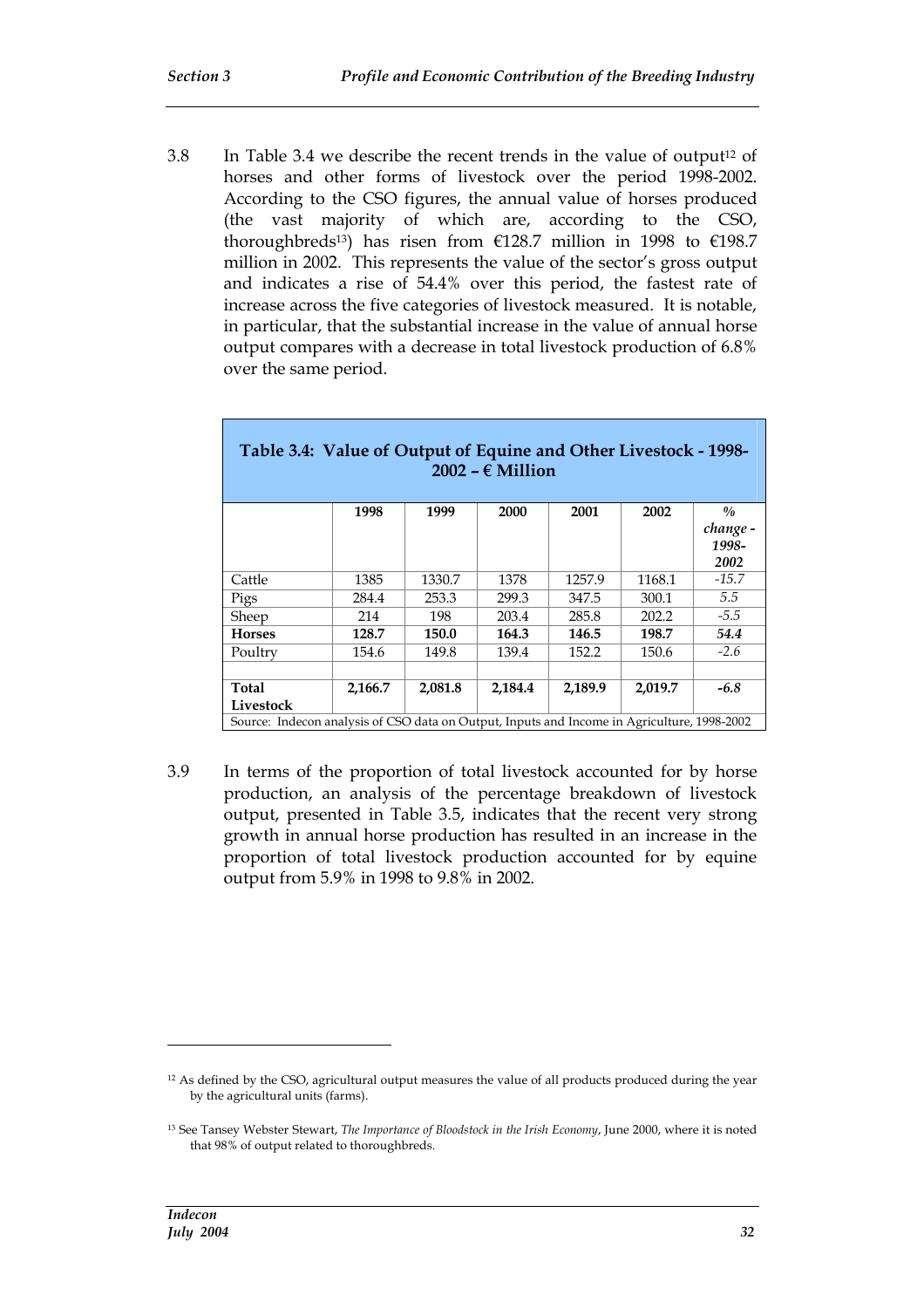| Table 3.5: Value of Output of Equine and Other Livestock $-$ %                              |      |      | shares by livestock - 1998-2002 |      |      |
|---------------------------------------------------------------------------------------------|------|------|---------------------------------|------|------|
|                                                                                             | 1998 | 1999 | 2000                            | 2001 | 2002 |
| Cattle                                                                                      | 63.9 | 63.9 | 63.1                            | 57.4 | 57.8 |
| Pigs                                                                                        | 13.1 | 12.2 | 13.7                            | 15.9 | 14.9 |
| Sheep                                                                                       | 9.9  | 9.5  | 9.3                             | 13.1 | 10.0 |
| <b>Horses</b>                                                                               | 5.9  | 7.2  | 7.5                             | 6.7  | 9.8  |
| Poultry                                                                                     | 7.1  | 7.2  | 6.4                             | 7.0  | 7.5  |
|                                                                                             |      |      |                                 |      |      |
| <b>Total Livestock</b>                                                                      | 100  | 100  | 100                             | 100  | 100  |
|                                                                                             |      |      |                                 |      |      |
| Source: Indecon analysis of CSO data on Output, Inputs and Income in Agriculture, 1998-2002 |      |      |                                 |      |      |

3.10 The rapidly increasing overall economic share of the breeding sector is also illustrated graphically in Figure 3.1, which shows the percentage shares of the value of total livestock production between 1998-2002.



*Source: Indecon analysis of CSO data on Output, Inputs and Income in Agriculture, 1998-2002*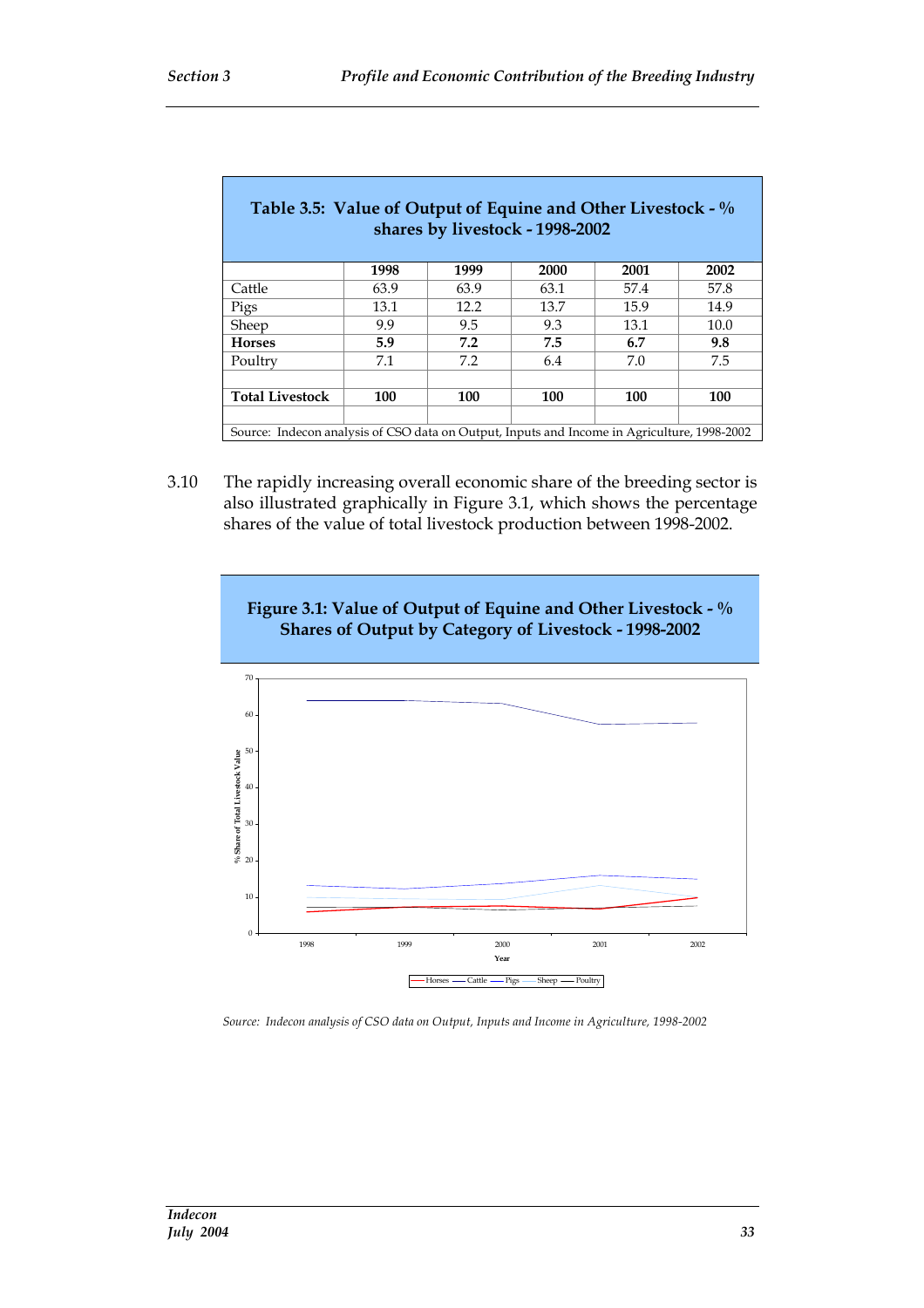3.11 Given the impact of price changes on the value of output, it is important to also describe the recent developments in the volume of equine outputs. In Table 3.6 we describe the volume of output of equine and other livestock over the period 1998-2002, expressed as an index with 1995=100. The analysis shows that the volume of equine output has also increased dramatically since the mid-1990s, with the total volume of horse output increasing by 51.4% between 1995 and 2002. The rapid increase in the volume of equine production compares with a decrease of 4.3% in overall livestock production volumes over the same period.

| Table 3.6: Volume of Output of Equine and Other Livestock -<br>$1995 = 100$                    |       |       |       |       |       |                   |
|------------------------------------------------------------------------------------------------|-------|-------|-------|-------|-------|-------------------|
|                                                                                                | 1998  | 1999  | 2000  | 2001  | 2002  | $\frac{0}{0}$     |
|                                                                                                |       |       |       |       |       | change -<br>1995- |
|                                                                                                |       |       |       |       |       | 2002              |
| Cattle                                                                                         | 108.6 | 106.6 | 100.2 | 99.3  | 91.7  | $-8.3$            |
| Pigs                                                                                           | 121   | 118.3 | 111.7 | 114.4 | 112.5 | 12.5              |
| Sheep                                                                                          | 105.3 | 105.7 | 95.6  | 92.3  | 78.1  | $-21.9$           |
| <b>Horses</b>                                                                                  | 107.3 | 116.5 | 129.1 | 143.0 | 151.4 | 51.4              |
| Poultry                                                                                        | 106.2 | 108.9 | 101.1 | 105.9 | 103.5 | 3.5               |
|                                                                                                |       |       |       |       |       |                   |
| <b>Total</b>                                                                                   | 109.7 | 108.4 | 102.2 | 102.3 | 95.7  | $-4.3$            |
| Livestock                                                                                      |       |       |       |       |       |                   |
|                                                                                                |       |       |       |       |       |                   |
| Source: Indecon analysis of CSO data on Output, Inputs and Income in Agriculture,<br>1998-2002 |       |       |       |       |       |                   |

- 3.12 In relation to prices changes, that the volume of equine output increased by 41.1% between 1998 and 2002 while the value of output rose by 54.4% implies an increase in prices over this period.
- 3.13 Figure 3.2 overleaf provides a graphical illustration of the recent comparative growth in the volume of horse production compared with that of other categories of livestock.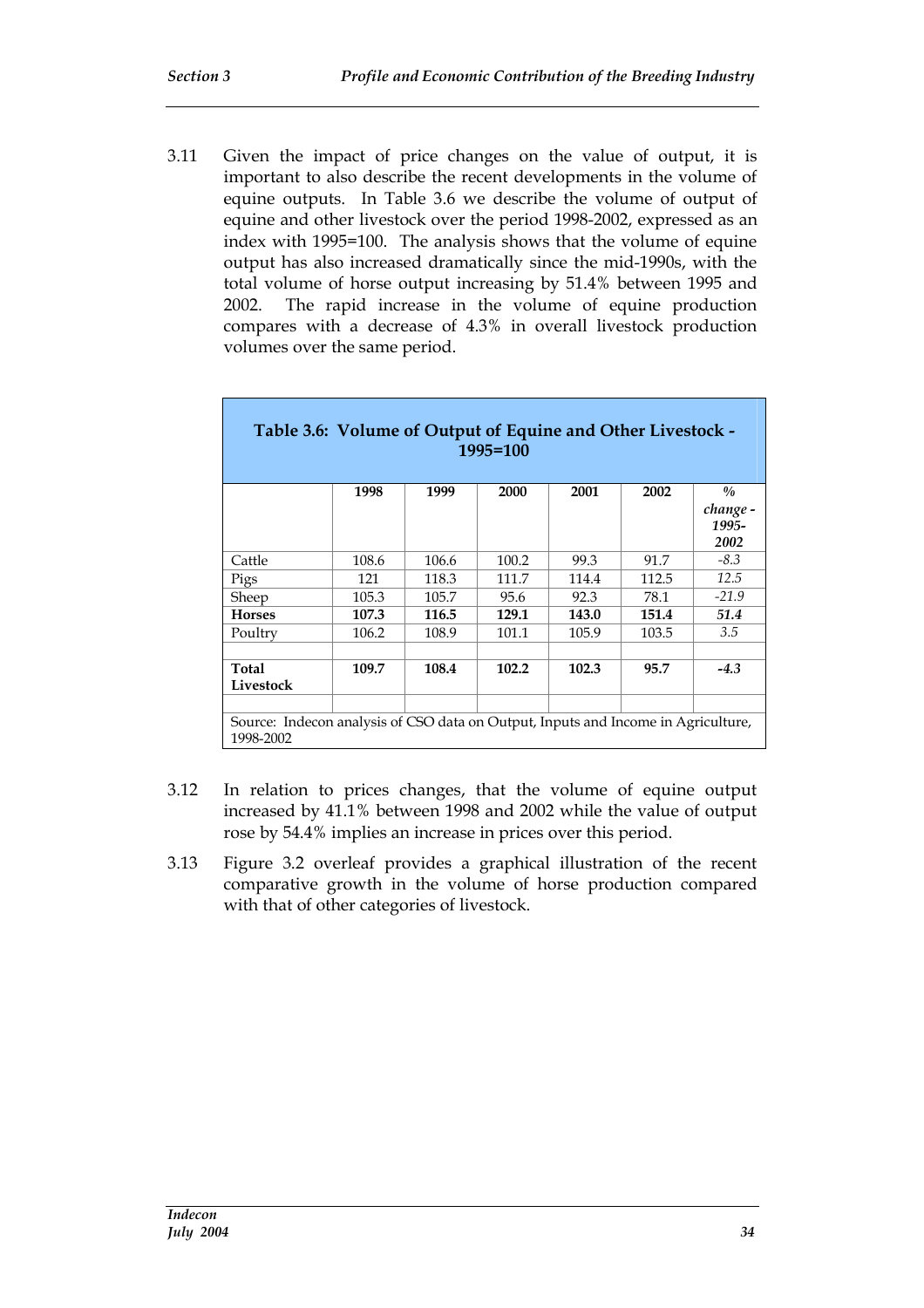

# **Figure 3.2: Recent Trends in Volume of Output of Equine and**

# *Net income/value-added from breeding*

- 3.14 While the above analysis of equine outputs indicates that the annual rate of horse breeding has increased substantially in recent years, there are a number of important reasons why the CSO agricultural accounts figures are likely to underestimate the overall net economic contribution of the equine sector, as follows:
	- The CSO's methodology calculates the output of the equine sector as the value of foals and yearlings produced in any given year less a charge for depreciation of stallions and mares. We understand that the annual output measured is based on formal domestic market activity. However, not all of the sales activity passes through these formal markets.
	- Price estimates derived from these markets are also likely to undervalue production in any one year since increasingly Irish breeders sell through foreign markets where prices fetched are typically higher, and also because increasing numbers of the most expensive yearlings are being retained for racing. There are Irish vendors at overseas markets, for example, the UK and France.

*Source: Indecon analysis of CSO data on Output, Inputs and Income in Agriculture, 1998-2002*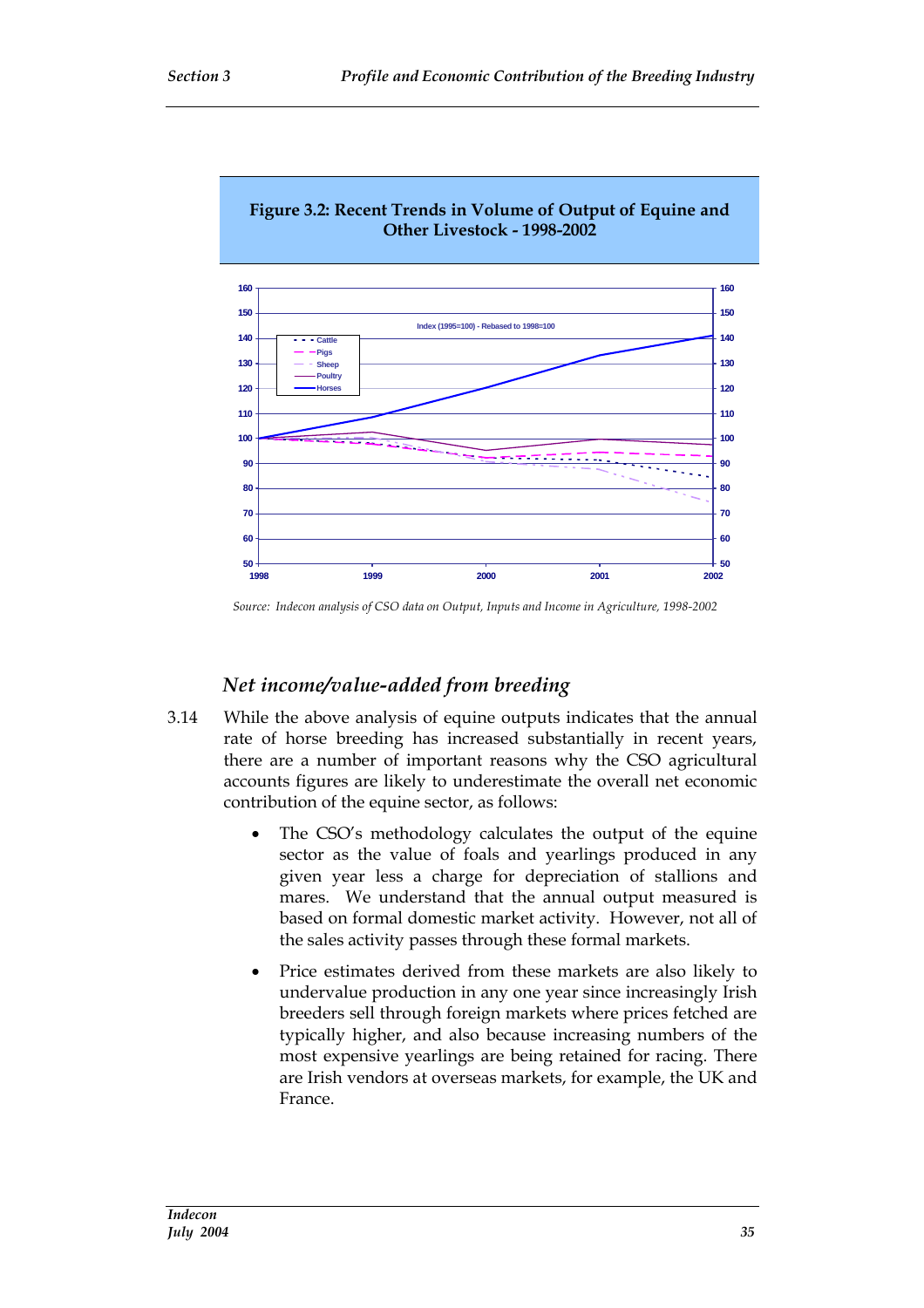- The cost of production inputs, which must be subtracted from gross sales to obtain net value-added;
- Indirect, induced and multiplier impacts of expenditures arising from breeding activities.

#### **Value of Thoroughbred Sales**

3.15 In the table below we describe the recent trends in annual thoroughbred sales turnover based on figures supplied by Horse Racing Ireland. According to the figures, total annual thoroughbred sales reached  $€112$  million in 2002. This compared with sales of  $€74$ million in 1997 implying an increase of 52% over this period.

| Table 3.7: Thoroughbred Sales Turnover, 1997-2002 - $\epsilon$ Millions                                                      |      |      |                          |  |
|------------------------------------------------------------------------------------------------------------------------------|------|------|--------------------------|--|
| Category                                                                                                                     | 1997 | 2002 | $\%$ Change<br>1997-2002 |  |
| Value of Thoroughbred Sales                                                                                                  | 74   | 112  | $+52.0%$                 |  |
|                                                                                                                              |      |      |                          |  |
| Source: Horse Racing Ireland, Strategic Plan 2003-2007. Based on the annual value of<br>sales at public auctions in Ireland. |      |      |                          |  |

3.16 A breakdown of thoroughbred sales between stock sold through Goff's and sales at Tattersalls is shown in Table 3.8-Table 3.10 below. According to the details on Goff's sales, total sales of yearlings in 2002 came to €44.3 million, while sales of foals and other categories reached €11.9 million and €17 million respectively, bringing total Goff's sales in 2002 to €73.3 million. On the basis of 3,098 lots sold, this implies an average price achieved during 2002 of €23,647 (Table 3.8).

| Table 3.8: Breakdown of Goff's Sales, 2002 |           |                        |                      |  |
|--------------------------------------------|-----------|------------------------|----------------------|--|
| Category                                   | Lots Sold | <b>Aggregate Sales</b> | <b>Average Price</b> |  |
|                                            |           | (€)                    | '€)                  |  |
| Yearlings                                  | 1,006     | 44,314,650             | 44,050               |  |
| Foals                                      | 886       | 11,919,800             | 13,453               |  |
| Other categories                           | 1,206     | 17,022,950             | 14,115               |  |
| <b>Total</b>                               | 3,098     | 73,257,400             | 23,647               |  |
|                                            |           |                        |                      |  |
| Source: Goff's (2002)                      |           |                        |                      |  |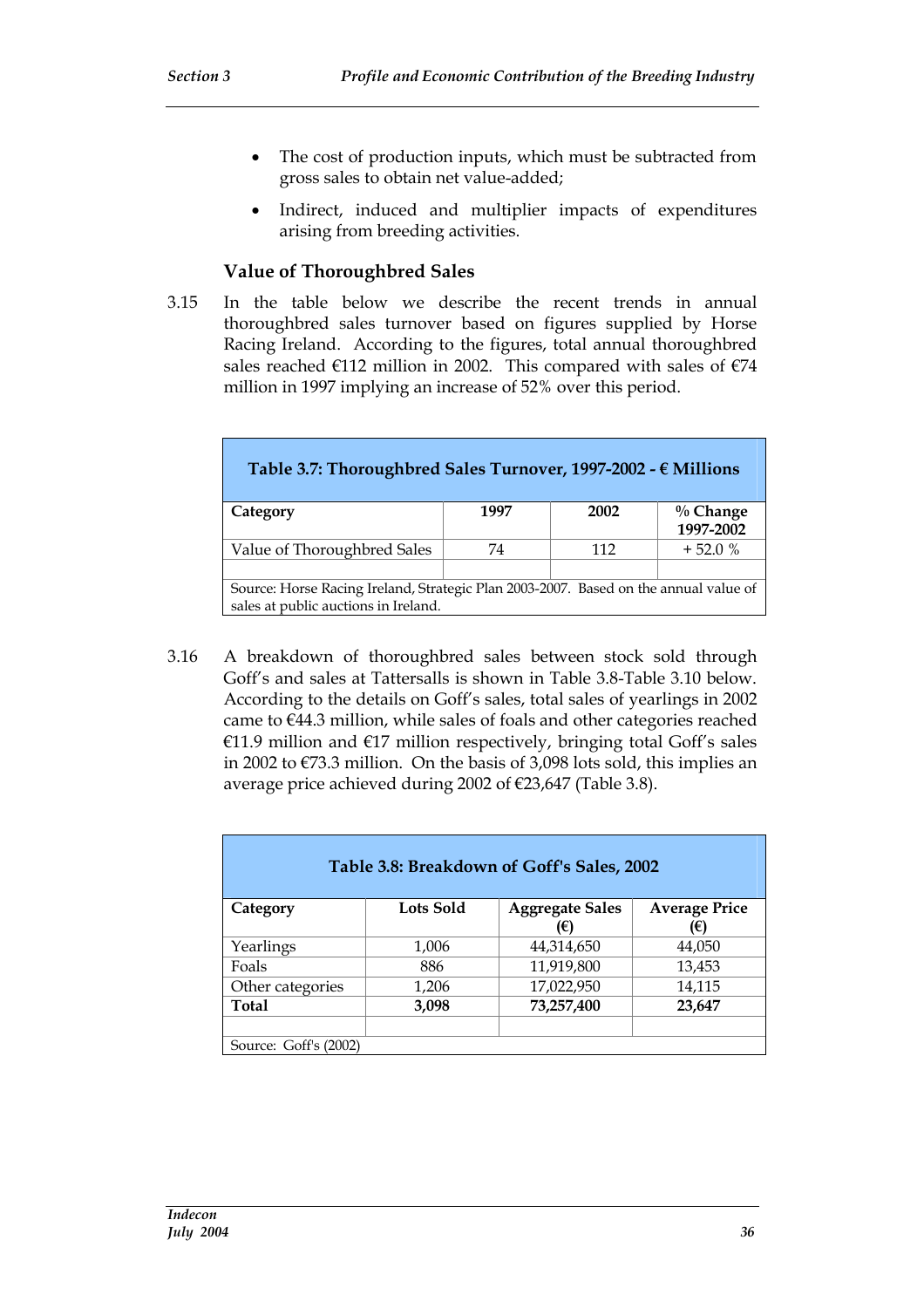3.17 A description of the recent trends in Goff's thoroughbred sales over the period 1995-2002 is shown in Table 3.9 below. The figures indicate that the total value of sales of thoroughbred horses came increased from  $\epsilon$ 32.5 million in 1995 to  $\epsilon$ 73.3 million in 2002, implying a growth of 125.7% over this period. The average price achieved rose from €15,332 in 1995 to €23,647 in 2002.

| Table 3.9: Results of Goff's Sales, 1995-2002 |           |                        |                      |  |
|-----------------------------------------------|-----------|------------------------|----------------------|--|
| Year                                          | Lots Sold | <b>Aggregate Sales</b> | <b>Average Price</b> |  |
|                                               |           | (€)                    | Έ)                   |  |
| 1995                                          | 2,117     | 32,457,719             | 15,332               |  |
| 1996                                          | 2,129     | 44,250,119             | 20,784               |  |
| 1997                                          | 2,358     | 54,345,279             | 23,047               |  |
| 1998                                          | 2,542     | 53,663,023             | 21,111               |  |
| 1999                                          | 2,768     | 59,523,091             | 21,504               |  |
| 2000                                          | 2,867     | 78,291,740             | 27,308               |  |
| 2001                                          | 2,929     | 71,517,931             | 24,417               |  |
| 2002                                          | 3,098     | 73,257,400             | 23,647               |  |
|                                               |           |                        |                      |  |
| Source: Goff's (2002)                         |           |                        |                      |  |

3.18 A profile of the recent trends in the lots sold, aggregate sales and average price at Tattersalls (Ireland) over the period 1995-2002 is shown in Table 3.10 below. The figures show that total sales of thoroughbred horses at Tattersalls reached €39.1 million in 2002, while the average price in 2002 was €11,820.

| Table 3.10: Results of Tattersalls (Ireland) Sales, 1995-2002 |           |                               |                           |  |
|---------------------------------------------------------------|-----------|-------------------------------|---------------------------|--|
| Year                                                          | Lots Sold | <b>Aggregate Sales</b><br>(€) | <b>Average Price</b><br>€ |  |
| 1995                                                          | 2,027     | 10,479,900                    | 5,170                     |  |
| 1996                                                          | 2,120     | 12,801,063                    | 6,038                     |  |
| 1997                                                          | 2,401     | 15,055,207                    | 6,270                     |  |
| 1998                                                          | 2,404     | 16,832,416                    | 7,002                     |  |
| 1999                                                          | 2,728     | 22,076,439                    | 8.093                     |  |
| 2000                                                          | 3,003     | 30,559,729                    | 10,176                    |  |
| 2001                                                          | 3,312     | 29,389,780                    | 8.874                     |  |
| 2002                                                          | 3,306     | 39,076,056                    | 11,820                    |  |
|                                                               |           |                               |                           |  |
| Source: Tattersalls Ireland (2002)                            |           |                               |                           |  |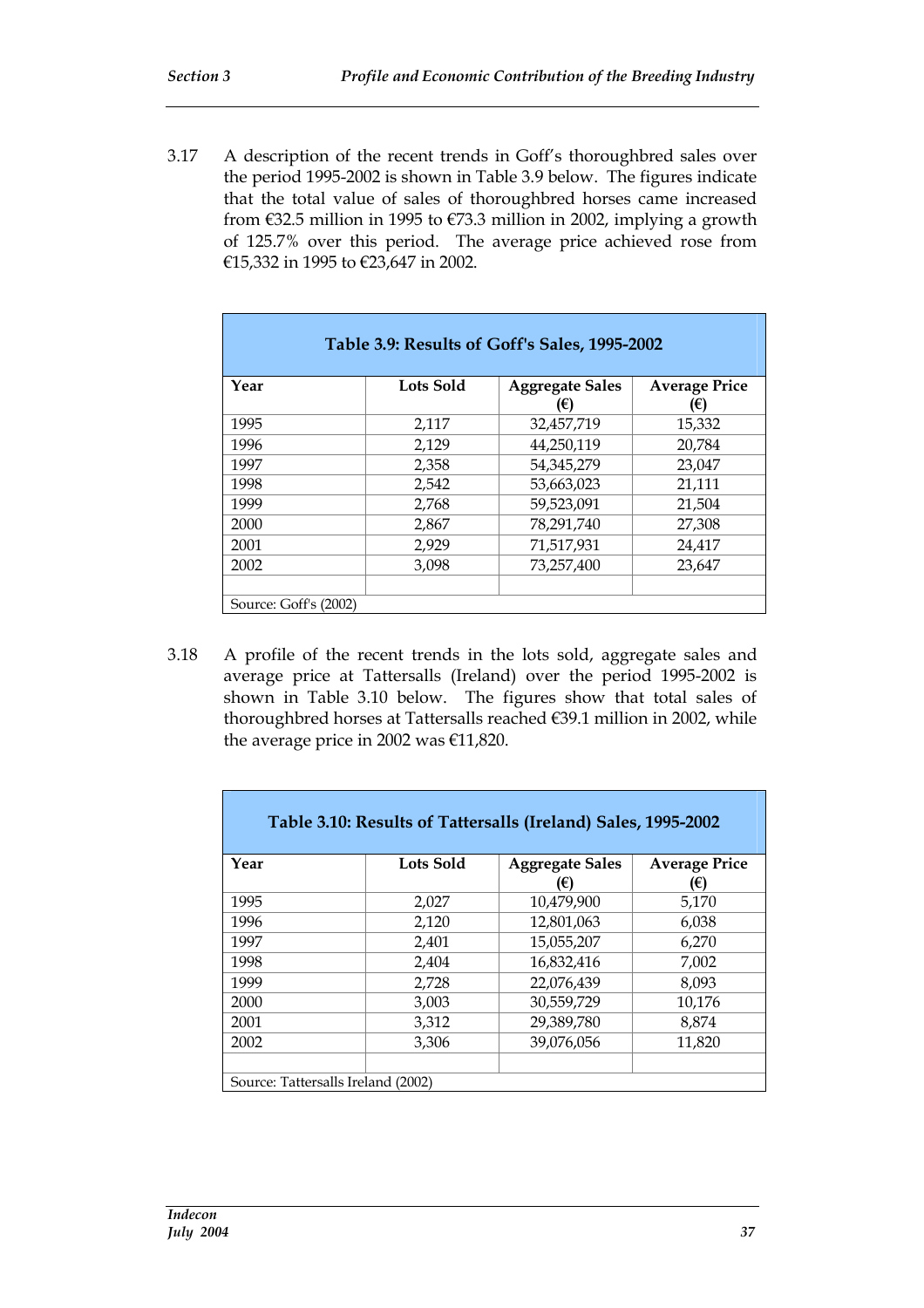

- 3.19 A graphical illustration of the recent substantial growth in the total value of thoroughbred sales, including sales through both Goff's and Tattersalls (Ireland), over the period 1995-2002 is shown in Figure 3.3 above.
- 3.20 In addition, there are sales of Irish horses overseas. As part of this review we have accessed information on sales in a number of locations which we believe capture most of the international sales of the sector. These are set out in Table 3.11 and indicate that sales equalled €68.7 million in 2002.

| Table 3.11: Details of Sales of Irish Horses Overseas ( $\epsilon$<br>Millions) |                                                    |                  |                    |              |  |
|---------------------------------------------------------------------------------|----------------------------------------------------|------------------|--------------------|--------------|--|
|                                                                                 |                                                    | <b>Deauville</b> |                    |              |  |
|                                                                                 | Doncaster                                          | <b>Sales</b>     | <b>Tattersalls</b> | <b>Total</b> |  |
| 1999                                                                            | 6.4                                                |                  | 54.9               | 62.3         |  |
| 2000                                                                            | 7.2                                                | 3.3              | 57.9               | 68.4         |  |
| 2001                                                                            | 6.7                                                | 4                | 54.4               | 65.1         |  |
| 2002                                                                            | 9.3                                                | 3.5              | 55.9               | 68.7         |  |
|                                                                                 |                                                    |                  |                    |              |  |
|                                                                                 | Source: Doncaster, Deauville Sales and Tattersalls |                  |                    |              |  |

*Source: Goffs (2002) and Tattersalls (Ireland) (2002).*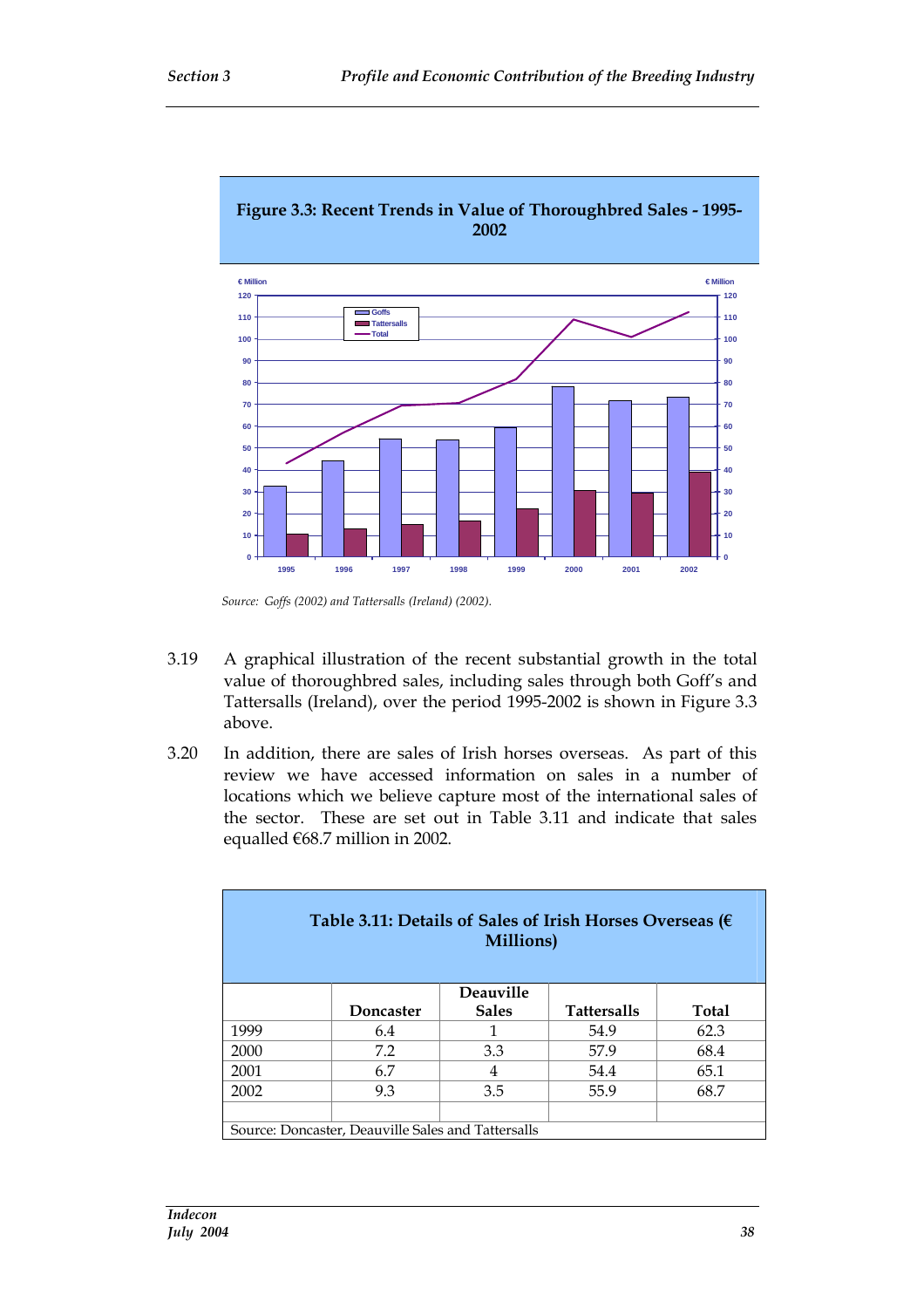#### **Costs of production and other inputs in the breeding sector**

3.21 To arrive at an estimate of the total value-added generated by the thoroughbred breeding sector in Ireland it is necessary to subtract from the total value of sales the level of expenditures on production inputs. Breeding expenditures include, inter alia, bedding, feed, veterinary services, farrier costs, training costs, transport and other costs including stallion fees14. Production costs vary significantly across breeders and will be affected by a range of factors, including annual cost inflation and scale of operation. Based on our survey of thoroughbred breeders (which included responses from 104 different operators across Ireland) we have examined the level of annual production costs, including annual expenditures on goods and services and wages and salaries over the period 2000-2003. On this basis we have estimated that on average over this period total costs accounted for 54% of total sales value across respondent breeders.

#### **Total net value-added from breeding activities**

3.22 Adjusting the total value of thoroughbred sales, described above, for the annual cost of production yields an estimate of the economic contribution of the breeding sector as measured by total value-added. Our analysis is presented in Table 3.12 and we estimate that the breeding sector contributed a net value-added in 2002 prices of  $\epsilon$ 108.1 million. This assumes that total Irish and international sales at public auctions equalled  $E192.4$  million. There is also the sales and associated income from private sales. Official data on private sales are not available but we assume, based on inputs from industry, that private sales measured in value terms are equal to 28% of public sales. This amounts to  $\epsilon$ 54.2 million giving a total sales value of  $\epsilon$ 234.9 million. The financial gain from such private sales is very significant and critically important to the sector. We understand, however, that these gains are not exempted from tax under the stallion income tax exemption. However, there are particular tax treatments which apply and which have not been examined as part of this study.

<sup>14</sup> Stallion fees, which are income for the Stallion sector, are a cost to the Broodmare sector.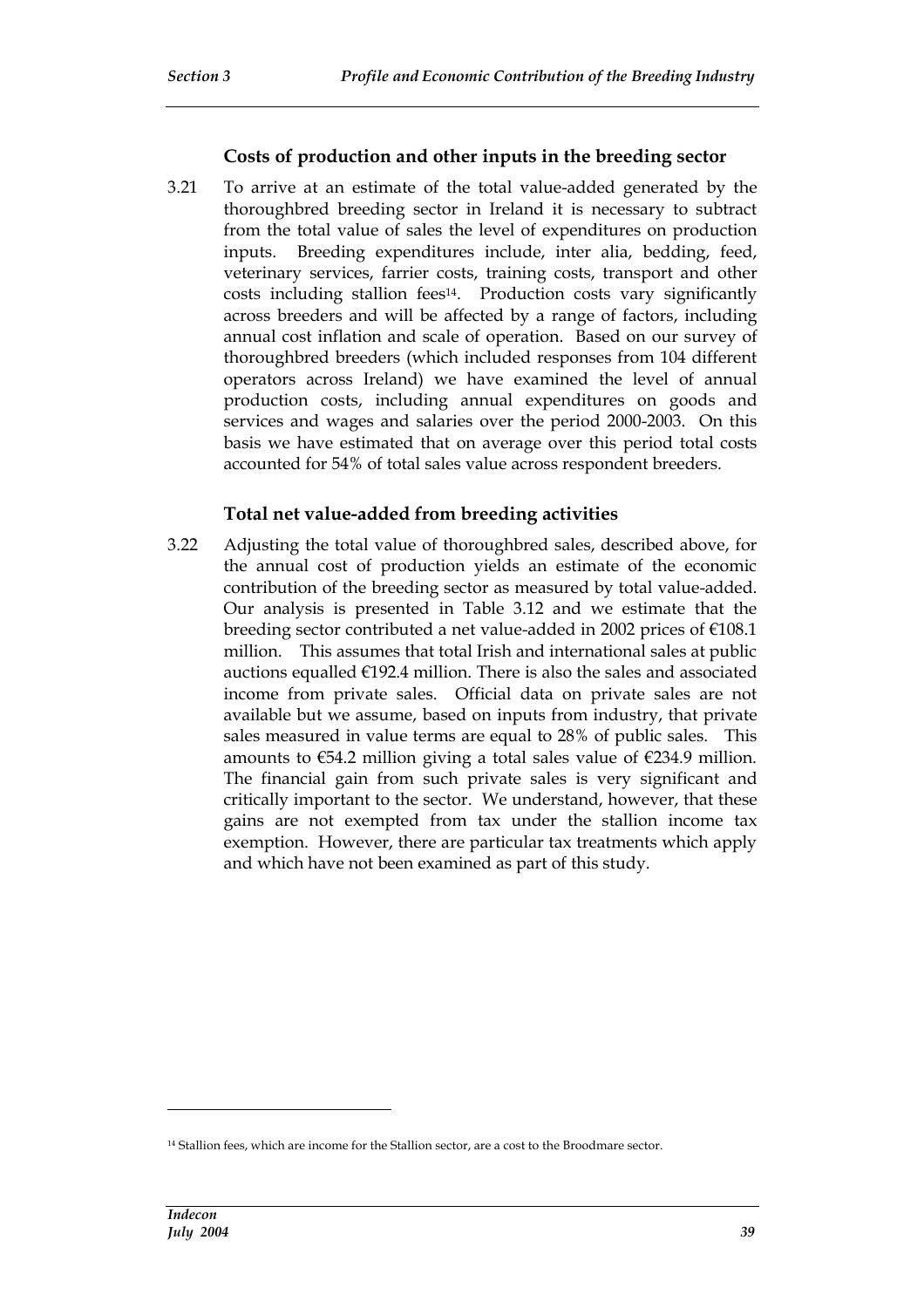| Table 3.12: Economic Contribution of Thoroughbred Breeding<br>Sector - Estimate of Net Value-Added from Thoroughbred<br>Breeding Activities in Ireland - 2002 - $\epsilon$ Millions |       |  |  |  |
|-------------------------------------------------------------------------------------------------------------------------------------------------------------------------------------|-------|--|--|--|
| <b>Statistics</b>                                                                                                                                                                   | 2002  |  |  |  |
| Total thoroughbred sales, incl. foals,<br>yearlings and other categories - $\epsilon$                                                                                               | 234.9 |  |  |  |
| Less                                                                                                                                                                                |       |  |  |  |
| Estimated production costs@54% - $\epsilon$                                                                                                                                         | 126.8 |  |  |  |
| Total Net Value-Added - $\epsilon$<br>108.1                                                                                                                                         |       |  |  |  |
| Source: Indecon analysis based on EBF data, HRI and International auctions.                                                                                                         |       |  |  |  |

# *Employment and Employment Incomes*

- 3.23 In addition to the net value-added contribution of the breeding sector, employment and related incomes are also generated through breeding activities. Employment in the sector is comprised of:
	- Direct full-time, part-time and casual employment in breeding;
	- Indirect full-time, part-time and casual employment in sectors supplying services to the breeding sector. The sector also supports the labour-intensive racing industry, which is discussed later in this section;
	- Induced employment creation arising out of expenditures of goods & services by the breeding sector.
- 3.24 There are no official figures available indicating the total level of employment in the sector. This limitation has necessitated the estimation of total employment on the basis of the Indecon and other previous research on the sector.
- 3.25 A range of statistical indicators of the numbers of full-time persons employed by the breeding sector, based on the Indecon survey of thoroughbred breeders in Ireland, is shown in Table 3.13. On average across the 104 breeders responding to our survey, it is estimated that 8.2 persons per operation are currently employed on a full-time basis in 2003 and that there has been an increase over the period 2000-2003.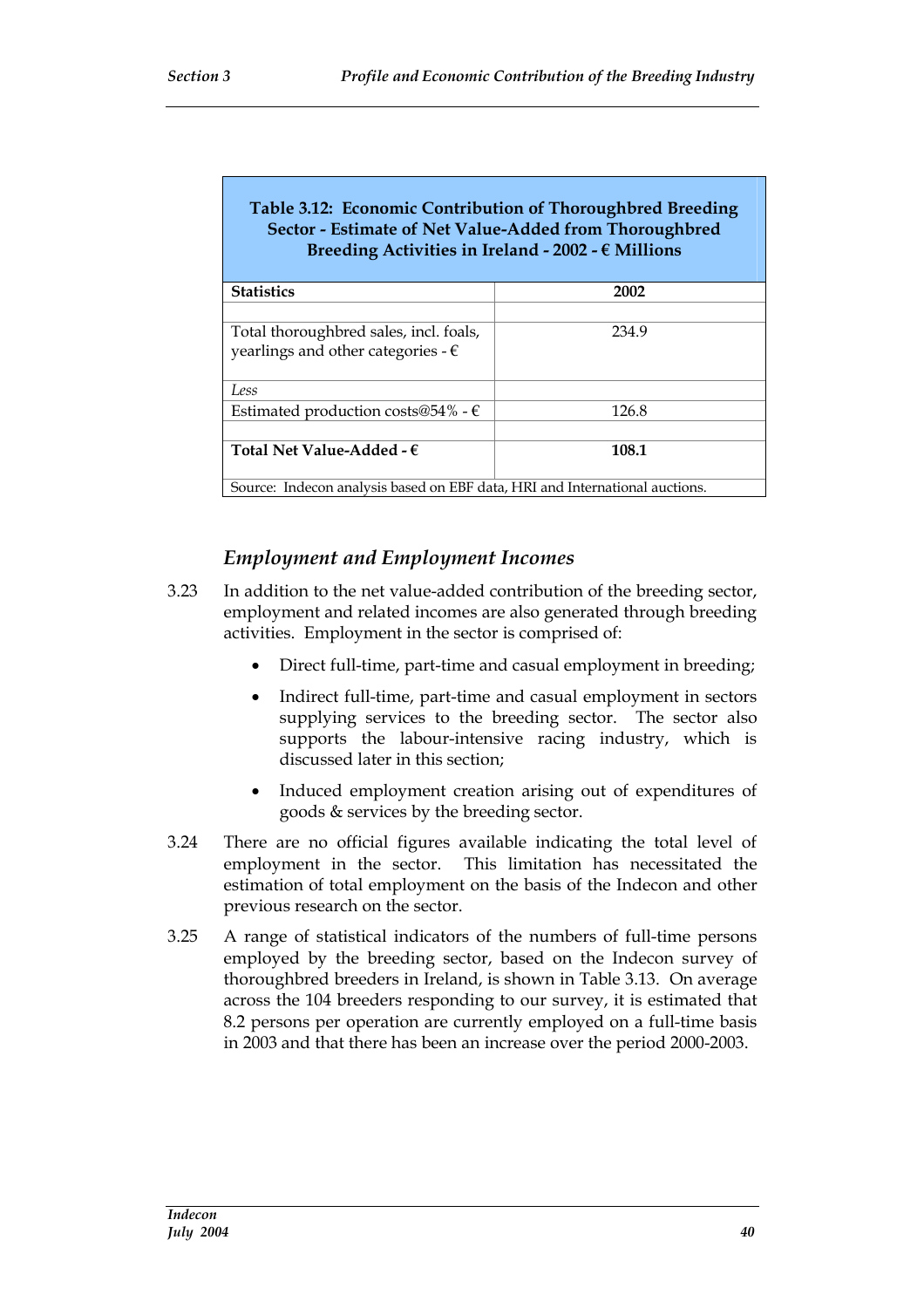| Table 3.13: Indecon Survey of Thoroughbred Sector in Ireland -<br>Details re Employment in Broodmare Operations - Statistics on<br>Number of Full-time Persons Employed - 2000 and 2003 |      |               |                        |  |
|-----------------------------------------------------------------------------------------------------------------------------------------------------------------------------------------|------|---------------|------------------------|--|
| Year                                                                                                                                                                                    | 2000 | 2003 estimate | Average -<br>2000/2003 |  |
| Total full-time                                                                                                                                                                         | 554  | 620           | 587                    |  |
| persons                                                                                                                                                                                 |      |               |                        |  |
| Mean                                                                                                                                                                                    | 7.2  | 8.2           | 7.7                    |  |
| Median                                                                                                                                                                                  | 1    | 1             | 1                      |  |
| Standard                                                                                                                                                                                | 40.9 | 44.6          | 42.8                   |  |
| deviation                                                                                                                                                                               |      |               |                        |  |
|                                                                                                                                                                                         |      |               |                        |  |
| Source: Indecon Confidential Survey of Thoroughbred Sector in Ireland                                                                                                                   |      |               |                        |  |

3.26 Table 3.14 provides details on the level of part-time employment in the breeding sector in Ireland, again based on the Indecon survey. The average number of part-time employees per operation is estimated to be 2.2 persons, while the median is 1 person.

| Table 3.14: Indecon Survey of Thoroughbred Sector in Ireland -<br>Details re Employment in Broodmare Operations - Statistics on<br>Number of Part-time Persons Employed - 2000 and 2003 |      |                                                                       |                        |  |  |
|-----------------------------------------------------------------------------------------------------------------------------------------------------------------------------------------|------|-----------------------------------------------------------------------|------------------------|--|--|
| Year                                                                                                                                                                                    | 2000 | 2003 estimate                                                         | Average -<br>2000/2003 |  |  |
| Total part-time                                                                                                                                                                         | 178  | 178                                                                   | 178                    |  |  |
| persons                                                                                                                                                                                 |      |                                                                       |                        |  |  |
| Mean                                                                                                                                                                                    | 2.3  | 2.2                                                                   | 2.2                    |  |  |
| Median                                                                                                                                                                                  | 1    | 1                                                                     | 1                      |  |  |
| Mode                                                                                                                                                                                    | 1    | 1                                                                     | 1                      |  |  |
| Standard                                                                                                                                                                                | 11.2 | 8.9                                                                   | 10.0                   |  |  |
| deviation                                                                                                                                                                               |      |                                                                       |                        |  |  |
|                                                                                                                                                                                         |      |                                                                       |                        |  |  |
|                                                                                                                                                                                         |      | Source: Indecon Confidential Survey of Thoroughbred Sector in Ireland |                        |  |  |

3.27 As these figures on full- and part-time employment are based on a survey sample it is necessary to account for the fact that the sample will not capture the total level of employment in the sector. Reflecting this methodological issue, we have developed estimates of the total level of employment in the sector based on the application of the ratio of full-time equivalent employees (FTEs) to the total numbers of registered broodmares at stud. The analysis is presented in Table 3.15.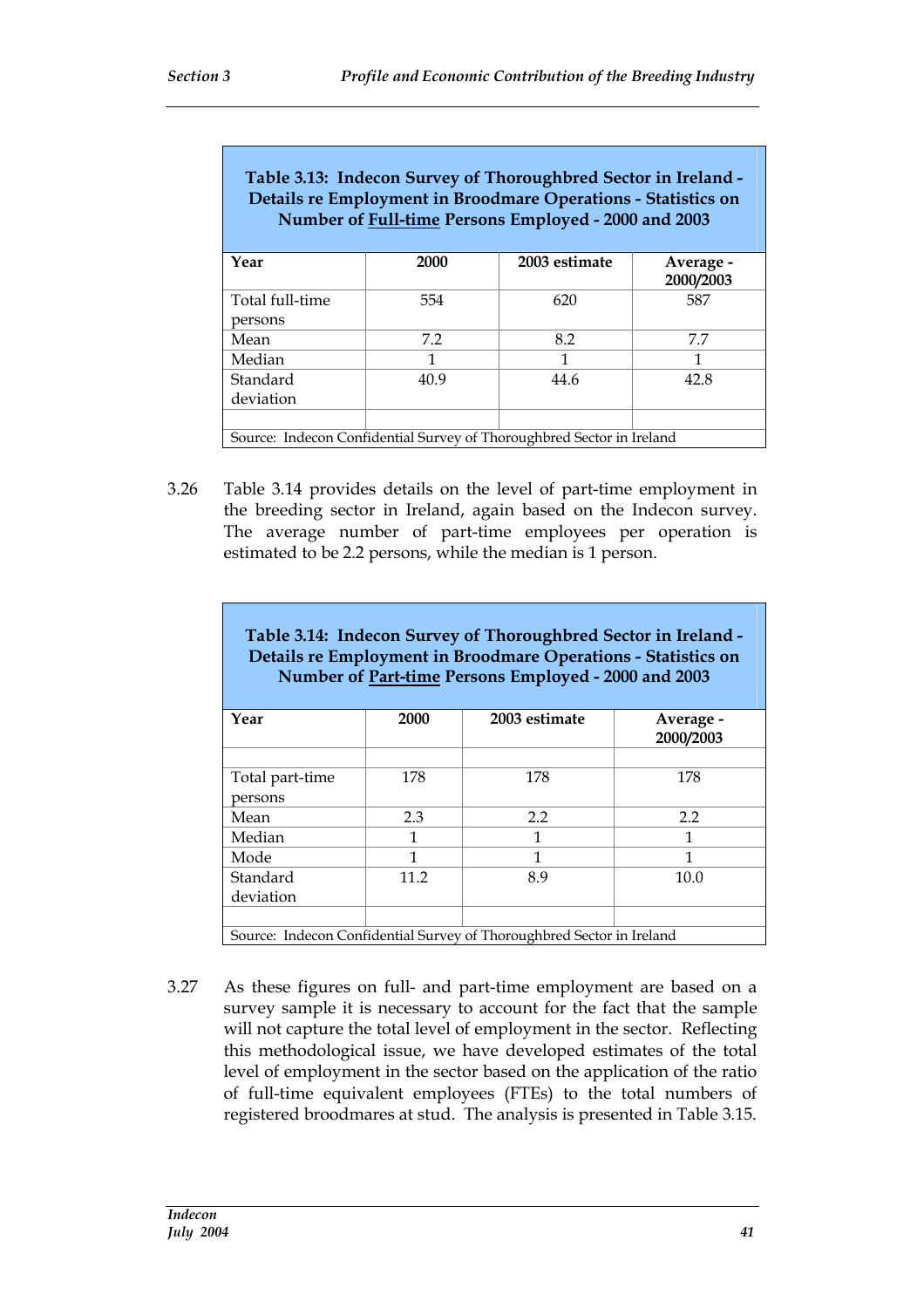3.28 On the basis of the Indecon survey of thoroughbred breeders, we have estimated that a total of 709 FTEs were supported across the operators responding to the survey. Given a reported total number of broodmares (owned and boarded) of 4,258 from the Indecon survey, this would imply that each broodmare at stud supports an estimated 0.167 full time equivalent jobs. Applying this ratio to the total number of registered broodmares (as per Table 3.1) yields an estimate for the total number of full-time equivalent jobs supported by the breeding sector of 2,780 in 2003.

| Table 3.15: Upper Bound Estimate of Total Employment<br>Supported by Thoroughbred Breeding Industry in Ireland - 2003                                                                                                                                 |        |  |  |  |
|-------------------------------------------------------------------------------------------------------------------------------------------------------------------------------------------------------------------------------------------------------|--------|--|--|--|
| <b>Estimates</b>                                                                                                                                                                                                                                      | 2003   |  |  |  |
| Estimated total FTEs employed <sup>1</sup>                                                                                                                                                                                                            | 709    |  |  |  |
| (Indecon survey)<br>Total no. of broodmares at stud<br>(Indecon survey)                                                                                                                                                                               | 4,258  |  |  |  |
| Estimated no. of FTEs per broodmare at<br>stud in Ireland - Indecon                                                                                                                                                                                   | 0.167  |  |  |  |
| Registered total no. of broodmares at<br>Stud                                                                                                                                                                                                         | 16,467 |  |  |  |
| <b>Estimated total employment - FTEs</b>                                                                                                                                                                                                              | 2,780  |  |  |  |
| Source: Indecon analysis based on data from Indecon Confidential Survey of<br>Thoroughbred Sector in Ireland and Horse Racing Ireland, Strategic Plan 2003-2007.<br>Notes: 1 Based on the assumption that 1 part-time employee=0.5 full-time employee |        |  |  |  |

- 3.29 It must be stressed that estimates of total employment supported by the sector on this basis are sensitive to the assumptions applied in relation to both the full-time equivalent number of FTE per part-time employee and the ratio of FTEs to the number of broodmares. In this respect, it should be noted that the Indecon estimates of the ratio of FTEs to broodmares at stud presented in Table 3.15 above are based on reported employment figures by the largest breeders and we believe that the actual ratio of FTEs per broodmare is likely to be lower among the smaller breeders. Thus, while the above estimate is broadly in line with existing research, we believe that they may overestimate actual total employment across all breeders in the sector.
- 3.30 Given the need for a prudent approach to estimation, Indecon conducted further analysis of the FTE ratio per mare in the sector. This analysis is based on a representative profile of typical farms in the sector supplied by the ITBA. The analysis is presented in Table 3.16. Based on the level of employment and the total number of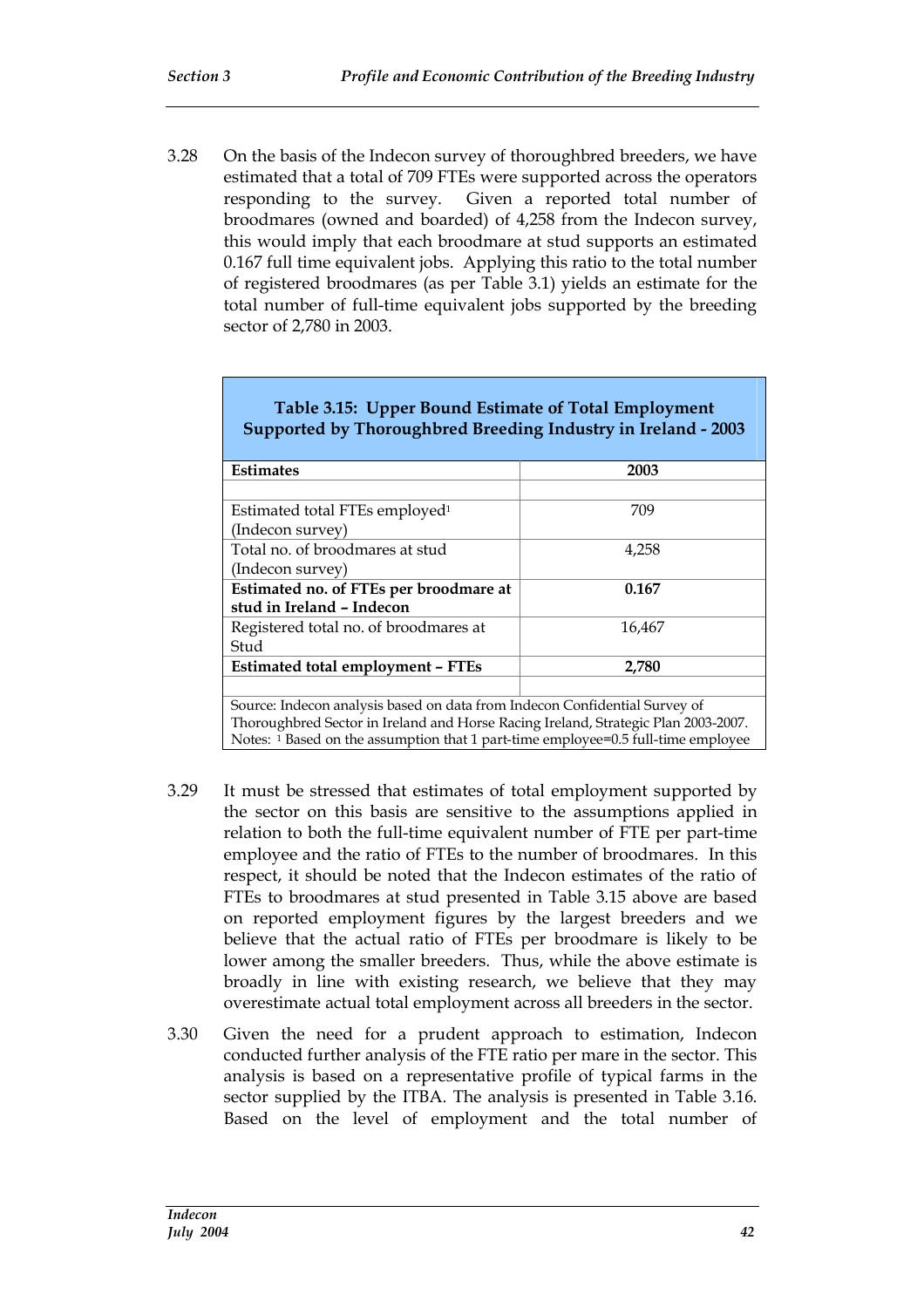broodmares at the 19 farms in the sample, we have calculated the FTE per mare ratio to be 0.117.

| Table 3.16: FTE per Mare Ratio, based on Representative Profile of<br>the sector - 2003 |       |  |  |
|-----------------------------------------------------------------------------------------|-------|--|--|
|                                                                                         | 2003  |  |  |
| Total Employment (FTEs) – ITBA Sample                                                   | 690.5 |  |  |
| Total Broodmares - ITBA Sample                                                          | 5,911 |  |  |
|                                                                                         |       |  |  |
| <b>FTE/Mare Ratio</b>                                                                   | 0.117 |  |  |
| Source: Indecon analysis based on data from the ITBA.                                   |       |  |  |

3.31 This FTE/mare ratio can be used to estimate the level of employment supported by the sector, using the total population of broodmares in Ireland, as obtained from HRI. To improve the accuracy of the estimate of employment, we use the actual employment figures from the ITBA sample. As we are using actual employment data from the ITBA sample, we reduce the total population of broodmares figure by the number of broodmares standing at the farms comprising the ITBA sample, in order to avoid double-counting. This calculation is presented in Table 3.17. Using this methodology, we estimate employment in the industry of 1,924 on a FTE basis. This is equal to about 2,300 persons.

| Table 3.17: Estimate of Total Employment Supported by<br>Thoroughbred Breeding Industry in Ireland |                  |  |  |  |
|----------------------------------------------------------------------------------------------------|------------------|--|--|--|
|                                                                                                    | <b>Estimates</b> |  |  |  |
| Registered total no. of broodmares at Stud                                                         | 16,467           |  |  |  |
| Less:                                                                                              |                  |  |  |  |
| Total no. of broodmares at Stud (ITBA Sample)                                                      | 5,911            |  |  |  |
| Total                                                                                              | 10,556           |  |  |  |
| Multiplied by:                                                                                     |                  |  |  |  |
| Estimated no. of FTEs per broodmare at stud in                                                     | 0.117            |  |  |  |
| Ireland - Indecon (Table 3.16)                                                                     |                  |  |  |  |
| Estimated total employed (excl. ITBA Sample)                                                       | 1,233            |  |  |  |
| Plus:                                                                                              |                  |  |  |  |
| Number of FTEs employed by ITBA Sample                                                             | 690.5            |  |  |  |
| Farms                                                                                              |                  |  |  |  |
|                                                                                                    |                  |  |  |  |
| <b>Estimated total employment - FTEs</b><br>1,923.5                                                |                  |  |  |  |
| Source: Indecon analysis.                                                                          |                  |  |  |  |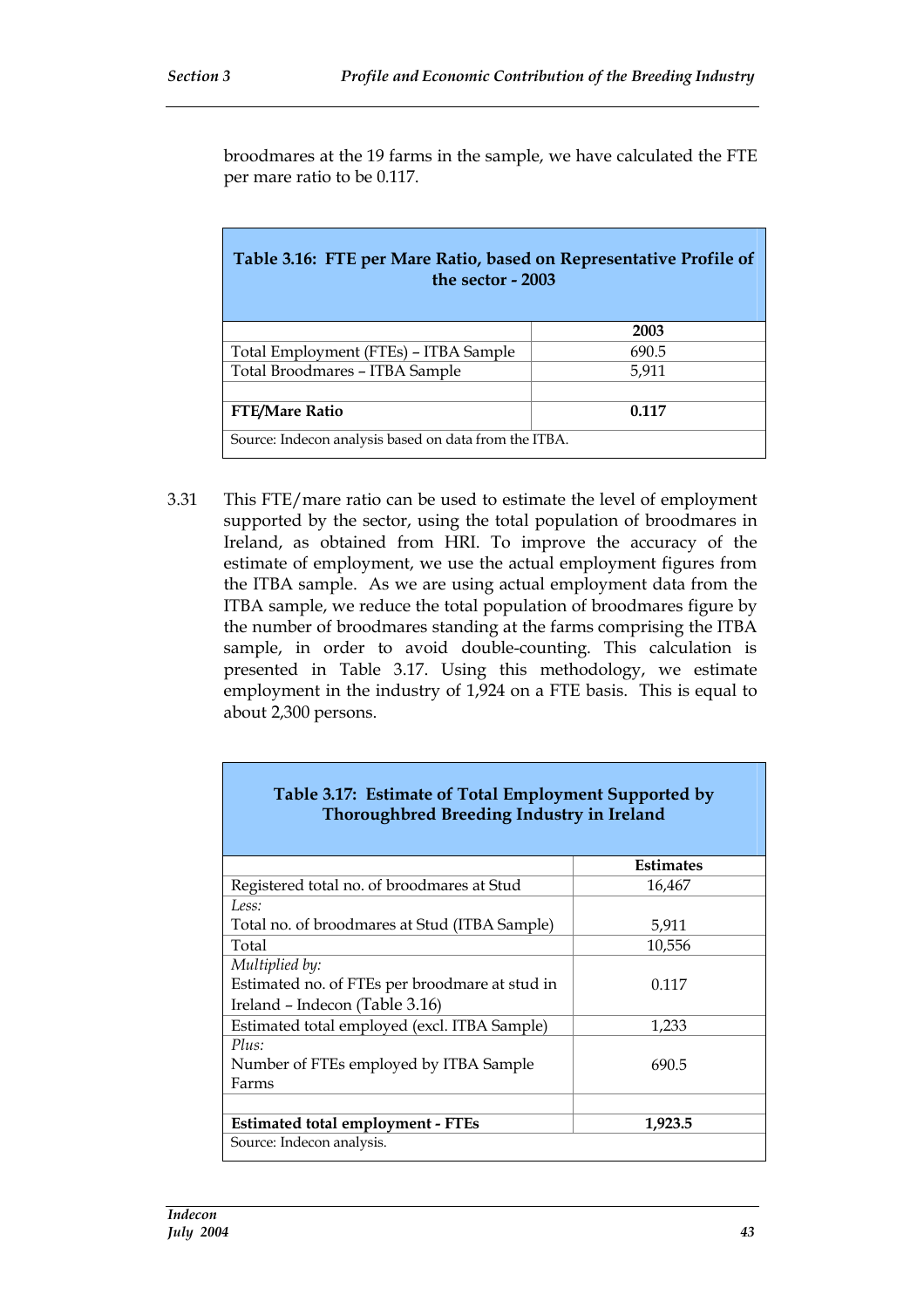3.32 In common with the position of the stallion breeding sector considered earlier, we are aware that Industry sources believe that employment in the sector is significantly higher than these estimates. We accept that employment estimates are sensitive to the methodology used but in this report we have adopted estimates to ensure that the estimated economic contribution of the sector is not overestimated.

### *Employment incomes from the breeding sector*

- 3.33 The employment created by thoroughbred breeders will also generate substantial employment incomes. Although these incomes represent costs for the stallion sector and are therefore not included in net valueadded (as noted earlier), they yield an additional contribution in the form of PAYE and PRSI tax payments to the exchequer. In addition, employment incomes input to the creation of additional indirect and induced spending elsewhere in the economy (described later).
- 3.34 A lower bound estimate of the total level of employment income generated in the breeding sector in Ireland on the basis of total wages and salaries reported through the Indecon survey of thoroughbred breeders is shown in Table 3.18 . The survey research indicates that wages and salaries are estimated to have totalled €3.1 million in 2002 and just over  $\epsilon$ 4 million in 2003, and to have averaged just under  $\epsilon$ 3 million on an annual basis between 2000 and 2003 across the breeders responding to our survey. The average level of total wages and salaries per breeding operation is estimated at €86,077 in 2003.

| Table 3.18: Respondents to Indecon Survey of Thoroughbred<br>Sector in Ireland - Details of Operations - Statistics on Annual<br><b>Gross Wages &amp; Salaries Paid</b> |           |           |           |                      |                        |  |
|-------------------------------------------------------------------------------------------------------------------------------------------------------------------------|-----------|-----------|-----------|----------------------|------------------------|--|
| Year                                                                                                                                                                    | 2000      | 2001      | 2002      | $2003 -$<br>estimate | Average -<br>2000/2003 |  |
|                                                                                                                                                                         |           |           |           |                      |                        |  |
| Total                                                                                                                                                                   | 2,086,705 | 2,592,560 | 3,100,074 | 4.045.607            | 2,956,237              |  |
| Mean per                                                                                                                                                                | 53,505    | 64.814    | 70.456    | 86,077               | 68.713                 |  |
| operation                                                                                                                                                               |           |           |           |                      |                        |  |
| Median                                                                                                                                                                  | 25,000    | 25,863    | 20,708    | 40,000               | 27,893                 |  |
| Standard                                                                                                                                                                | 130.972   | 165,981   | 171.829   | 165,019              | 158,450                |  |
| deviation                                                                                                                                                               |           |           |           |                      |                        |  |
|                                                                                                                                                                         |           |           |           |                      |                        |  |
| Source: Indecon Confidential Survey of Thoroughbred Sector in Ireland                                                                                                   |           |           |           |                      |                        |  |

3.35 As in the case of total employment, the survey estimates shown above are likely to underestimate the total level of employment income generated in the thoroughbred breeding sector. In Table 3.19 we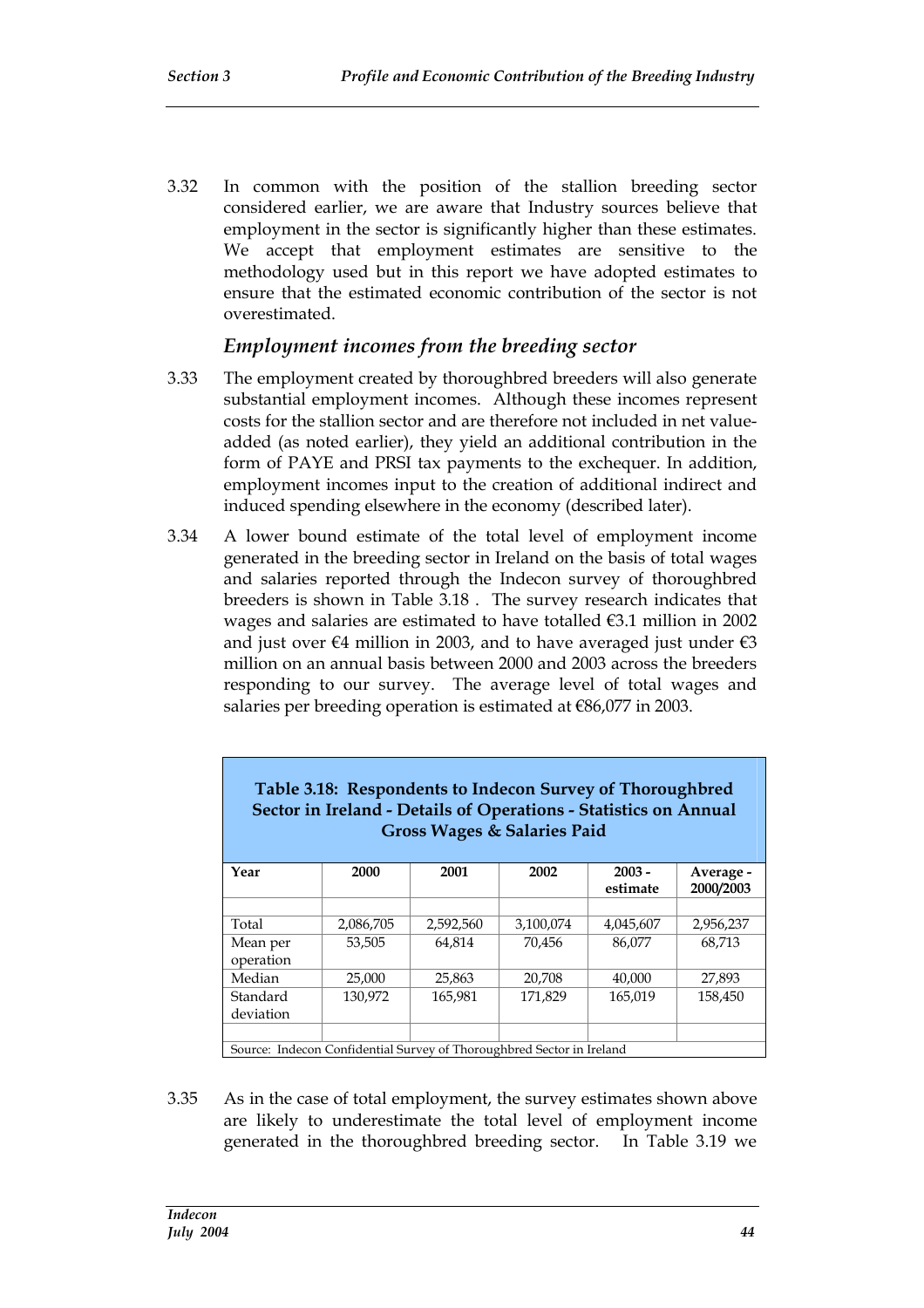present our upper-bound estimate of the total employment income generated in the breeding sector in Ireland. Based on an estimated average wage/salary per full-time equivalent employee, reported through the Indecon survey, of €20,020 and the upper-bound estimated total number of full-time equivalent jobs supported by the sector of 2,780, we estimate that the breeding sector generated total employment incomes amounting to €55.6 million based on 2003 figures.

| Table 3.19: Upper Bound Estimate of Total Employment Income<br>Generated by Thoroughbred Breeding Industry in Ireland - 2003 |         |  |  |  |  |
|------------------------------------------------------------------------------------------------------------------------------|---------|--|--|--|--|
| Estimates                                                                                                                    | 2003    |  |  |  |  |
|                                                                                                                              |         |  |  |  |  |
| Estimated average wage/salary per FTE                                                                                        | €20,020 |  |  |  |  |
| - Indecon survey                                                                                                             |         |  |  |  |  |
| <b>Estimated total FTEs</b>                                                                                                  | 2.780   |  |  |  |  |
| $€55.6$ million<br><b>Estimated total direct employment</b>                                                                  |         |  |  |  |  |
| income generated                                                                                                             |         |  |  |  |  |
|                                                                                                                              |         |  |  |  |  |
| Source: Indecon analysis based on data from Indecon Confidential Survey of                                                   |         |  |  |  |  |
| Thoroughbred Sector in Ireland and Horse Racing Ireland, Strategic Plan 2003-2007.                                           |         |  |  |  |  |
| Notes: 1 Based on the assumption that 1 part-time employee=0.5 full-time employee                                            |         |  |  |  |  |

3.36 Based on our more prudent assumption regarding the level of fulltime employment supported by the broodmare sector, our adjusted estimate for total employment income in the breeding sector amounts to €38.5 million in 2003 (see Table 3.20 below).

| Table 3.20: Adjusted Estimate of Total Employment Income<br>Generated by Thoroughbred Breeding Industry in Ireland - 2003 |         |  |  |  |
|---------------------------------------------------------------------------------------------------------------------------|---------|--|--|--|
| <b>Estimates</b>                                                                                                          | 2003    |  |  |  |
|                                                                                                                           |         |  |  |  |
| Estimated average wage/salary per FTE -                                                                                   | €20,020 |  |  |  |
| Indecon survey                                                                                                            |         |  |  |  |
| Adjusted estimated total FTEs                                                                                             | 1,923.5 |  |  |  |
| Adjusted estimate of total direct employment<br>€38.5                                                                     |         |  |  |  |
| income generated                                                                                                          |         |  |  |  |
|                                                                                                                           |         |  |  |  |
| Source: Indecon analysis based on data from Indecon Confidential Survey of                                                |         |  |  |  |
| Thoroughbred Sector in Ireland and Horse Racing Ireland, Strategic Plan 2003-2007.                                        |         |  |  |  |
| Notes: 1 Based on the assumption that 1 part-time employee=0.5 full-time employee                                         |         |  |  |  |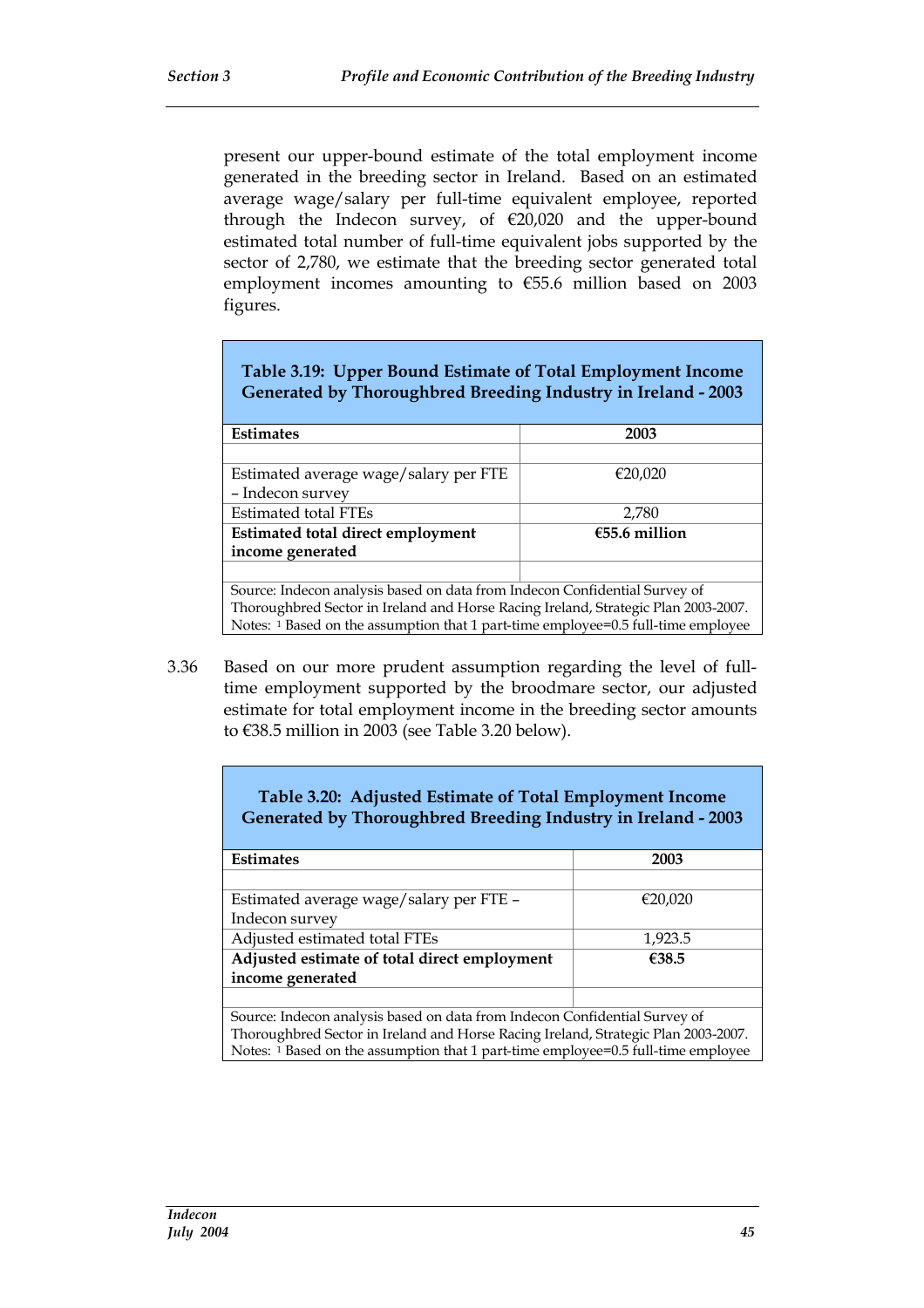#### *Annual Exchequer Contributions of Breeding Sector*

- 3.37 In addition to the direct net value-added generated from thoroughbred breeding in Ireland, significant benefits also arise in the form of tax payments to the exchequer arising from these activities. These include:
	- PAYE taxation on wages & salaries;
	- PRSI on wages & salaries;
	- VAT & Excise taxes;
	- Corporation taxes; and
	- Other taxes.
- 3.38 In relation to PAYE contributions, we have estimated the annual exchequer contribution of the breeding sector based on applying an effective PAYE tax rate of 23.9% (the equivalent to that applied in the case of the stallion sector in Table 2.15) to our upper bound and adjusted estimates for total employment income in the breeding sector shown above. Table 3.21 below presents the details of our estimation of the total PAYE contribution of the breeding sector. Based on our upper bound estimate of total employment incomes, the total PAYE contribution amounts to approximately €13.3 million in 2003. However, a more conservative estimate would suggest a total PAYE tax contribution of approximately  $\epsilon$ 9.2 million.

#### **Table 3.21: Estimated Exchequer Tax Contribution of Thoroughbred Breeding Activities in Ireland – PAYE Taxation from Employment Incomes - € Millions**

| <b>Details</b>                                                                   | 2003 - Upper | $2003 - Lower$ |
|----------------------------------------------------------------------------------|--------------|----------------|
|                                                                                  | Bound        | Bound          |
|                                                                                  | Estimate     | Estimate       |
| Estimated effective average PAYE tax<br>rate (average annual 2000-2003) - %      | 23.9%        | 23.9%          |
|                                                                                  |              |                |
| Estimated total employment income -<br>$2003 - \epsilon$                         | 55.6         | 38.5           |
|                                                                                  |              |                |
| Estimated PAYE tax contribution -                                                | 13.3         | 9.2            |
| $2003 - €$                                                                       |              |                |
| Source: Analysis based on Indecon's Confidential Survey of Stud Farms in Ireland |              |                |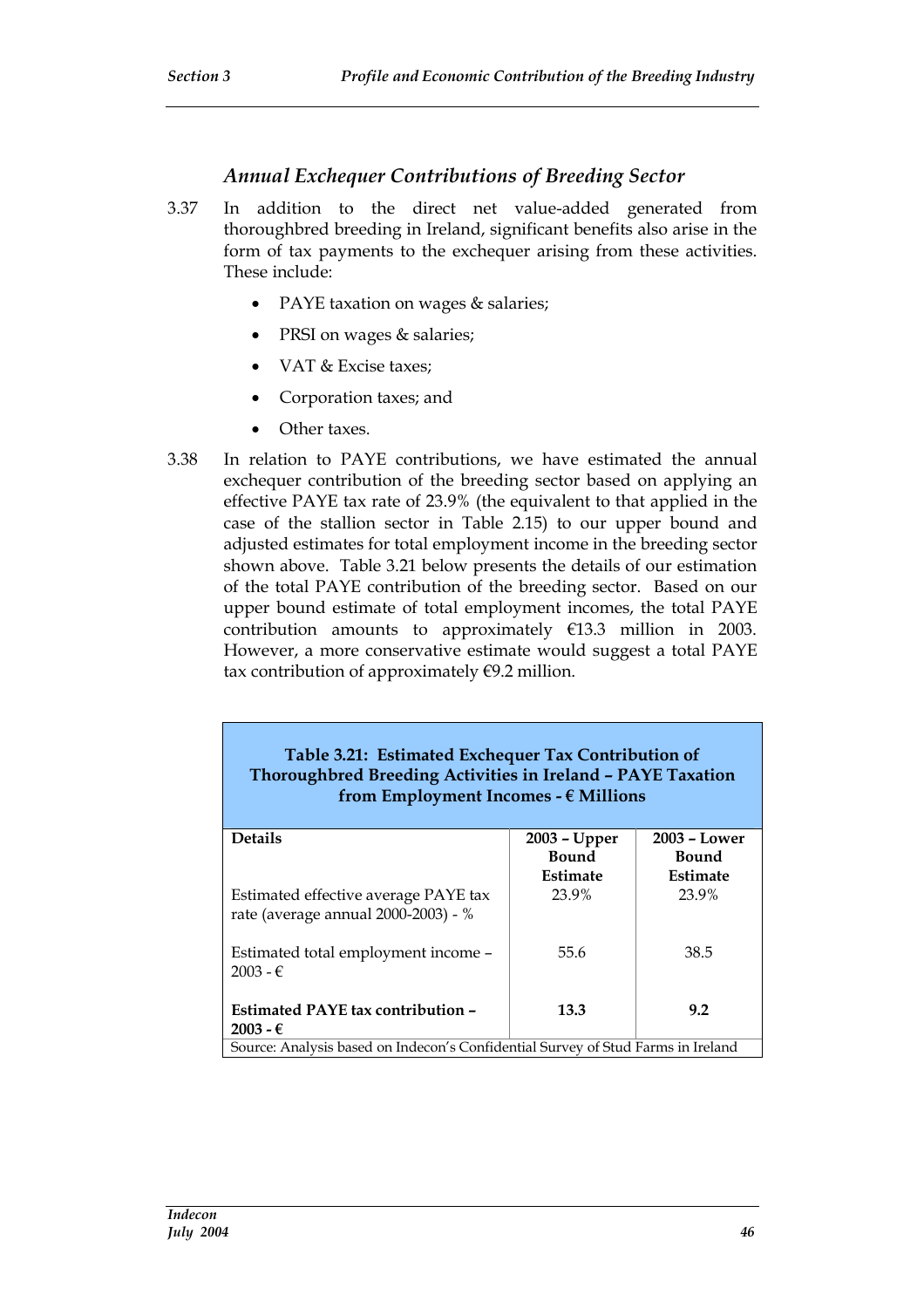3.39 A similar approach is applied to the estimation of the total PRSI contribution of the breeding sector (see Table 3.22). Based on an estimated effective PRSI tax rate of 13.3%, we prudently estimate that total annual PRSI contributions to the exchequer from the breeding sector amounted to approximately €5.1 million in 2003.

| Table 3.22: Estimated Exchequer Tax Contribution of              |
|------------------------------------------------------------------|
| Thoroughbred Breeding Activities in Ireland – PRSI Taxation from |
| Employment Incomes - $\epsilon$ Millions                         |

| <b>Details</b>                                                                   | 2003 - Upper          | $2003 - Lower$        |  |  |
|----------------------------------------------------------------------------------|-----------------------|-----------------------|--|--|
|                                                                                  | <b>Bound Estimate</b> | <b>Bound Estimate</b> |  |  |
| Estimated effective average PRSI tax                                             | 13.3%                 | 13.3%                 |  |  |
| rate (average annual 2000-2003) - %                                              |                       |                       |  |  |
|                                                                                  |                       |                       |  |  |
| Estimated total employment income                                                | 55.6                  | 38.5                  |  |  |
| $-2003 - \epsilon$                                                               |                       |                       |  |  |
|                                                                                  |                       |                       |  |  |
| Estimated PRSI tax contribution –                                                | 7.4                   | 5.1                   |  |  |
| $2003 - €$                                                                       |                       |                       |  |  |
| Source: Analysis based on Indecon's Confidential Survey of Stud Farms in Ireland |                       |                       |  |  |

3.40 As in the case of the stallion sector, the broodmare sector also contributes to the exchequer in the form of VAT and Excise payments. The extent of VAT payments will be affected by varying VAT rates on different aspects of activity, the VAT registered status of farms, the operation of the VAT refund scheme and the fact that VAT on some inputs (e.g. horse feed) is zero-rated. An analysis of VAT and Excise payments based on Indecon's survey of stud farms is shown in the table below. Our lower bound estimates suggest that the breeding sector contributed a total of €252,500 in VAT and Excise payments in 2003, averaging €13,289 per farm. This relates to current expenditure only.

| Table 3.23: Estimated Exchequer Tax Contribution of<br>Thoroughbred Breeding Activities in Ireland -<br><b>Annual VAT/Excise Taxes Paid</b> |         |         |         |                      |                        |
|---------------------------------------------------------------------------------------------------------------------------------------------|---------|---------|---------|----------------------|------------------------|
| Year                                                                                                                                        | 2000    | 2001    | 2002    | $2003 -$<br>estimate | Average -<br>2000/2003 |
| Total                                                                                                                                       | 109,300 | 171,100 | 223,400 | 252,500              | 189,075                |
| Mean                                                                                                                                        | 5.753   | 9.005   | 11.170  | 13,289               | 9,804                  |
| Standard<br>deviation                                                                                                                       | 12.298  | 17.731  | 20.689  | 29,840               | 20.140                 |
| Source: Indecon Confidential Survey of Thoroughbred Sector in Ireland                                                                       |         |         |         |                      |                        |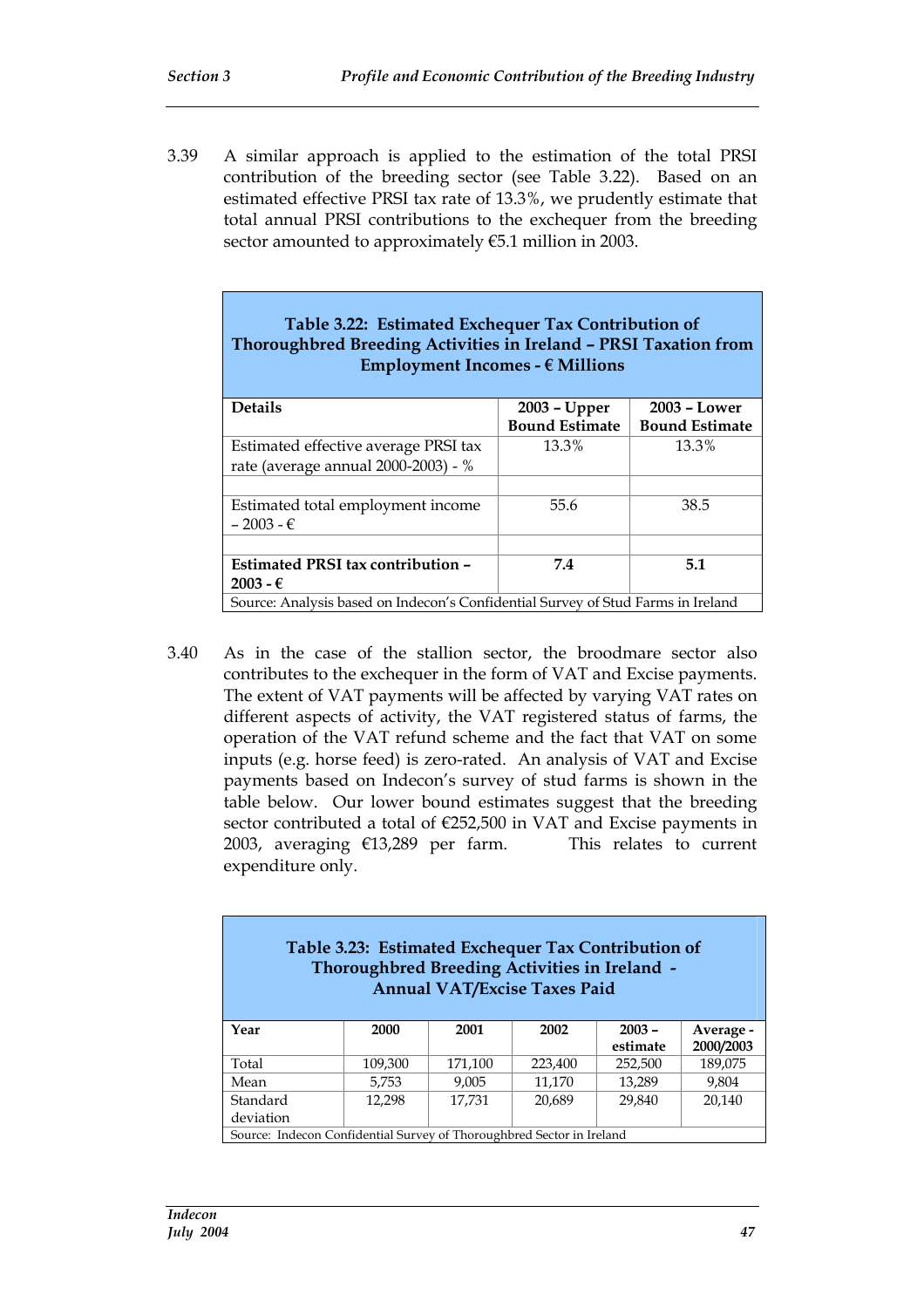3.41 In Table 3.24 we present details of the corporation taxes paid by thoroughbred breeding operations in Ireland. The figures, again based on the Indecon survey, indicate an estimate for total corporation tax payments during 2002 of €522,350 followed by €314,500 in 2003 for the respondent farms. On average between 2000 and 2003 the breeding sector contributed €357,448 on an annual basis in the form of corporation taxes. However, it should be noted that this is based on a survey sample and may underestimate the total corporation tax contribution across the sector.

| Table 3.24: Estimated Exchequer Tax Contribution of<br>Thoroughbred Breeding Activities in Ireland - Annual Corporate<br><b>Taxes Paid</b> |         |         |         |                      |                        |  |  |
|--------------------------------------------------------------------------------------------------------------------------------------------|---------|---------|---------|----------------------|------------------------|--|--|
| Year                                                                                                                                       | 2000    | 2001    | 2002    | $2003 -$<br>estimate | Average -<br>2000/2003 |  |  |
| Total                                                                                                                                      | 228,379 | 364.564 | 522,350 | 314,500              | 357,448                |  |  |
| Mean                                                                                                                                       | 14.274  | 19.188  | 26,118  | 17,472               | 19.263                 |  |  |
| Standard<br>deviation                                                                                                                      | 40.959  | 46.621  | 58.151  | 51,278               | 49.253                 |  |  |
|                                                                                                                                            |         |         |         |                      |                        |  |  |
| Source: Indecon Confidential Survey of Thoroughbred Sector in Ireland                                                                      |         |         |         |                      |                        |  |  |

3.42 Our estimates of other tax contributions from thoroughbred breeding activities, which include annual levies for live foals produced and other taxes such as motor taxation, rates and other public charges, are shown in Table 3.25. Our survey of the sector indicates a lower bound estimate of the total for other exchequer contributions of €220,341 in 2003 and average €106,760 over the period 2000-2003 for the survey respondents.

| Table 3.25: Estimated Exchequer Tax Contribution of<br>Thoroughbred Breeding Activities in Ireland - Annual Other<br><b>Taxes Paid</b> |        |        |                                                                       |                      |                        |  |  |
|----------------------------------------------------------------------------------------------------------------------------------------|--------|--------|-----------------------------------------------------------------------|----------------------|------------------------|--|--|
| Year                                                                                                                                   | 2000   | 2001   | 2002                                                                  | $2003 -$<br>estimate | Average -<br>2000/2003 |  |  |
| Total                                                                                                                                  | 64,647 | 31,286 | 110,765                                                               | 220,341              | 106,760                |  |  |
| Mean                                                                                                                                   | 4,618  | 2,235  | 7.384                                                                 | 13.771               | 7.002                  |  |  |
| Standard<br>deviation                                                                                                                  | 9.837  | 5,214  | 18.236                                                                | 29.017               | 15,576                 |  |  |
|                                                                                                                                        |        |        |                                                                       |                      |                        |  |  |
|                                                                                                                                        |        |        | Source: Indecon Confidential Survey of Thoroughbred Sector in Ireland |                      |                        |  |  |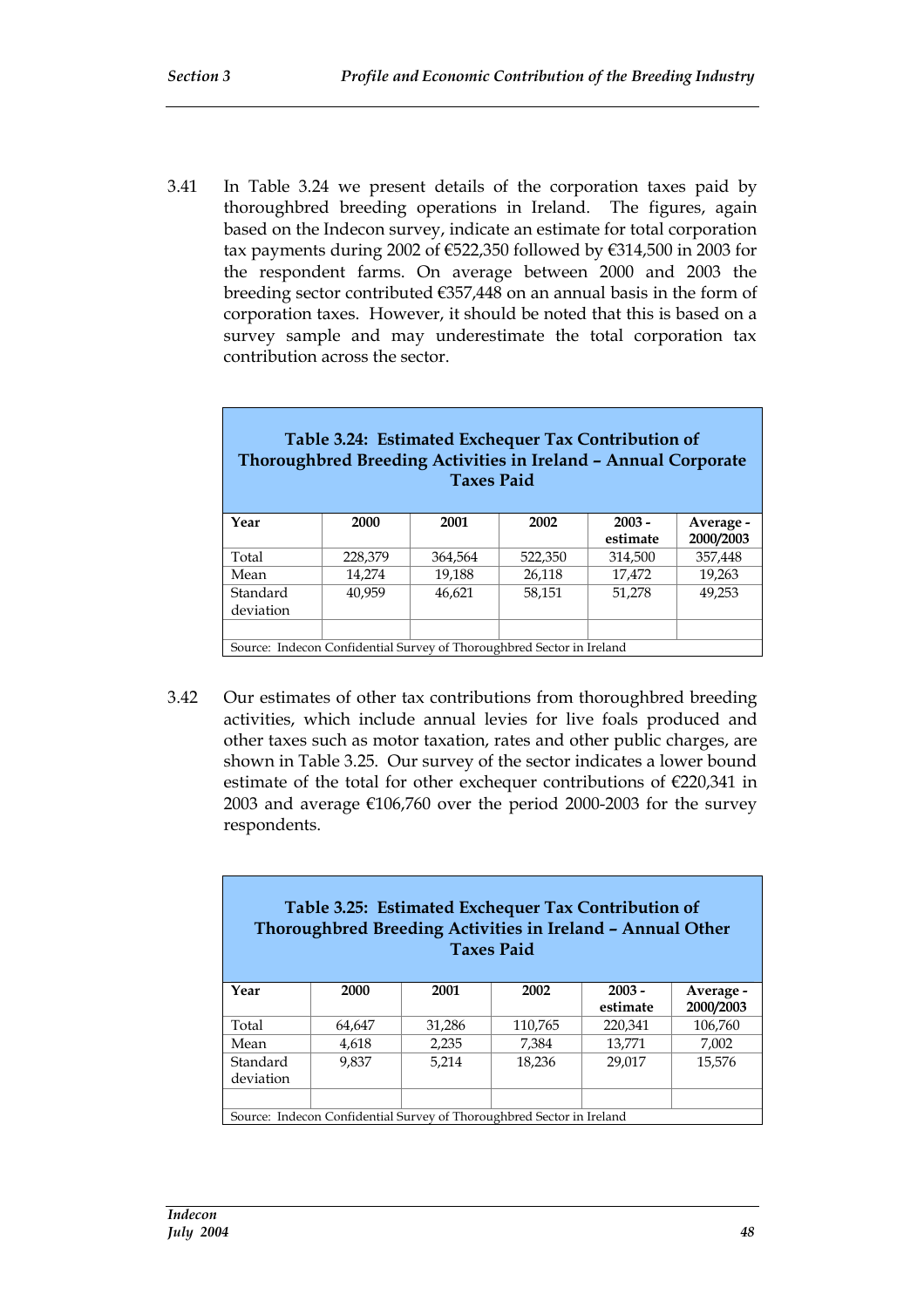3.43 In Table 3.26 we aggregate the figures presented in the preceding tables and present our estimate of the overall exchequer contribution. Based on our estimates for 2003, we prudently estimate that the overall exchequer contribution of the sector would be at least €15.1 million per annum.

| Table 3.26: Estimated Total Exchequer Tax Contribution of<br>Thoroughbred Breeding Sector in Ireland $-2003 - \epsilon$ Millions |                       |                       |  |  |  |
|----------------------------------------------------------------------------------------------------------------------------------|-----------------------|-----------------------|--|--|--|
| Details of exchequer contributions                                                                                               | $2003 - Upper$        | 2003 – Lower          |  |  |  |
|                                                                                                                                  | <b>Bound Estimate</b> | <b>Bound Estimate</b> |  |  |  |
|                                                                                                                                  |                       |                       |  |  |  |
| <b>PAYE</b> taxation                                                                                                             | 13.3                  | 9.2                   |  |  |  |
| <b>PRSI</b> taxation                                                                                                             | 7.4                   | 5.1                   |  |  |  |
| VAT and Excise taxes                                                                                                             | .252                  | .252                  |  |  |  |
| Corporation taxation                                                                                                             | .314                  | .314                  |  |  |  |
| Other                                                                                                                            | .22                   | .220                  |  |  |  |
|                                                                                                                                  |                       |                       |  |  |  |
| <b>Total Exchequer Contribution</b>                                                                                              | 21.5                  | 15.1                  |  |  |  |
|                                                                                                                                  |                       |                       |  |  |  |
| Source: Analysis based on Indecon's Confidential Survey of Thoroughbred Sector in<br>Ireland                                     |                       |                       |  |  |  |

### *Second-round and multiplier impacts*

- 3.44 As noted at the outset, the overall economic impact of the Irish thoroughbred breeding sector can also be looked at from the perspective of the total value of expenditures by breeders on goods and services used as inputs. Such expenditures will have direct, indirect and induced impacts on the economy as a whole. Based on our survey findings, the most important areas of expenditures on an annual basis across thoroughbred breeders are stud-related expenditures, horse feed, veterinary services, training, farriers, bedding, sales related expenditure and tack and other equipment  $(5\%)$ .
- 3.45 In Table 3.27 we present the findings from the Indecon survey of thoroughbred breeders on the estimated total expenditures incurred on an annual basis on goods and services (including Irish produced and imported inputs) over the period 2000-2003. We estimate a lower bound for the total level of expenditure of the breeding sector of  $\epsilon$ 24.7 million in 2003 and an annual average between 2000 and 2003 of  $\epsilon$ 20.6 million. This total is based on a survey response of 104 thoroughbred breeding operations but, due to under-reporting, constitutes a lower bound estimate of the total level of spend by the sector on production inputs.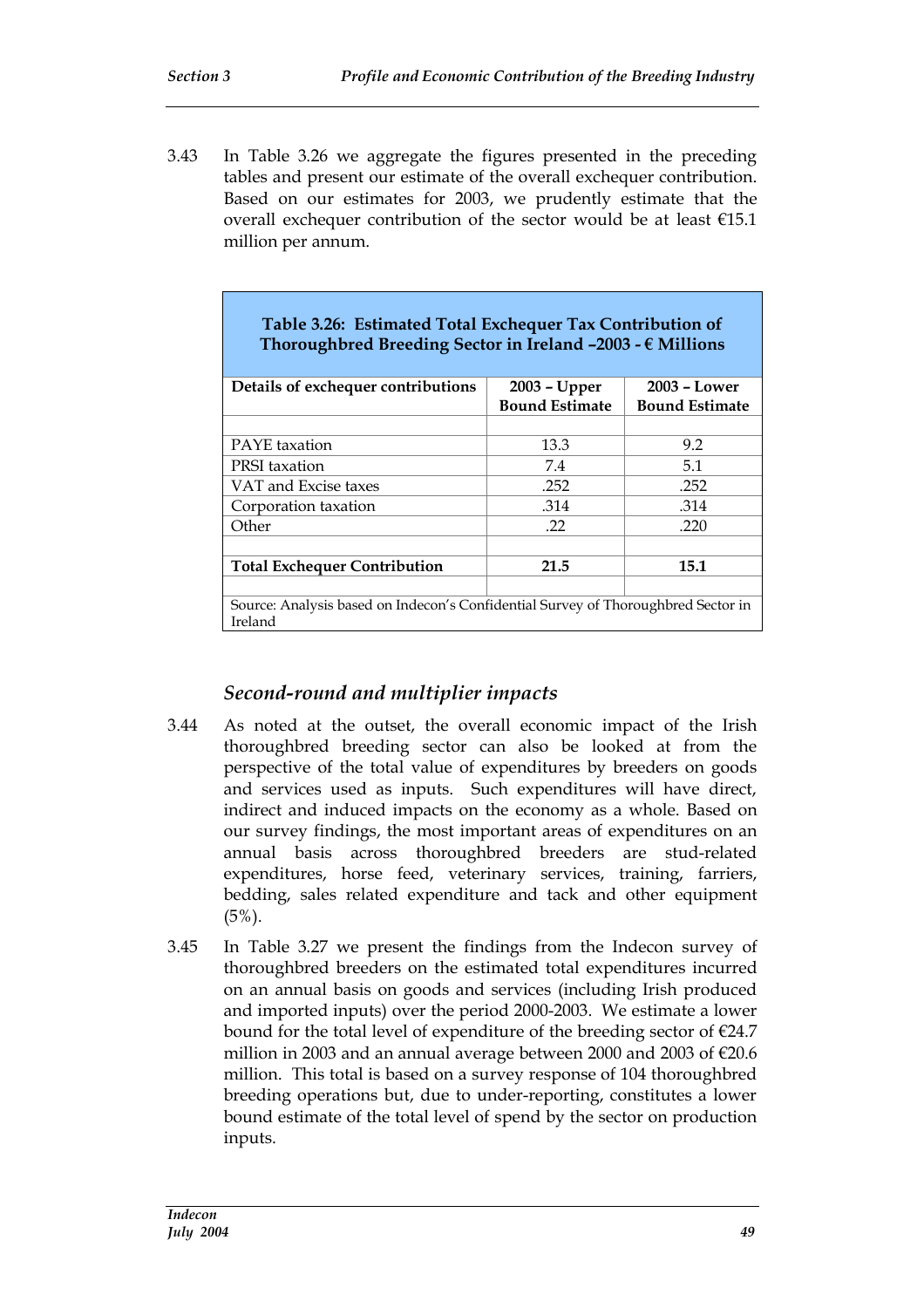| Table 3.27: Estimated Total Expenditures by Thoroughbred<br>Breeding Sector on (Irish and Imported) Goods & Services - $\epsilon$<br><b>Millions</b> |                 |                        |  |  |  |  |  |
|------------------------------------------------------------------------------------------------------------------------------------------------------|-----------------|------------------------|--|--|--|--|--|
| Year                                                                                                                                                 | 2003 - estimate | Average -<br>2000/2003 |  |  |  |  |  |
|                                                                                                                                                      |                 |                        |  |  |  |  |  |
| Total expenditures - Irish +                                                                                                                         | 24.7            | 20.6                   |  |  |  |  |  |
| imported                                                                                                                                             |                 |                        |  |  |  |  |  |
| Irish as % of total spend                                                                                                                            | 82.0            | 84.6                   |  |  |  |  |  |
| Imported as % of total spend                                                                                                                         | 18.0            | 15.4                   |  |  |  |  |  |
|                                                                                                                                                      |                 |                        |  |  |  |  |  |
| Source: Indecon Confidential Survey of Thoroughbred Sector in Ireland                                                                                |                 |                        |  |  |  |  |  |

3.46 Expenditure by Irish thoroughbred breeders will include expenditure on imported inputs. Based on the figures reported through our survey of breeders, it is estimated that total expenditure on imported goods and services amounted to €4.4 million in 2003 and average €2.75 million on an annual basis between 2000 and 2003.

| Table 3.28: Estimated Total Expenditures by Thoroughbred<br><b>Breeding Sector on Imported Goods &amp; Services</b> |                                                                       |                     |  |  |  |  |  |
|---------------------------------------------------------------------------------------------------------------------|-----------------------------------------------------------------------|---------------------|--|--|--|--|--|
| Year                                                                                                                | 2003 - estimate                                                       | Average - 2000/2003 |  |  |  |  |  |
| Total                                                                                                               | 4,438,200                                                             | 2,752,972           |  |  |  |  |  |
| Mean                                                                                                                | 143,168                                                               | 100,166             |  |  |  |  |  |
| Median                                                                                                              | 1,000                                                                 | 250                 |  |  |  |  |  |
| Mode                                                                                                                |                                                                       |                     |  |  |  |  |  |
| Standard deviation                                                                                                  | 716,282                                                               | 474,209             |  |  |  |  |  |
|                                                                                                                     | Source: Indecon Confidential Survey of Thoroughbred Sector in Ireland |                     |  |  |  |  |  |

3.47 Though part of the total expenditure of Irish breeders, expenditures on imports, however, do not constitute a net benefit to the Irish economy as they are effectively a leakage from the economy through the balance of payments. To estimate the net benefit to the Irish economy it is therefore necessary to subtract these expenditures from the total indicated in Table 3.28.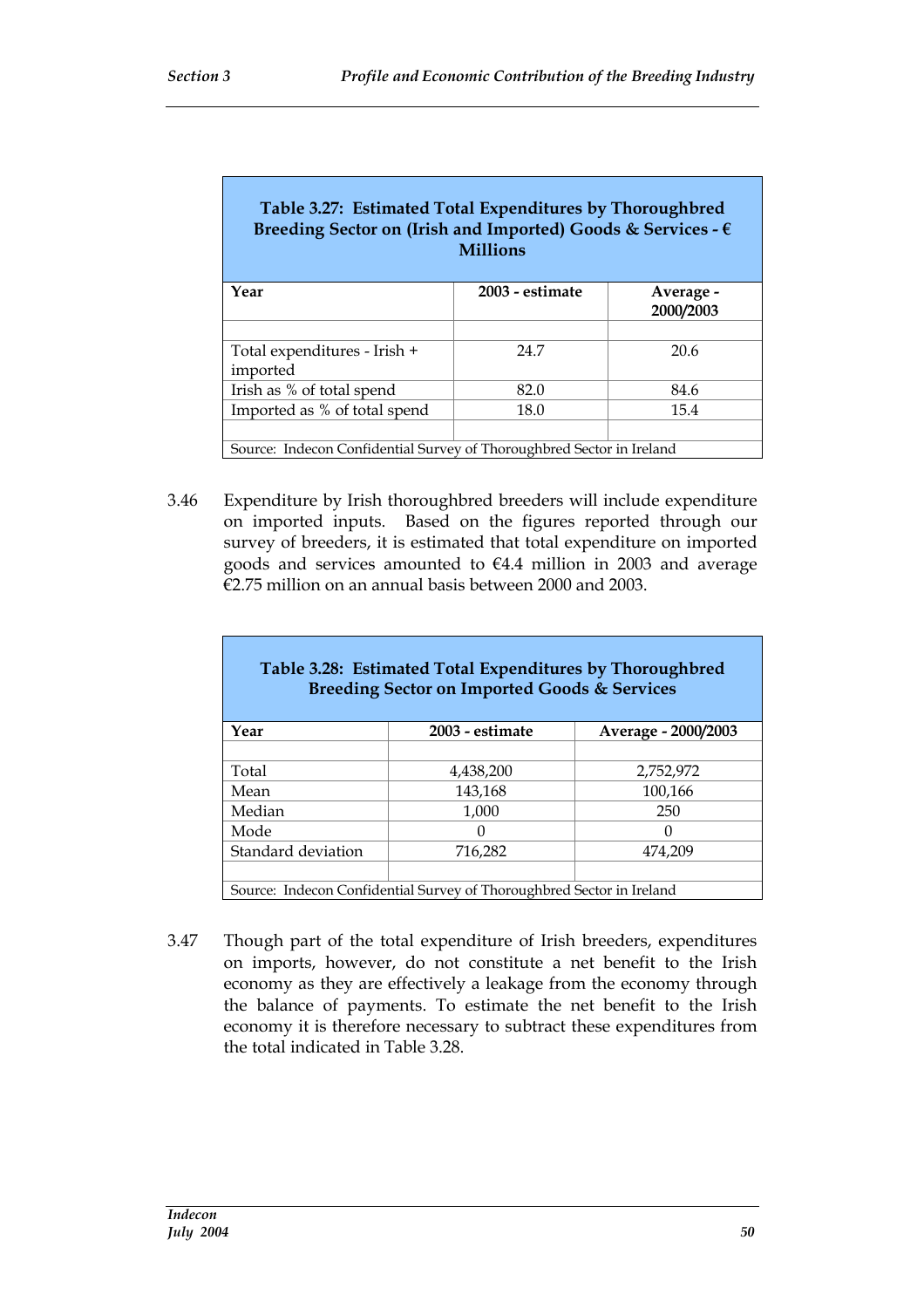| Table 3.29: Estimated Total Expenditures by Thoroughbred<br><b>Breeding Sector on Irish Produced Goods &amp; Services</b> |                 |                     |  |  |  |  |
|---------------------------------------------------------------------------------------------------------------------------|-----------------|---------------------|--|--|--|--|
| Year                                                                                                                      | 2003 - estimate | Average - 2000/2003 |  |  |  |  |
|                                                                                                                           |                 |                     |  |  |  |  |
| Total                                                                                                                     | 20,233,444      | 17,866,046          |  |  |  |  |
| Mean                                                                                                                      | 273,425         | 267,784             |  |  |  |  |
| Median                                                                                                                    | 27,500          | 21,875              |  |  |  |  |
| Standard deviation                                                                                                        | 1,289,924       | 1,361,380           |  |  |  |  |
| Source: Analysis based on Indecon Confidential Survey of Thoroughbred Sector in<br>Ireland                                |                 |                     |  |  |  |  |

- 3.48 The expenditure of the respondents on Irish produced goods and services totalled €20.2 million in 2003 and averaged €17.9 million on an annual basis between 2000 and 2003. The survey responses, however, point to a substantial variation at individual breeder level.
- 3.49 The total annual production expenditures of breeding operations will also include expenditures on wages and salaries. As the income from employment will result in multiplier impacts on the overall economy it is important to also include wages and salaries in the computation of the total expenditures of the breeding sector. Based on our computations, presented in Table 3.30 below, we estimate the total level of expenditure of Irish thoroughbred breeding operations at €63.2 million in 2003.

#### **Table 3.30: Estimated Total Expenditures of Irish Thoroughbred Breeding Operations Including Wages & Salaries – 2003 - € Millions**

| Year                                                                            | 2003 - estimate |
|---------------------------------------------------------------------------------|-----------------|
| Est. total expenditures of goods & services - Irish                             | 24.7            |
| + imported                                                                      |                 |
| Est. total expenditures on wages & salaries (see                                |                 |
| Table 3.20)                                                                     | 38.5            |
| <b>Est. Total Expenditures of Breeding Operations</b>                           | 63.2            |
| Source: Analysis based on Indecon Confidential Survey of Thoroughbred Sector in |                 |
| Ireland                                                                         |                 |
|                                                                                 |                 |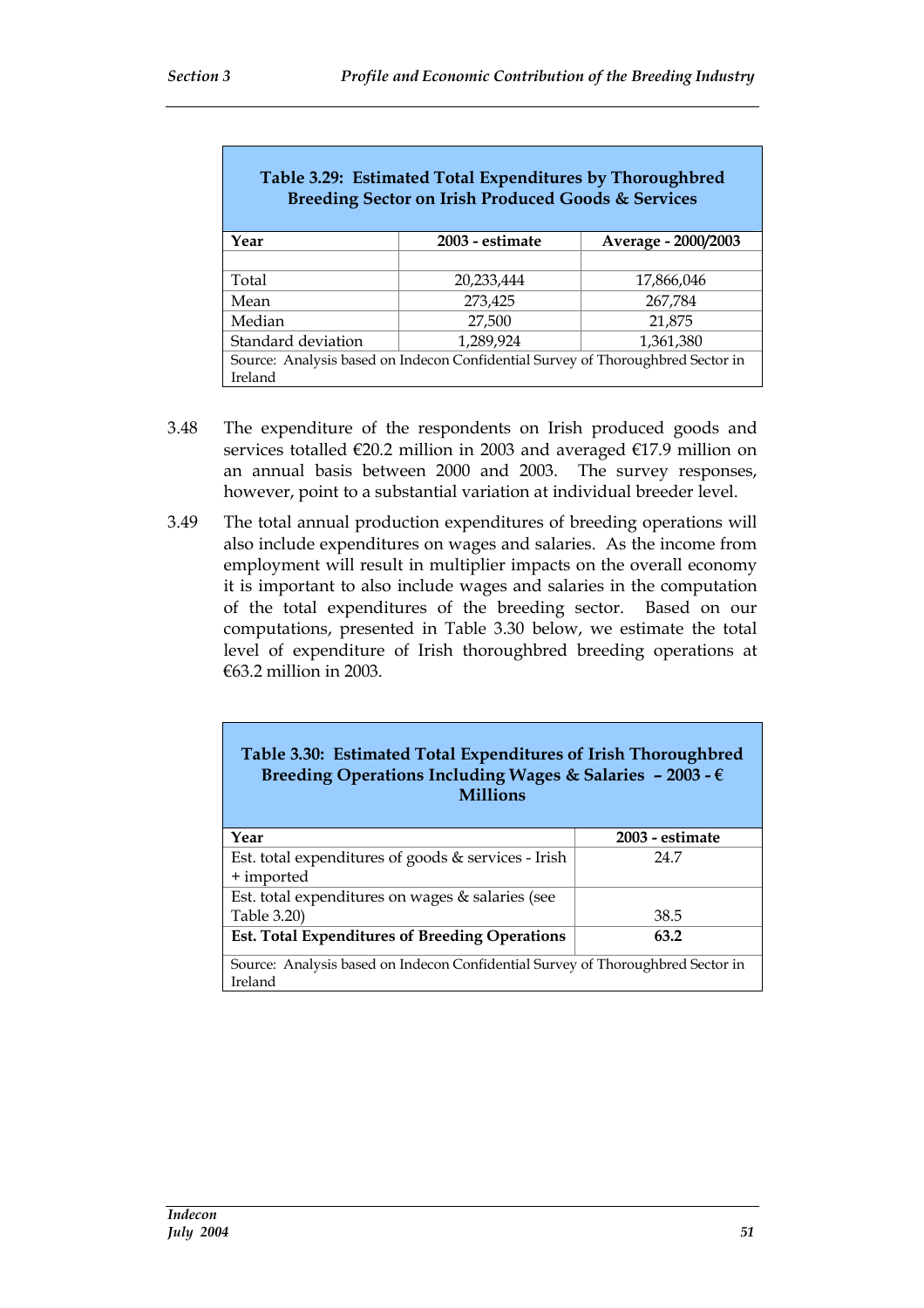#### *Multiplier impacts*

3.50 In Table 3.31 we apply the multiplier (described earlier in this section in relation to the stallion sector) to the total expenditure of stud farms on both Irish and imported goods & services. This yields an estimate of the total contribution to the Irish economy of expenditures undertaken in the breeding sector. These include indirect and induced impacts and are estimated at approximately  $\epsilon$ 90.3 million on an annual basis based on 2003 estimates of total spend by the breeding sector.

| <b>Millions</b>                                | Table 3.31: Estimated Total Net Expenditure Contribution of<br>Thoroughbred Breeding Sector to the Irish Economy - 2003 - $\epsilon$ |
|------------------------------------------------|--------------------------------------------------------------------------------------------------------------------------------------|
| Year                                           | 2003                                                                                                                                 |
| Estimated total expenditures - $\epsilon$ (see | 63.2                                                                                                                                 |
| Table 3.30)                                    |                                                                                                                                      |
| Multiplier                                     | 1.43                                                                                                                                 |

**Estimated Total Net Economic Contribution of Breeding Sector - €**

Source: Analysis based on Indecon Confidential Survey of Thoroughbred Sector in Ireland

**90.3**

# **Summary of Main Findings**

### *The Breeding sector*

- 3.51 A brief summary of our estimates for each component of the economic contribution of the broodmare sector in Ireland is presented below:
	- According the figures produced by the CSO, the annual value of horses produced (the vast majority of which are thoroughbreds) was €198.7 million in 2002, up 54.4% on the 1998 level. We estimate sales of  $\epsilon$ 234.9 million for the sector as a whole, including public and private sales;
	- Based on this estimate of sales, we have estimated that the breeding sector contributed a net value-added in 2002 prices of €108.1 million;
	- We estimate on a prudent basis that a total of 1,923.5 full-time equivalent jobs were supported by the breeding sector in 2003. This employment also generates substantial incomes, which we prudently estimate to total €38.5 million based on 2003 figures;
	- In terms of the exchequer contribution of the breeding sector, primarily PAYE/PRSI tax payments on employment incomes, corporation tax, VAT/Excise and other taxes, we have estimated the total exchequer contribution of the breeding sector at  $E15.1$  million in 2003;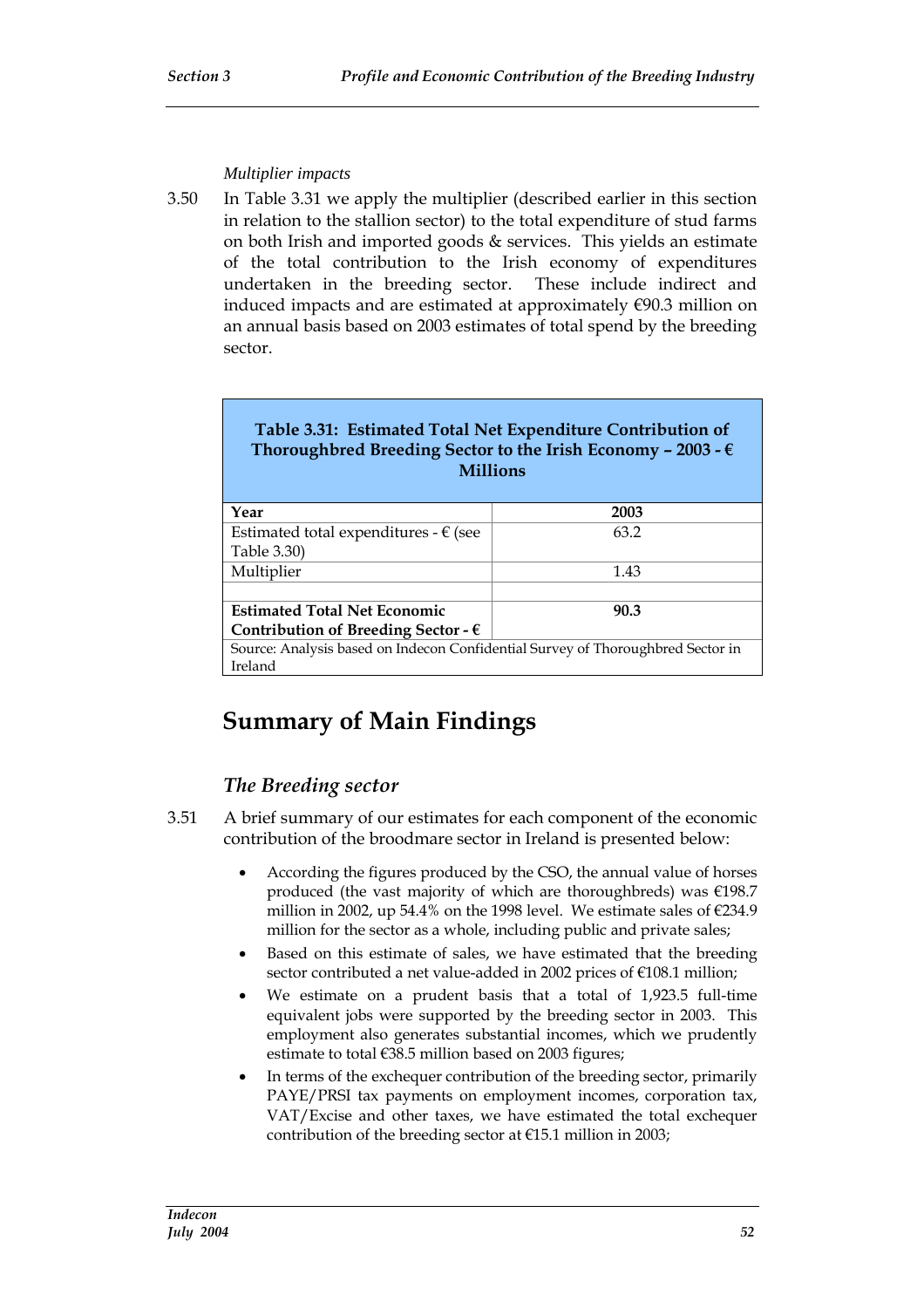Based on an estimate of expenditure by Irish thoroughbred breeding operations (including expenditures on wages/salaries and goods and services) of a total of  $\epsilon$ 63.2 million in 2003, and assuming a multiplier of 1.43, we estimate the total contribution to the Irish economy of expenditures undertaken in the breeding/broodmare sector at approximately €90.3 million annually.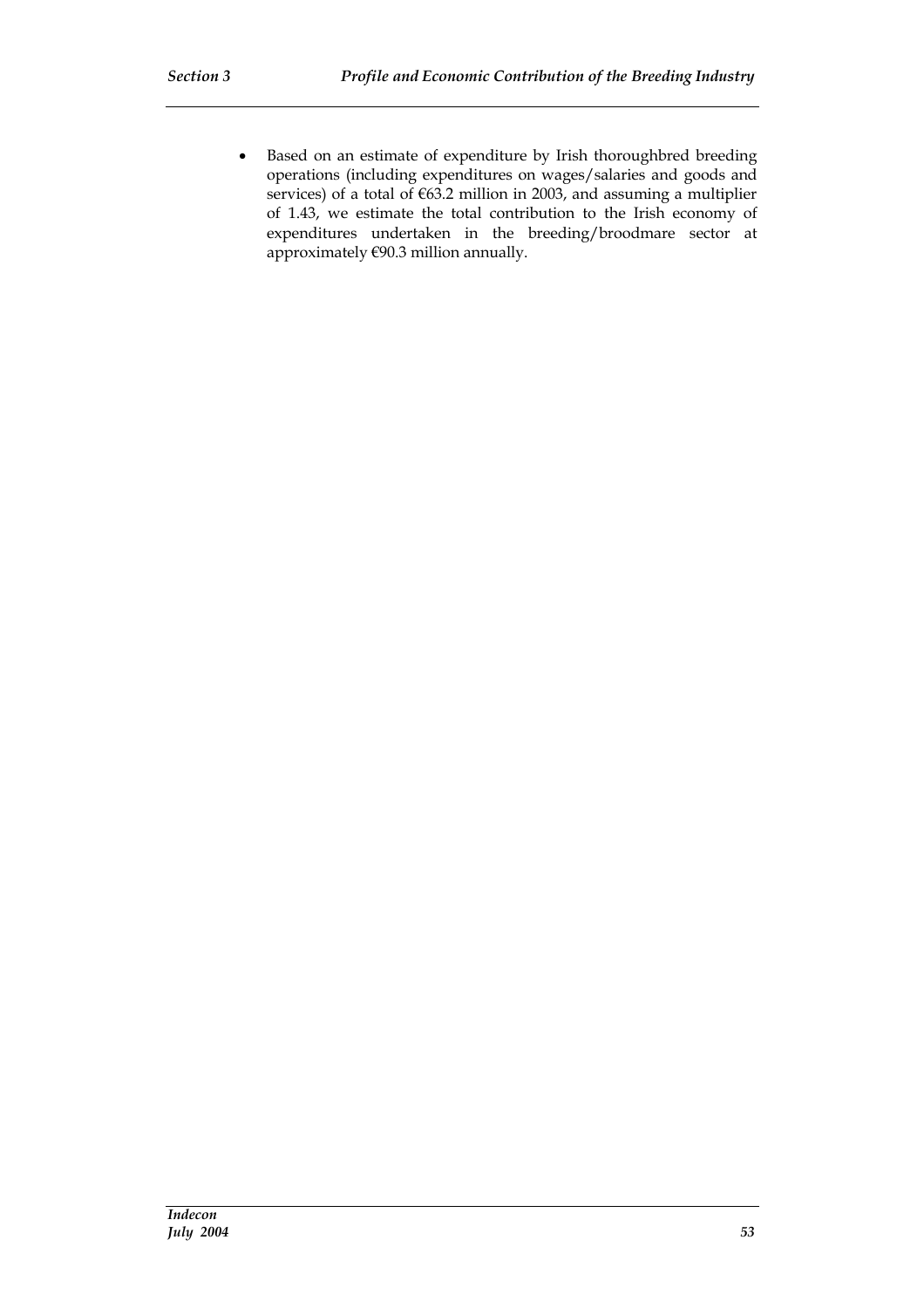# **4 Profile and Economic Contribution of the Horse Racing Industry and Betting Industry**

# **The Horse Racing Sector**

- **4.1** The presence of high quality stallions and the development of the broodmare sector in Ireland have a knock-on effect for horse racing in Ireland. Specifically, top quality thoroughbred horses are likely to have contributed to the success of the horseracing sector in Ireland. Demand for horse racing, and betting on horse races, is a function of both the quality and the quantity of horses racing.<sup>15</sup>
- 4.2 It is therefore important as part of this review to consider the economic contribution of the horse racing and betting sectors. In the following section, we examine a number of indicators including:
	- The number of horses in training in Ireland;
	- The number of races and attendance;
	- Direct and indirect employment in the sectors.

#### *Number of horses in training*

4.3 The number of horses in training is a useful indicator of the level of activity in Ireland. Table 4.1 presents details of the average number of horses in training in Ireland, broken down into age categories, in the years 2001, 2002 and 2003. That table shows that the total number of horses in training in Ireland has increased markedly since 2001. The average number of horses in training in 2003 totalled 5,67216.

<sup>15</sup> Smith, D. (2001) 'Breeding Incentive Programmes and Demand for California Thoroughbred Racing: Is There a Quality/Quantity Tradeoff?', *Applied Economics*, **33** (1755-62).

<sup>&</sup>lt;sup>16</sup> The value of horses sold is also an indicator of the size of the sector. This was considered when we examined the breeding sector.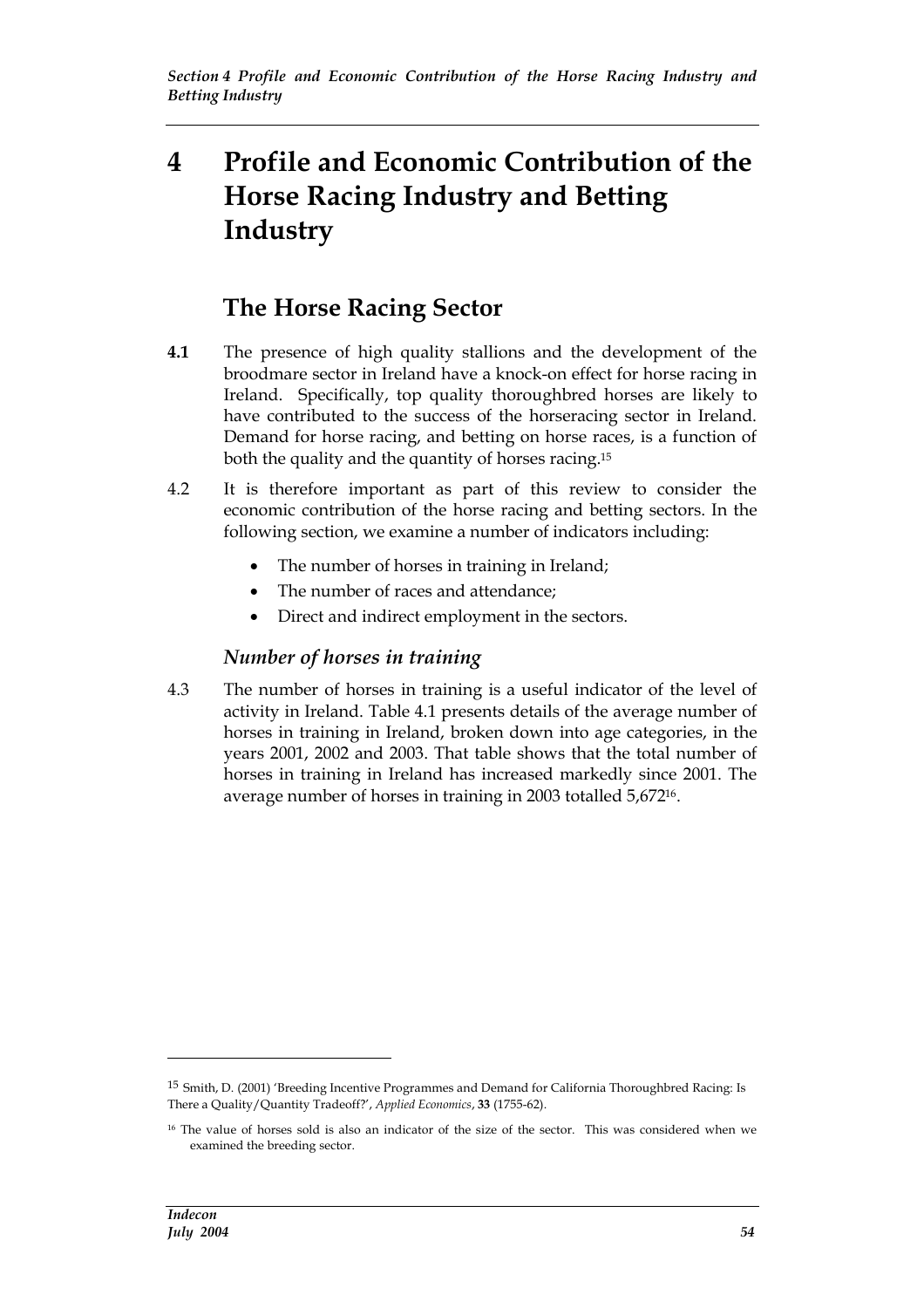| Table 4.1: Average Number of Horses in Training - 2000-2002 |              |              |              |  |  |  |  |  |
|-------------------------------------------------------------|--------------|--------------|--------------|--|--|--|--|--|
| Age                                                         | Average 2003 | Average 2002 | Average 2001 |  |  |  |  |  |
| Two-Year-Olds                                               | 495          | 516          | 447          |  |  |  |  |  |
| Three-Year-Olds                                             | 731          | 590          | 552          |  |  |  |  |  |
| Four-Year-Olds                                              | 710          | 709          | 635          |  |  |  |  |  |
| Five-Year-Olds                                              | 1,122        | 1,038        | 1,003        |  |  |  |  |  |
| Six-Year-Olds                                               | 2,614        | 2616         | 2,471        |  |  |  |  |  |
| Total                                                       | 5,672        | 5,469        | 5,108        |  |  |  |  |  |
|                                                             |              |              |              |  |  |  |  |  |
| Source: Horse Racing Ireland.                               |              |              |              |  |  |  |  |  |

### *Number of Races*

4.4 Annually, over 300 racing fixtures are held at Ireland's racecourses and the number of fixtures continues to grow. Table 4.2 shows that 45 fixtures have been added to the racing calendar since 1996.

| Table 4.2: Racing Fixtures (ROI and NI), 1996-2003 |                               |      |      |      |      |      |      |      |
|----------------------------------------------------|-------------------------------|------|------|------|------|------|------|------|
|                                                    | 2003                          | 2002 | 2001 | 2000 | 1999 | 1998 | 1997 | 1996 |
| Fixtures                                           | 303                           | 279  | 268  | 270  | 264  | 258  | 256  | 258  |
|                                                    |                               |      |      |      |      |      |      |      |
|                                                    | Source: Horse Racing Ireland. |      |      |      |      |      |      |      |

4.5 A number of races are held at each racing fixture, usually a mixture of flat and national hunt races. Table 4.3 recounts the number of national hunt races run annually since 1996, with the number of races increasing over the period.

| Table 4.3: Number of National Hunt Races (ROI and NI), 1996-2003 |       |       |       |       |       |       |       |       |
|------------------------------------------------------------------|-------|-------|-------|-------|-------|-------|-------|-------|
|                                                                  | 2003  | 2002  | 2001  | 2000  | 1999  | 1998  | 1997  | 1996  |
| National Hunt                                                    | 1,318 | 1,205 | 1,153 | 1,201 | 1,151 | 1,116 | 1,102 | 1,123 |
|                                                                  |       |       |       |       |       |       |       |       |
| Source: Horse Racing Ireland.                                    |       |       |       |       |       |       |       |       |

4.6 The number of flat races has also increased since 1996, as shown in Table 4.4. Between 1996 and 2003 there was an increase of 24.0% in the number of flat races. In 2003, 848 flat races were run in Ireland.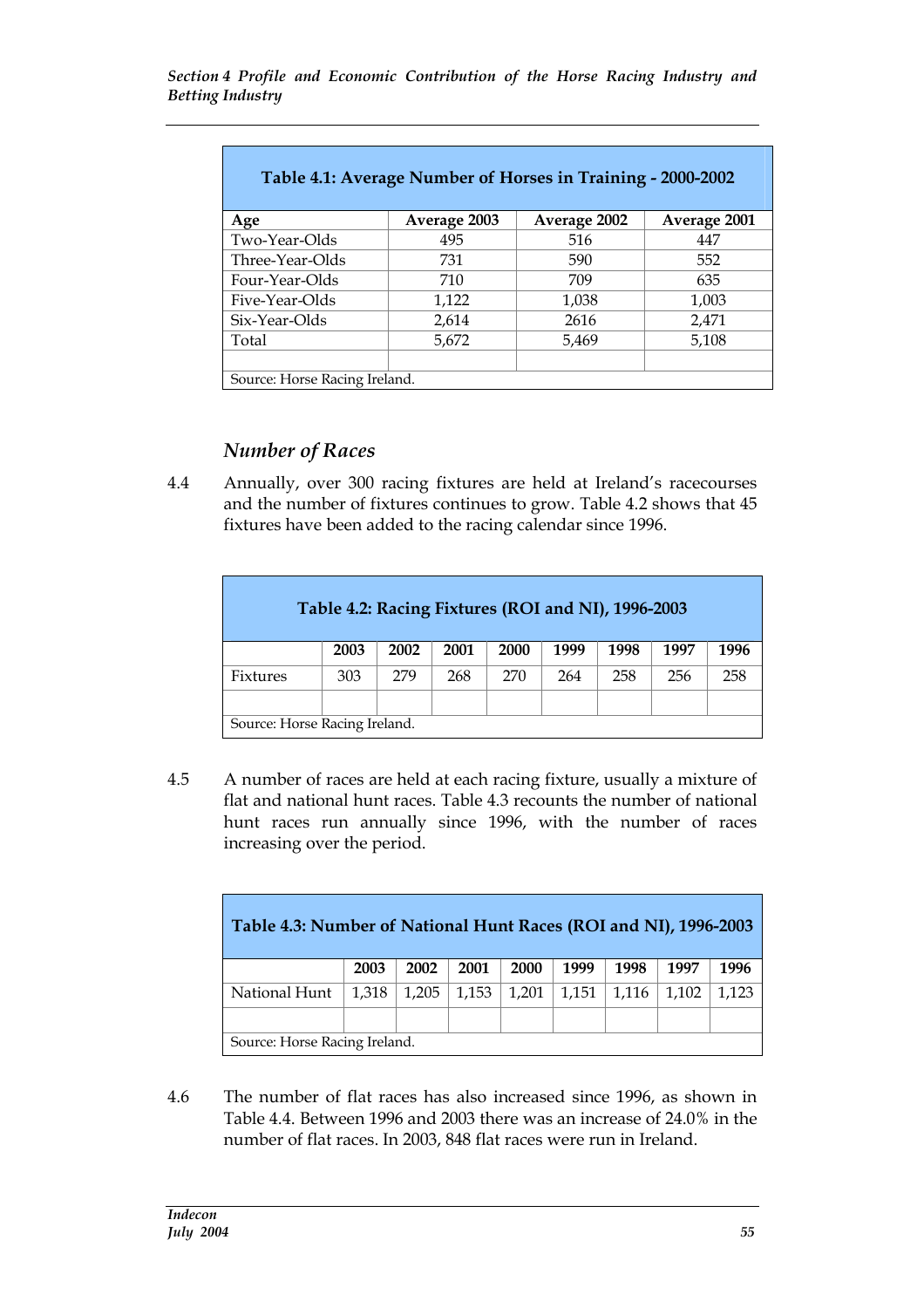| Table 4.4: Number of Flat Races (ROI and NI), 1996-2003 |      |      |      |      |      |      |      |      |
|---------------------------------------------------------|------|------|------|------|------|------|------|------|
|                                                         | 2003 | 2002 | 2001 | 2000 | 1999 | 1998 | 1997 | 1996 |
| <b>Flat Races</b>                                       | 848  | 789  | 782  | 718  | 715  | 703  | 692  | 684  |
|                                                         |      |      |      |      |      |      |      |      |
| Source: Horse Racing Ireland.                           |      |      |      |      |      |      |      |      |

## *Racecourse Attendance*

4.7 There are currently 27 racecourses in Ireland, including 2 in Northern Ireland.<sup>17</sup> A key driver of the economic contribution of the racing sector is the level of attendance at these racecourses. The level of annual racing attendances is profiled in Table 4.5 below, showing that a total of 1.395 million persons attended various racecourse meetings held in Ireland<sup>18</sup> during 2003. This represents a 27.1% increase compared with the level of attendance in 1996.

|                              | Table 4.5: Annual Racing Attendances - 1996-2003 |       | (Millions of Persons) |       |       |       |       |       |
|------------------------------|--------------------------------------------------|-------|-----------------------|-------|-------|-------|-------|-------|
|                              | 1996                                             | 1997  | 1998                  | 1999  | 2000  | 2001  | 2002  | 2003  |
| Annual<br>Attendances        | 1.098                                            | 1.165 | 1.219                 | 1.309 | 1.354 | 1.296 | 1.287 | 1.396 |
| Source: Horse Racing Ireland |                                                  |       |                       |       |       |       |       |       |

4.8 There is a significant tourism element to racecourse attendance and it is estimated by HRI that up to 17% of attendees at summer race meetings are accounted for by out-of-State visitors, accounting for an estimated 50,000 overseas visitors per annum. In addition, there is related tourism at other periods in the year.

<sup>&</sup>lt;sup>17</sup> A Map showing the location of racecourses in Ireland is provided on Page 128

<sup>18</sup> Excluding racecourses in Northern Ireland.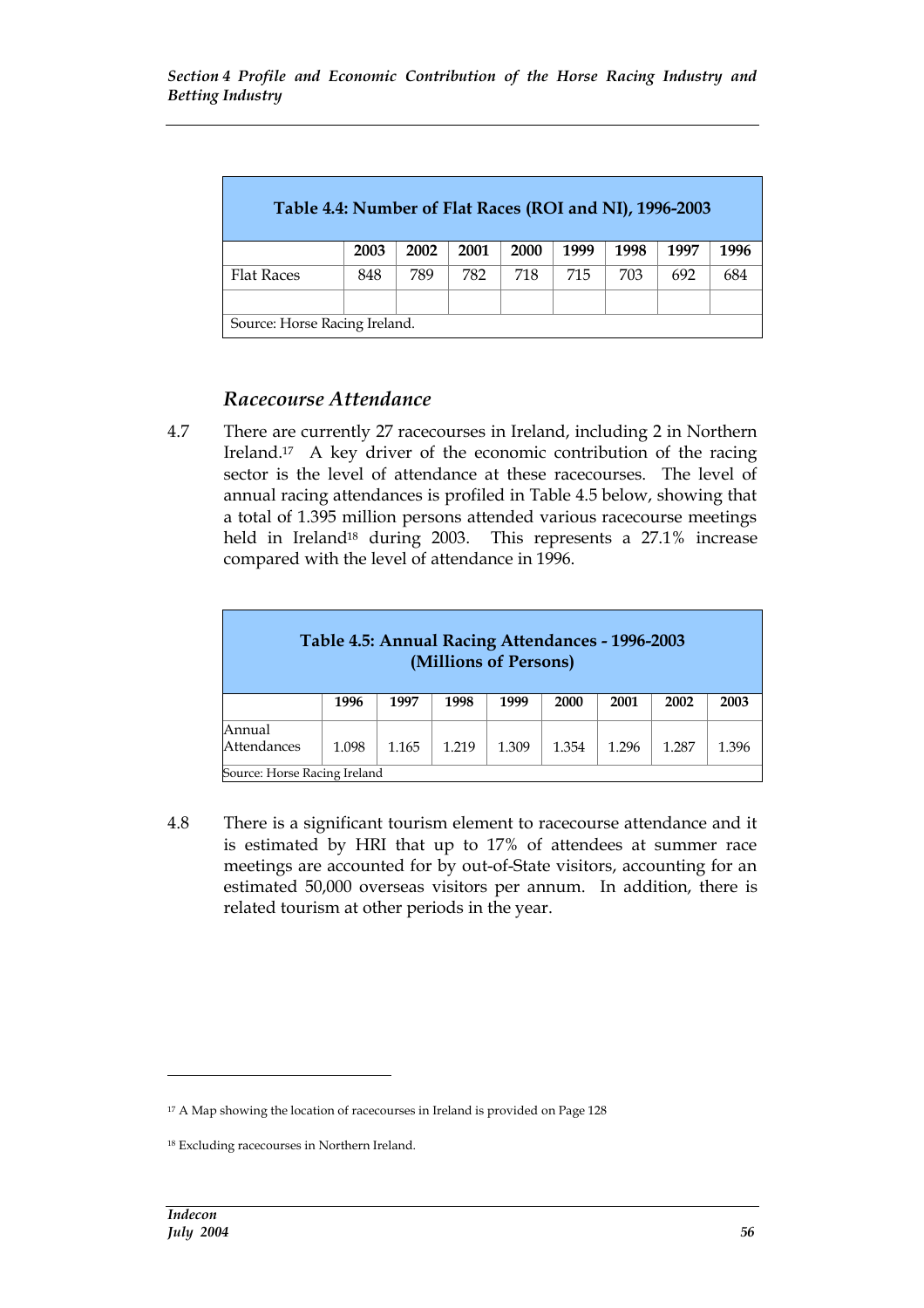### *Prizemoney*

4.9 Related to these developments there has been an increase in annual prize money over the period 1996-2003. Annual flat race prize money rose from €9.9 million in 1996 to €25.1 million in 2003, an increase of 153% over this period.

| Table 4.6: Prizemoney for Flat Races, 1997-2003 - $\epsilon$ Million |      |      |      |      |       |      |      |
|----------------------------------------------------------------------|------|------|------|------|-------|------|------|
|                                                                      | 2003 | 2002 | 2001 | 2000 | 1999  | 1998 | 1997 |
|                                                                      |      |      |      |      |       |      |      |
| Prizemoney                                                           | 25.1 | 23.5 | 21.7 | 15.2 | 13.07 | 10.7 | 9.9  |
|                                                                      |      |      |      |      |       |      |      |
| Source: Horse Racing Ireland.                                        |      |      |      |      |       |      |      |

4.10 Next we consider trends in annual prize money in relation to National Hunt races. National Hunt prize money totalled €24.5 million in 2003 and has increased by 175% compared with its level in 1996.

| Table 4.7: Prizemoney for National Hunt Races (1997-2003) - $\epsilon$<br><b>Million</b> |      |      |      |      |      |      |      |
|------------------------------------------------------------------------------------------|------|------|------|------|------|------|------|
| Category                                                                                 | 2003 | 2002 | 2001 | 2000 | 1999 | 1998 | 1997 |
|                                                                                          |      |      |      |      |      |      |      |
| Prizemoney                                                                               | 24.5 | 22.0 | 20.5 | 15.5 | 12.9 | 10.2 | 8.9  |
|                                                                                          |      |      |      |      |      |      |      |
| Source: Horse Racing Ireland.                                                            |      |      |      |      |      |      |      |

4.11 Finally, there has been an increase in the level of sponsorship over the period as set out in Table 4.8.

| Table 4.8: Sponsorship for Races (1997-2003) - $\epsilon$ Million |      |      |      |      |      |      |      |
|-------------------------------------------------------------------|------|------|------|------|------|------|------|
| Category                                                          | 2003 | 2002 | 2001 | 2000 | 1999 | 1998 | 1997 |
|                                                                   |      |      |      |      |      |      |      |
| Sponsorship                                                       | 7.1  | 6.6  | 6.1  | 6.5  | 5.8  | 4.9  | 4.2  |
|                                                                   |      |      |      |      |      |      |      |
| Source: Horse Racing Ireland.                                     |      |      |      |      |      |      |      |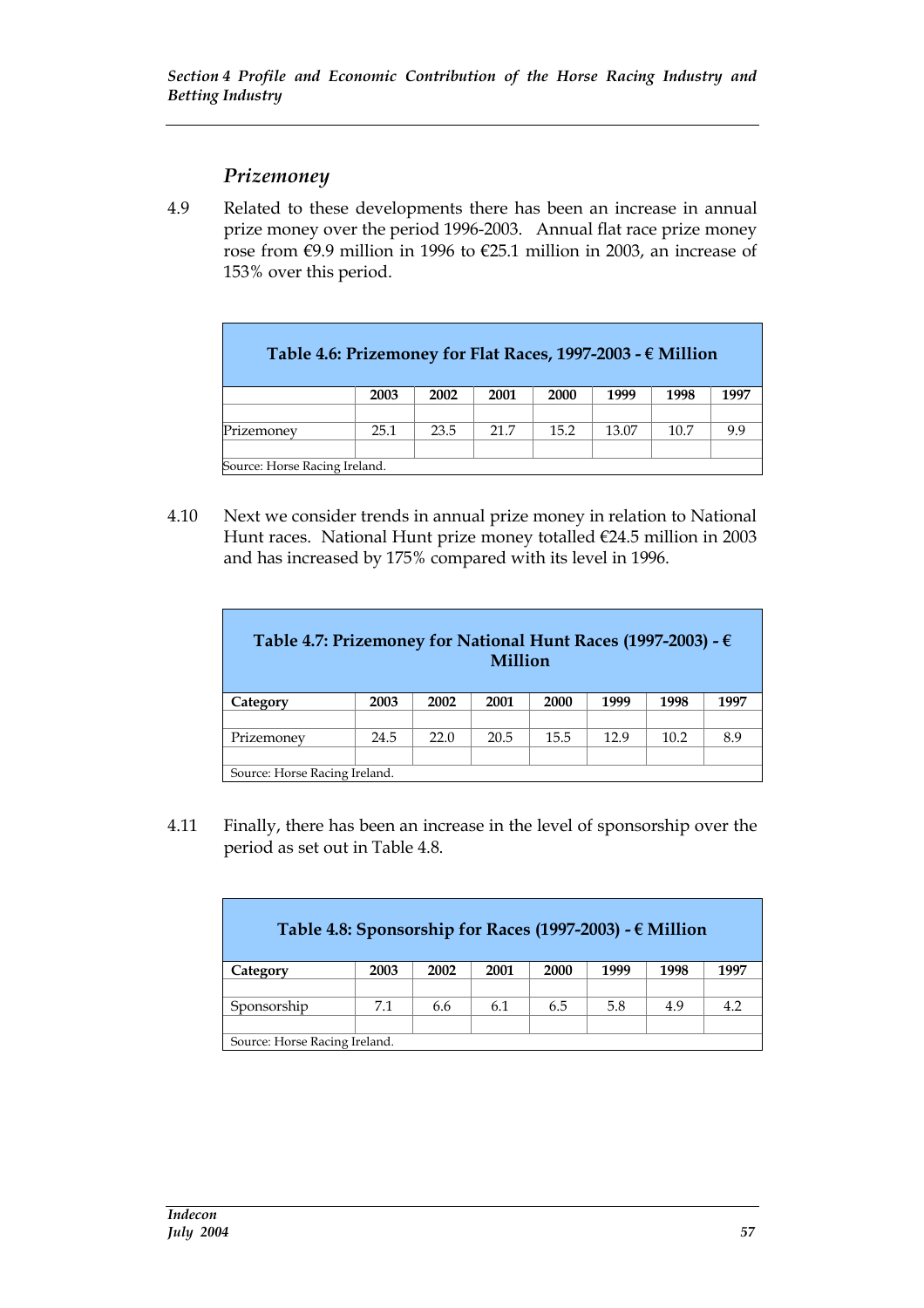## *Economic Contribution of Horse Racing Industry*

- 4.12 A measure of the economic contribution of the horse racing industry is the level of on- and off-course expenditure generated. On-racecourse expenditure is comprised of the following elements:
	- Revenues from admission charges;
	- Direct expenditure by attendees on betting *less* the total payout on such betting (examined later in this sub-section);
	- Direct expenditure of attendees on food, drink and other (nonbetting) goods & services.
- 4.13 To assess attendance income, we have undertaken detailed analysis of the different elements of attendance income based on information from the racecourses. Based on income from general admissions, bookmakers, suites, seats, annual badges, racecard sales and SP office, we estimate that the direct annual income from admission charges at racecourses is approximately €23 million. Details of this estimate and a breakdown by track category are presented in Table 4.9.

| Table 4.9: Estimated Admissions Income, by track category, 2003 |               |
|-----------------------------------------------------------------|---------------|
|                                                                 |               |
| <b>Estimates</b>                                                | 2003 ( $€m$ ) |
| <b>Premier Tracks</b>                                           | 14.7          |
| Category 1 Tracks                                               | 4.1           |
| Category 2 Tracks                                               | 4.1           |
| <b>Total Admissions Income</b>                                  | 22.9          |
|                                                                 |               |
| Source: HRI.                                                    |               |

4.14 We also assess the level of expenditure by race-goers. Detailed figures indicating the level of expenditure of race-goers on non-betting goods & service at racecourses was not available to the consultancy team. However, based on existing research on the levels of expenditure at events, we have applied average spend estimates to the attendance figures described above to estimate the level of on-racecourse spend on goods & services other than admission and betting. Our computations are shown in Table 4.10.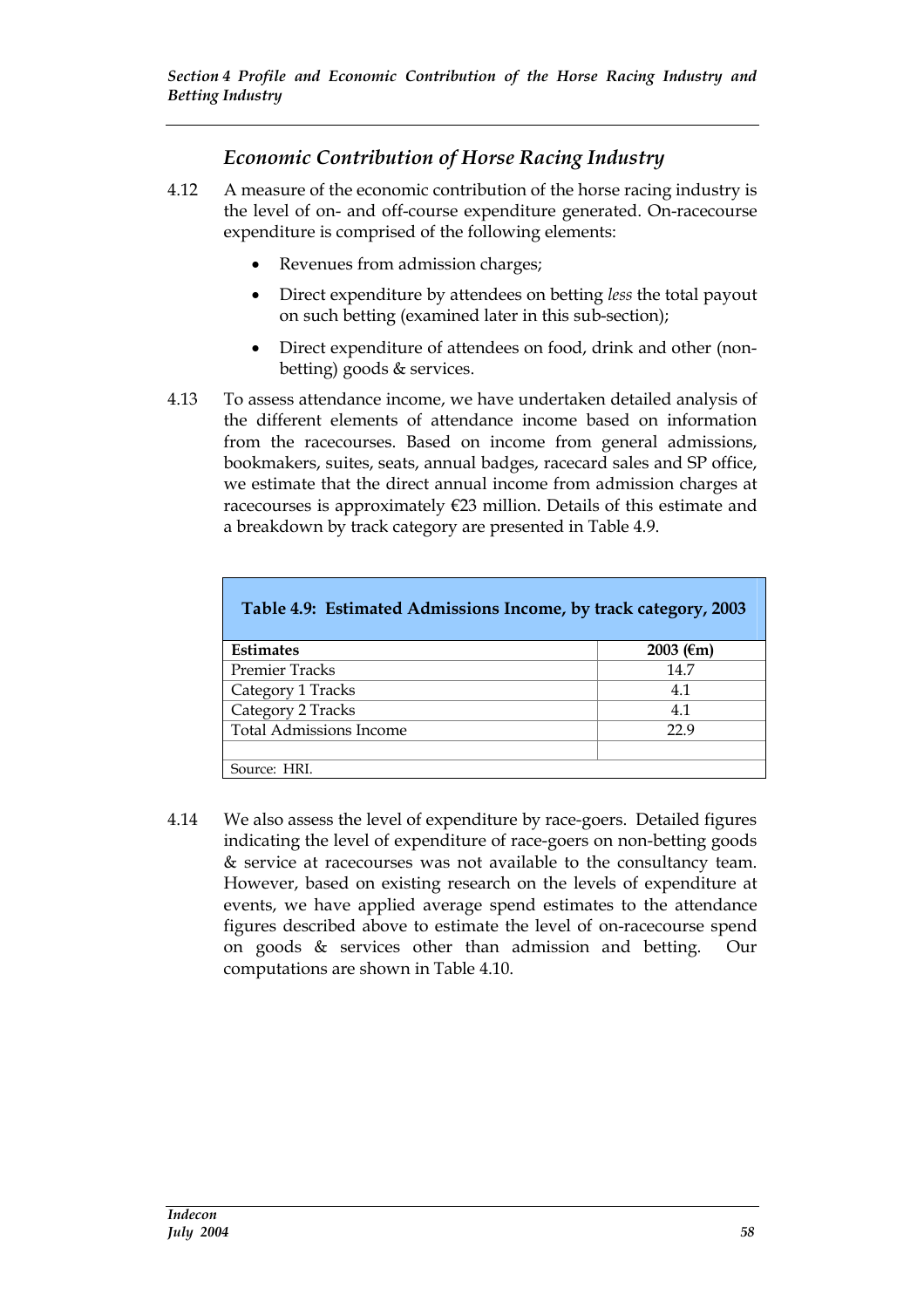| Table 4.10: Estimated Expenditures at Race Meetings in Ireland -<br>On-Racecourse Expenditures on Goods & Services Excluding<br><b>Admission Charges and Betting</b> |           |  |  |  |  |  |
|----------------------------------------------------------------------------------------------------------------------------------------------------------------------|-----------|--|--|--|--|--|
| <b>Estimates</b>                                                                                                                                                     | 2002      |  |  |  |  |  |
| Estimated average spend per attendee (Galway,                                                                                                                        | €32       |  |  |  |  |  |
| 2002) - excl. betting and admission charges                                                                                                                          |           |  |  |  |  |  |
|                                                                                                                                                                      |           |  |  |  |  |  |
| Total attendance at race meetings                                                                                                                                    | 1,286,914 |  |  |  |  |  |
|                                                                                                                                                                      |           |  |  |  |  |  |
| $€41.2$ Million<br>Estimated Total Spend at Race Meetings excl.                                                                                                      |           |  |  |  |  |  |
| betting and admission                                                                                                                                                |           |  |  |  |  |  |
| Source: Indecon analysis based on annual racecourse attendance figures and Martin<br>and O'Leary $(2002)^{19}$                                                       |           |  |  |  |  |  |

- 4.15 On the basis of the previous research carried out in relation to the Galway Summer Race Festival, we have estimated that spend by attendees at the festival on goods & services excluding admission charges and betting averaged  $\epsilon$ 32 in 2002. Applying this average spend to the total level of attendance at race meetings based on the figures presented in Table 4.5, we indicatively estimate the total level of on-course expenditure across all race meetings in 2002 (excluding admission and betting) was  $\epsilon$ 41.2 million.
- 4.16 We believe that utilising the figures for Galway may overstate the level of expenditure and in line with our overall approach in this study, we discount the expenditure estimates by 50%. We understand that some representatives of the sector may feel that this will result in an underestimate of expenditures, but we believe that this is consistent with a prudent approach to estimating the economic impact of the sector. Given attendance of 1.4 million in 2003, this would imply an expenditure of €20.6 million.
- 4.17 In addition to on-course expenditures, further expenditure takes place off-course resulting from the attraction of visitors to racecourses. This may include expenditure on:
	- Accommodation;
	- Food, drink and other retail;
	- Travel;
	- Parking;

<sup>19</sup> Martin, Sarah, and Kate O'Leary, *An Assessment of the Contribution of the 2002 Galway Summer Race Festival to Galway City and County*, University College Dublin Marketing Development Programme, December 2002.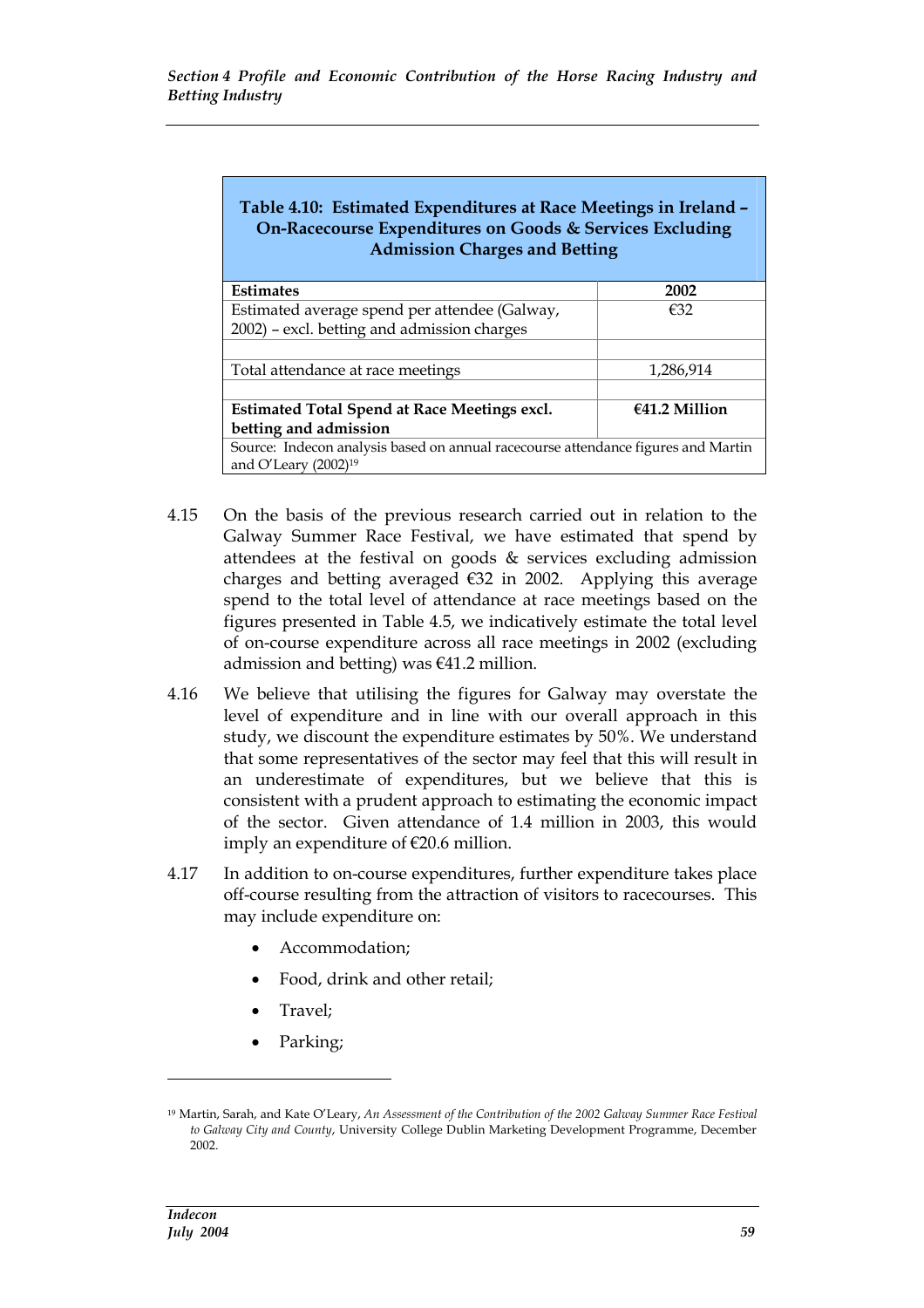#### Entertainment

- 4.18 The total level of off-course spend across all race meetings, which would depend on the pattern of attendance (including local versus non-local attendance) and whether attendance involved overnight stays. According to Martin and O'Leary (2002)20, total off-course expenditure at the Galway Summer Race Festival in 2002 was estimated at €22.8 million across a total attendance of 179,214. This suggests an average off-course spend per attendee at Galway of €127.3. It is notable that accommodation, alcohol and food constituted the largest items of off-course expenditure. The Galway festival, however, could be regarded as a special case, involving only 31% of attendees from Galway city and county while an estimated 6% of attendees were from overseas.
- 4.19 Attendances at race meetings in general are likely to involve a lower proportion of overnight stays and thus imply lower expenditures on accommodation and other overnight-related expenditures. On this basis, if one assumes an average off-course spend per attendee equal to half<sup>21</sup> that estimated for Galway, i.e.  $63.7$ , this would imply an estimated total off-course spend of €89.2 million in 2003 based on a total attendance of 1.4 million persons.
- 4.20 We have measured the economic contribution based on:
	- Revenues from gross admission charges;
	- Direct expenditure of attendees on food, drink and other (nonbetting) goods & services;
	- Off course expenditures.

#### **Employment generated from Race Courses**

- 4.21 Racecourses have evolved into significant business centres entailing a range of racing and non-racing activities. Non-racing activities include golf courses/driving ranges (Leopardstown, Navan, Gowran Park, Killarney and Down Royal), greyhound racing (Dundalk), concerts and exhibitions (Punchestown), horse training centres (Curragh), nightclubs/bars (Leopardstown, Fairyhouse) and conference centres (Leopardstown, Limerick and Galway).
- 4.22 The racecourses and auxiliary businesses are operated by full-time staff, supported by casual/part-time staff on race days. Also, employment directly related to race meetings includes casual, part-

<sup>20</sup> Martin, Sarah, and Kate O'Leary (2002), Op. Cit.

<sup>21</sup> We are aware that the Galway Festival is unrepresentative and that explains using an adjustment factor equal to 50 % of the total. It is not possible to be definitive about these estimates but we feel that this approach leads to a reasonable estimate.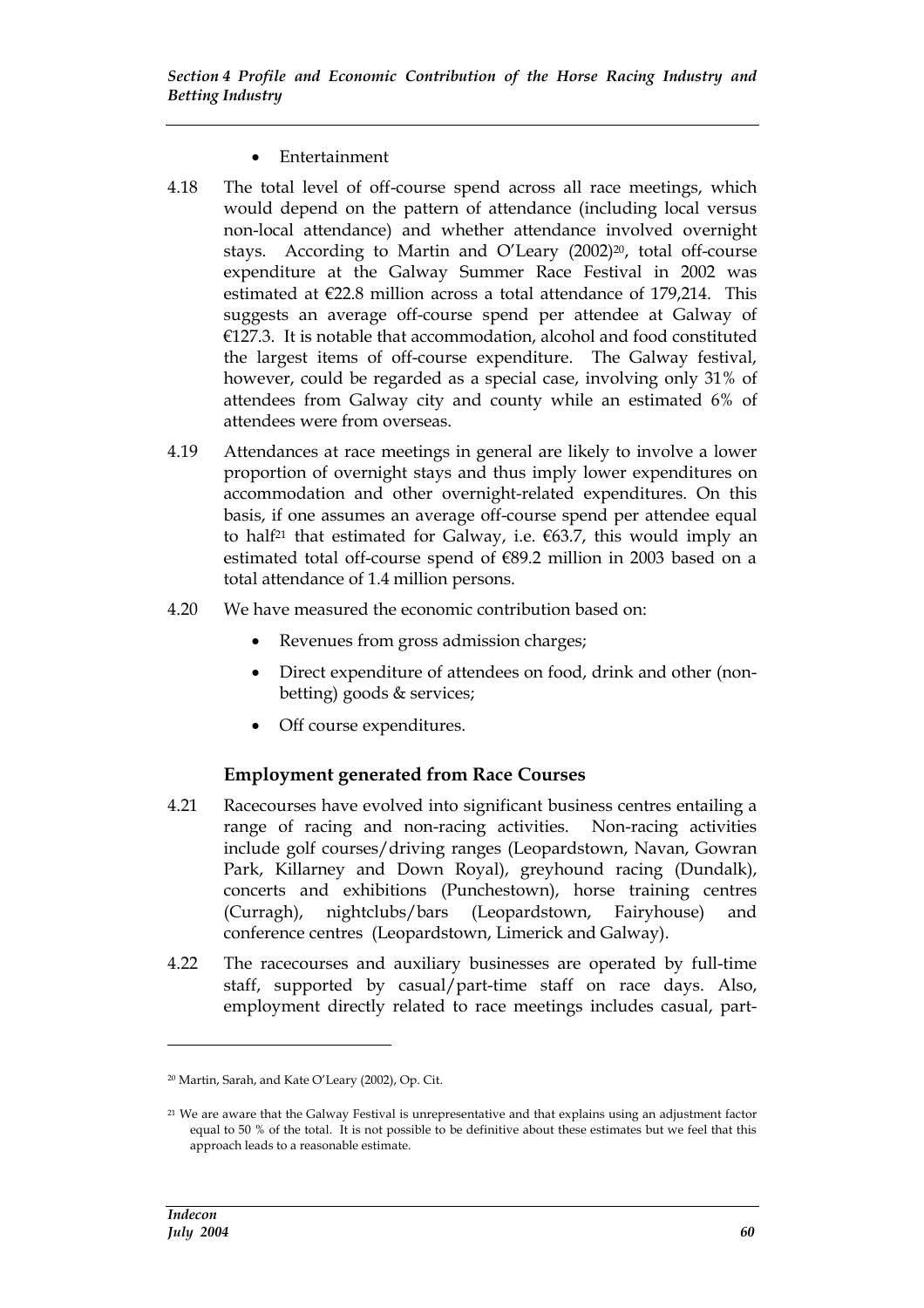time and full time employees involved in organising and servicing race meetings. There is indirect employment generated through expenditures on goods and services generated by race events and employment sustained by off-course expenditure.

- 4.23 In order to estimate the level of employment generated by race meetings, Indecon conducted a survey of the racecourses in Ireland, North and South. Racecourses were questioned as to the number of full-time, part-time and casual staff employed. The survey findings are based on the answers of 18 completed responses, and these need to be scaled upwards to give an estimate for all 27 racecourses. The survey covers all racecourses in Ireland except for one premier racecourse, two category 1 racecourses and five category 2 racecourses.
- 4.24 The findings of this survey are presented in Table 4.11. According to survey responses, there are 866 full-time equivalents employed at the racecourses surveyed. The large number of part-time and casual staff is evident from the responses, with only 149 full-time workers employed. Also, the large standard deviation of FTEs employed suggests wide variance in the size of racecourses.

| Table 4.11: Indecon Survey - Employment at Racecourses                                                  |                  |                      |                            |
|---------------------------------------------------------------------------------------------------------|------------------|----------------------|----------------------------|
| <b>Statistic</b>                                                                                        | <b>Full-Time</b> | Part-time<br>/Casual | <b>Total</b><br>$(FTEs)^*$ |
| <b>Total Persons Employed</b>                                                                           | 149              | 1,434                | 866                        |
| Average                                                                                                 | 8.3              | 79.6                 | 48.1                       |
| <b>Standard Deviation</b>                                                                               | 9.0              | 128.3                | 65.4                       |
| Median                                                                                                  | 4                | 46.5                 | 32.8                       |
| Min                                                                                                     | 0                | 1                    | 2.5                        |
| Max                                                                                                     | 30               | 557                  | 284.5                      |
|                                                                                                         |                  |                      |                            |
| Note: *This calculation is based on the assumption that one part-time/casual worker<br>equals 0.5 FTEs. |                  |                      |                            |
| Source: Indecon Survey of Racecourses.                                                                  |                  |                      |                            |

4.25 Based on the results of the Indecon survey of racecourses, Table 4.12 presents details of our estimate of the total direct employment supported by race meetings. Given the large standard deviation of the number of FTEs employed by respondents, we have chosen to use the median rather than the average level of employment, as it is not distorted by very large or very small outliers. We estimate that about 1,600 persons or about 886 full-time equivalents are employed at racecourses in Ireland.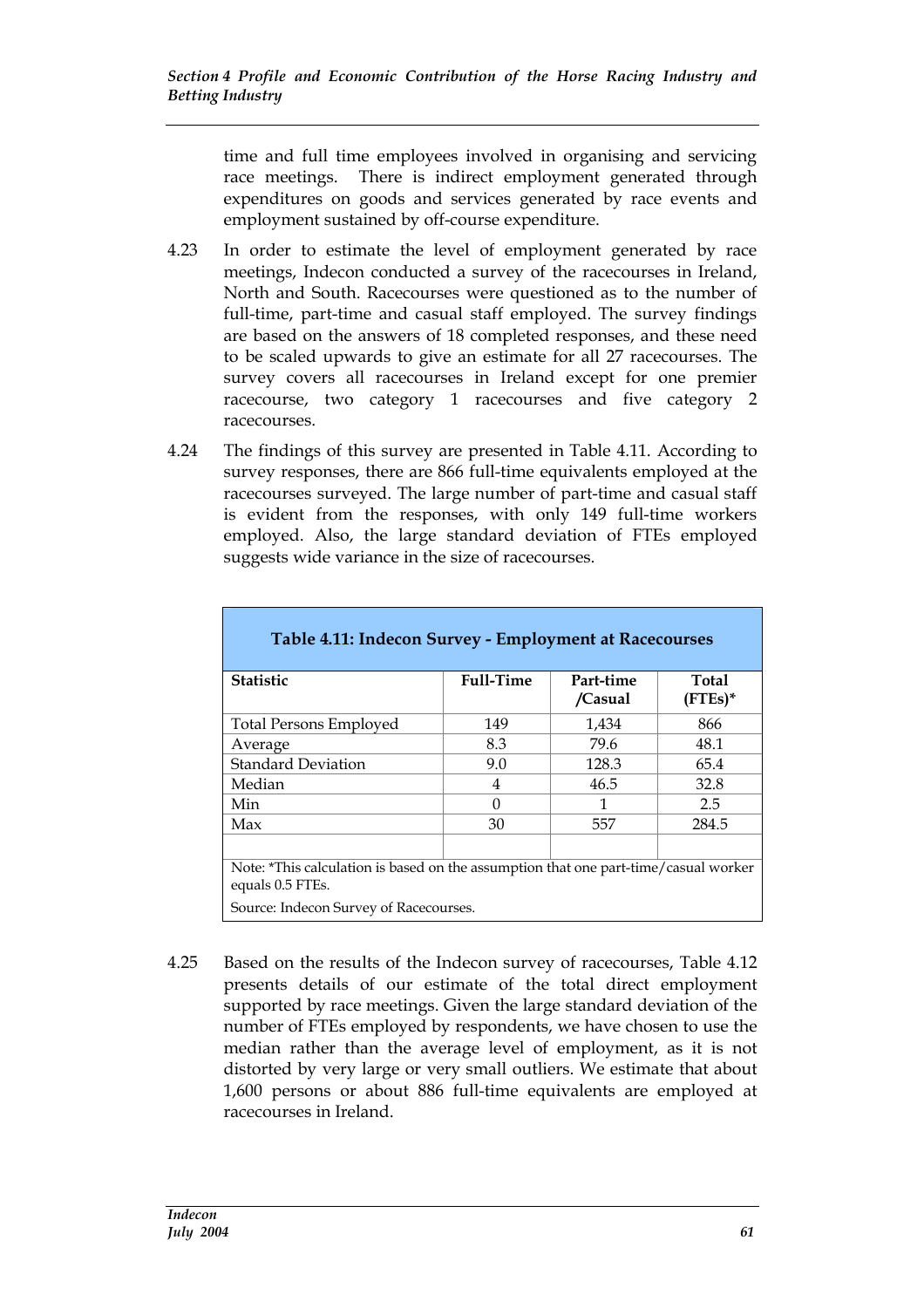| Table 4.12: Estimated Employment at Racecourses in Ireland                        |                 |  |  |  |  |  |
|-----------------------------------------------------------------------------------|-----------------|--|--|--|--|--|
| <b>Estimates</b>                                                                  |                 |  |  |  |  |  |
| <b>Employment at 18 surveyed Racecourses</b>                                      | <b>866 FTEs</b> |  |  |  |  |  |
| Median Employment Level<br>32.8 FTEs                                              |                 |  |  |  |  |  |
|                                                                                   |                 |  |  |  |  |  |
| Total number of Racecourse in Ireland                                             | 27              |  |  |  |  |  |
|                                                                                   |                 |  |  |  |  |  |
| <b>Estimated Total Employment at Racecourses</b><br><b>886 FTEs</b>               |                 |  |  |  |  |  |
| Source: Indecon analysis based on results of the Indecon survey of Racecourses in |                 |  |  |  |  |  |
| Ireland.                                                                          |                 |  |  |  |  |  |

4.26 There is also employment of Jockeys, Trainers and Training Yard staff that is related to the horse racing industry. Table 4.13 provides an indication of the level of employment in horse training and in riding , based on details of licences issued by HRI. Total employment is estimated to be 3,375 persons. A part-time/full-time breakdown is not available. We believe it is important not to aggregate the employment levels of the horseracing sector with other sub-sectors of the industry due to the danger of double-counting.

| Table 4.13: Employment in Horse Training and Jockey Sector<br>(2003) |       |  |  |  |  |  |
|----------------------------------------------------------------------|-------|--|--|--|--|--|
|                                                                      |       |  |  |  |  |  |
| Licensed Stable Staff                                                |       |  |  |  |  |  |
| Full-time                                                            | 1,273 |  |  |  |  |  |
| Part-time                                                            | 1,573 |  |  |  |  |  |
| Total                                                                | 2,846 |  |  |  |  |  |
| <b>Licensed Trainers</b>                                             | 390   |  |  |  |  |  |
| <b>Licensed Jockeys</b>                                              | 139   |  |  |  |  |  |
| <b>Grand Total</b><br>3,375                                          |       |  |  |  |  |  |
| Source: Horse Racing Ireland.                                        |       |  |  |  |  |  |

4.27 Race meetings support indirect employment as the racing industry is a specialist industry supported by an infrastructure of specialised auxiliary services, including media, printing, veterinary, transport, catering, equipment and sales etc. Many of these businesses are located in rural areas. Details of such employment are subject to uncertainty. Estimates supplied by HRI following a survey of the relevant bodies suggest that employment is 2,700 with a significant part-time element included in Table 4.14. These may include some indirect employment that is best considered to be related to the breeding sector. However, for convenience they are included in this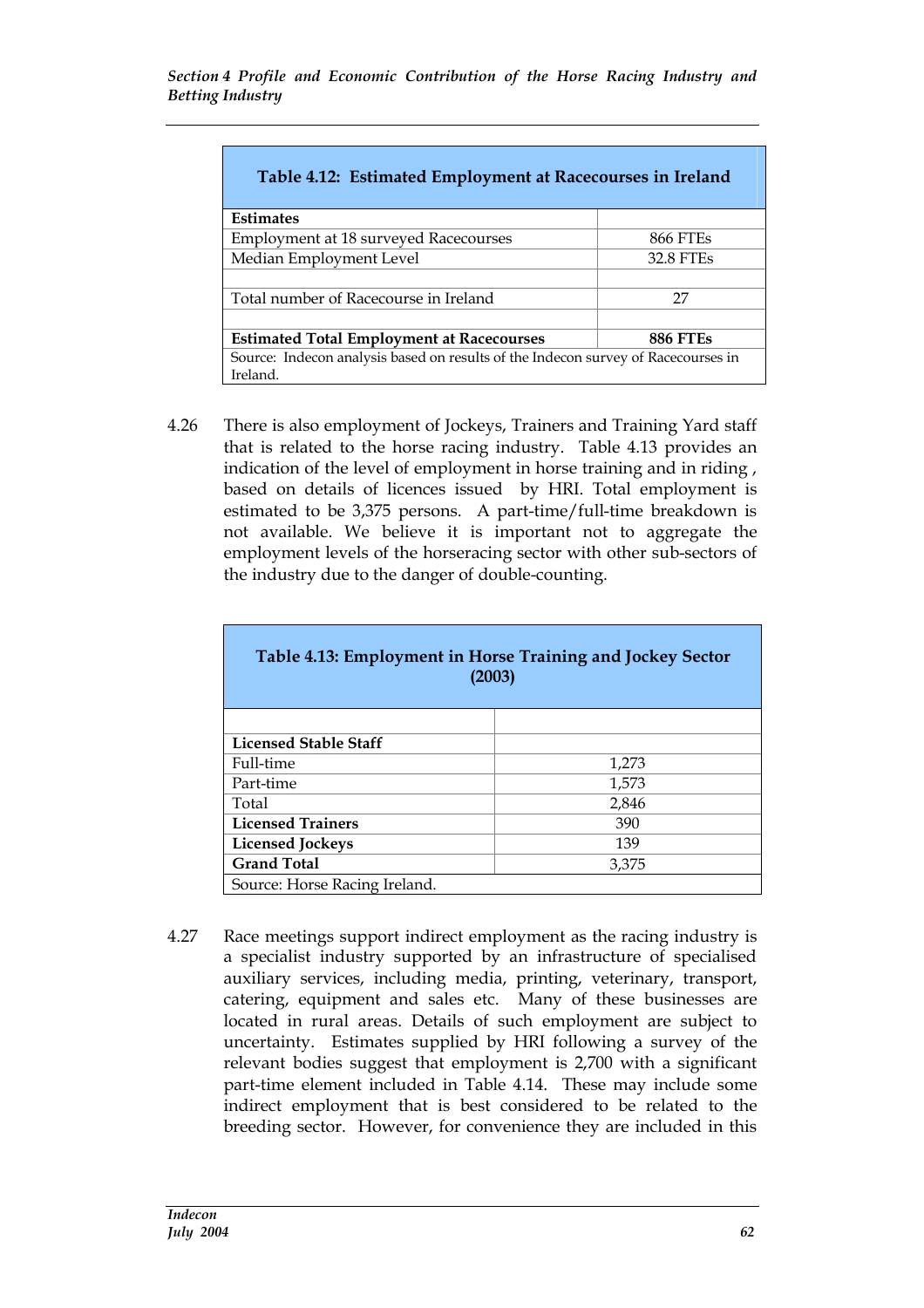|           | part of the report, but again our caution regarding aggregation should |
|-----------|------------------------------------------------------------------------|
| be noted. |                                                                        |

| <b>Table 4.14: Racecourse Related Employment</b> |                  |                  |  |  |  |  |
|--------------------------------------------------|------------------|------------------|--|--|--|--|
| <b>Type</b>                                      | <b>Full Time</b> | <b>Part Time</b> |  |  |  |  |
| Catering                                         | 50               | 500              |  |  |  |  |
| Security                                         | 20               | 200              |  |  |  |  |
| Veterinary                                       | 120              | 240              |  |  |  |  |
| Veterinary Products                              | 125              | 25               |  |  |  |  |
| Horse Feeder Company                             | 170              | 100              |  |  |  |  |
| Farries                                          | 96               | 70               |  |  |  |  |
| Sales Companies                                  | 47               | 93               |  |  |  |  |
| <b>HRI</b>                                       | 65               | 25               |  |  |  |  |
| Turf Club                                        | 44               | 44               |  |  |  |  |
| <b>Equine Centre</b>                             | 59               | 7                |  |  |  |  |
| Weatherbys                                       | 27               | 5                |  |  |  |  |
| <b>Training Academy -Race</b>                    | 10               | 6                |  |  |  |  |
| Media                                            | 69               | 25               |  |  |  |  |
| Printers                                         | 23               | 7                |  |  |  |  |
| Transport/Insurance/Agents                       | 50               | 25               |  |  |  |  |
| Other (15%)                                      | 146              | 206              |  |  |  |  |
| Total                                            | 1121             | 1578             |  |  |  |  |
| <b>Source: Horse Racing Ireland</b>              |                  |                  |  |  |  |  |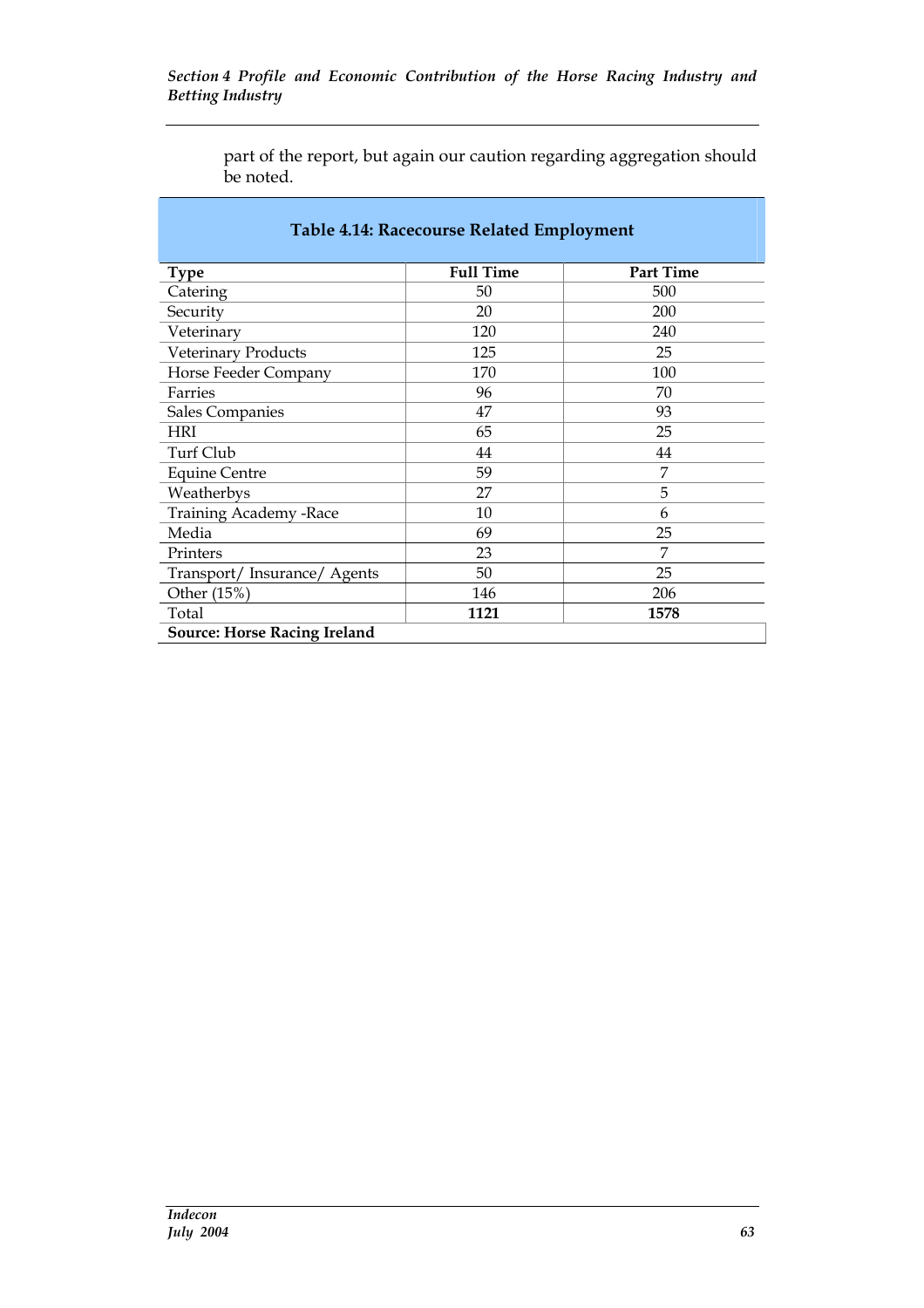## **The Betting Sector**

4.28 Betting is becoming an increasingly popular leisure activity in Ireland. This trend is reflective of a range of factors and may include the upward trend in the quality and quantity of thoroughbred horses racing in Ireland, an increase in the number of races each year and an increase in TV coverage. The horse racing industry is inextricably linked with the betting sector and we consider below the contribution of the betting sector.

#### *Value of Betting*

4.29 In their Strategic Plan 2003-2007, HRI provide a summary of the value of betting in Ireland over the period 1997 to 2002. The statistics are presented in Table 4.15 along with figures for the years 1977-81 (converted from IR£s to  $E$ uros). The figures are quoted in nominal terms and do not take account of inflation since 1977, but nonetheless indicate a significant increase on 1977 levels. Both elements of total betting expenditure, on-course and off-course betting, increased over the period 1997 to 2003. The significant driver of growth over the period was off-course betting, increasing over the period by 228%. According to HRI, 65% of off-course betting is on Irish and English horse racing, representing €1.25billion in 2003.

| Table 4.15: Value of Betting in Ireland, 1977-2003      |                        |                        |                        |                        |                        |                        |                          |                        |                                       |
|---------------------------------------------------------|------------------------|------------------------|------------------------|------------------------|------------------------|------------------------|--------------------------|------------------------|---------------------------------------|
| Category                                                | 1977<br>$(\epsilon m)$ | 1978<br>$(\epsilon m)$ | 1979<br>$(\epsilon m)$ | 1980<br>$(\epsilon m)$ | 1981<br>$(\epsilon m)$ | 1997<br>$(\epsilon m)$ | 2002<br>$(\epsilon m)$   | 2003<br>$(\epsilon m)$ | $\frac{0}{0}$<br>Chg<br>1997-<br>2003 |
| Tote betting<br>(incl. Off-<br>course up to<br>1978)    | $\overline{2}$         | $\mathcal{P}$          | $\mathbf{1}$           | $\mathbf{1}$           | $\mathbf{1}$           | 27                     | 38.8                     | 44.3                   | 64%                                   |
| On-course<br>bookmakers<br>betting                      | $\overline{4}$         | 6                      | 6                      | 9                      | 9                      | 101                    | 162                      | 183                    | 81%                                   |
| Off-course<br>bookmakers<br>betting                     | 138                    | 160                    | 168                    | 210                    | 230                    | 578                    | 1,579                    | 1,921                  | 232%                                  |
| Total                                                   | 145                    | 168                    | 175                    | 219                    | 240                    | 706                    | 1,780                    | 2,148                  | 204%                                  |
| Including:                                              |                        |                        |                        |                        |                        |                        |                          |                        |                                       |
| Tele-<br>betting/Inter<br>net                           |                        |                        |                        |                        |                        |                        | $\overline{\phantom{0}}$ | 460                    |                                       |
| Betting<br>Exchanges                                    |                        |                        |                        |                        |                        |                        |                          | 80                     |                                       |
|                                                         |                        |                        |                        |                        |                        |                        |                          |                        |                                       |
| Source: Horse Racing Ireland, Strategic Plan 2003-2007. |                        |                        |                        |                        |                        |                        |                          |                        |                                       |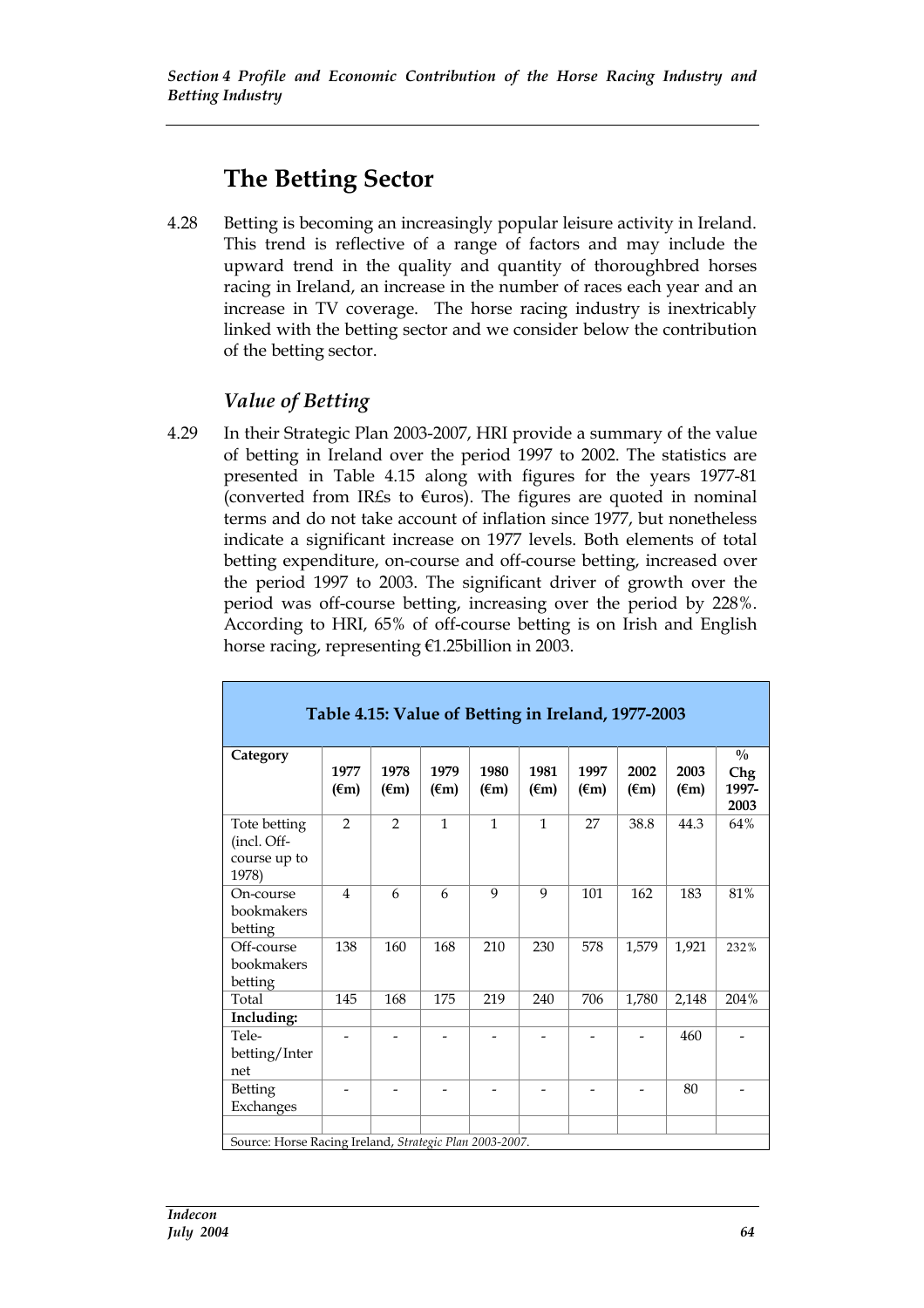- 4.30 In relation to expenditure on betting, the economic contribution of this expenditure is determined by the difference between the total amount of betting expenditure and the percentage of this expenditure that is paid out to those engaged in betting activity. In other words, the economic contribution is equal to the proportion of betting expenditure that is retained by the betting business. The overall payout ratio relative to total betting spend will vary depending on a variety of factors, including the mixture of on-course and off-course bookmakers and Tote betting.
- 4.31 Due to data limitations, it is not within the scope of this study to comprehensively estimate the payout and retention ratios across the entire betting sector in Ireland. However, we estimate based on the research undertaken on the Galway Race Festival by Martin and O'Leary (2002) that the average net betting expenditure (i.e. the average of betting expenditure retained by bookmakers and Tote) across racecourse attendees in the 2002 festival was €17.4 per attendee.<sup>22</sup> We estimate that based on a total attendance at race meetings in 2003 of 1.4 million, total net betting expenditure retained amounted to  $\epsilon$ 24.4 million). It should be noted, however, that this only includes on-course betting and additional economic contributions are generated through the off-course betting sector<sup>23</sup>. We again reduce this by 50% to produce more conservative estimates as presented in Table 4.16.

#### **Table 4.16: Estimated Net Betting Expenditures at Race Meetings in Ireland – Including Racecourse and Tote Betting - 2003**

| <b>Estimates</b>                                                                                               | 2002            |
|----------------------------------------------------------------------------------------------------------------|-----------------|
| Estimated average net betting expenditure retained by                                                          | €8.7            |
| betting business per attendee (Galway, 2002)                                                                   |                 |
|                                                                                                                |                 |
| Total attendance at race meetings                                                                              | 1.4 million     |
|                                                                                                                |                 |
| <b>Estimated Total Net Betting Expenditure Retained</b>                                                        | $£12.2$ million |
|                                                                                                                |                 |
| Source: Indecon analysis based on annual racecourse attendance figures and Martin<br>and O'Leary $(2002)^{24}$ |                 |

<sup>22</sup> Based on the total number of attendees at the 2002 Galway Race Festival of 179,214.

<sup>&</sup>lt;sup>23</sup> This relates to net betting. According to the available information, the average gross bet per race attendee is €24.46 at the Tote and €126.9 with on course bookmakers.

<sup>24</sup> Martin, Sarah, and Kate O'Leary, *An Assessment of the Contribution of the 2002 Galway Summer Race Festival to Galway City and County*, University College Dublin Marketing Development Programme, December 2002.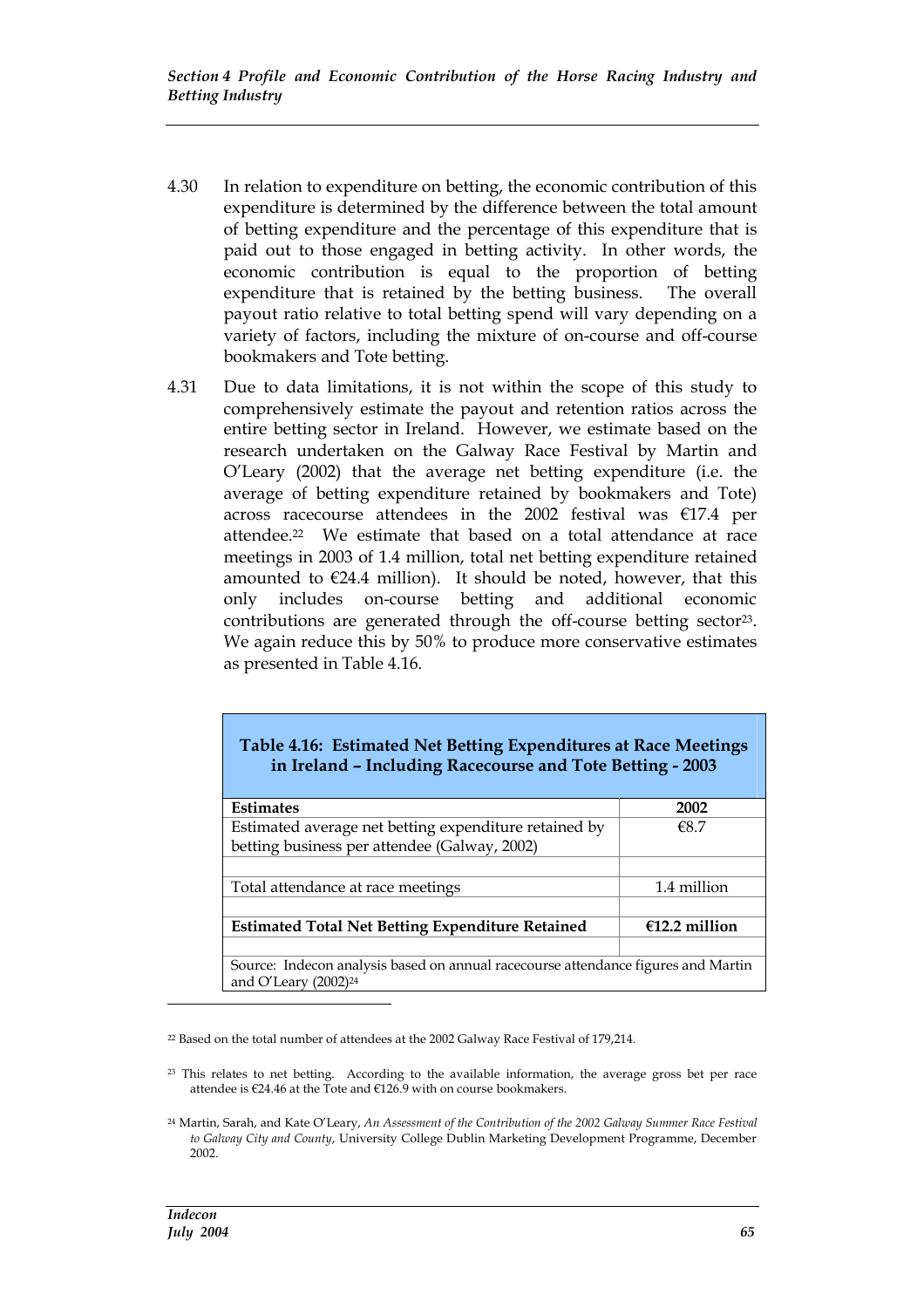#### **Employment in the betting sector**

4.32 Finally, we examine employment in the betting sector. This would include on-course and off course betting. On course data is available from HRI, who both licence bookmakers and their staff and operate the Tote. It is estimated that there are approximately 750 persons employed.

| Table 4.17: Employment in the On-Course Betting Sector                   |                               |                       |
|--------------------------------------------------------------------------|-------------------------------|-----------------------|
| <b>Employer type</b>                                                     | Number of<br><b>Employers</b> | <b>Total Employed</b> |
| On-Course Betting                                                        |                               |                       |
| Bookmakers/Representatives                                               |                               | 150                   |
| <b>Bookmakers Assistants</b>                                             |                               | 521                   |
| Tote                                                                     |                               | 55                    |
|                                                                          |                               | 726                   |
| Source: Indecon estimates based on figures supplied by Industry Sources. |                               |                       |

4.33 On the off course side, it was suggested by industry sources that employment equals between 4,000 and 5,000. We verified the off course figure by examining the published information for one of the largest bookmakers in Ireland. According to the 2002 Annual Report for this bookmaker, there are 129 betting offices employing 856 persons. This is equal to an average of 6.6. Given the total number of betting shops of around 800 this gives an employment total of over 5,280. Given horse racing accounts for only 65 % of off-course betting, a maximum of about 3,500 of this employment is related to horse racing. Indecon estimates contained in Table 4.17 show that approximately 4,200 persons are employed in the sector, including onand off-course betting.

| Table 4.18: Employment in the Betting Sector                             |                               |                                                            |  |  |  |  |
|--------------------------------------------------------------------------|-------------------------------|------------------------------------------------------------|--|--|--|--|
| <b>Employer type</b>                                                     | Number of<br><b>Employers</b> | <b>Total Employed</b><br><b>Related to Horse</b><br>Racing |  |  |  |  |
| Off-Course Betting                                                       |                               |                                                            |  |  |  |  |
| <b>Betting Shops</b>                                                     | 700-800                       | 3,500                                                      |  |  |  |  |
| Satellite Information System (SIS)                                       | 1                             | 6                                                          |  |  |  |  |
| <b>On-Course Betting</b>                                                 |                               | 726                                                        |  |  |  |  |
| <b>Estimated Total Employment in</b><br>4,232<br>the Betting Sector      |                               |                                                            |  |  |  |  |
| Source: Indecon estimates based on figures supplied by Industry Sources. |                               |                                                            |  |  |  |  |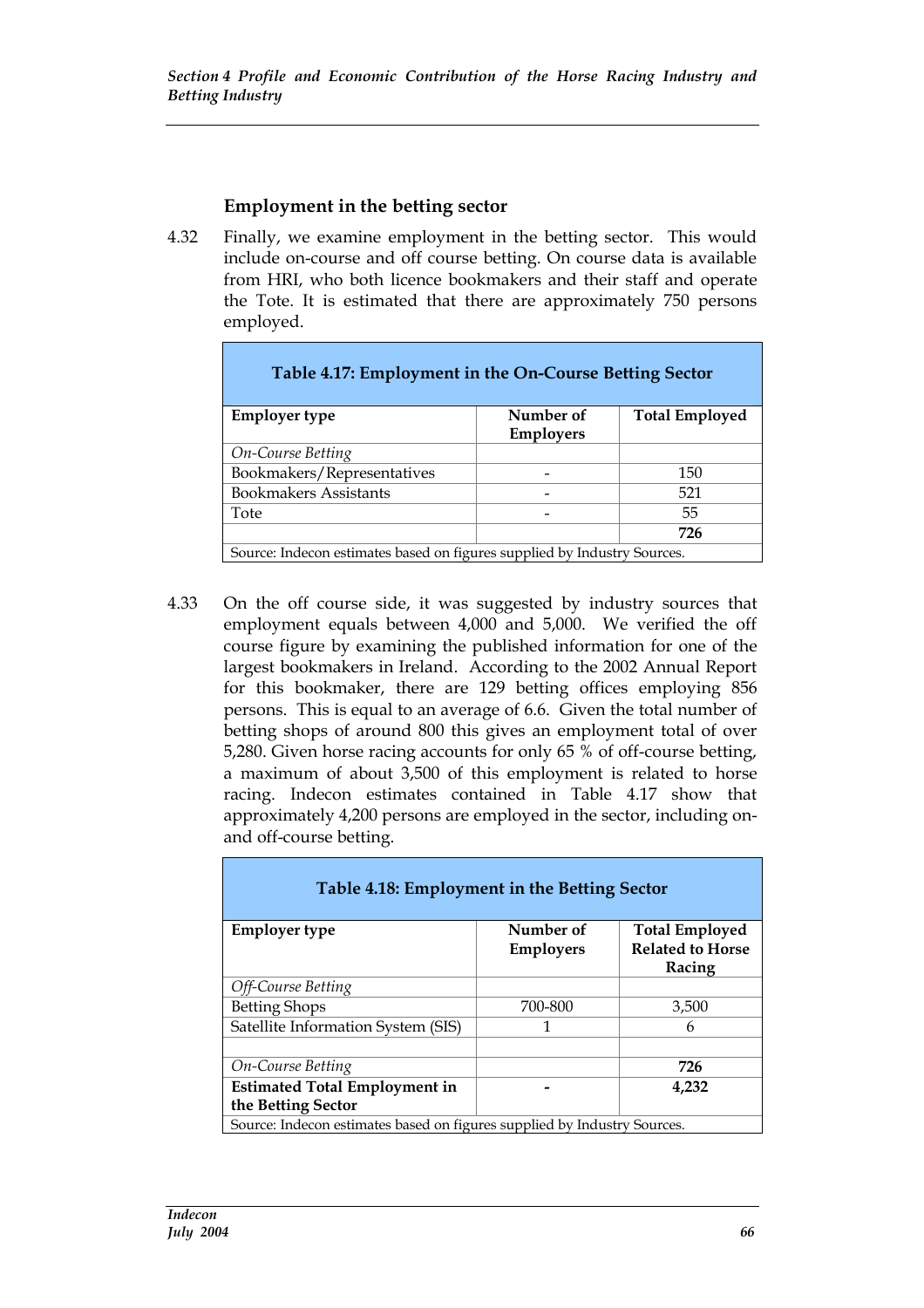## **Total Economic Contribution**

4.34 For the horseracing and betting sectors, we have estimated incomes and expenditures where possible and employment estimates. Due to the fragmented nature of the these elements of the sector, we are unable to estimate total net added value and total expenditures and apply a multiplier to estimate a wider economic contribution. Nevertheless, the data and analysis presented provides a realistic assessment of the size of the sector and in particular the level of employment.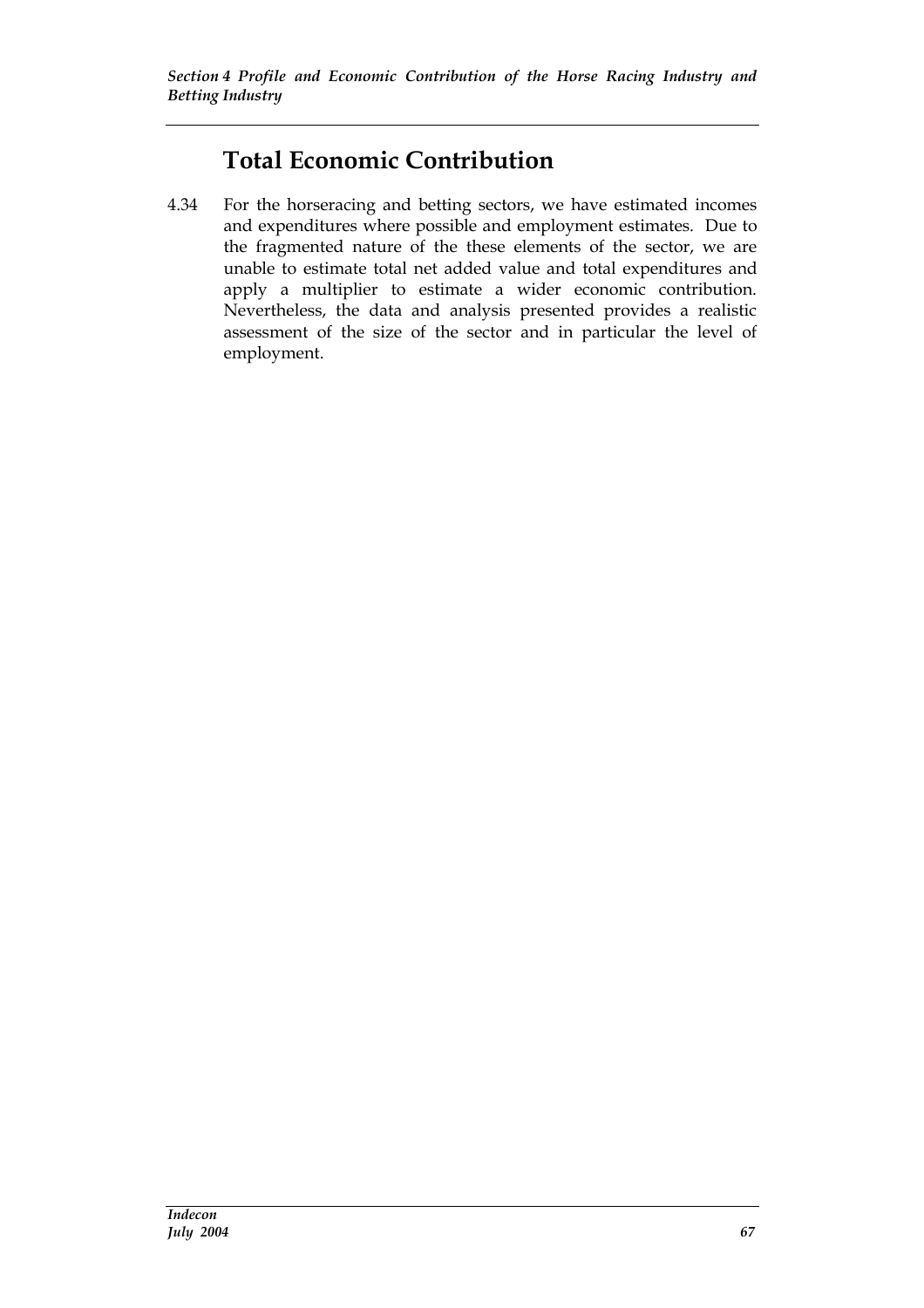## **Summary of Main Findings**

#### *The Horseracing sector*

- 4.35 A summary of our estimates regarding the economic contribution of the horseracing industry is presented below:
	- Ireland has a significant horseracing industry with 5,672 horses in training in 2003 and over 300 racing fixtures. It is estimated that a total of 1.4 million persons attended these fixtures held in Ireland during 2003, up 27.5% on 1996 levels;
	- Income generated by the sector is significant: in 2003 admission income was almost €23 million with non-betting expenditure on track by race goers estimated to be almost  $\epsilon$ 21 million;
	- From a total race meeting attendance of 1.4 million persons, we indicatively estimate that total *off-course* spend by attendees reached €89.2 million in 2002. This on and off course expenditure would also have indirect economic effects;
	- In terms of employment, it is estimated that there are almost 1,600 persons employed at racecourses in Ireland. There is also employment of Jockeys, Trainers and Training Yard staff that is related to the horse racing industry which equals 3,375 persons;
	- Race meetings support a level of indirect employment. This would include employment in a range of auxiliary services such as printing, transport and catering etc. This is estimated to be almost 2,700;
	- It should be noted that a significant element of this employment is part-time or casual.

#### *The Betting Sector*

A summary of our estimates regarding the economic contribution of the horseracing industry is presented below:

- Betting in Ireland shows significant growth, with betting increasing 204% between 1997 and 2003, to €2.1 billion;
- We estimate that based on a total attendance at race meetings of 1.4 million, total net betting expenditure retained amounted to  $€24.4$ million in 2003;
- Our estimates suggest that approximately 4,200 persons are employed in the sector, including on- and off-course betting;
- One again, it should be noted that a significant element of this employment is part-time or casual.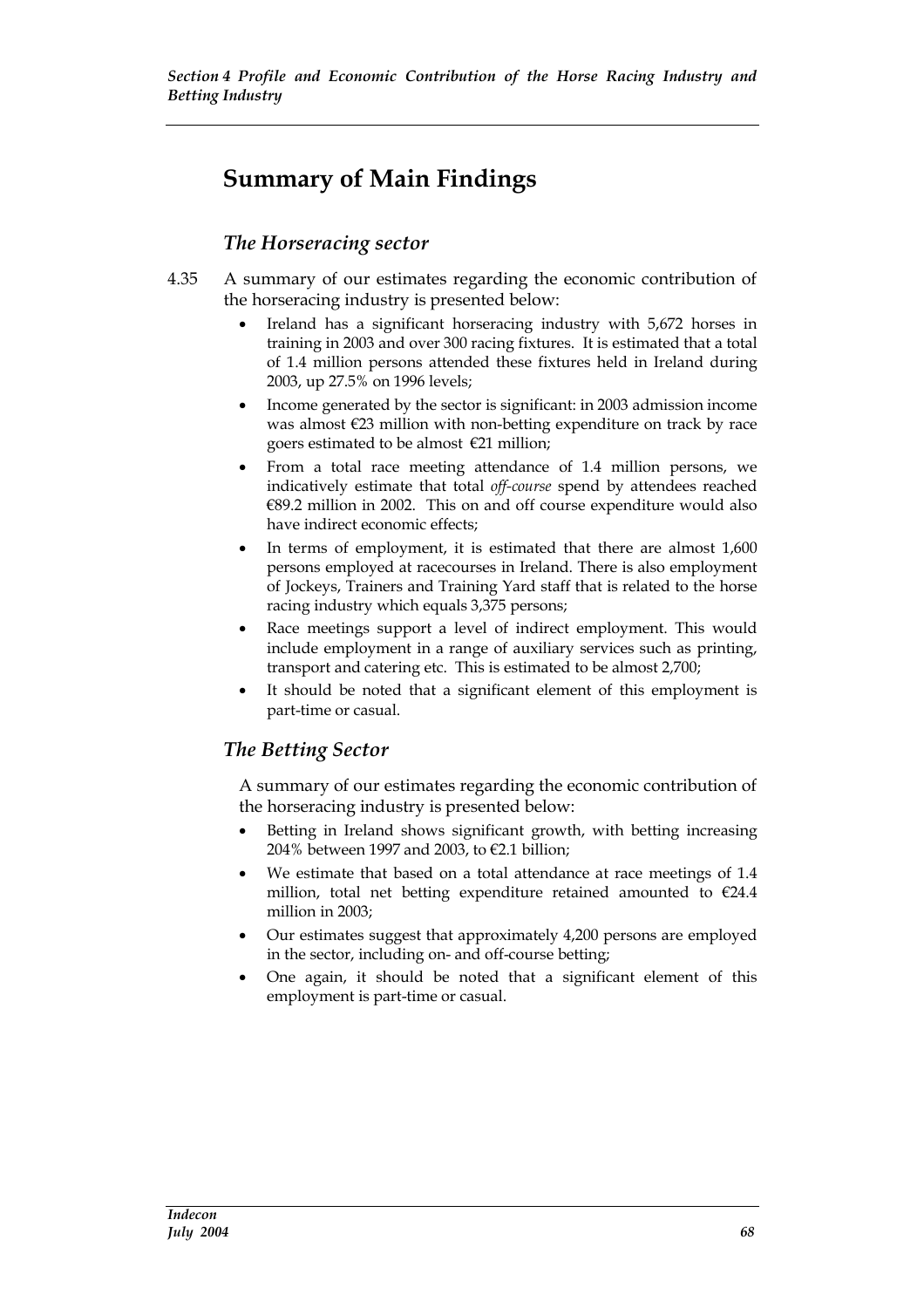# **5 Description of Irish Tax Incentives**

### **Introduction**

- 5.1 In this Section we describe the historical context and current status of tax incentives operating in the Irish thoroughbred breeding industry. Our review falls under the following headings:
	- The historical context:
	- Current taxation regime; and,
	- Conclusions.

## **The Historical Context**

- 5.2 The tax treatment of the thoroughbred breeding industry in Ireland has a long history, dating back to Part 1 Section 7 of the 1939 Finance Act. The basis for the tax treatment of stallion fee income, in particular, had its parallels in the farming sector. Up until the late 1960's, Irish farmers were assessed to Income Tax under Schedule B of the Income Tax Act. Under Schedule B, farm profits were assessed to Income tax on a notional rather than an actual basis, with the tax charge being calculated by reference to the notional value of the land occupied.
- 5.3 The 1939 Finance Act deemed nomination fees earned by a stallion owner from mare services provided on the stallion owner's own land as income arising from the occupation of that land.
- 5.4 Thus, in effect, the 1939 Finance Act, following a 1933 decision in the UK House of Lords, exempted stallion income from Irish Income Tax. This exemption also applied to the part-ownership of stallions.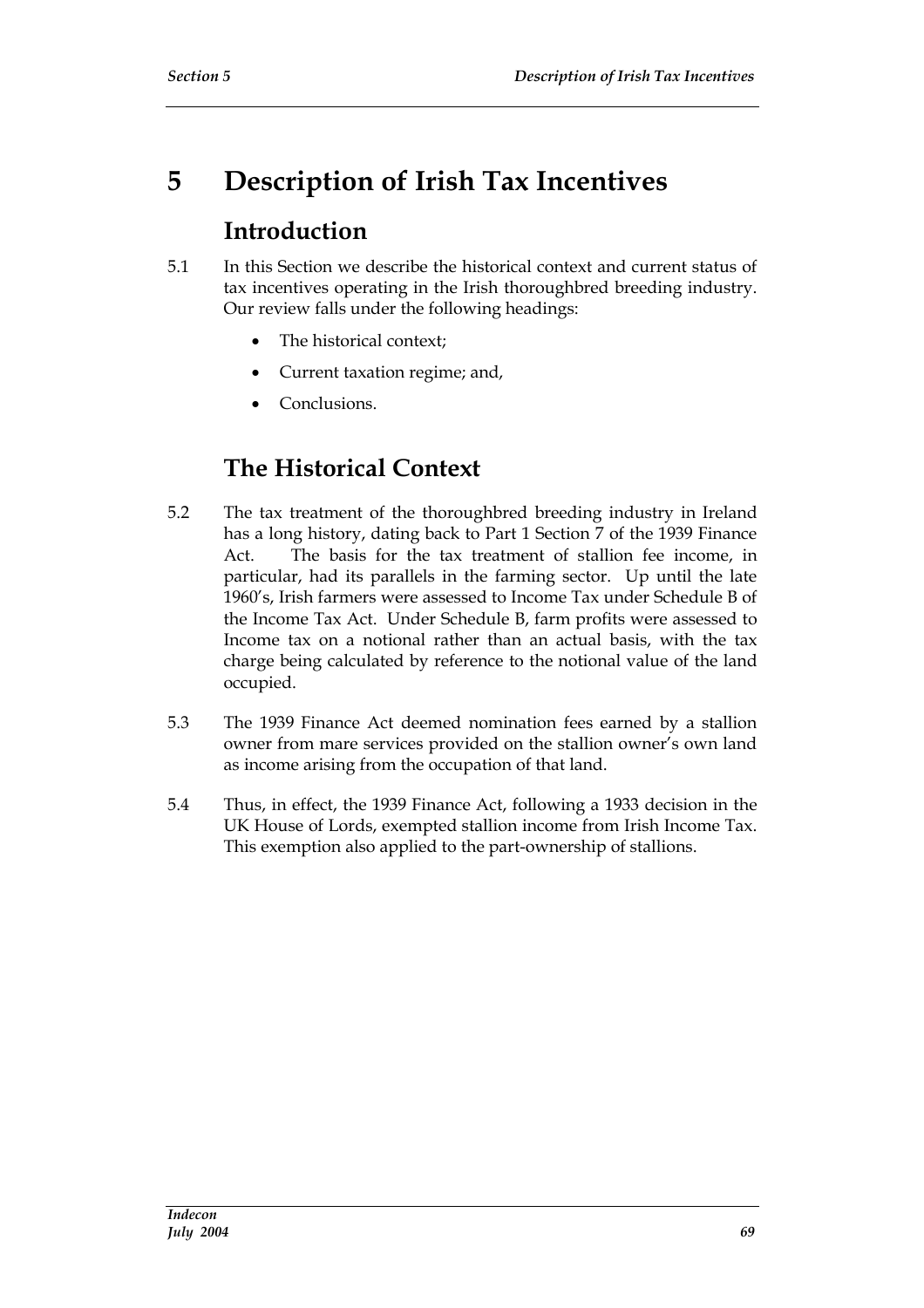5.5 Thirty years subsequently, the 1969 Finance Act exempted all farming profits from Irish Income Tax. In the process, income from stallion fees was explicitly exempted from income tax.<sup>25</sup> According to Section 18(2) of the Finance Act 1969:

> "Except as otherwise provided by Section 81 of the Income Tax Act, 1967, or by Section 19 of this Act, the profits or gains arising:-

- (a) from farming, or
- (b) to the owner of a stallion from the sale of services of mares by the stallion or to the part-owner of a stallion from the sale of such services or of rights to such services, or
- (c) from the occupation of woodlands managed on a commercial basis and with a view to the realisation of profit,

shall not be taken into account of any purpose of the Income Tax Acts"

5.6 The exemption of stallion income from Income Tax was extended to companies under Section 11(6) of the 1976 Corporation Tax Act. The 1985 Finance Act extended the income tax exemption on stallion fees to stallions standing overseas, in certain circumstances.

### **Current Taxation Regime**

5.7 The current regime for is based on the Taxes Consolidation Act, 1997. In relation to profits or gains from stallion fees, Section 231 of this Act states:

"The profits or gains arising-

- (a) (i) to the owner of a stallion, which is ordinarily kept on land in the State, from the sale of services of mares within the State by the stallion, or
- (b) (ii) to the part-owner of such a stallion from the sale of such services or of rights to such services, or
- (c) to the part-owner of a stallion, which is ordinarily kept on land outside the State, from the sale of services of mares by the stallion or of rights to such services, where the part-owner carries on in the State a trade which consists of or includes bloodstock breeding and it is shown to the satisfaction of the inspector, or on appeal to the satisfaction of the Appeal Commissioners, that the part-ownership of the stallion was acquired and is held primarily for the purposes of the service by

 $25$  According to the Commission on Taxation (1984: 76), the exemption of stallion fee income was introduced in 1969 following a recommendation made to the Minister for Agriculture by the Survey Team on the Horse Breeding Industry, established in 1965.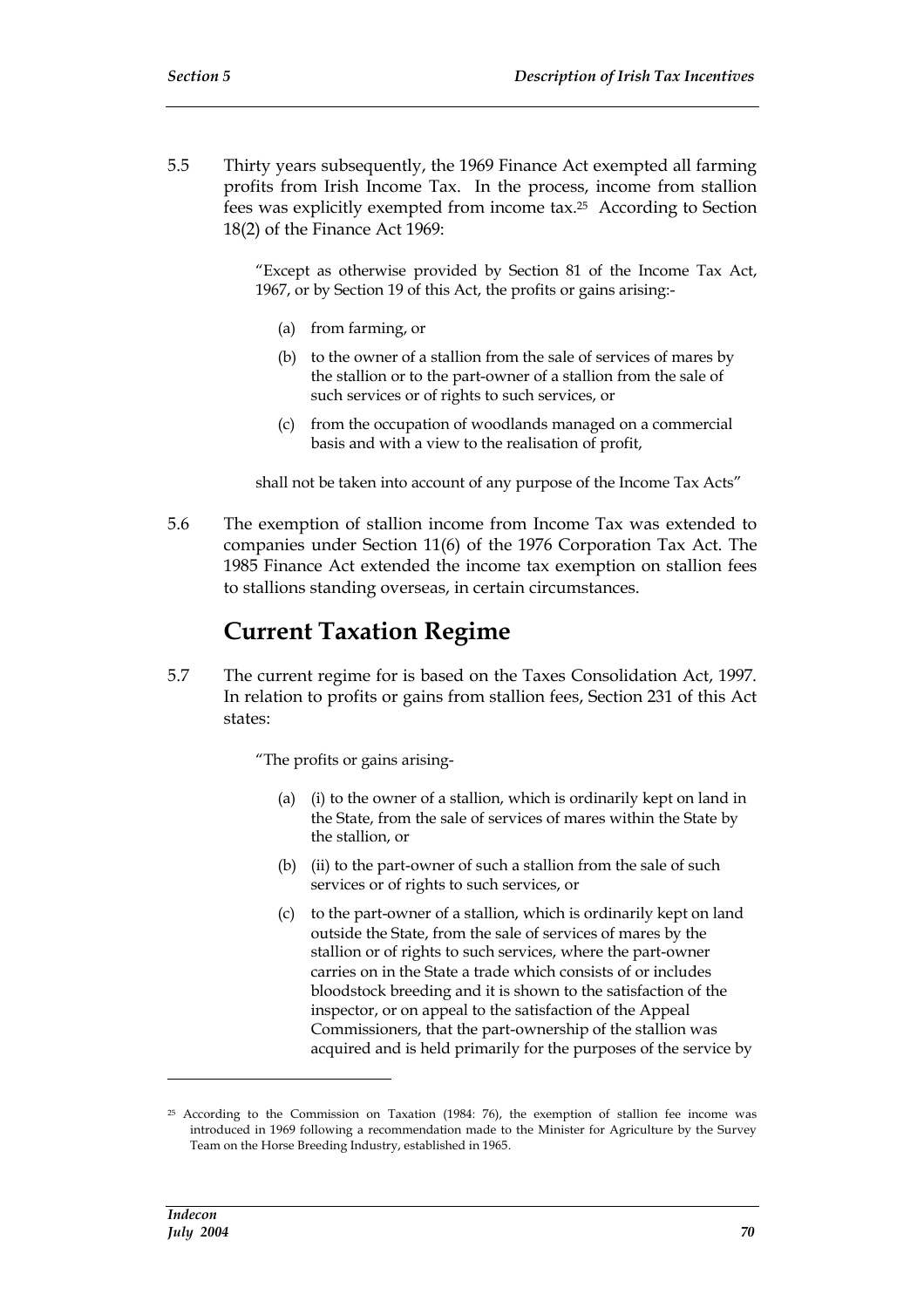the stallion of mares owned or partly-owned by the part-owner of the stallion in the course of that trade,

shall not be taken into account for any purpose of the Tax Acts."

5.8 A summary of the current tax regime and valuation rules applying to the Irish thoroughbred breeding sector is presented in Table 5.1 below. This confirms the position in relation to the income tax treatment of stallion income and the reduced rates of VAT applying to the industry.

#### *Direct Taxation*

5.9 Stallion Breeding is the only tax-exempt sector of the thoroughbred breeding industry. Income from other elements is not exempt from tax.

|                   | Table 5.1: Summary of Tax Treatment and Valuation Rules<br>Governing the Thoroughbred Breeding Industry in Ireland                                                                                    |
|-------------------|-------------------------------------------------------------------------------------------------------------------------------------------------------------------------------------------------------|
| Sub-sector        | Current tax treatment and Valuation Rules                                                                                                                                                             |
| Stallions         | Income not taxable.                                                                                                                                                                                   |
| <b>Broodmares</b> | Restate to lower of cost and market value. Any sales liable to<br>ltax.                                                                                                                               |
| Racehorses        | Not taxable. Transfers from training to stud are at original<br>cost - no untaxed gains/losses arise in case of racehorses.                                                                           |
| Youngstock        | Restate to lower of cost and market value.<br>Transfers into training have to be effected at cost – no tax<br>liabilities arise – contrast UK.<br>Any profits on sales of youngstock – fully taxable. |
|                   | Source: Indecon review of Finance legislation and Department of Finance notices                                                                                                                       |

5.10 Table 5.1 describes the rules governing the approach to valuation and depreciation of broodmares, racehorses and youngstock. As will be described in Section 6, taxation, valuation and depreciation rules may differ noticeably across jurisdictions.

#### *Indirect Taxation*

5.11 Table 5.2 details the VAT rates applying to various items. Of course, most of the farms are flat rate farmers.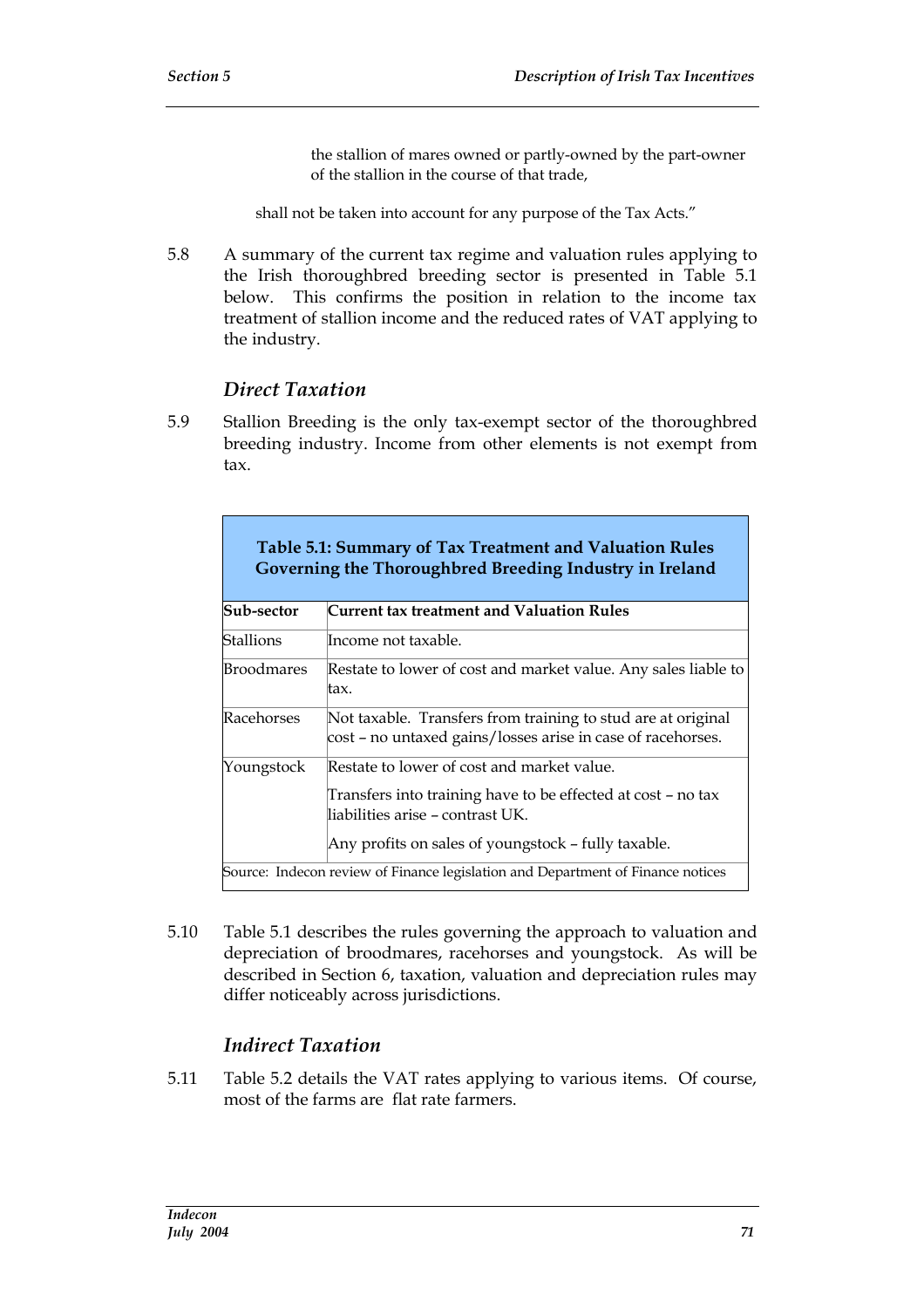| Table 5.2: VAT Rates applying to the Thoroughbred Breeding<br>Industry (as at Nov. 2003) |                 |  |  |  |  |  |
|------------------------------------------------------------------------------------------|-----------------|--|--|--|--|--|
| Item                                                                                     | <b>VAT Rate</b> |  |  |  |  |  |
| Supply of Racehorse                                                                      | 4.3%            |  |  |  |  |  |
| Racehorse Feed & Feed Additives                                                          | $0.0\%$         |  |  |  |  |  |
| Horseshoes                                                                               | 21.0%           |  |  |  |  |  |
| <b>Equine Dentistry</b>                                                                  | 12.5%           |  |  |  |  |  |
| Horse Shoeing                                                                            | 21.0%           |  |  |  |  |  |
| <b>Vetinary Services</b>                                                                 | 21.0%           |  |  |  |  |  |
|                                                                                          |                 |  |  |  |  |  |
| Source: The Revenue Commissioners.                                                       |                 |  |  |  |  |  |

#### **Finance Bill 2003**

- 5.12 A change in the tax legislation affecting the stallion sector was introduced in the Finance Bill, 2003. In particular, in this Budget speech, the Minister noted that he would keep all tax incentives and expenditures under review. Furthermore, he noted that improving the availability of information is essential if the costs and benefits of different tax incentives are to be evaluated.
- 5.13 In particular, Section 35 of the Finance Act 2003 amends sections 231, 232 and 233 of the Taxes Consolidation Act 1997, which are concerned with exemptions from tax in respect of the profits or gains arising from stallion fees, occupation of certain woodlands and stud greyhound service fees, respectively. A requirement is being introduced that the profits or gains arising from the above activities must be included in the annual return of income even though the income or gains are exempt from tax. This new requirement will apply in respect of chargeable periods commencing on or after 1 January 2004.

### **Summary of Main Findings**

- 5.14 In this section we described the historical context and the current status of the tax treatment of the thoroughbred breeding industry in Ireland. The specific tax legislation concerning the tax exempt status of stallion fee income dates back to the Finance Act, 1969, which exempted all farming profits and income/profits from stallion fees from Irish Income Tax. The exemption of stallion income from Income Tax was extended to companies under Section 11(6) of the 1976 Corporation Tax Act.
- 5.15 Taxation, valuation and depreciation rules may differ noticeably across jurisdictions.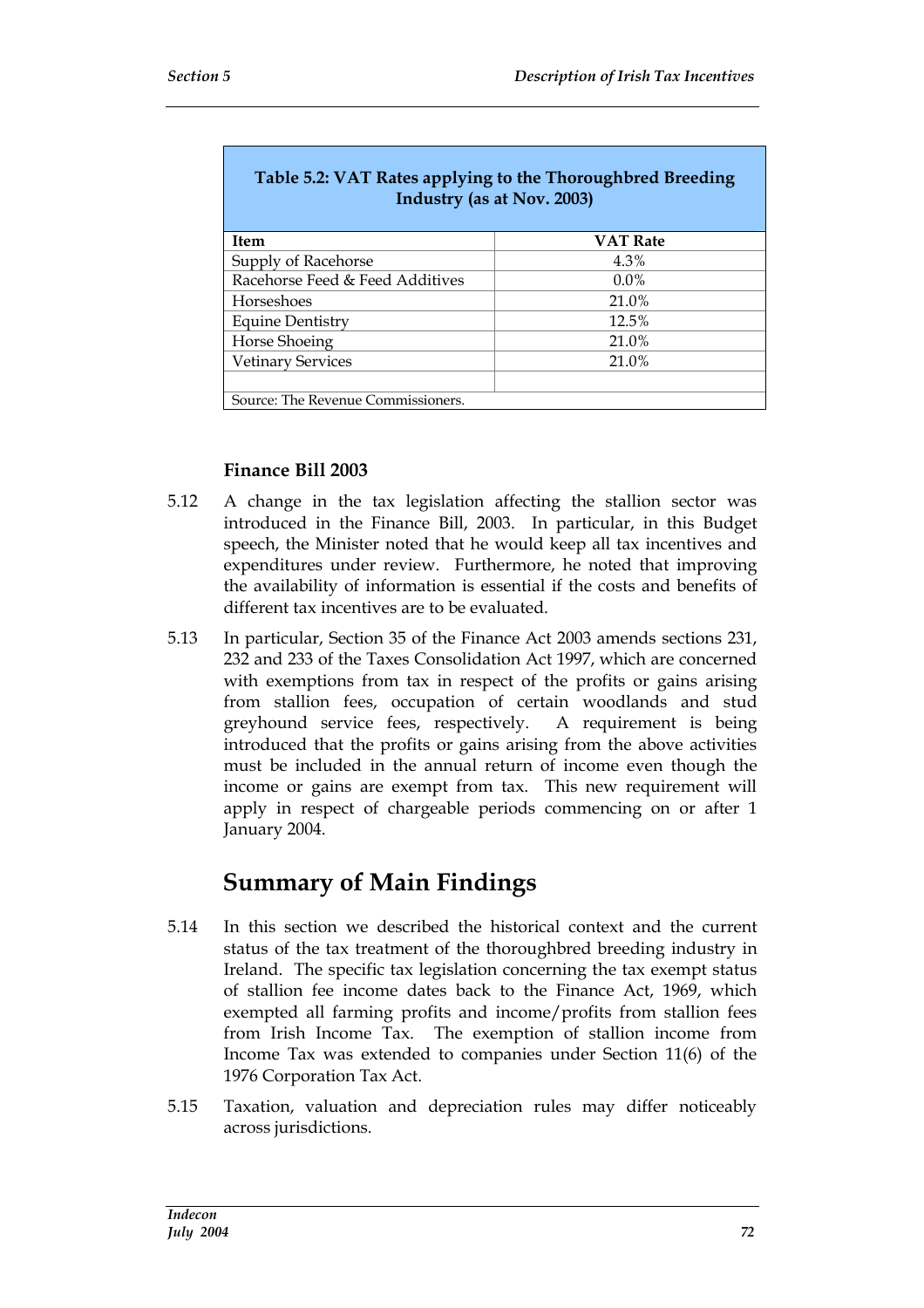5.16 Under the Finance Act, 2003, a requirement is being introduced that the profits or gains arising from the above activities must be included in the annual return of income even though the income or gains are exempt from tax. This new requirement will apply in respect of chargeable periods commencing on or after 1 January 2004.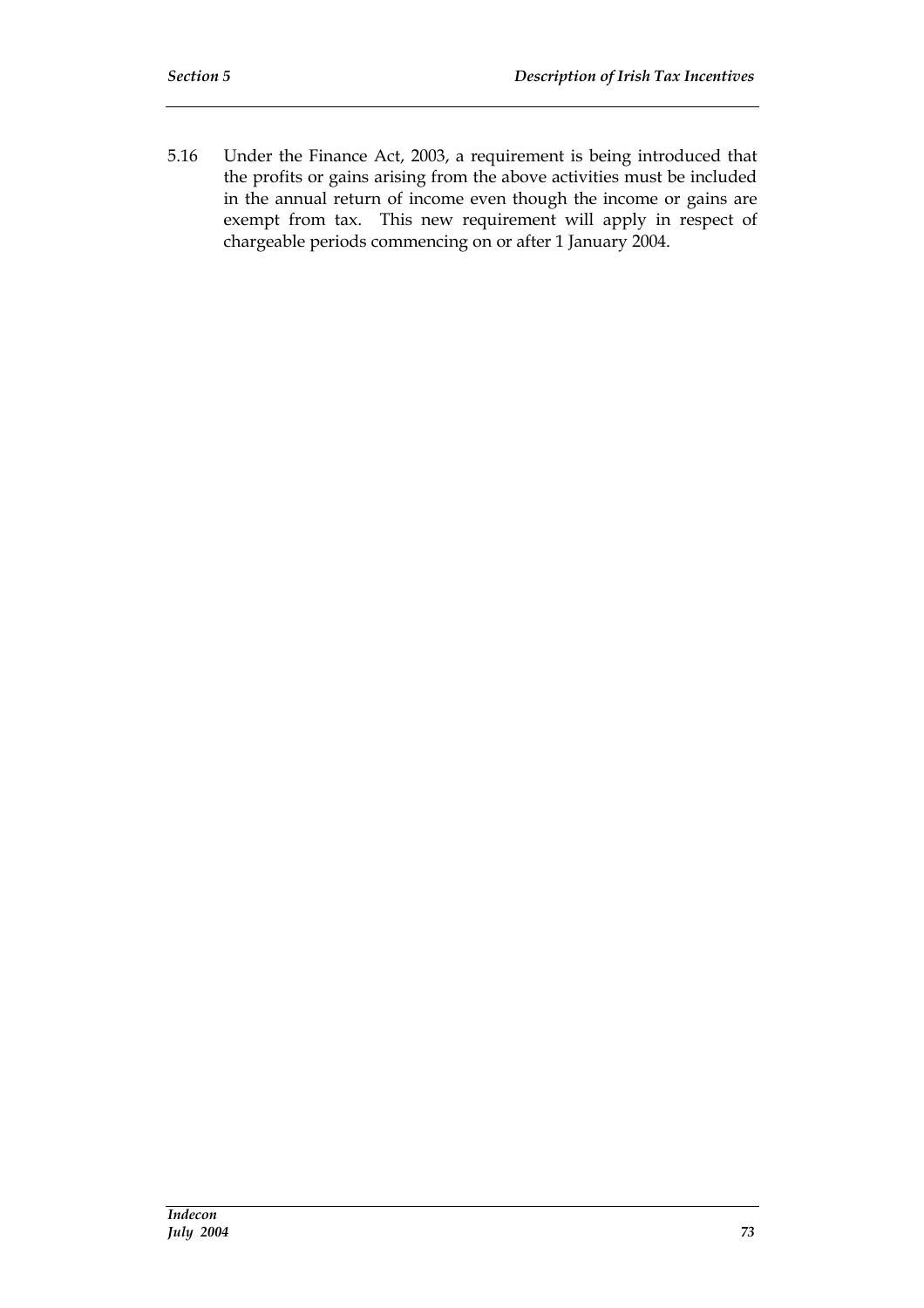# **6 Review of Incentives in Other Jurisdictions**

### **Introduction**

- 6.1 It is useful to consider the tax and other forms of incentives offered in other jurisdictions, which act as competition for Ireland in attracting and retaining top quality stallions. As noted by the Commission on Taxation in its report on the role of direct tax incentives: "The tax regime applying here must take account of that offered in other countries"26. A review of the tax and other forms of incentives offered and tax accounting conventions permitted by the following jurisdictions is presented in this Section:
	- $\bullet$  UK;
	- Australia;
	- New Zealand;
	- France; and
	- USA (New York, California, Florida, Texas and Kentucky).
- 6.2 It should be noted that, due to the complexity of taxation rules, the following discussion provides only an overview.

## **United Kingdom**

6.3 Since the completion of the Racing Review Committee's review of horse racing in Britain, which reported that there were no owners' or breeders' premium schemes in operation in the UK, a new owner's premium scheme has been recently introduced in Britain. From 1st January 2004, the British Horseracing Board will for the first time offer Owners' Premiums. Under the scheme, 25% owners' premiums will be available in most race types to qualified British-bred two-year-old, three-year-old and four-year-old horses on the Flat and to all ages for National Hunt racing. In addition, 50% Premiums will be paid to qualified British-bred fillies and mares for National Hunt racing.

<sup>26</sup> Commission on Taxation, *Second Report* (1984).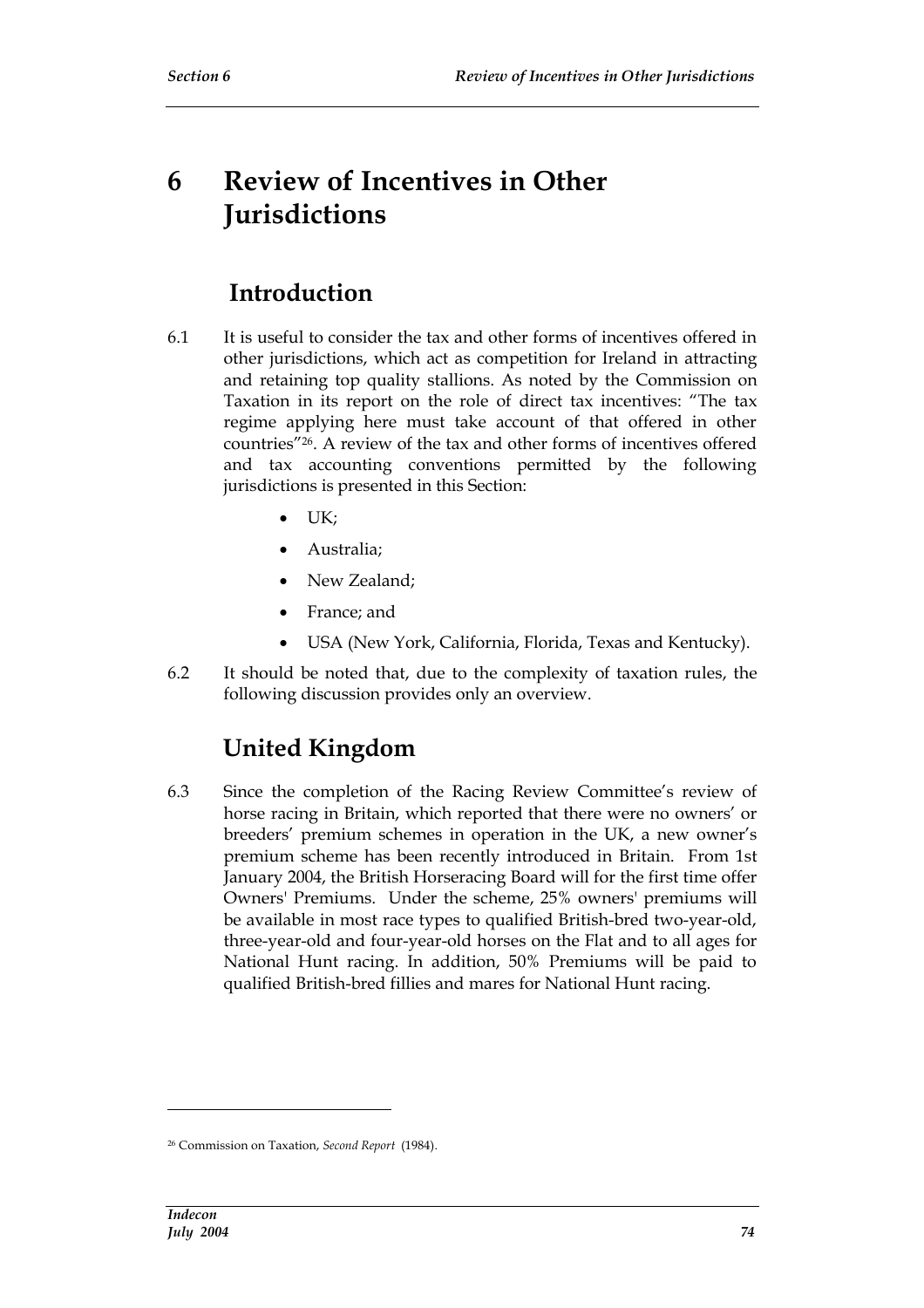- 6.4 According to the terms of the scheme, as set out by the British Horseracing Board<sup>27</sup>, in order to be eligible, a horse must meet the following criteria:
	- Be sired by a British-based stallion, that is, the sire was based in Great Britain at the time of covering.
	- Be out of a mare ordinarily resident in Great Britain.
	- Be foaled in Great Britain and not left Great Britain before 1st October in its foal year except that it may have accompanied its dam to a stallion outside Great Britain provided that it returned to GB with its dam by 1st October or, if the dam died overseas, returned alone to Great Britain by such date. Alternatively, if foaled outside Great Britain, must have returned to Great Britain with its dam by October 1st of its year of birth or, if the dam died overseas, returned alone to Great Britain by the same date.
	- Been resident in Great Britain between 1st October of its foal year and 1st June of its yearling year, except where a horse is sold under the hammer as a foal at a sale in Great Britain at Tattersalls Ltd, Doncaster Bloodstock Sales Ltd or Brightwells Ltd from 2003 onwards and exported, in which case the horse needs to be resident in Great Britain between 1st October of its foal year and the date of sale.
	- Was born on or after 1st January 2002 in order to qualify for Owners' Premiums for Flat races. Alternatively, it was born on or after 1st January 1999 and unraced on the Flat or National Hunt as at 1st May 2003 in order to qualify for Owners' Premiums for National Hunt races.
	- Have been registered for the Owners Premiums for British Bred Horses Scheme with the British Horseracing Board by 31st January 2004.
- 6.5 There has been a Breeders' Prizes Scheme, funded by the Horserace Betting Levy Board (HBLB), in operation since 1993. The key details of the 2003 Breeders' Prize Scheme as follows<sup>28</sup>:
	- In order to qualify, horses must be sired by a stallion resident in Britain out of a mare ordinarily resident in Britain and either foaled in Britain or, if accompanying its dam to visit a stallion abroad, it must return with its dam and stay in Britain between 1 October as a foal and 1 July as a yearling, other than in exceptional circumstances.

<sup>&</sup>lt;sup>27</sup> Source: The British Horseracing Board (www.britishhorseracing.com)

<sup>28</sup> Racing Review Committee (2003) *The Racing Review – Part 1: The Racing Product.*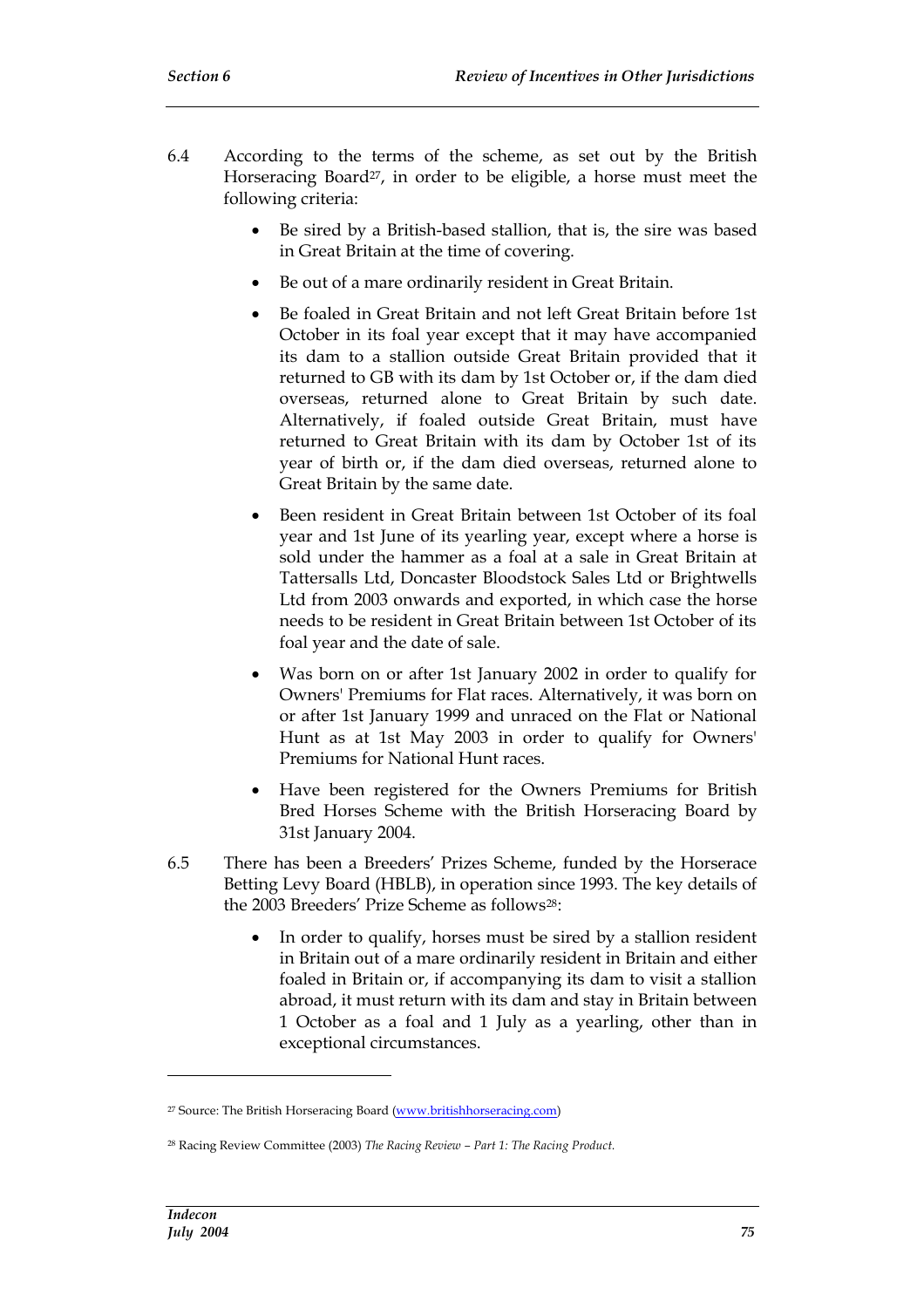- The scheme provides prizes for all Flat races from Class A to D. The National Hunt scheme incorporates all Steeplechases from Class A to H, all National Hunt Novice and Maiden Hurdle races in Classes A to F and all NH Flat races.
- Payments are made to the breeder of only the winner of a Jump race (25% of the minimum value) or a Flat race (10% of the minimum value).
- 6.6 According to the HBLB, in 2002, 1,464 individual prizes were awarded under the HBLB Breeders' Prize Scheme which operates in England, Scotland and Wales. The scheme distributed £1.58 million (€2.27 million) in 2001, £1.83 million ( $\epsilon$ 2.63 million) in 2002, and has a target of  $£2.4$  million ( $€3.44$  million) in 2003.
- 6.7 A summary of the tax treatment of thoroughbred breeding under the British taxation system, in relation to permitted accounting conventions, is presented in Table 6.1. As in some other countries, the UK system includes alternative valuation methods.

| Table 6.1: Summary of Tax Treatment of Thoroughbred Breeding<br>in UK |                                                                           |  |  |  |  |
|-----------------------------------------------------------------------|---------------------------------------------------------------------------|--|--|--|--|
| <b>Stallions</b>                                                      | Depreciated in equal instalments from date of start at<br>stud to age 10. |  |  |  |  |
| <b>Broodmares</b>                                                     | Restate to lower of cost and net realisable value.                        |  |  |  |  |
| <b>Racehorses</b>                                                     | Generally not taxable.                                                    |  |  |  |  |
| Youngstock                                                            | Restate to lower of cost and net realisable value.                        |  |  |  |  |
| Source: Tax Sources.                                                  |                                                                           |  |  |  |  |

## **Australia**

- 6.8 Due to the fact that the thoroughbred breeding industry is organised regionally according to the 6 states of Australia (Western Australia, Northern Territory, South Australia, Queensland, New South Wales and Victoria), summarising the level of incentives offered to stallion owners and breeders in Australia is complicated. However, each state has its own incentive scheme, which are summarised briefly below.
	- In Victoria and Tasmania, the 'Super VOBIS' scheme distributed in excess of \$6.8 million in 2002;
	- Queensland's QTIS scheme distributes \$4.5 million annually in added bonuses to owners, trainers and breeders;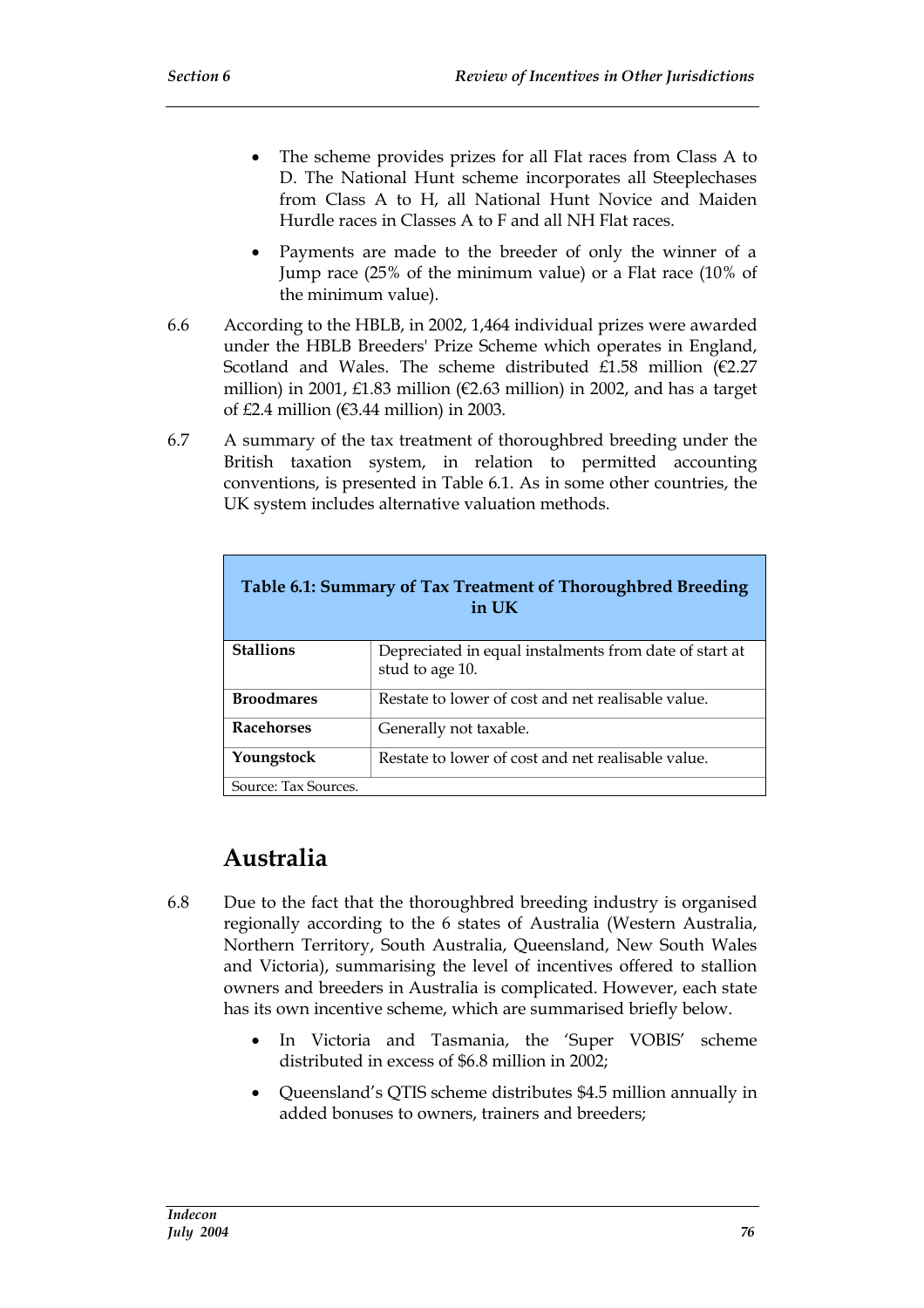- In South Australia, the SABIS scheme distributes funds of \$1.21 million;
- Western Australia has the Westspeed Incentive Scheme which provided in excess of \$250,000 in 2002;
- New South Wales has recently introduced BOBS (Breeder and Owner Bonus Scheme) which is expected to distribute approximately \$2.5 million in 2003.
- 6.9 Table 6.2 presents a summary of the permitted accounting and depreciation conventions for the purposes of taxation in Australia. The fact that alternative valuation methods are used (lower of cost or market value) is common with some other countries.

|                      | Table 6.2: Summary of Tax Treatment of Thoroughbred Breeding<br>in Australia                                                                                      |
|----------------------|-------------------------------------------------------------------------------------------------------------------------------------------------------------------|
| <b>Stallions</b>     | Write off at 25% p.a.                                                                                                                                             |
| <b>Broodmares</b>    | Write off evenly until year mare is 12.                                                                                                                           |
| <b>Racehorses</b>    | If in business of racing only, can depreciate at 10% p.a.                                                                                                         |
| Youngstock           | Held at cost. For natural increase, cost must be at least<br>service fee paid. For natural increase where no service fee<br>paid, notional value of \$20 allowed. |
|                      |                                                                                                                                                                   |
| Source: Tax Sources. | Note: Alternative valuation methods are available (e.g. lower of cost or market).                                                                                 |

## **New Zealand**

- 6.10 New Zealand offers a programme of benefits for those breeders who organise their thoroughbred horse breeding activities as a business. Incentives include:<sup>29</sup>
	- Prize money earned in New Zealand and overseas is exempt from income tax;
	- All expenses for care and maintenance of a broodmare are deductible, including paid service fees;

<sup>29</sup> Aubrey, J (2001) 'New Zealand Bloodstock Taxation in a Nutshell', *How Breeders Can Succeed in New Zealand – A Breeders' Guide*, available from www.nzthoroughbred.co.nz.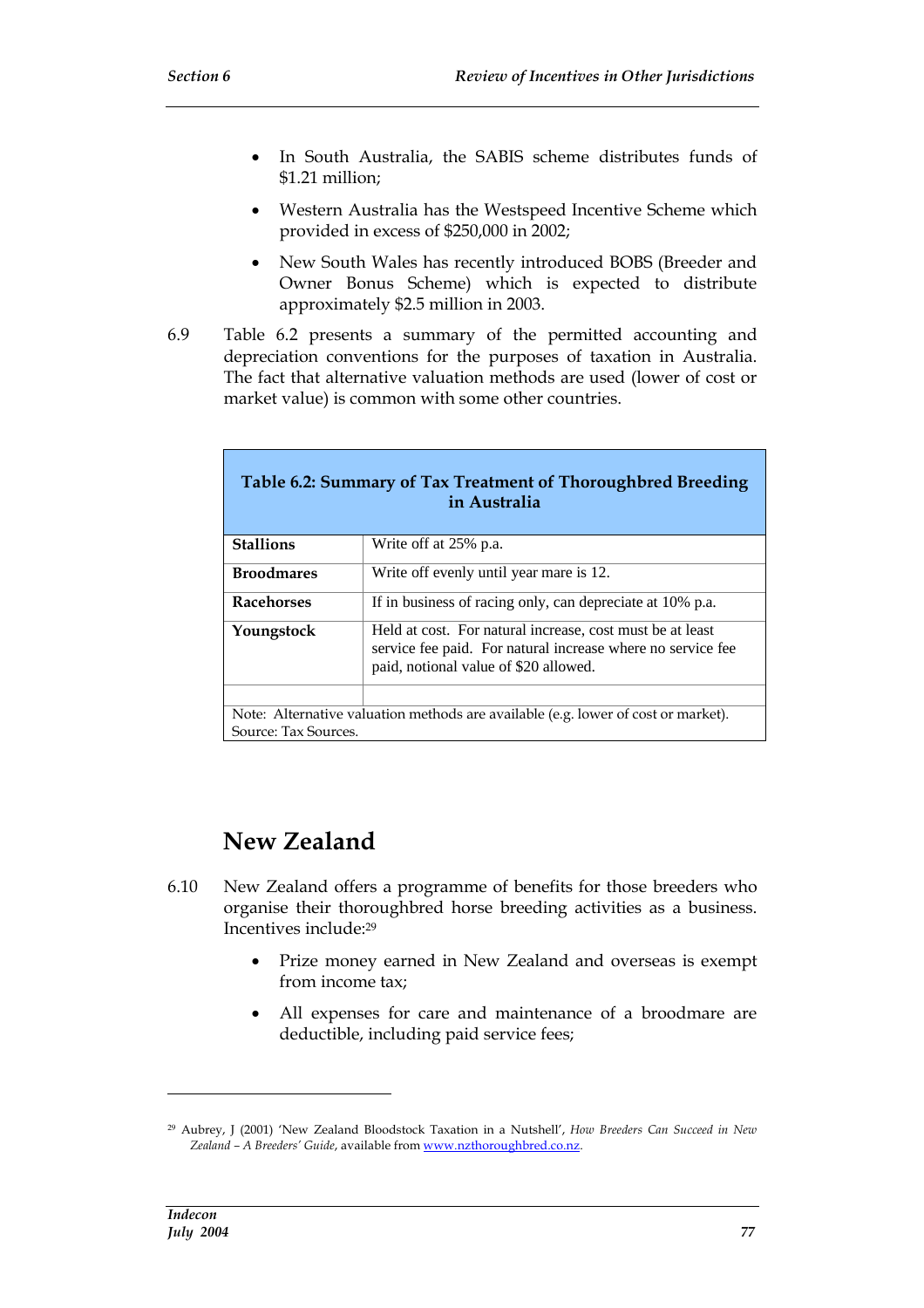- Tax write-downs for stallions allow 20% per annum for stallions that have been to stud in New Zealand, 25% per annum of cost price or a diminishing value of 37.5% for new stallion purchases;
- Broodmares can be written down for tax to age 11;
- As racing is considered part of the breeding business, the proceeds of any horse sold by the business are taxable. Breeders must make a special application to race as a gelding as part of the business; and
- The portion of costs allocated to the care and maintenance of a racehorse may be claimed as a deductible expense.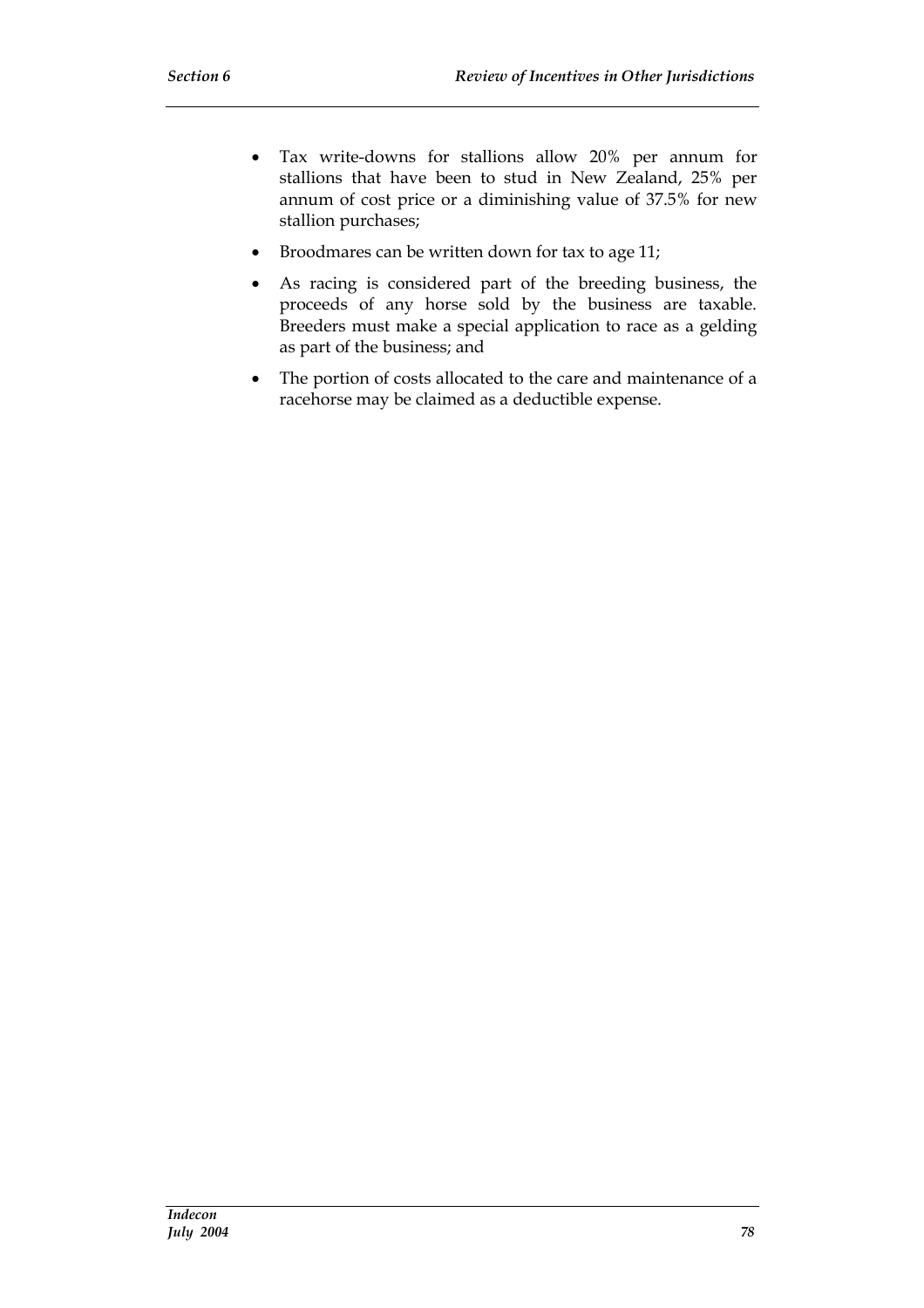### **France**

- 6.11 France is another major location in the global thoroughbred breeding industry that offers lucrative owner and breeder premium schemes. The benefits of owning/breeding a thoroughbred in France include:
	- Owners and breeders receive a free pass entitling them to free entry at any French racetrack on any day;
	- Racehorse owners are also refunded transport costs incurred when their horse races; and
	- The most significant benefit relates to the level of prizemoney available to both owners and breeders. French racing remains one of the highest prizemoney environments in the world. In addition to the fact that as many as the top five finishers receive prizemoney, France offers generous owners' and breeders' premium schemes. Details of the schemes are presented below:<sup>30</sup>

#### Owners Premiums

- 75% for two year olds;
- 63% for three year olds; and
- 48% for four year olds and up.
- Also, listed and Group III races pay an additional 10%.

#### Breeders Premiums:

- For open races, 14% of both the allocated prize money and the owners' premia is payable.
- In the case of closed races (which are restricted to French-breds only), a 19% premium is payable to breeders on the allocated prize money.
- 6.12 There are also similarly attractive schemes for breeders operating in Italy. These provide bonuses to Italian breeders of successful horses in certain races in Italy.
- 6.13 Table 6.3 presents a summary of the tax treatment of thoroughbred breeding, in relation to permitted accounting conventions for taxation and depreciation purposes.

<sup>30</sup> Source: http://frenchbloodstock.com.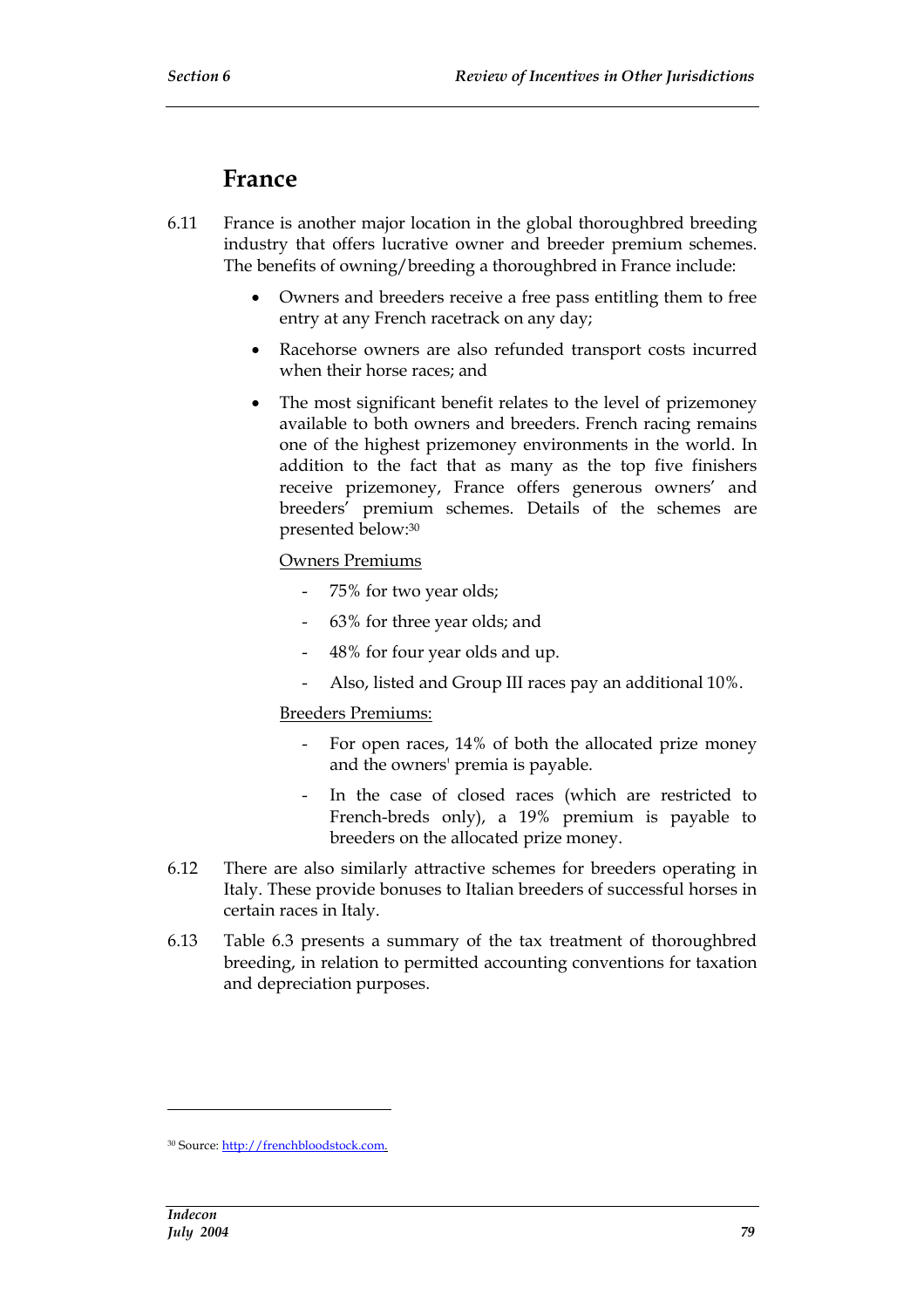| Table 6.3: Summary of Tax Treatment of Thoroughbred Breeding<br>in France                                                                                                                                                                                    |                                                                                                                |  |  |  |  |
|--------------------------------------------------------------------------------------------------------------------------------------------------------------------------------------------------------------------------------------------------------------|----------------------------------------------------------------------------------------------------------------|--|--|--|--|
| <b>Stallions</b>                                                                                                                                                                                                                                             | Write off on a straight-line basis on a period of 5 years<br>starting from first year of reproduction.         |  |  |  |  |
| <b>Broodmares</b>                                                                                                                                                                                                                                            | Write off on a straight-line basis on a period of 7 years<br>starting from first year of reproduction.         |  |  |  |  |
| <b>Racehorses</b>                                                                                                                                                                                                                                            | Write off on a straight-line basis on a period of 4 years<br>for gallop horses and of 5 years for trot horses. |  |  |  |  |
| Youngstock                                                                                                                                                                                                                                                   | Write off starts from July 1st of the year following that<br>of the horse's birth.                             |  |  |  |  |
|                                                                                                                                                                                                                                                              |                                                                                                                |  |  |  |  |
| Note: The system outlined above applies to breeders subject to the "regime reel"<br>(taxation at real profits/costs) of taxation of their agricultural activity. The<br>rules differ slightly for horse owners who are not breeders.<br>Source: Tax Sources. |                                                                                                                |  |  |  |  |

- 6.14 In regard to Value-Added Tax, French breeders are liable to VAT if their yearly agricultural gross income is above €46,000 (at the special agricultural VAT regime rate of 5.5%, including racing gains). The racing gains of French owners who are not breeders but run their horses on a professional basis are liable to VAT if their yearly turnover is above  $\epsilon$ 27,000 or if they opt to be liable (at a rate of 5.5% VAT, under the normal VAT regime).
- 6.15 Since January 1, 2002, all horse owners established in a EC member state and running horses on a professional basis in France have to register for VAT in France. Their racing gains are subject to the normal VAT regime at the rate of 5.5%, regardless of whether they are breeders or not.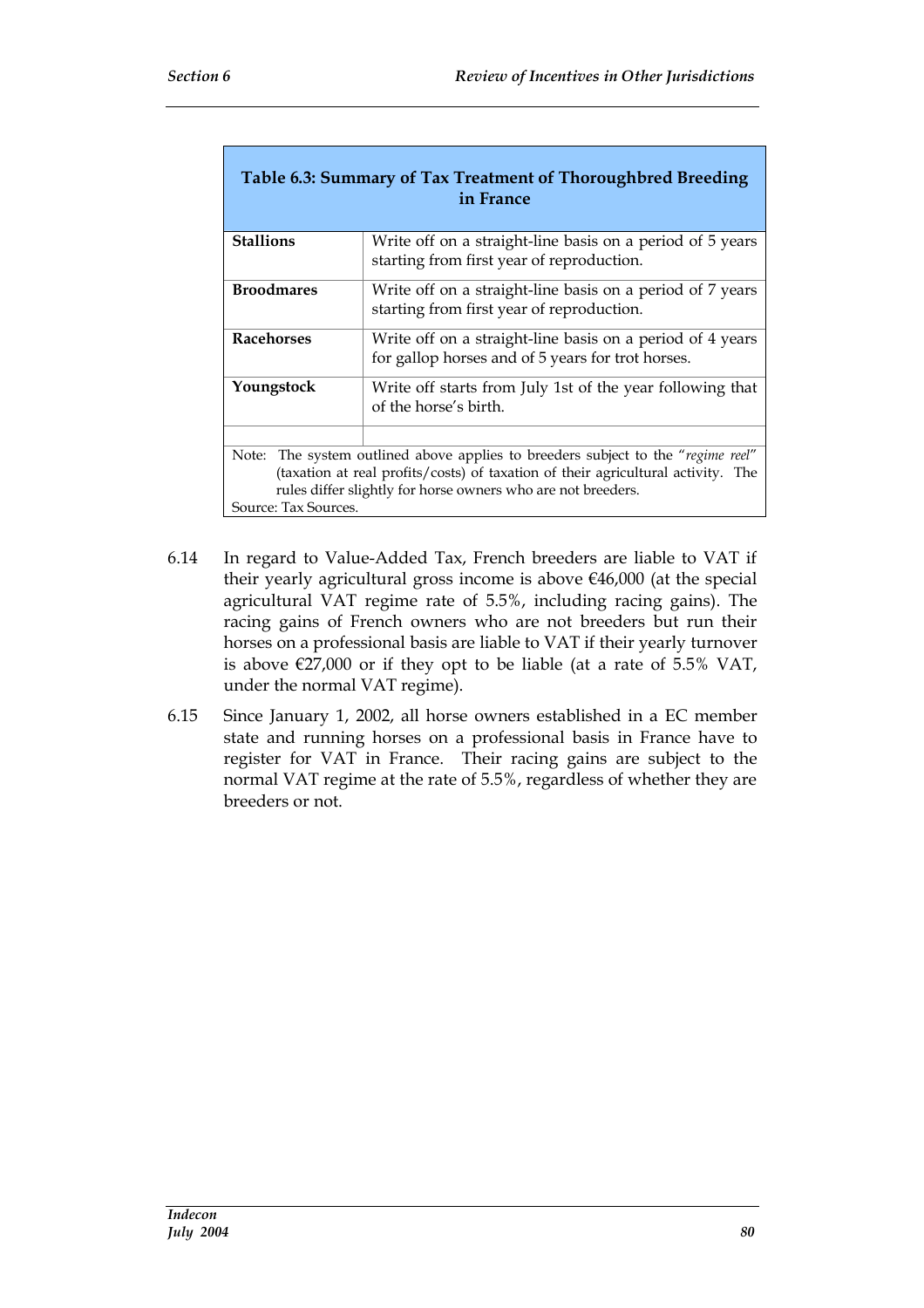### **U.S.A.**

6.16 As incentives offered to breeders vary across state, the tax and other incentives offered by each state will be examined separately. However, it is possible to summarise the tax regime, including the permitted accounting conventions, as it is set at the federal level. A summary of the permitted accounting conventions in the USA regarding the valuation and depreciation of assets is presented in Table 6.4.

|                      | Table 6.4: Summary of Tax Treatment of Thoroughbred Breeding<br>in the USA                                                                                                                                                                                                                                                    |
|----------------------|-------------------------------------------------------------------------------------------------------------------------------------------------------------------------------------------------------------------------------------------------------------------------------------------------------------------------------|
| <b>Stallions</b>     | Depreciated over 3 years if the animal is more than 12<br>years old. Depreciated over 7 years if the animal is 12<br>years old or younger.                                                                                                                                                                                    |
| <b>Broodmares</b>    | Depreciated over 3 years if the animal is more than 12<br>years old. Depreciated over 7 years if the animal is 12<br>years old or younger.                                                                                                                                                                                    |
| <b>Racehorses</b>    | Depreciated over 3 years if the animal is more than 2<br>years old. Depreciated over 7 years if the animal is 2<br>years old or younger.                                                                                                                                                                                      |
| Youngstock           | Generally, weanlings are not depreciated, as they are<br>not considered placed in service. If they have been<br>placed in service, they are depreciated according to the<br>tables on the left.                                                                                                                               |
|                      |                                                                                                                                                                                                                                                                                                                               |
| Source: Tax Sources. | Notes: Generally, the US depreciation rules allow owner to take one half-year of<br>depreciation in the first year an asset is placed in service, though there are<br>exceptions. Also, horses held for resale may not be depreciated, but rather all<br>costs are capitalised and deducted against the ultimate sales price. |

#### *State of New York*

6.17 In the state of New York, incentives for thoroughbred horse breeders include an award programme for New York-bred horses and certain exemptions for the sale of thoroughbred horses. Details of these incentives are presented below.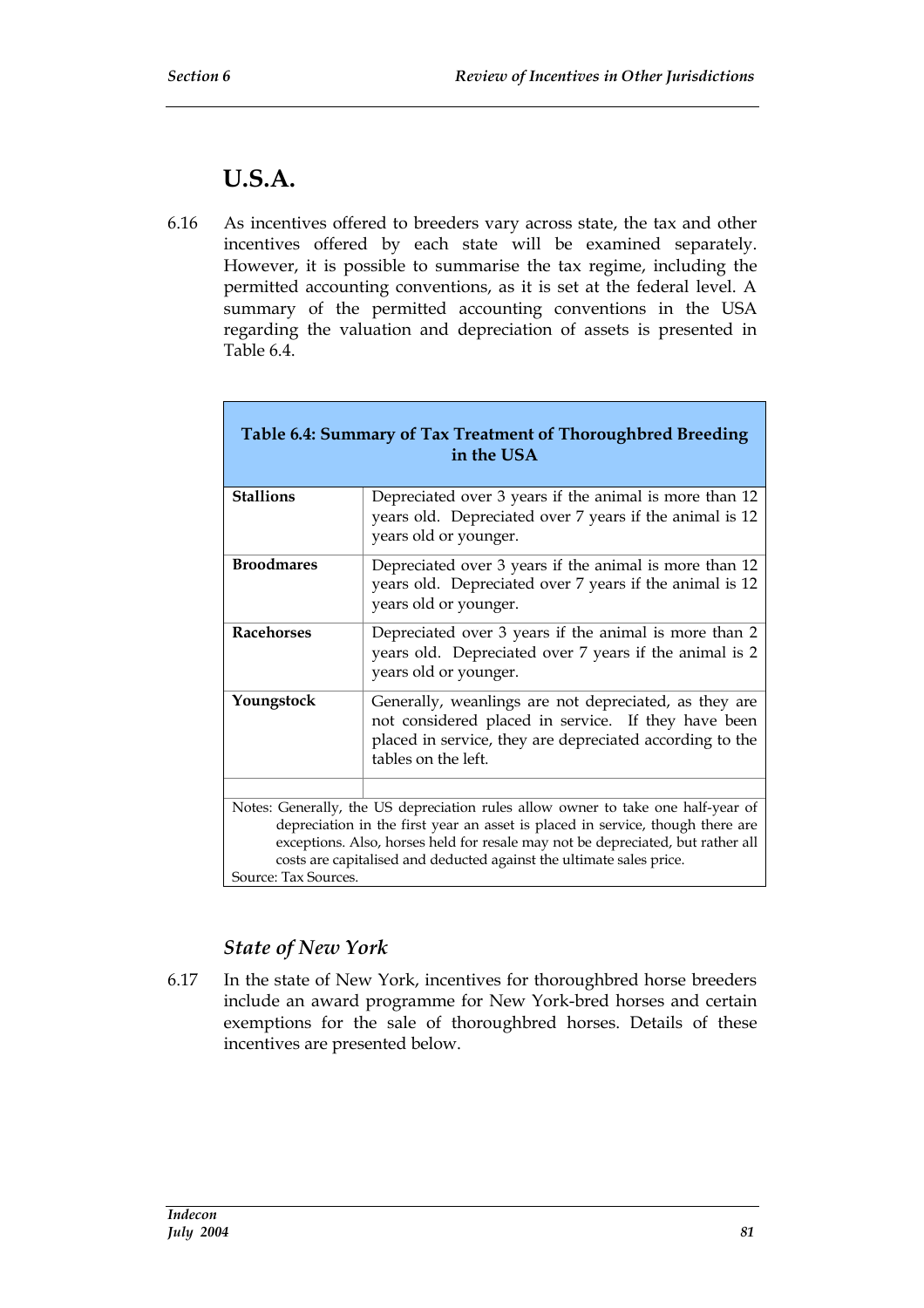- 6.18 The New York State Thoroughbred Breeding and Development Fund (TBDF) pays awards to breeders, stallion interests and owners of NYbreds that come in the first 4 places of NY races.
	- Breeders<sup>31</sup> awards of 20% of the amount won in all races run in New York State are paid if the horse is sired by a registered NY state stallion, with a \$10,000 cap. If the horse is sired by a non-NY stallion or non-registered stallion the award is reduced to 10% with a \$10,000 cap.<sup>32</sup> In 2002, the amount paid to breeders of Registered New York-breds totalled \$6,496,058.
	- Stallion awards of 7% with a cap of \$10,000 are paid to stallion interests on all races run in New York State (1st, 2nd, 3rd and 4th places). In 2002, the New York State Thoroughbred Breeding and Development Fund distributed \$1,919,812 of stallion awards.
	- Owner Awards for registered New York-breds sired by Registered New York-based sires is 20% (10% for registered New York-breds sired by non-New York-based sires) of prize money for horses finishing in the top 4 places in open company races with a claiming price of \$30,000 and upward with a cap of \$20,000 per horse, per race. In 2002 the New York State Thoroughbred Breeding and Development Fund paid \$1,311,678 to owners of registered New York-breds.
	- There are also races that are exclusively for registered New York-breds. Annually, there are 41 stake races with total purses exceeding \$3.5 Million dollars. In addition, there are over 800 overnight races run each year exclusively for Registered New York-breds.
- 6.19 A racehorse purchase is exempt from sales and use tax in New York,  $i$ f $\cdot$ 33
	- The horse is registered with the Jockey Club, the United States Trotting Association, or the National Steeplechase and Hunt Association. (A horse purchased during the first twenty-four months of its life may qualify if it is eligible to be registered.)
	- The horse is purchased with the intent that it will be entered in an event on which pari-mutuel wagering is authorized by law.

<sup>&</sup>lt;sup>31</sup> A breeder is the to the owner(s) of the mare at the time the mare foals in the State of New York.

<sup>32</sup> Rates quoted are effective with the foal crop of 1994 (2 year olds of 1996). Awards for all other foal crops (1983 and earlier) remain the same.

<sup>33</sup> New York State Department of Taxation and Finance (1995) *Sales Tax Exemption for Purchases of Racehorses* TSB-M-95 (6) S.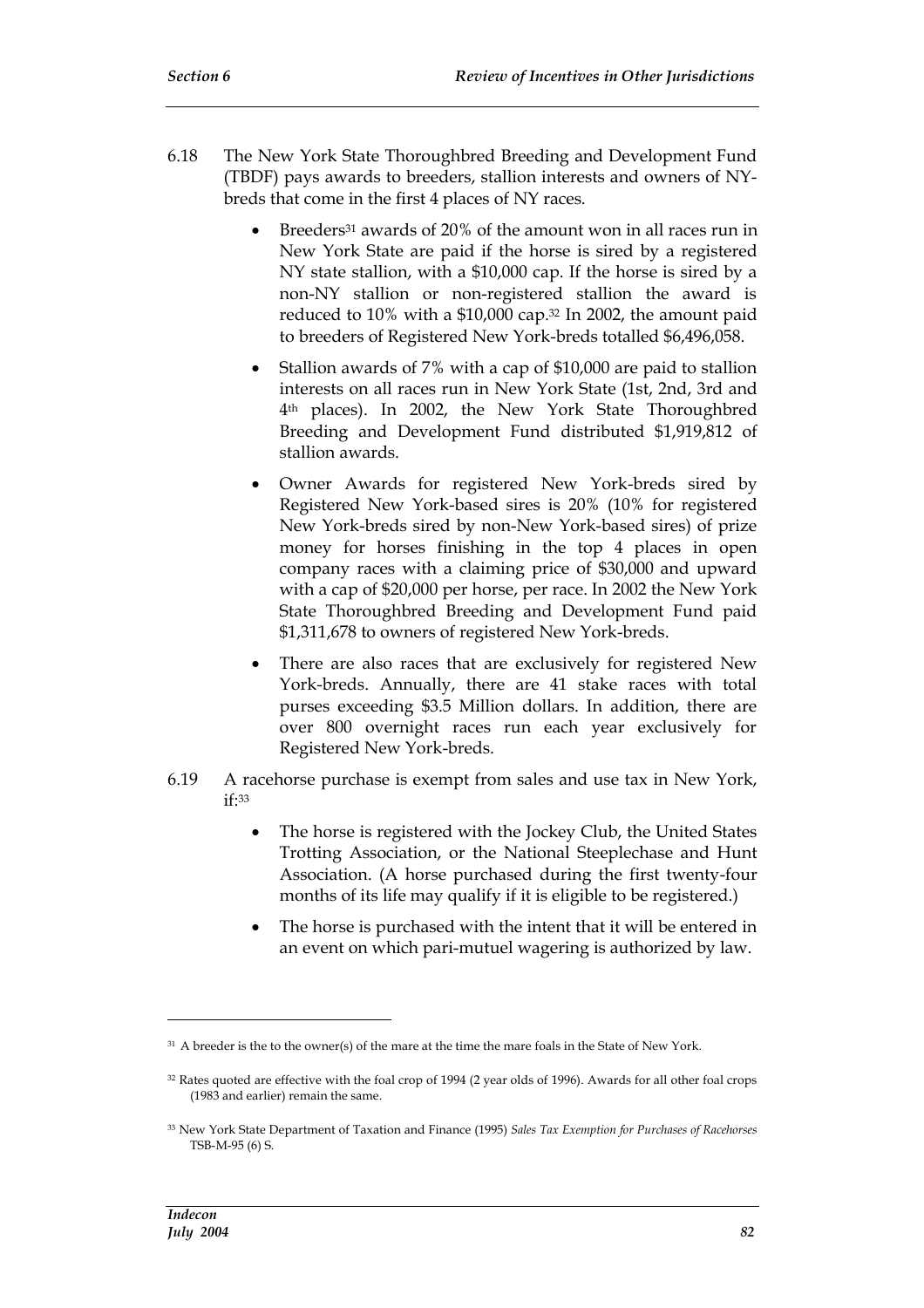#### *State of California*

- 6.20 The lucrative combination of a state-bred breeder programme and a state sales and use tax exemption form the basis of the incentives offered by the state of California. Further details are presented below.
	- The breeders and owners of registered California-bred Thoroughbreds and the owners of California-based stallions qualify for awards under the program. There are three types of awards:<sup>34</sup>

Breeders Awards – a monetary award paid to the breeder of a registered California-bred thoroughbred finishing in the top three of any race run in California and any graded stakes races in the United States. Breeders also receive 75% of the remainder of the total incentive award monies after owner awards are paid. Breeder awards are always paid exclusive of nomination, entry and starting fees.

Owners Awards – a monetary award paid to the owner of a registered California-bred Thoroughbred horse running in qualifying races in California. Owners can receive at least a 20 percent bonus on the finisher's share for finishing in the top 5 of qualifying races. Owner awards are always paid exclusive of nomination, entry and starting fees.

Stallion Awards – monetary awards paid annually to the owners of registered California stallions (California conceived or California-bred) which have won a qualifying race or have finished in the top 3 of a stakes race in the state or any graded stakes race in the United States during the year. The awards are aimed at stimulating the acquisition and retention in California of internationally prominent stallions.

 Under Regulation 1535, California partially exempts from sales and use tax "the sale of, and the storage, use, or other consumption in this state, of racehorse breeding stock purchased for use by a qualified person". <sup>35</sup>

Under the regulation, a 'qualified person' is defined as a person who purchases racehorse breeding stock solely with the intent and purpose of breeding, where as 'racehorse breeding stock" is defined as racehorses capable of and purchased solely for the purpose of breeding.

<sup>34</sup> California Thoroughbred Breeders Association (2003) 'California's Incentive Programs'.

<sup>35</sup> Regulation 1535 - Racehorse Breeding Stock.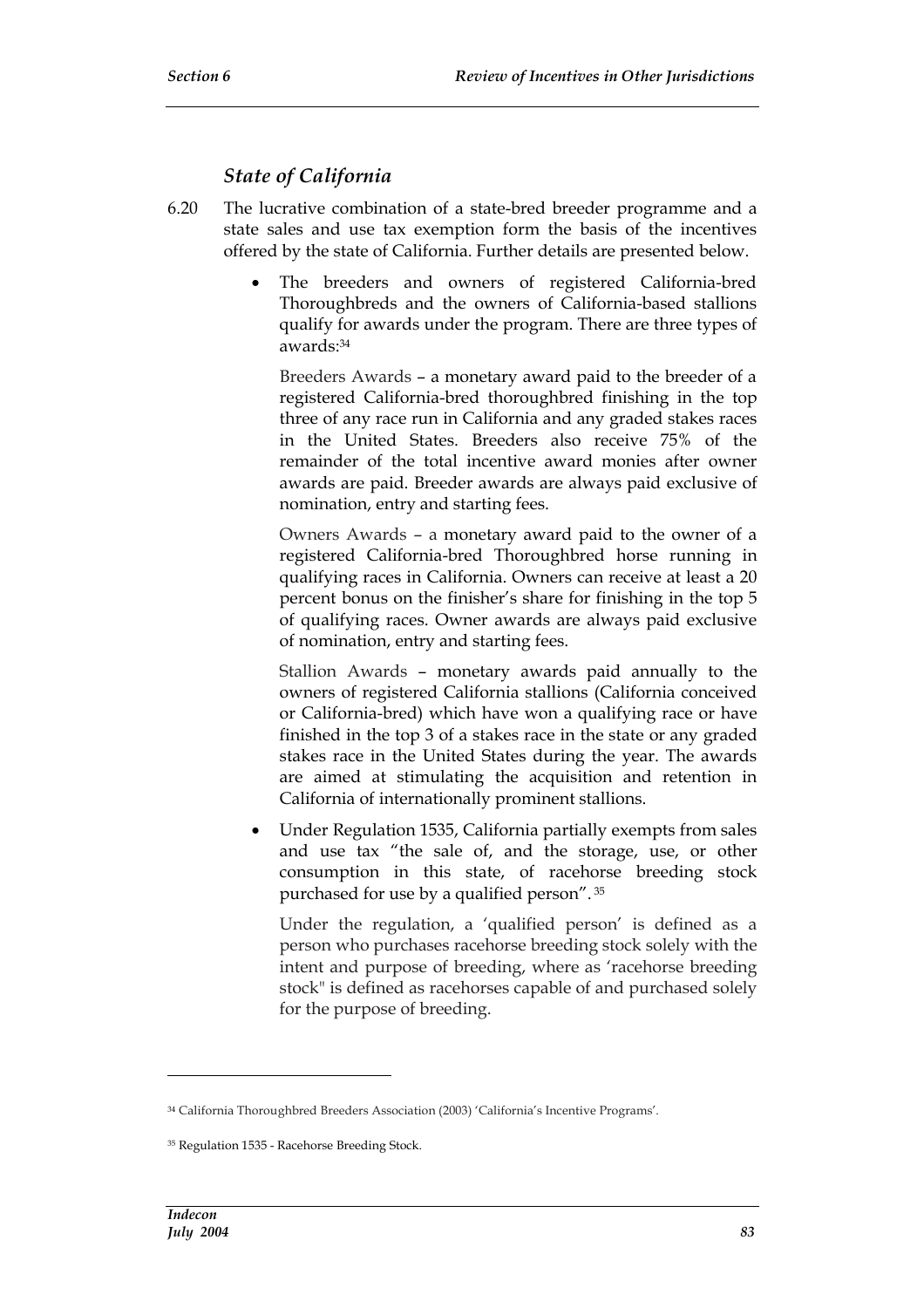The partial exemption applies to only the state portion of the sales and use tax rate, currently applied at the rate of 5.00%. The exemption does not apply to local, city, county, or district taxes.<sup>36</sup>

California State estimates the revenue lost from the sales and use tax exemption for racehorse breeding stock tax to total \$1.6 million for 2003.<sup>37</sup>

#### *State of Florida*

- 6.21 In Florida, a state breeder incentive programme offers significant incentives for Florida-bred horses to remain in Florida. Incentives are focused on increased prize money awards, rather than tax incentives. Details of the programme are set out below:<sup>38</sup>
	- The \$8 million fund is administered by the Florida Thoroughbred Breeders' and Owners' Association. The breeders' incentive programme comprises breeder and stallion owner awards.
	- The passage of the Senate Bills number 770 and number 286 has provided significant tax relief to the tracks while also increasing the percentage of the combined on-track and intertrack pari-mutuel handle and a percentage from the outgoing interstate simulcasts allocated to the breeders' incentive program from 0.75% to 0.995%.
	- The owner of a thoroughbred stallion registered with the FTBOA is paid an award of 20% of the gross purse of a stakes race won by a registered Florida-bred at a licensed thoroughbred pari-mutuel track located in the State of Florida. Each single stallion owner award may not exceed \$15,000.
	- The breeder of a Florida-bred winner registered with the FTBOA is paid an award of 15% of the gross purse from a licensed Thoroughbred pari-mutuel track located in the State of Florida. Again, each single breeder award may not exceed \$15,000.

<sup>36</sup> California State Board of Equalization, 'Partial Sales and Use Tax Exemption for Racehorse Breeding Stock.

<sup>37</sup> California State Board of Equalization, (2003) *Sales and Use Taxes: Exemptions and Exclusions*, May, Publication No. 61.

<sup>38</sup> Source: Florida Thoroughbred Breeders' and Owners' Association, www.ftboa.com.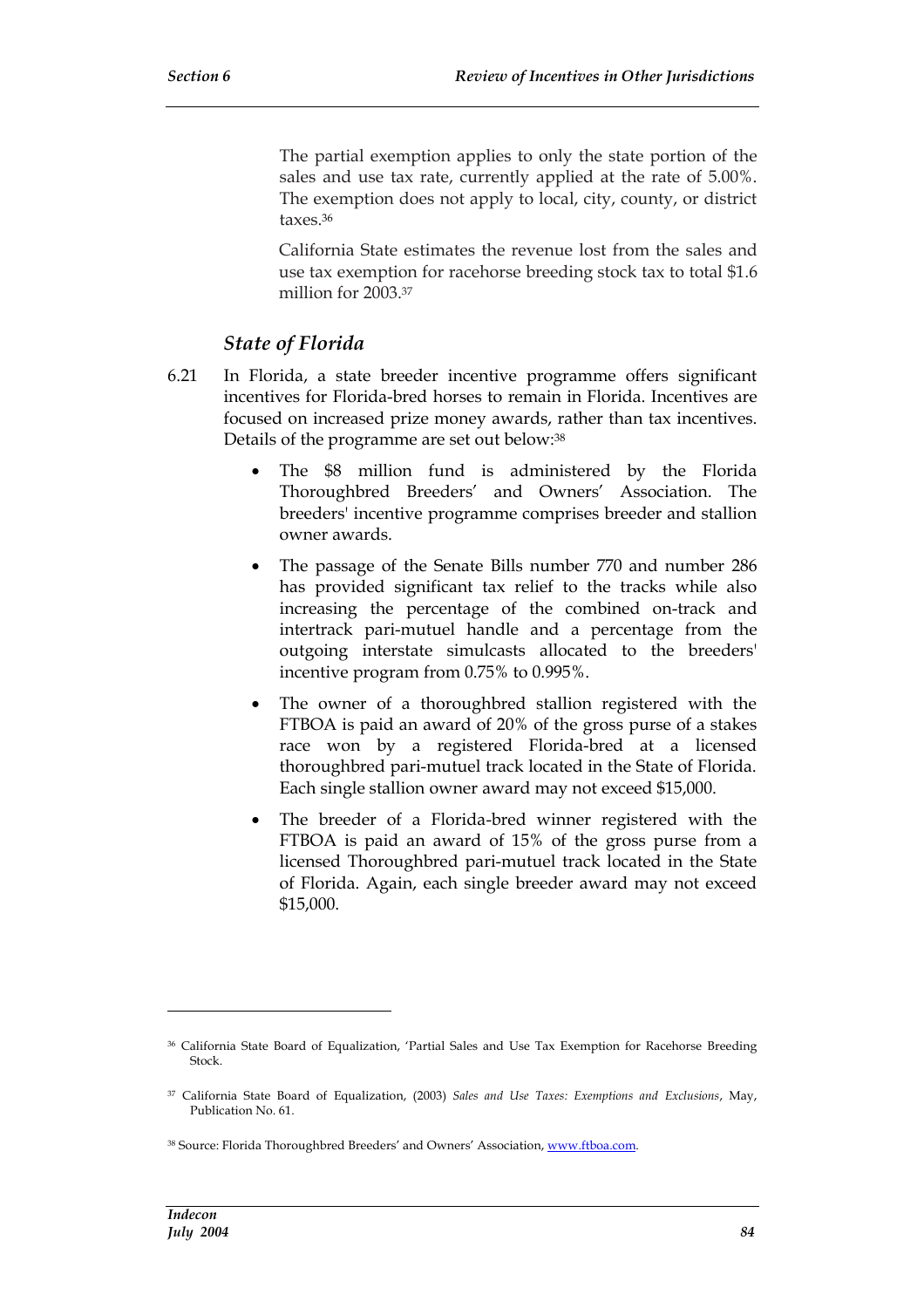- Also, the FTBOA may pay the breeder of a registered Floridabred winner a bonus award. The breeder bonus awards are allocated on a pro rata share of the funds available (the balance of the award account), based on the awards the breeder has received through the preceding 12 months.
- In addition to breeders' and stallion owners' awards, Floridabreds registered with the FTBOA can earn Florida Owners' Award premiums in addition to the net purse to the winner for their owners. Florida Owners' Awards are paid out by the individual Florida tracks to the owner of a registered Floridabred winner of certain races, with up to \$40,000 added based on a percentage of the gross purse. Participating Florida racetracks annually distribute over \$5 million in Florida Owners' Awards. The award is financed through a portion of the takeout on the pari-mutuel handle.

#### *State of Texas*

- 6.22 In Texas, the Accredited Texas Bred (ATB) Programme was legislated by the State of Texas in the Texas Racing Act 1986 to encourage breeding of horses in the state.
	- Administered by the Texas Thoroughbred Association, the ATB Programme is an incentive-based plan that pays owner, breeder and stallion owner awards to those who participate in the breeding and racing of Thoroughbred horses in Texas.
	- Any Accredited Texas-Bred horse finishing first, second or third in any race in the state earns extra money from the programme.
	- The extra money comes directly from wagering at the racetracks and is not funded from nomination fees.

#### *State of Kentucky*

6.23 Kentucky has a breeder incentive scheme at present, which was created in 1978 by KRS 230.400.<sup>39</sup> The Kentucky Thoroughbred Development Fund provides purse supplements to the owners of Kentucky-sired, Kentucky-foaled runners. Only registered Kentuckysired Kentucky-foaled horses are eligible to share in Fund purse supplements. Only the first four finishers are eligible for the awards. The allocation is on a staggered scale of 65% to the winner, 20% to second, 10% to third and 5% to fourth.

<sup>39</sup> Source: Kentucky Thoroughbred Association.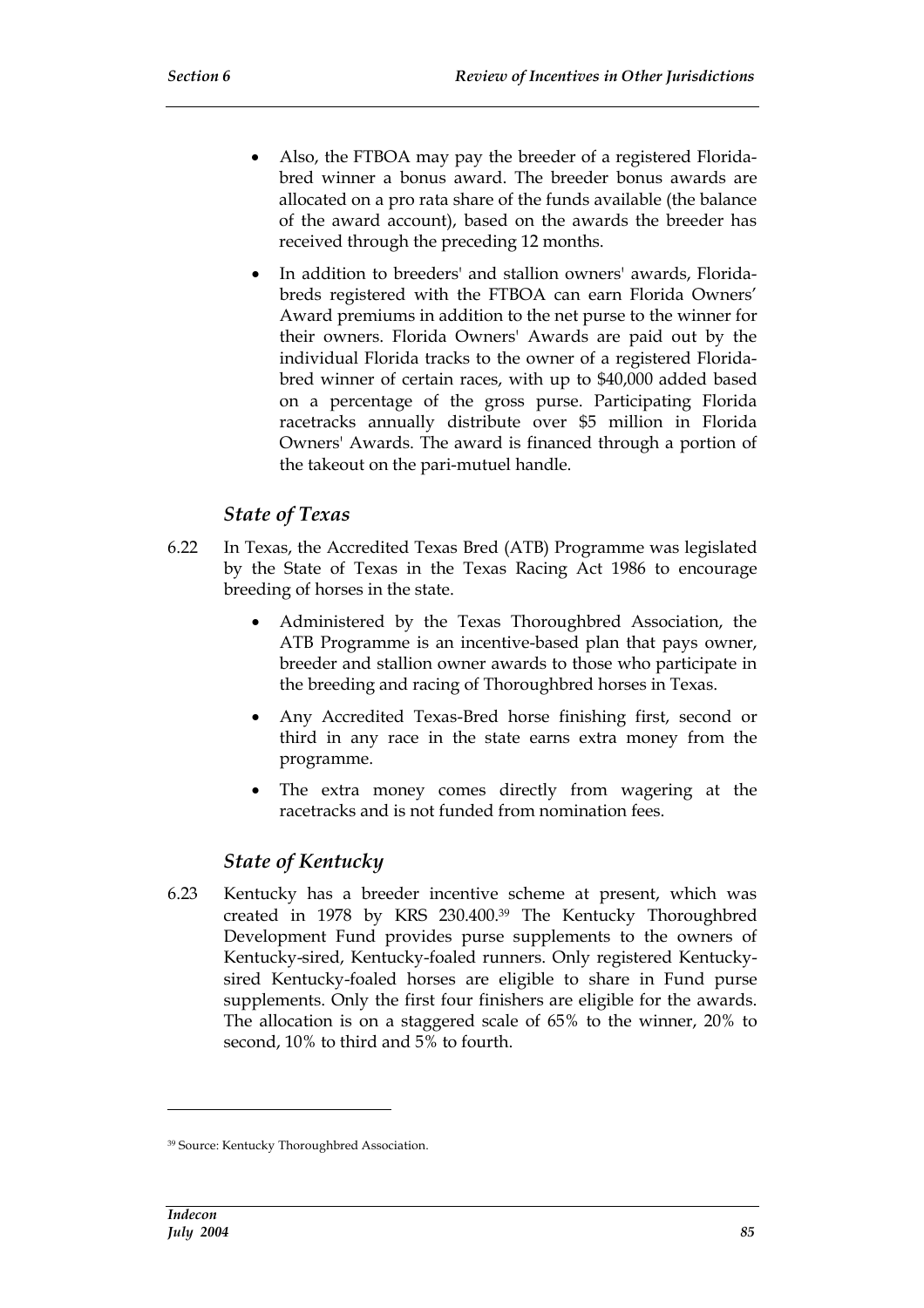- 6.24 Furthermore, fuelled by concerns that Kentucky's significant thoroughbred breeding industry is under threat from competition from other states that exempt stud fees from sales tax (such as California, Florida and New York), a Kentucky state senator, Senator Damon Thayer, has pre-filed two bills<sup>40</sup> to reduce taxes paid by Kentucky horse owners.
- 6.25 At present, owners of mares bred to Kentucky stallions must pay a 6% sales tax on stud fees. The bills propose eliminating this 6% sales tax on stud fees to match other breeding states, while also eliminating the sales tax on feed, fencing and other equipment used in the daily operation of horse farms. This would result in the estimated loss of \$20 million a year in reduced tax revenues from the sector.

<sup>40</sup> Bill numbers: BR210 and BR211.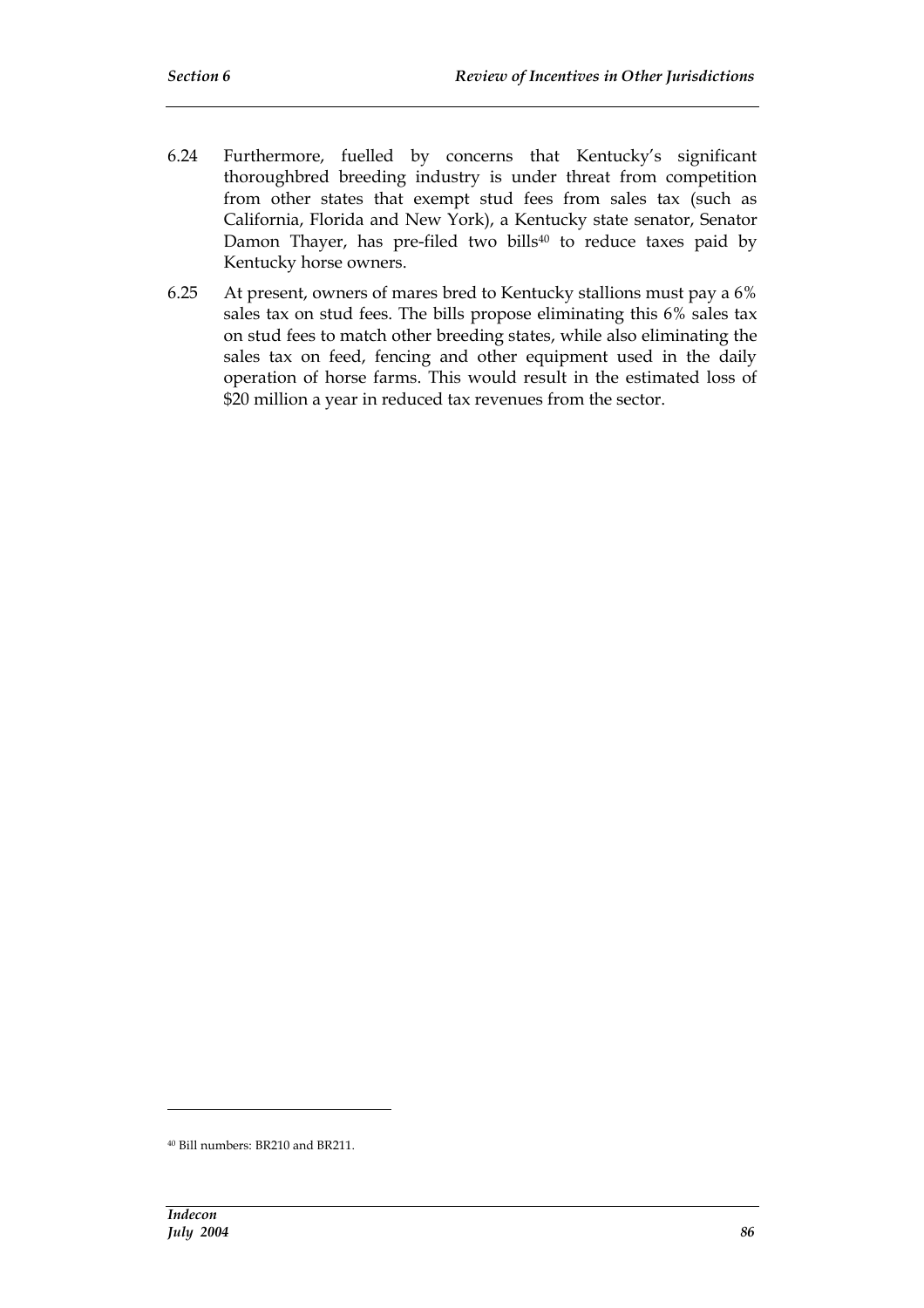## **Summary of Main Findings**

- 6.26 In this Section, we have reviewed the tax and other incentives offered to the thoroughbred breeding industry in various jurisdictions that represent competition for the Irish industry, both currently and in the future. The jurisdictions examined include:
	- $\bullet$   $IJK:$
	- Australia;
	- New Zealand:
	- France; and
	- USA (New York, California, Florida, Texas and Kentucky).
- 6.27 While the nature of the incentives offered vary from jurisdiction to jurisdiction (including between U.S. states), the results of our analysis show that competition on the basis of incentives is strong. Incentives offered tend to focus on the reduced rate application or nonapplication of income tax and sales tax, as well as breeder incentive programmes that offer additional prize money to domestic-bred race winners.
- 6.28 The tax treatment of stallions, broodmares and youngstock with regard to permitted accounting conventions, such as tax write-downs and depreciation of assets, also varies considerably across jurisdictions.
- 6.29 There are some jurisdictions that offer competitive tax and other monetary incentives to thoroughbred breeders, and the U.S. state of Kentucky is debating the proposed introduction of a sales tax exemption in addition to the breeder incentive programme, which would strengthen the Kentucky thoroughbred breeding industry, which is already a leading location. Furthermore, the introduction of an owners' premium scheme in the UK shows the heightening competition between locations.
- 6.30 The findings of this review show that competition between jurisdictions on the basis of incentives is strong.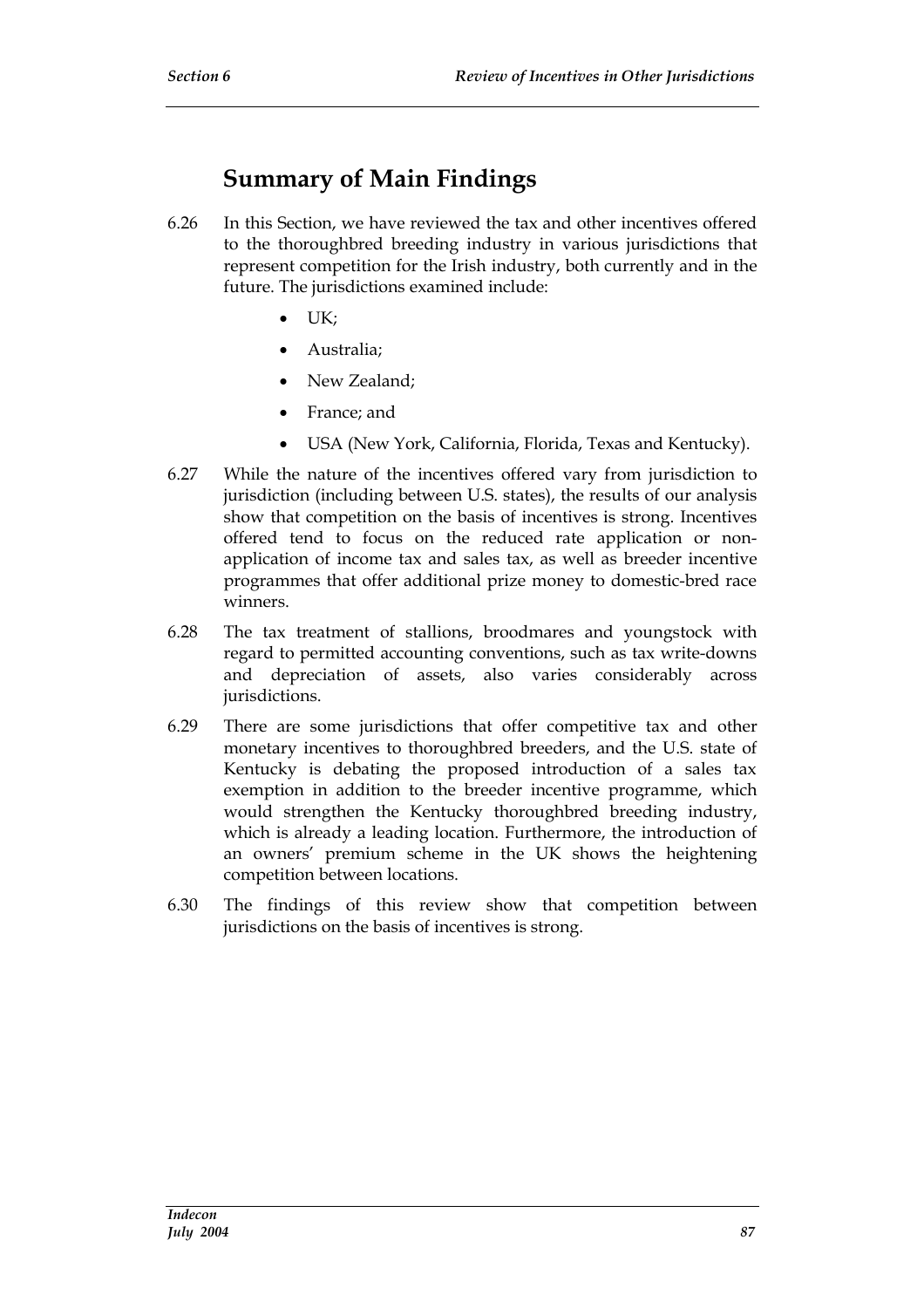# **7 Evaluation of Economic Costs/Benefits of the Irish Stallion Tax Incentive**

### **Introduction**

7.1 In previous chapters we examined the economic contribution of the sector and discussed the tax treatment of the Stallion business and the position in other countries. Our review is confined to the exemption on stallion income and not any other part of the stallion sector or other parts of the industry. In this chapter we consider the costs and benefits of the current Irish tax position. First, we examine some of the issues pertaining to the economic costs and benefits of the application of sector-based tax incentives or subsidies in general.

## **Issues in Examining Tax Incentives**

- 7.2 In evaluating the economic costs and benefits of the provision of sectoral tax incentives, there are a number of important issues that require consideration, as follows:
	- What are the economic distortions or cause of market failure which the incentives are designed to overcome?
	- Are the incentives effective in overcoming these distortions?
	- Could the cause of market failure be tackled directly?
	- Are the incentives in themselves distorting?
	- What are the exchequer and economy-wide implications of the incentives?
- 7.3 There is a view that a government subsidy via tax incentives or other means may be justified for the sector providing that the cost of the subsidy is "repaid" by the direct and indirect tax payments and other related contributions made by sector and its suppliers. However, it is important to clarify that the concept that subsidies are justified providing they equate to or are less than the direct and indirect economic impact is not grounded in economic analysis.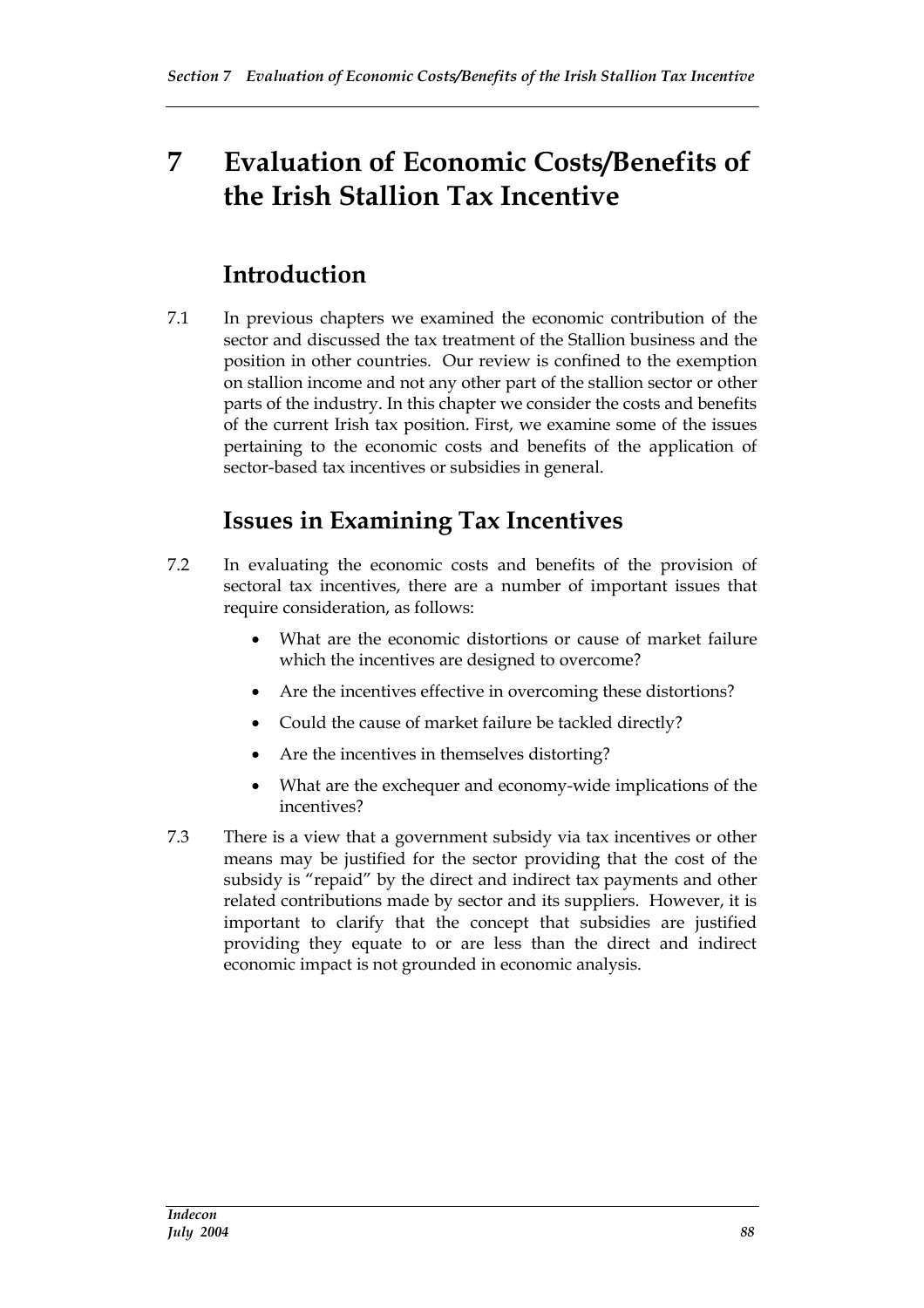7.4 Economic analysis suggests that the appropriate approach to deciding on the merits of tax incentives or other subsidies is not based on the adding up of all direct and indirect taxes or even direct taxes but should rather be determined by an evaluation of whether economic welfare would be increased by not providing any subsidies. In other words, a key requirement is to evaluate the whether and to what extent economic distortions or externalities exist. For example, it has been pointed out that:

> "Distortion refers to factors that cause a divergence between marginal social costs (or benefits and market prices). Externalities refer to the effects of the investment on costs and benefits that do not directly accrue or are not directly allocated in the market pricing mechanism to the investment. Put simply, externalities are external effects that can also be termed secondary effects or spill over effects..... It is therefore necessary to adjust market prices to take account of the external effects of the investment, but only where market prices fail to take account of these external effects."<sup>41</sup>

### **Evaluation of Economic Benefits of Tax Incentives/Subsidies**

- 7.5 A number of factors require consideration within the context of evaluating the overall economic benefits to the Irish economy of the provision of tax incentives or subsidies to particular economic sectors, including:
	- Quantification of expenditure of sector on Irish good & services;
	- Quantification of expenditure of sector on imported goods & services;
	- Quantification of expenditure on labour costs;
	- Quantification of expenditure on non-labour costs;
	- Quantification of exchequer contribution of sector's activities, including PAYE, PRSI, VAT, Corporation tax and other tax payments;
	- Identification and quantification of multiplier effects;
	- Identification and estimation of economic deadweight and displacement impacts (discussed later in this section).

<sup>41</sup> See Gray, A.W. (1995), EU Structural Funds and Other Public Sector Investments - A Guide to Evaluation Methods, Gill and MacMillan.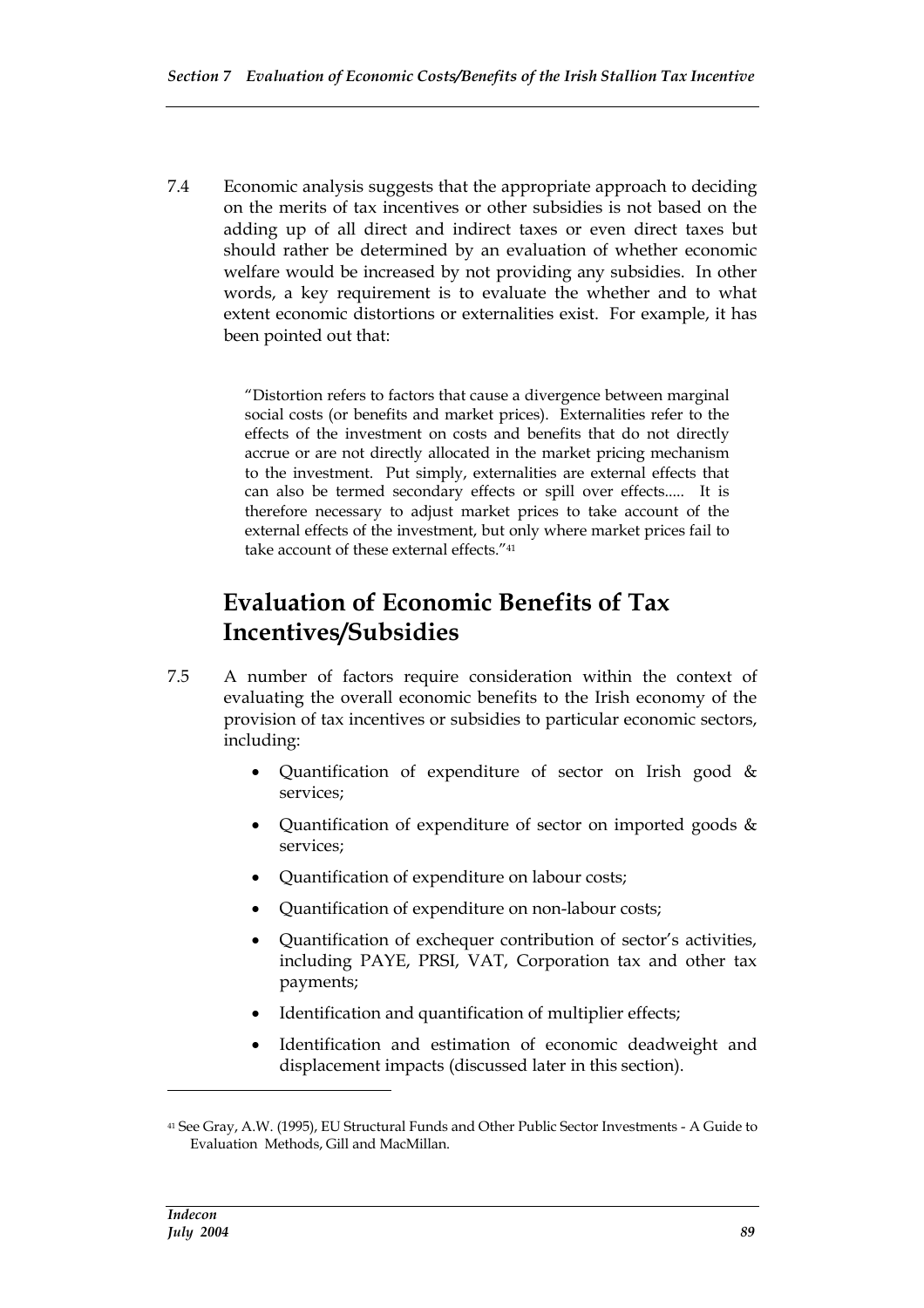- 7.6 The key issue in the estimation of the total benefits accruing from the provision of a tax incentive or subsidy to a particular sector is the need to quantify the net marginal benefit to the Irish economy. Direct benefits from a given economic activity ordinarily include direct expenditure on Irish produced goods and services used in the sector's activities and expenditure on labour and non-labour costs. However, as imported goods & services do not constitute a net contribution to Irish GNP, such expenditure must be subtracted from the overall expenditure figures.
- 7.7 Furthermore, given the need to estimate the net additional contribution of the tax incentive - i.e. the net economic impact over and above what would have taken place in the absence of the incentive – it is also necessary to subtract any deadweight and displacement impacts arising out of any additional activity that occurs. We discuss these aspects further later in this section.

## **Evaluation of Economic Costs of Tax Incentives/Subsidies**

### *Economic Distortions and Externalities*

- 7.8 There may be distortions or market failures in the Irish thoroughbred sector, which may result from a range of factors. However, it is necessary in framing policy to consider whether any initiatives directly address such distortions. In particular, it should be highlighted that where market failures do not exist, then the pricing mechanism would provide the signals necessary to lead to an appropriate outcome in terms of economic welfare. The main potential causes of market failure, which we examine further below, include the following:
	- Distortions and externalities;
	- Monopoly power;
	- Unemployment;
	- Taxation.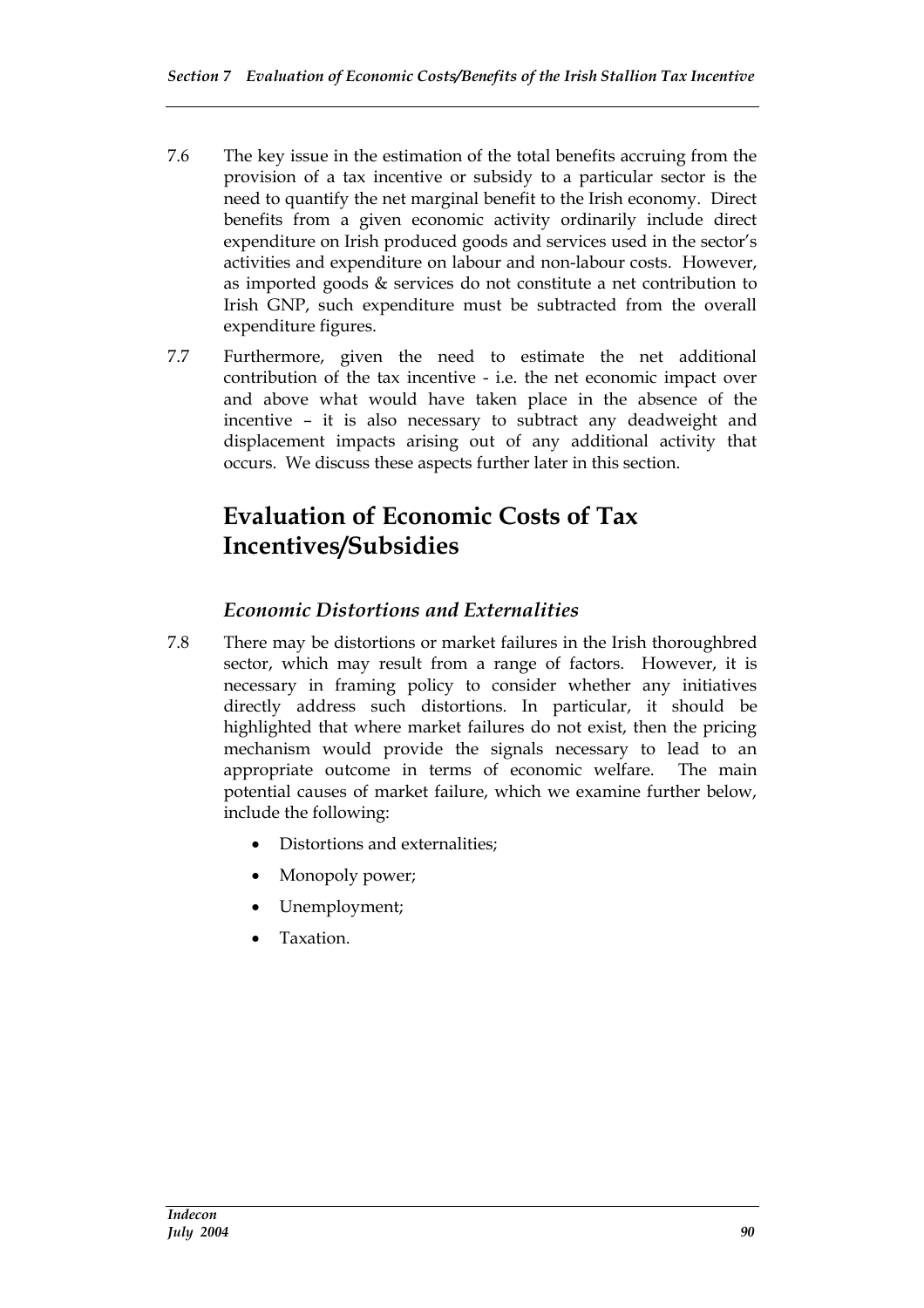### **Distortions and Externalities**

7.9 Distortions and externalities refer to factors that cause a divergence between marginal social costs or benefits and market prices. Externalities, which may be positive or negative, refer to the effect of an activity on costs and benefits that do not accrue directly or are not directly allocated through prices. Put simply, externalities are external effects that can also be termed secondary effects or spillover effects. Such effects may justify government intervention. An example of a potential positive externality is the indirect tourism benefits deriving from activities in the thoroughbred breeding industry.

#### **Monopoly power**

7.10 Apart from the issue of externalities, policy intervention in the form of tax incentives or subsidies may also be justified because of the presence of market imperfections or monopoly power in a sector. For example, the dominance of a few operators in a particular sector may result in market prices that cause a divergence from the most appropriate level of economic activity in that sector. Market power in other countries may also be relevant.

#### **Unemployment**

- 7.11 In some cases policy intervention may be justified to address the economic and social difficulties caused by unemployment.
- 7.12 In evaluating the overall economic impact of a sector, an important issue concerns the value placed on employment. In deciding on such values, two important issues must be considered. The first is the requirement to consider what level of employment would have taken place in the economy as a whole in the absence of that sector (the issue of 'deadweight' is discussed below). The second is the requirement to take account of the fact that there is not a one-to-one relationship between employment in a particular sector and the level of unemployment in that sector. The appropriate value to place on employment is determined by what economists term the shadow price or opportunity cost of labour<sup>42</sup>. The opportunity cost of labour is ordinarily expressed in relation to current market values and is *inter alia* influenced by prevailing economic conditions; in other words, if labour resources in an economy are fully or close to fully employed the opportunity cost of labour is likely to be high. We believe that in current Irish circumstances the opportunity cost of labour is high.

<sup>&</sup>lt;sup>42</sup> The shadow price or opportunity cost of labour is the difference between the current value of an employment and the value in its next best alternative use. For a discussion on this technical concept, see Gray, A. W. (1995), Op. Cit.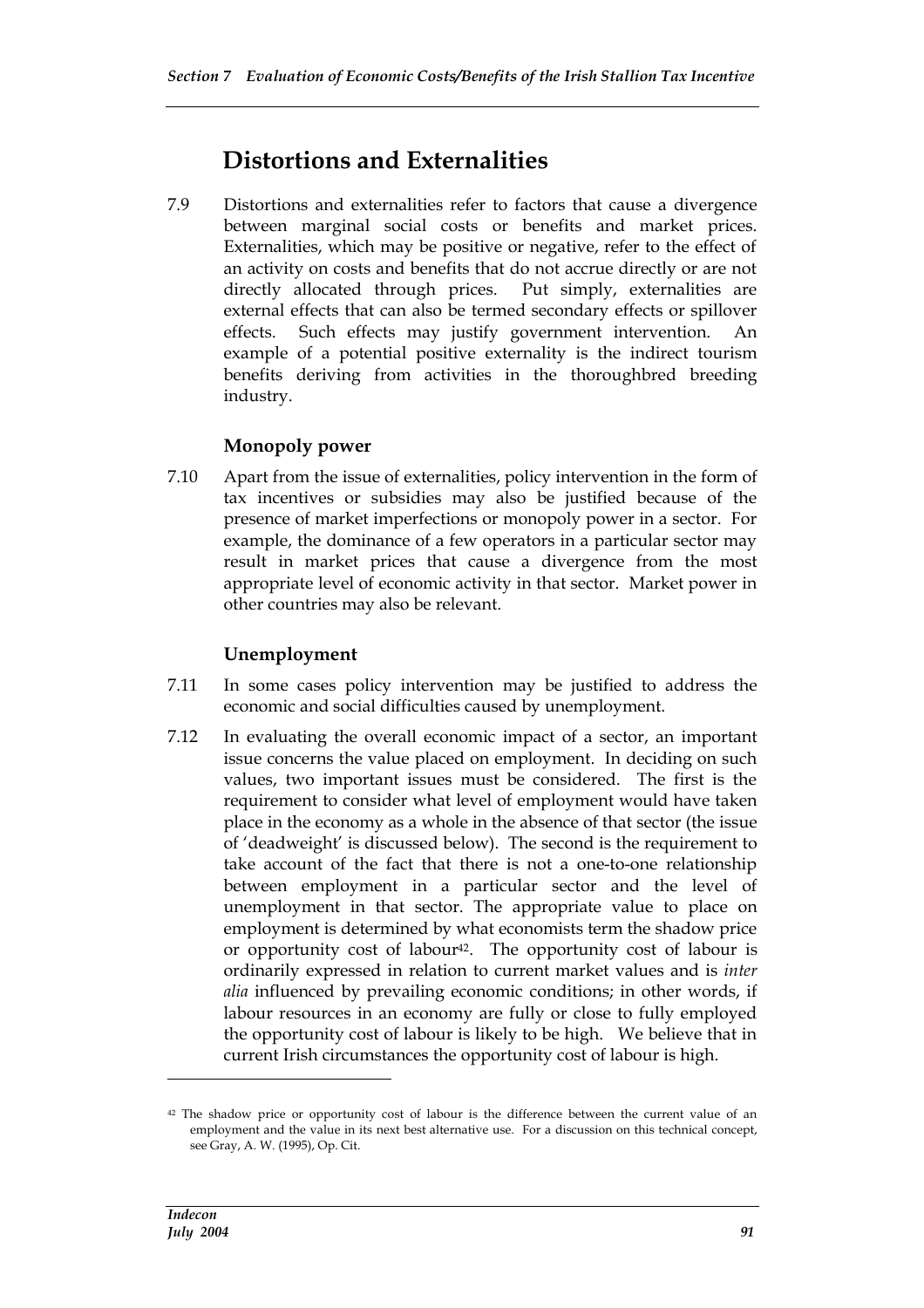#### **Taxation**

7.13 Another important potential cause of market failure concerns the impact of taxation. The issue of taxation is one that may justify some intervention in a given economic sector, although this is by no means certain. In particular, a key aspect is whether a given sector is viewed in isolation of whether wider economic issues are taken into account. This is a complex issue and the net tax contribution of a particular economic sector will depend *inter alia* on a combination of factors including the loss of tax income arising from the operation of any tax incentives or subsidies and the marginal difference in tax income from other forms of taxation, e.g. PAYE, PRSI, VAT and Corporation tax. However, it is an important issue that must be examined in detail at sectoral level.

#### *Economic Deadweight and Displacement*

- 7.14 In evaluating the economic costs and benefits of the provision of tax incentives and subsidies to a particular economic sector, it is also essential to consider the issues of economic 'deadweight' and 'displacement'.
- 7.15 Deadweight is concerned with what would have been the case if the incentive had not been in operation. In relation to the thoroughbred sector, for example, this concept refers to the likelihood that some or all of the breeding and other activities that currently take place in the industry would have been produced without the incentive. It should be noted that deadweight is not limited to 'full' or 100% deadweight, where a project or activity may not proceed at all in the absence of an incentive. 'Partial' deadweight, where a project or activity still takes place but in a different scale, format or location, may also occur and indeed is generally more common.
- 7.16 Displacement refers to the extent to which the provision of a tax incentive or subsidy to a particular sector may lead to other negative side-effects that result in a reduction in overall benefits.
- 7.17 The tax and other contributions of a sector cannot on its own form the basis for deciding on what level of subsidy is appropriate although where the subsidy represents a significant percentage of the economic impact this is a cause for concern. The tax and other contributions of the Irish thoroughbred industry are, however, an important focus of this study and are examined further below.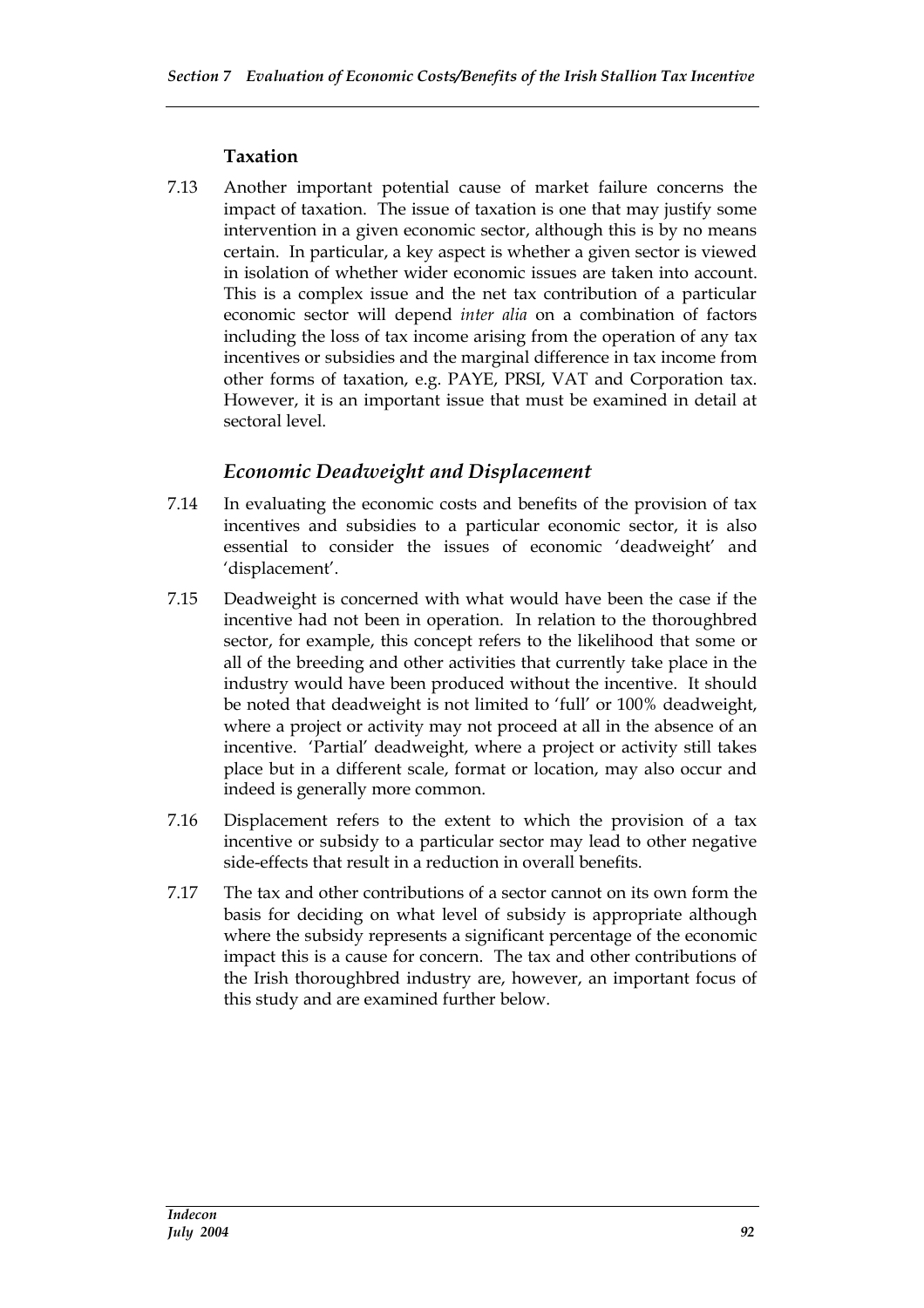### **Rationale for Tax Incentives**

- 7.18 The rationale for the continuation of the current incentives in Ireland for thoroughbred breeding can be summarised as follows<sup>43</sup>:
	- Stallions are highly-mobile international assets, as witnessed by the phenomenon of stallion shuttling, and will be located where the net after-tax rates of return they generate are highest;
	- The stallion income exemption has supplied the development of a thriving thoroughbred breeding industry in Ireland, which makes a significant contribution to the Irish economy, in terms of employment (in the thoroughbred breeding industry and supporting industries), rural development and attraction of foreign investment.
- 7.19 A cost-benefit analysis of the tax exemption requires an assessment of a number of key issues including:
	- An assessment of the economic contribution of the sector including indirect benefits and the impact a change in the tax exemption would have on the sector in Ireland, and;
	- An assessment of the likely gain to the Exchequer if the tax exemption is changed.

### **Role of the Tax Exemption in Developing the Irish Thoroughbred Breeding Industry**

7.20 The Stallion and Thoroughbred Breeding Industry has experienced growth in recent years. In previous chapters the data was examined which indicates a dramatic increase in the number Stallions, Mares and Foals. This growth reflects a number of factors and according to Industry sources the tax exemption is one of the key factors behind the growth in the wider thoroughbred breeding business. As part of this study, we asked the owners of Stud farms for their views on the role of a number of factors in affecting the competitiveness of the Stallion business in Ireland. This is important as we have expressed concerns in other sectors about tax incentives where the tax incentive is the main or sole factor underlying the viability of the sector. In such cases the long term sustainability of the sector is vulnerable to tax changes in other countries.

<sup>43</sup> These points are based on findings of the report *Bloodstock Breeding: A World-class Irish Industry* (2001), reviewed in Annex 1.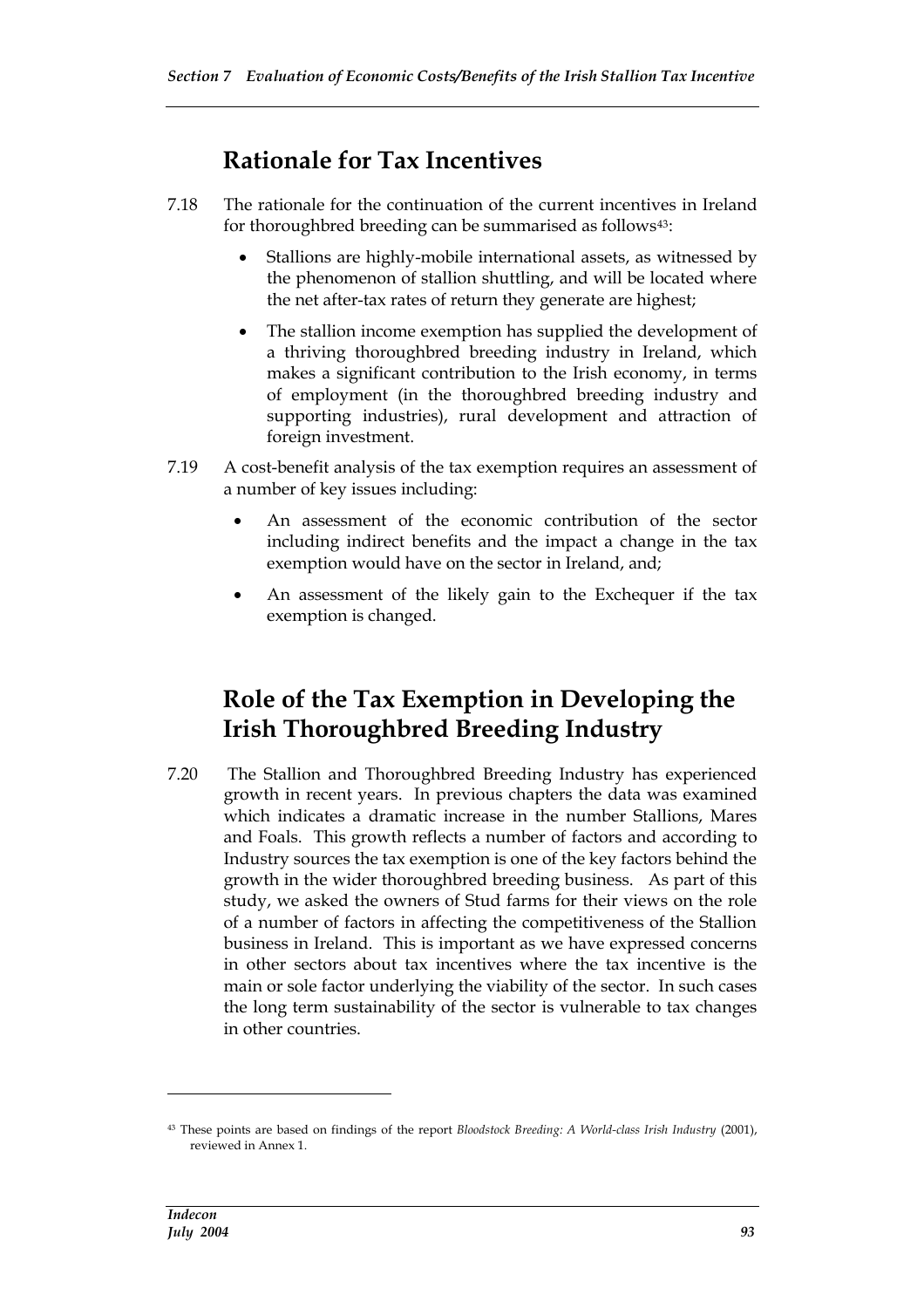- 7.21 The results of our research are included in Table 7.1 and indicate that a range of issues is important in sustaining a successful stallion industry in Ireland. Interestingly, while 83.3 % of respondents believe that the tax treatment is very important for the international competitiveness of the business in Ireland and 100% believing it to be important or very important, other factors including the international reputation are also crucial.
- 7.22 As indicated previously one concern with sectoral tax incentives is that they represent the only factor supporting the development of the sector. In such cases the sector would be vulnerable to the introduction of similar tax incentives in other countries and this raises issues concerning the sustainability of the sector. It is clear that a range of other factors are also seen as important in the case of stud farms and Ireland has advantages in terms of climate, reputation, skilled labour, costs and infrastructure.

| <b>Factors</b>                                               | % of Responses    |           |                                                   |             |                     |                                    |  |  |
|--------------------------------------------------------------|-------------------|-----------|---------------------------------------------------|-------------|---------------------|------------------------------------|--|--|
|                                                              | Very<br>Important | Important | <b>Neither</b><br>important<br>nor<br>unimportant | Unimportant | Very<br>unimportant | Don't<br><b>Know/Not</b><br>stated |  |  |
| Availability of Skilled<br>Labour                            | 70.8              | 25.0      | 4.2                                               | 0.0         | 0.0                 | 0.0                                |  |  |
| <b>Cost Competitive</b><br>Location                          | 37.5              | 45.8      | 12.5                                              | 0.0         | 0.0                 | 4.2                                |  |  |
| International<br>Reputation                                  | 87.5              | 12.5      | 0.0                                               | 0.0         | 0.0                 | 0.0                                |  |  |
| <b>Labour Costs</b>                                          | 45.8              | 33.3      | 8.3                                               | 0.0         | 0.0                 | 12.5                               |  |  |
| Labour Flexibility                                           | 33.3              | 50.0      | 4.2                                               | 0.0         | 0.0                 | 12.5                               |  |  |
| <b>Excellent Climate for</b><br><b>Breeding</b>              | 70.8              | 29.2      | 0.0                                               | 0.0         | 0.0                 | 0.0                                |  |  |
| Well-developed<br>Sectoral Infrastructure                    | 50.0              | 45.8      | 0.0                                               | 0.0         | 0.0                 | 4.2                                |  |  |
| <b>Preferential Tax</b><br>Treatment                         | 83.3              | 16.7      | 0.0                                               | 0.0         | 0.0                 | 0.0                                |  |  |
| General Government<br>Assistance                             | 70.8              | 16.7      | 8.3                                               | 0.0         | 0.0                 | 4.2                                |  |  |
| Other                                                        | 0.0               | 8.3       | 0.0                                               | 0.0         | 0.0                 | 91.7                               |  |  |
| Source: Indecen Confidential Survey of Stud Farms in Ireland |                   |           |                                                   |             |                     |                                    |  |  |

**Table 7.1: Indecon Survey of Stud Farms in Ireland - Views of Operators on Importance or Otherwise of Various Factors Affecting the International Competitiveness of the Stallion Business in Ireland**

Source: Indecon Confidential Survey of Stud Farms in Ireland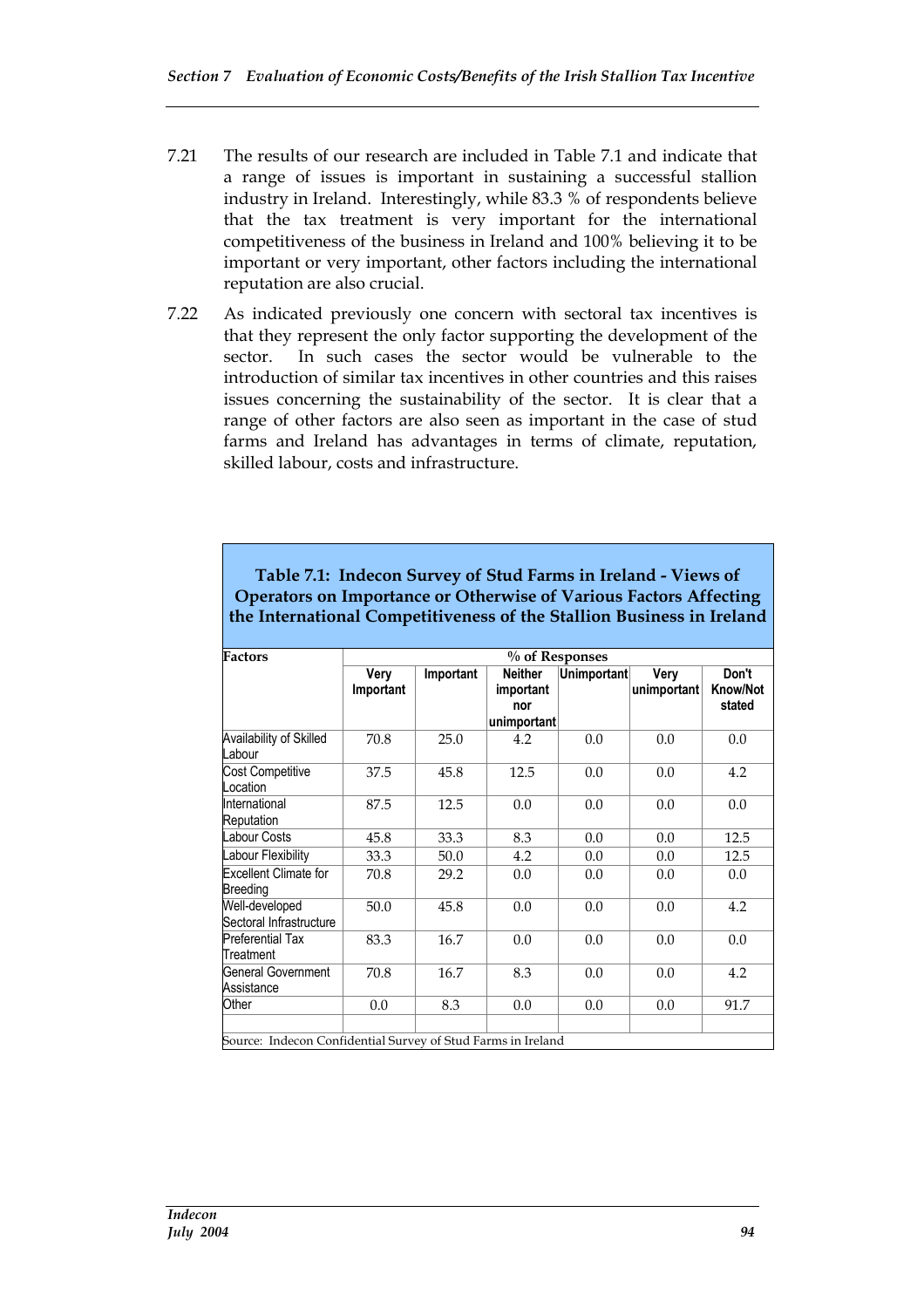7.23 We also asked respondents about the likely impact of a change in the current tax treatment would have on their businesses. These results are included in Table 7.2. The vast majority of respondents indicated that a change in tax treatment would adversely affect their business. 61.9% indicated they would very likely suffer a loss of competitiveness relative to other locations for breeding. A majority suggested that it was very likely that this either would reduce the scale of operations or in some cases could lead to the closure of Irish operations.

|                                                              |                |                   |          | umicht of omhfon micome m hemm |                           |  |  |
|--------------------------------------------------------------|----------------|-------------------|----------|--------------------------------|---------------------------|--|--|
|                                                              |                | $\%$ of Responses |          |                                |                           |  |  |
| <b>Likely Response</b>                                       | Very<br>Likely | Likely            | Unlikely | Don't<br>Know/<br>Not stated   | Total<br><b>Responses</b> |  |  |
| Loss of<br>competitiveness<br>relative to other<br>locations | 61.9           | 9.5               | 19.0     | 9.5                            | 100                       |  |  |
| Reduction in part<br>of your business                        | 72.7           | 18.2              | 9.1      | 0.0                            | 100                       |  |  |
| Closure of your<br>business                                  | 13.6           | 31.8              | 45.5     | 9.1                            | 100                       |  |  |
| Reduction in<br>Profitability                                | 77.3           | 18.2              | 4.5      | 0.0                            | 100                       |  |  |
| Other                                                        | 50.0           | 0.0               | 0.0      | 50.0                           | 100                       |  |  |
|                                                              |                |                   |          |                                |                           |  |  |
| Source: Indecon Confidential Survey of Stud Farms in Ireland |                |                   |          |                                |                           |  |  |

#### **Table 7.2: Indecon Survey of Stud Farms in Ireland - Views of Operators on Likely Response of their Business to a Change in the Current Tax Treatment of Stallion Income in Ireland**

7.24 Finally, we asked respondents for their views on the extent to which the presence of high quality stallions in Ireland helped the wider thoroughbred breeding industry. 87.5 % of respondents expressed the view that the success of the wider thoroughbred breeding industry depended on the presence of high quality stallions in Ireland. It was argued by most respondents that a reduction in the number and quality of stallions in Ireland would affect the overall viability of the thoroughbred breeding industry. This could have implications for the wider racing industry.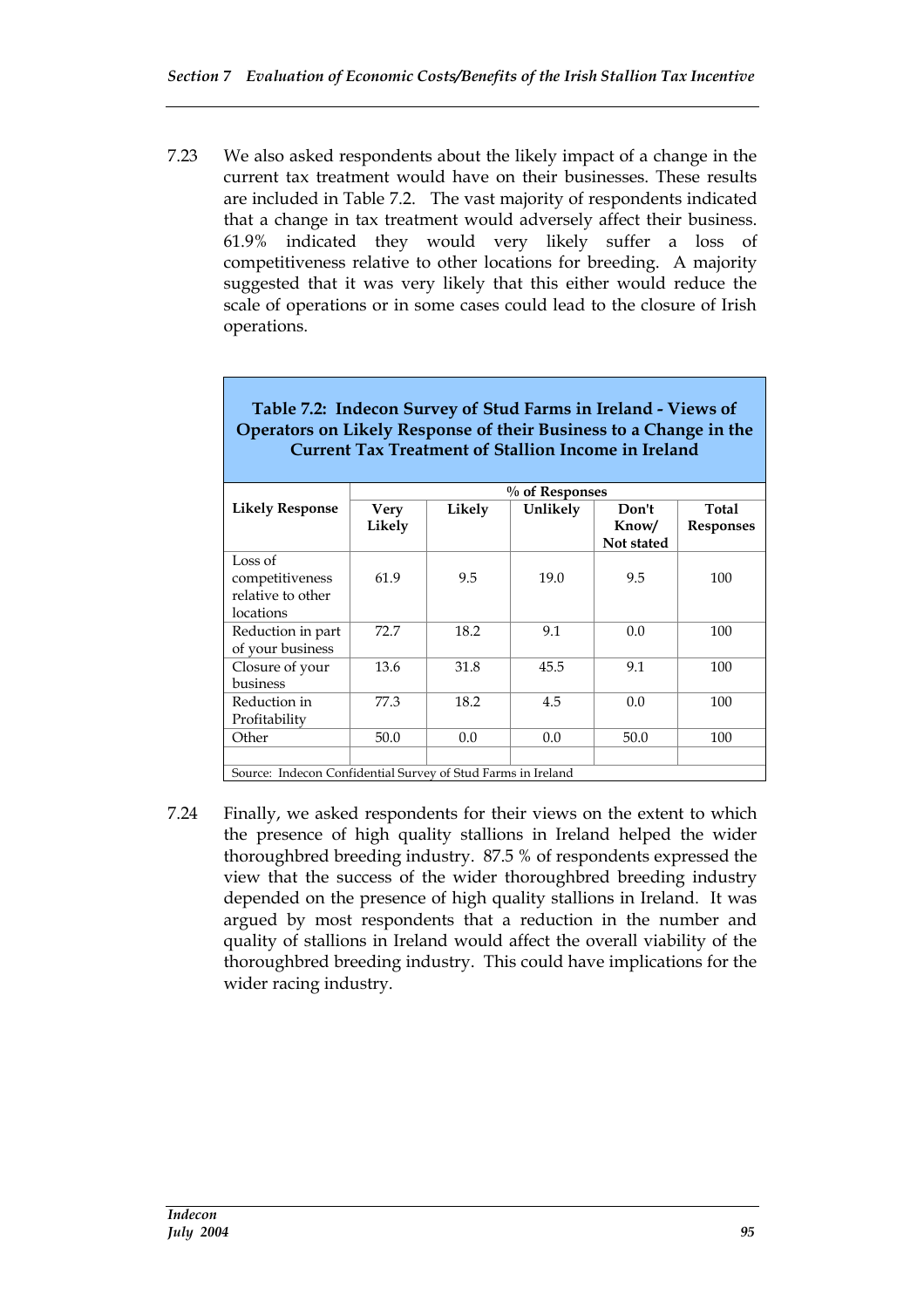| Table 7.3: Indecon Survey of Stud Farms in Ireland - Views of<br>Operators on Extent to Which the Success of the Wider<br>Thoroughbred Breeding Industry is Dependent on the Presence of<br><b>High Quality Stallions in Ireland</b> |                   |
|--------------------------------------------------------------------------------------------------------------------------------------------------------------------------------------------------------------------------------------|-------------------|
| Level of Importance                                                                                                                                                                                                                  | $\%$ of Responses |
|                                                                                                                                                                                                                                      |                   |
| Very important                                                                                                                                                                                                                       | 87.5              |
| Important                                                                                                                                                                                                                            | 8.3               |
| Neither important nor unimportant                                                                                                                                                                                                    | 4.2               |
| Unimportant                                                                                                                                                                                                                          | 0.0               |
| Don't Know/not stated                                                                                                                                                                                                                | 0.0               |
|                                                                                                                                                                                                                                      |                   |
| <b>Total Responses</b>                                                                                                                                                                                                               | 100               |
|                                                                                                                                                                                                                                      |                   |
| Source: Indecon Confidential Survey of Stud Farms in Ireland                                                                                                                                                                         |                   |

- 7.25 It is difficult to establish the impact of a change in the tax treatment of stallion income. However the available evidence suggest that this has facilitated the development of the sector and has provided a competitive advantage to Ireland. Increasingly, the business is competing with a number of locations seeking to develop a thoroughbred breeding industry. There is in our view a likelihood that changes in the tax treatment of the Stallion business would lead to a decline in activity in Ireland. This would have negative implications for income generated in the sector, tax contributions and the level of employment.
- 7.26 Of course in evaluating the economic benefits of the provision of tax incentives to a particular economic sector, it important to consider 'deadweight'. Deadweight is concerned with what would have been the case if the incentive had not been in operation. This refers to the likelihood that some or all of the breeding and other activities that currently take place in the industry would have been produced without the incentive. It is our view that there would still be some activity in Ireland in the absence of the tax exemption but that its abolition would significantly reduce the size of the sector.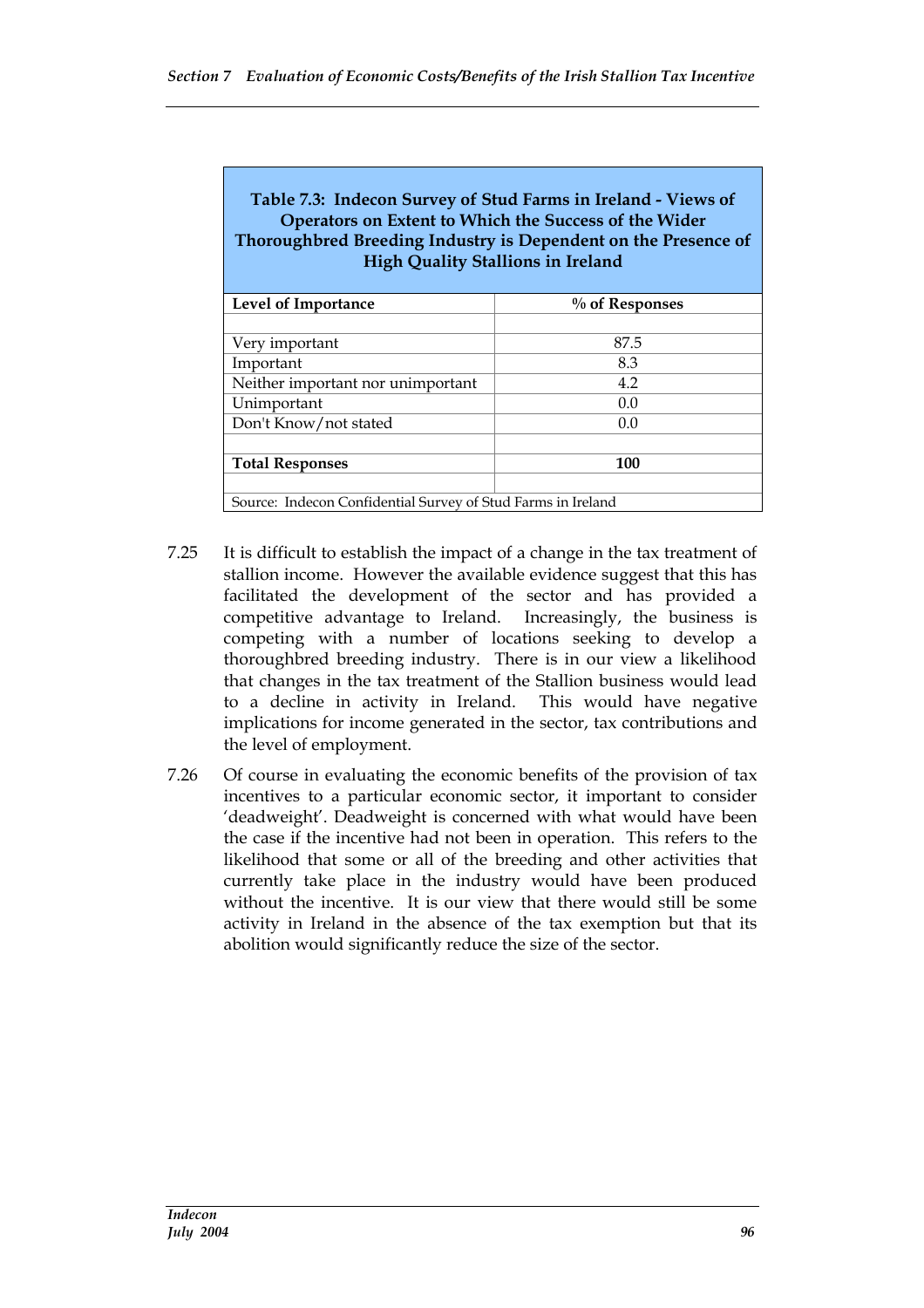### **Commission on Taxation**

- 7.27 The second report of the Commission on Taxation (1984)<sup>44</sup> examined the role of tax incentives. The Commission assessed each tax incentive under the taxation system at the time individually and made recommendations as to whether the incentive should be retained or abolished.
- 7.28 The Commission note that incentives are only justifiable on very limited grounds and list the following as the rationale for incentives45:
	- Market imperfections taxation should not interfere with the allocation of resources brought about by the market except in instances in which the market fails.
	- Higher Irish costs given Ireland's peripheral location in relation to our major markets, Irish enterprises face higher transport costs than their competitors, and taxation may be used to offset this competitive disadvantage.
	- Attracting Foreign Capital incentives are necessary for Ireland to continue to attract foreign capital and enterprise from abroad.
	- Small domestic market due to the small size of the home market, many Irish firms sell a high proportion of output on foreign markets.

<sup>44</sup> Commission on Taxation (1984) *Second Report of the Commission on Taxation: Direct Taxation - The role of Incentives*.

<sup>45</sup> The Commission defined a tax incentives as "a provision in the tax code which is designed to promote a particular activity" (page 48).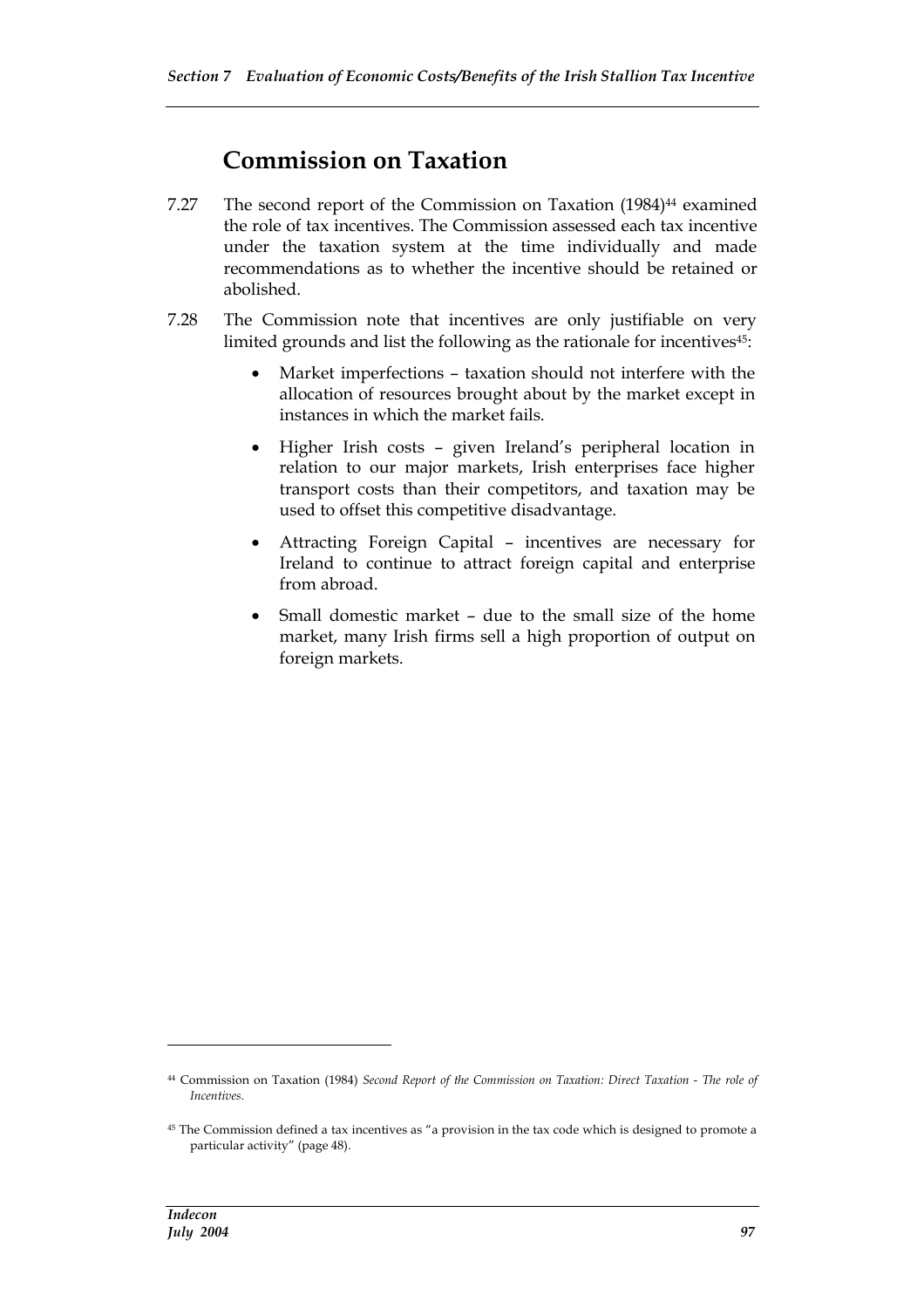- 7.29 The Commission analysed the incidence of 'relief of profits' tax incentives, such as the stallion fees exemption. They noted that such a relief operates by increasing the rate of return on an investment of funds. Where a company receives exempt income from this source, the benefit of the exemption is passed on to the shareholders on any dividends paid.
- 7.30 The Commission note the advice of the Irish Thoroughbred Breeders' Association (ITBA), that a key reason why foreign owners stand their stallions in Ireland is the favourable tax treatment of stallion fee income. In addition, the availability of top quality stallions, together with the good reputation of Irish breeders, has lead to increased numbers of foreign owners boarding their mares in Ireland, which creates substantial employment in rural areas.
- 7.31 The Commission's consideration of the tax exemption for stallion fee income is presented below:

"The exemption of such [stallion] fees in Ireland is a major incentive to owners of top-class stallions to stand them in Ireland rather than in the United States where more money is available. This results in foreign broodmares being sent to Ireland to be covered by stallions standing in the country, thereby generating foreign earnings and employment.

If the exemption of stallion fees were to be abolished it is probable that foreign-owned stallions would leave Ireland. This would lead to a fall in the quality of Irish-bred horses and would have an adverse effect on the sale of horses.

It is clear that breeding of top-class horses is an internationally mobile activity. Ireland has a national advantage in the industry arising from the high reputation and skill of its breeders. The tax regime applying here must take account of that offered in competing countries.

We conclude that, in principle, income from stallion fees should be treated for tax purposes in the same way as income from other activities. However, the loss to the economy from imposing such taxation could be considerable. The health of the industry in Ireland depends to a large extent on a relatively small number of prestige stallions standing here. These are mainly foreign-owned and could be exported without difficulty."<sup>46</sup>

7.32 Based on the detailed updated analysis undertaken as part of this study Indecon believes that the conclusions of the Commission on Taxation remain valid.

<sup>46</sup> Commission on Taxation (1984), pages 76-77.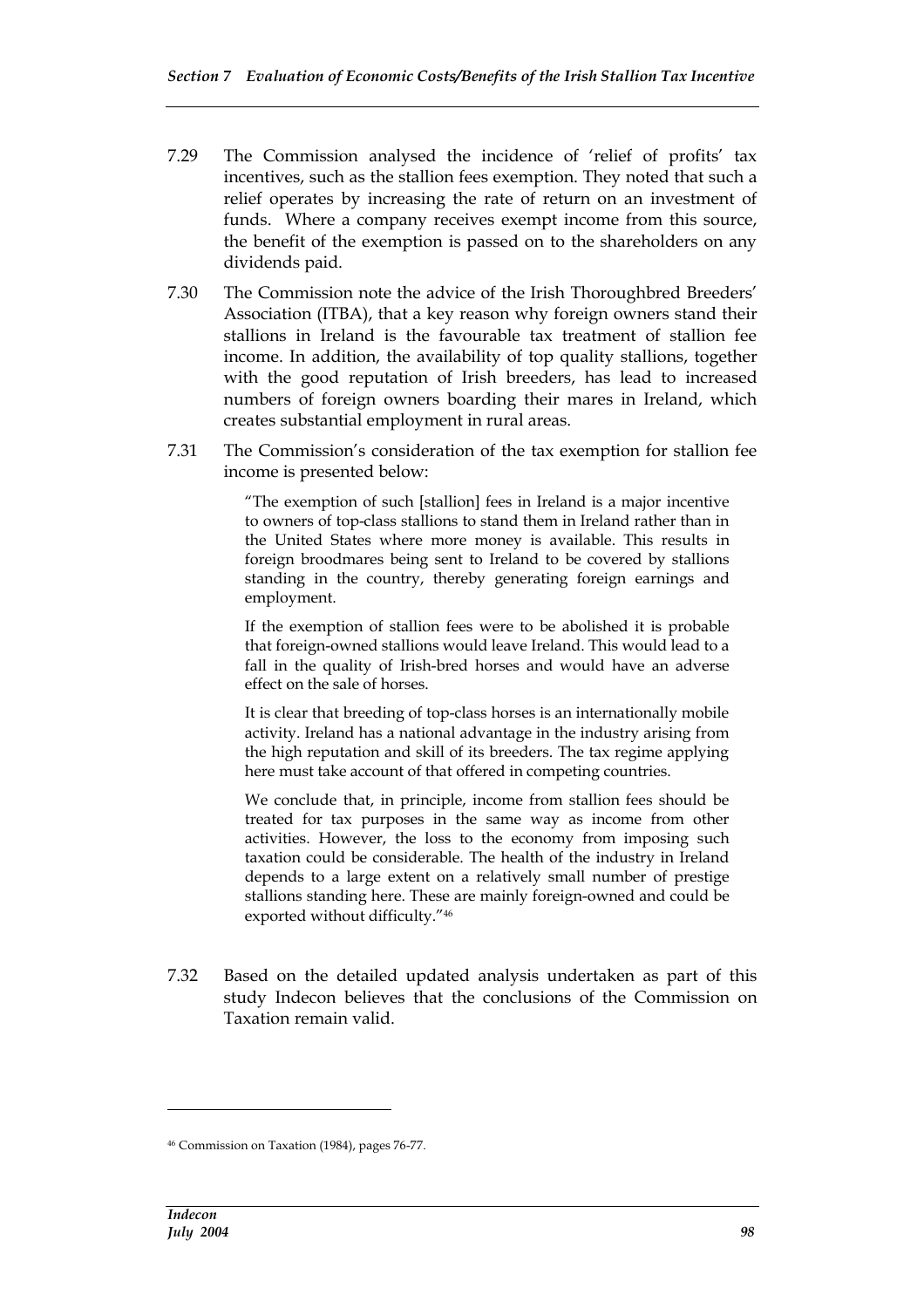7.33 The recommendation of the Commission on Taxation with regard to the income tax exemption on stallion fees was as follows:

> "We recommend that income from stallion fees be relieved from tax to whatever level is necessary to ensure the continued development of the industry in Ireland."<sup>47</sup>

### **Estimated Gross Tax Foregone**

- 7.34 Given the pressures on public finances it is important to consider the estimated gross tax foregone as well as the net tax position of the incentives for the stallion sector. The first issue in assessing tax foregone is estimated likely income from Stallion fees. As described in previous chapters, the revenues generated by the stallion sector are derived from the fees earned through the covering of broodmares by stallions standing on stud farms in Ireland. There are approximately 356 thoroughbred stallions at stud in 2002, while we estimate that, on the basis of EBF data, there are approximately 89 stud farm operations in Ireland. Moreover, most of the leading stallions are part or wholly owned by syndicates. Also as noted, there is small number of international stallion stud farms which stand stallions of the highest quality and which account for most of the sector's income.
- 7.35 We have estimated stallion income earned from thoroughbred stallions in 2002 to be €85 million. This definition of income includes actual cash payments income and "foalshares" arrangements that may be paid in lieu of cash. It may also include intra company transfers in as much as stallion owners may also be the breeder owners.
- 7.36 It should be noted, however, that average income masks a substantial variation in actual fee rates achieved and top quality international stallions command substantially higher fees. Publicly available information from the latest "Weatherbys Guide "show that there are substantial differences in the nomination fees and number of mares covered for each Stallion.

#### *Annual costs/expenditures of stallion activities*

7.37 The total gross income is not the same as taxable income as it is necessary to consider the costs/expenditures incurred by stallion owners in generating this income. These costs include wages & salaries, stallion keep, promotional expenses and insurance costs. In addition to current costs, there would also be a write-down or depreciation of stallions held. The Stallion business is capital intensive with significant outlay of capital on either yearlings or on

<sup>47</sup> Commission on Taxation (1984), page 76.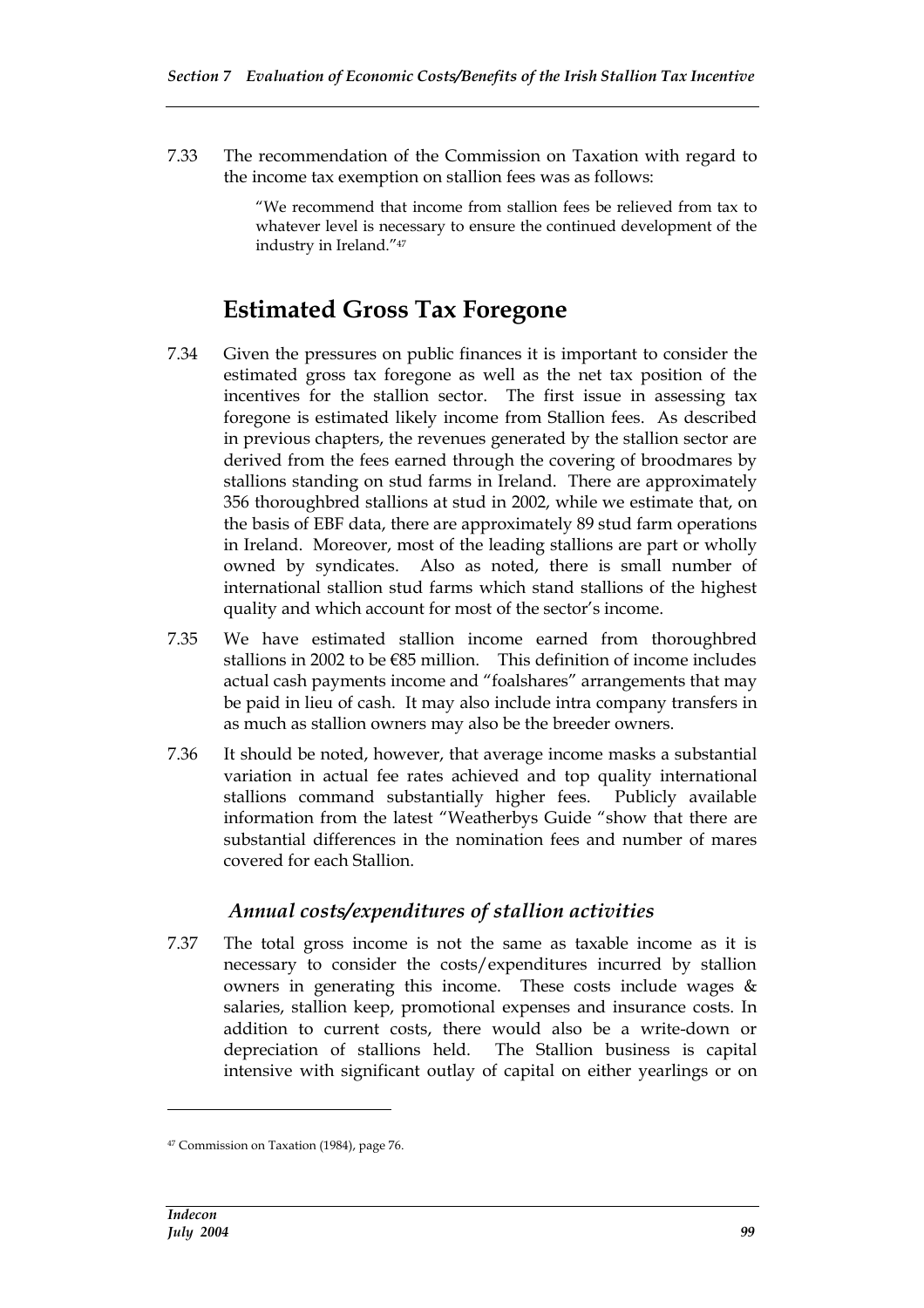purchases of horses that have finished their racing careers. The data on yearlings, for example, shows the significant capital investment being undertaken. It is also the case that much of this investment can be lost if racing performance of a stallion progeny does not match expectations and depreciation policy could appropriately account for this factor.

- 7.38 In estimating the costs incurred by stud farms, we have based our assumptions on two sources of data/information, namely the estimates of the proportion of stallion revenues accounted for by costs identified in previous research and the findings from Indecon's confidential survey of stud farms. In relation to previous research, Lynam (2002)<sup>48</sup> noted that on average 10% of stallion revenue is accounted for by keep and promotional expenses. Lynam also assumes that 50% of revenues relate to capital write-downs and the cost of insurance. He notes that since at least sixty percent of stallions are in their payback period, capital write-downs would be substantial in any given year. It was also noted that the cost of insurance increases with the age of the stallion, and proven stallions who command fees at the high end of the price range would tend to fall into this higher age bracket. In our analysis we use more conservative assumptions.
- 7.39 In the table overleaf we set out our scenarios for the estimated total potential taxable income from the stallion sector. To arrive at the estimated total potential taxable income under each scenario we have estimated total wage  $&$  salary costs at  $&$  44 million, while estimated keep and other expenses are estimated at 5 % of stallion fee income. It is not possible to be definitive on the treatment of depreciation. For illustrative purposes we have assumed that depreciation and financing costs are estimated at 35% of revenues under Scenario A and 24% under Scenario B. Scenario A is in our view the most likely position. Based on these assumptions, we believe that the total potential taxable income from the stallion sector could lie in the range of  $\epsilon$ 7 million -  $\epsilon$ 16.4 million. However, there is significant uncertainty surrounding these estimates.

<sup>48</sup> Lynam, J., The Irish Stallion Tax Exemption – Potential Tax Yield, 2002.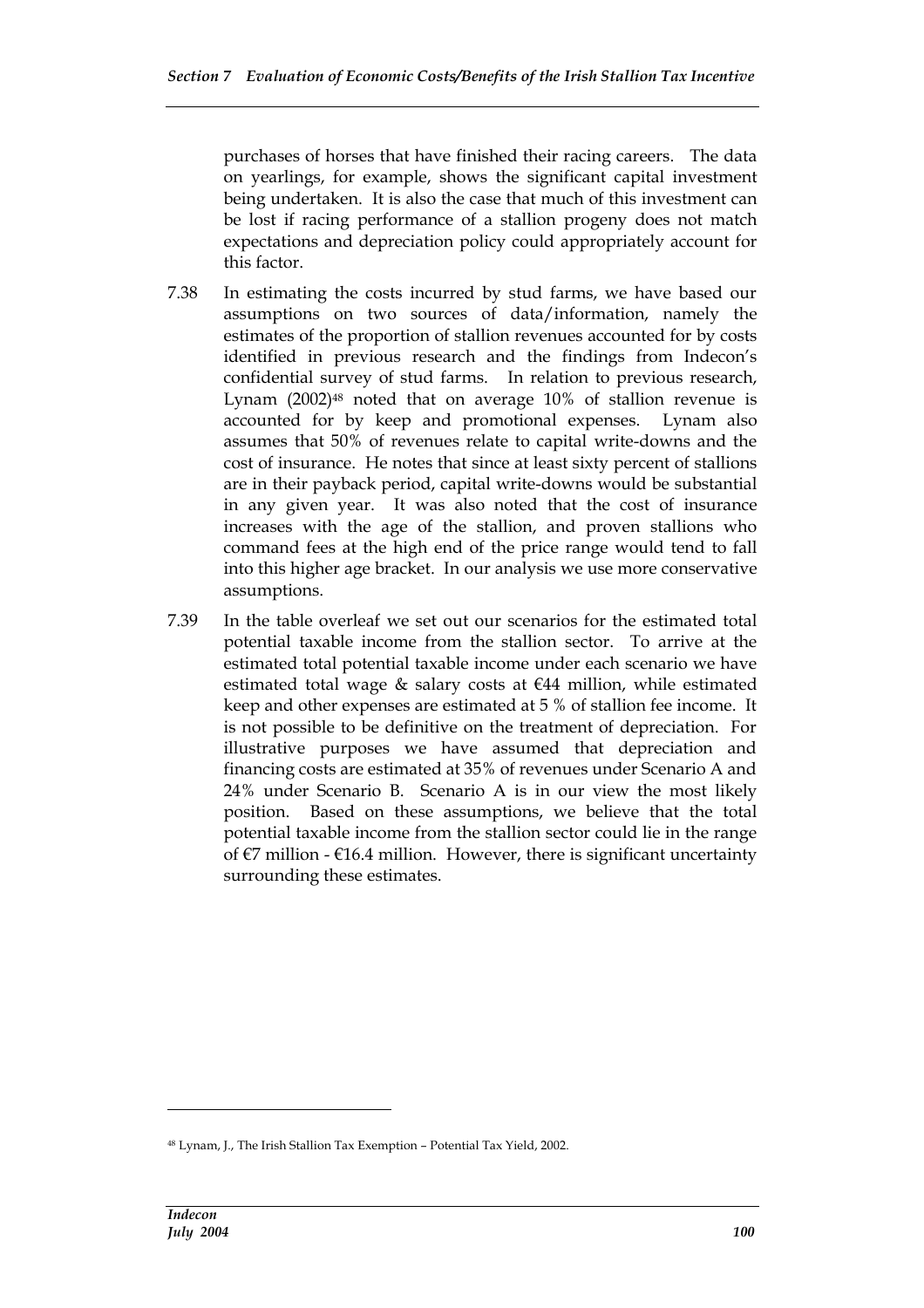|                                                                   | Lower-bound<br>Scenario A -<br>2002 | Upper-bound<br>Scenario B-<br>2002 |
|-------------------------------------------------------------------|-------------------------------------|------------------------------------|
|                                                                   | <b>Millions</b>                     | <b>Millions</b>                    |
| Total stallion fee income - $\epsilon$                            | 85                                  | 85                                 |
| <b>Less</b>                                                       |                                     |                                    |
| Estimated cost of Wages & Salaries<br>(see Table 2.14 below)      | 44                                  | 44                                 |
| Estimated other keep and expenses<br>@ 5 % of stallion fee income | 4.25                                | 4.25                               |
| Estimated depreciation and<br>financing costs -                   |                                     |                                    |
| Scenario A @ 35% of fee income<br>Scenario B @ 24% of fee income  | 29.75                               |                                    |
|                                                                   |                                     | 20.4                               |
| Total Net Value-Added - $\epsilon$                                | 7                                   | 16.4                               |

7.40 This estimated taxable income will be subject to corporation and income tax depending on the ownership structure of the stallions. This information is included in Table 7.5 and shows Irish companies own 65.2 % of the ownership of the stallions based on the Indecon survey with Irish residents owning 21.2 %. The remainder is made up of both overseas residents and companies.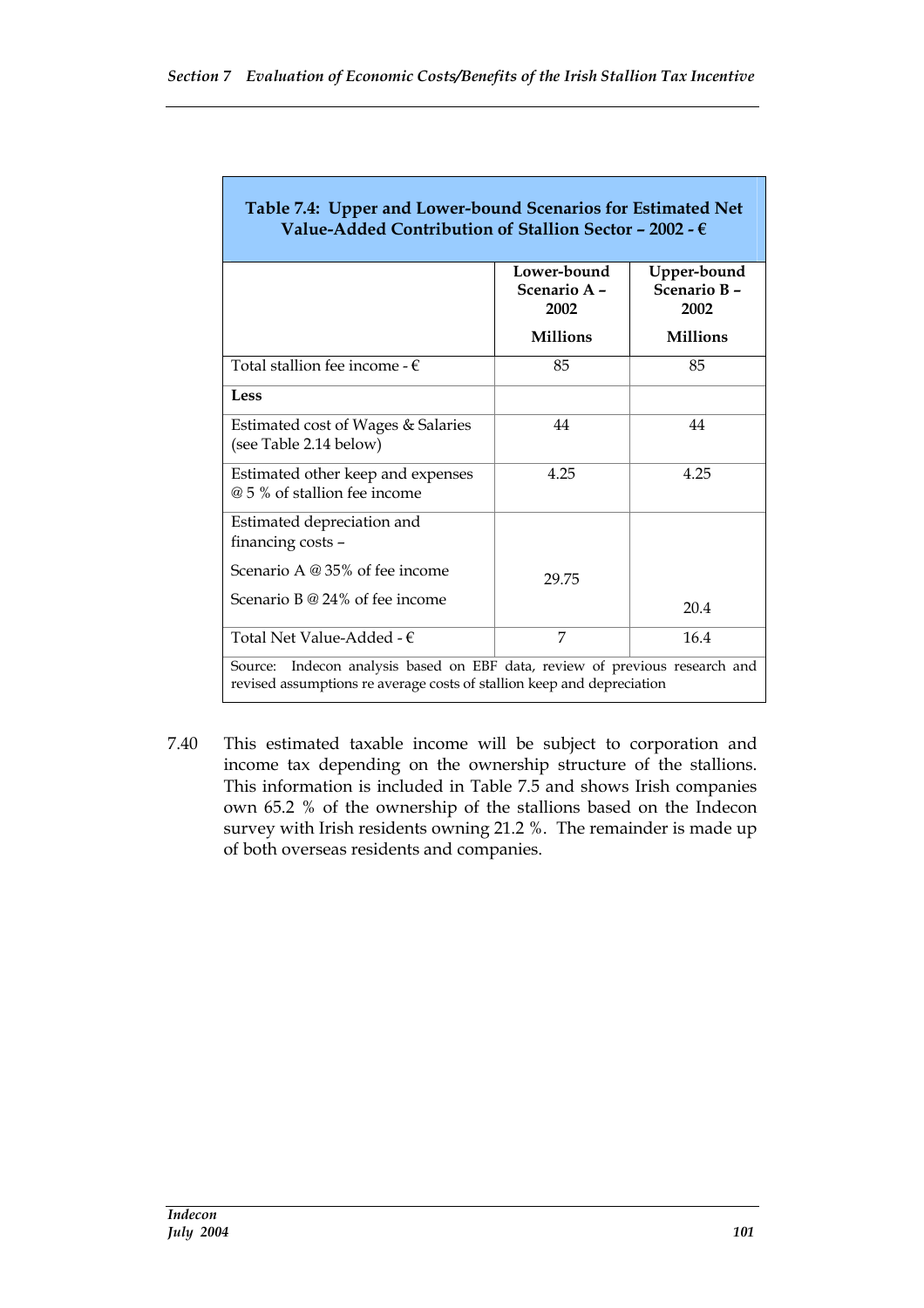| Table 7.5: Indecon Survey of Stud Farms in Ireland - Details re<br>Ownership of Stallions - % Ownership of Stallions |                    |                                                              |                       |                       |       |       |
|----------------------------------------------------------------------------------------------------------------------|--------------------|--------------------------------------------------------------|-----------------------|-----------------------|-------|-------|
|                                                                                                                      |                    | % Ownership (by number of part- or fully-owned stallions)    |                       |                       |       |       |
|                                                                                                                      | Irish<br>residents | Irish<br>companies                                           | Overseas<br>residents | Overseas<br>companies | Other | Total |
| $%$ of<br>21 2<br>7.2<br>99 9*<br>65.2<br>6.0<br>0.3<br><b>Stallions</b><br>owned                                    |                    |                                                              |                       |                       |       |       |
| Note: * Percentages do not sum to 100.0% due to rounding.                                                            |                    |                                                              |                       |                       |       |       |
|                                                                                                                      |                    | Source: Indecon Confidential Survey of Stud Farms in Ireland |                       |                       |       |       |

7.41 Our base case estimates of the potential taxable income from the stallion sector suggested income of between  $\epsilon$ 7 and  $\epsilon$ 18.1 million were presented previously. Table 7.6 presents our indicative estimate of the corresponding tax liability, which reflects the structure of ownership of stallions described above and assuming a mid-point stallion income of  $E11.7$  million. Based on current marginal tax rates, our estimate suggests a gross tax liability of around  $\epsilon$ 2 million.

|                           | % Ownership | Taxable Income* | Tax rate $(\%)$ | Tax Liability |
|---------------------------|-------------|-----------------|-----------------|---------------|
| Irish residents           | 21.2        | 2.5             | 0.42            | 1.0           |
| Irish companies           | 65.2        | 7.6             | 0.125           | 1.0           |
| Overseas                  | 7.2         | 0.8             |                 |               |
| residents                 |             |                 |                 |               |
| Overseas                  | 6           | 0.7             |                 |               |
| companies                 |             |                 |                 |               |
|                           |             |                 |                 |               |
| Total                     | 99.9*       | 11.7            |                 | 2.0           |
| Source: Indecon estimates |             |                 |                 |               |

#### **Table 7.6 Indicative Tax Estimates based on Base Case Scenario - € Millions**

- 7.42 There are further tax computation issues that need to be addressed. The non-resident issue is important and the above analysis assumes most of the tax liability is with Irish resident companies or individuals. To the extent that Irish resident companies are owned internationally the figures may overestimate the tax liability.
- 7.43 However, we need to also assess the personal tax liability foregone arising from distributed profits and the extent of any withholding tax foregone by taxpayers resident in non-treaty countries. To estimate this, it is necessary to consider the percentage of corporations' share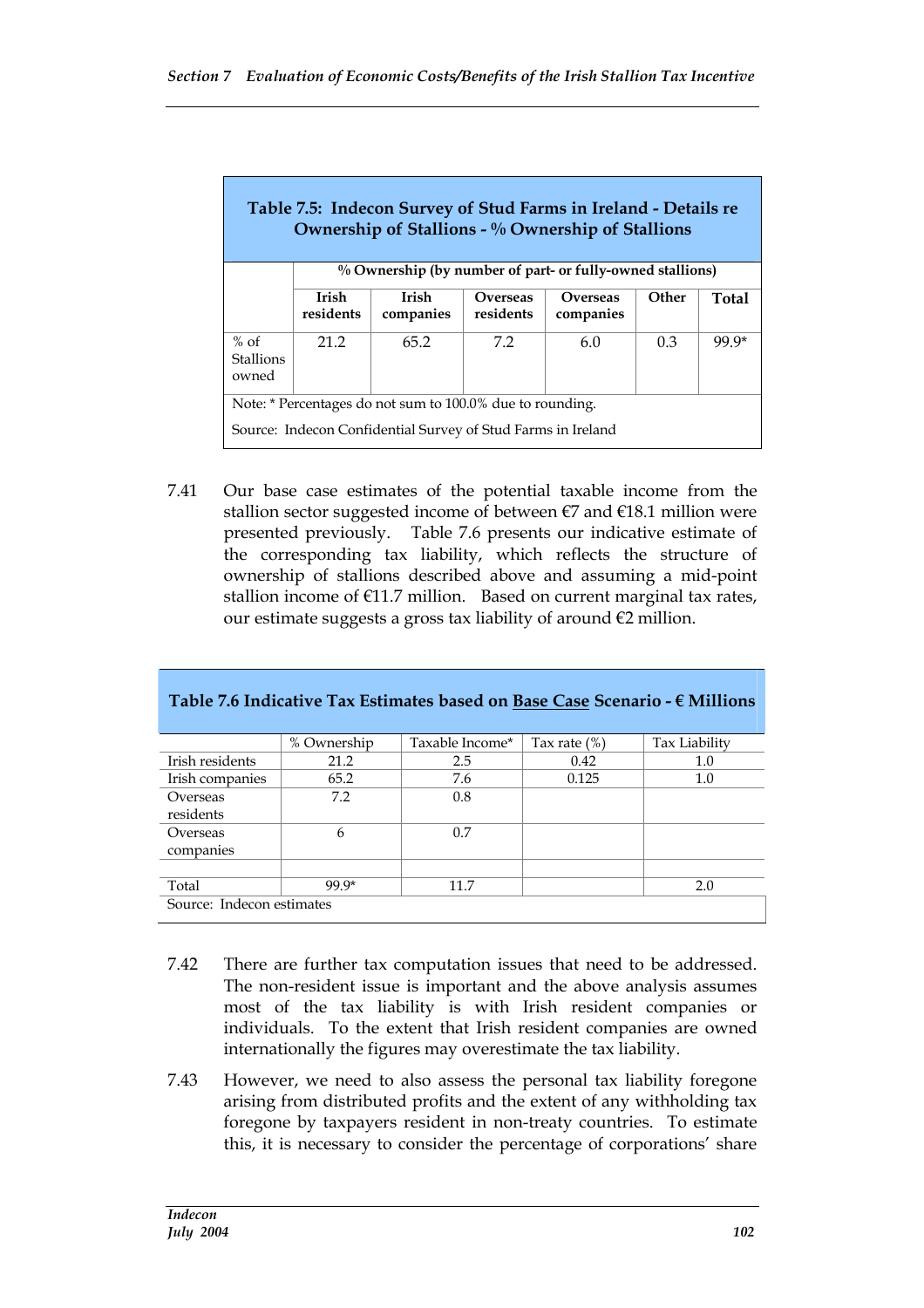capital held by Irish and non-Irish residents and the share held by non-residents presiding in countries that do not have a tax treaty with Ireland.

- 7.44 There are three factors in the estimation of dividend issues as follows:
	- $\triangleright$  Percentage of shareholders who are Irish resident;
	- $\triangleright$  Percentage of profits distributed;
	- $\triangleright$  Appropriate tax rate.
- 7.45 On the issue of the percentage of shareholders in Irish companies who are Irish resident, data on this is not available but in our calculations we assume that a very high percentage, i.e. 90% are Irish residents. We also model, as an upper limit estimate, a scenario assuming 100% Irish resident shareholders.
- 7.46 On the issue of the percentage of profits distributed, we know that for a number of significant players, all the profits are reinvested annually in the operation and there are no dividend payouts. This reflects the fact that the industry requires continuous investment. We assume that a minimum of 50% of the profits generated are in Irish companies where all the profits are reinvested and we assume that for the balance an average percentage level of dividend payment of 41 % applies. This is the average percentage dividend payment made by Irish public companies in 2003.
- 7.47 On the issue of the appropriate tax rate, we assume that 80% of the Irish resident shareholders are individuals and the balance is corporates. We also model an upper limit where 100% are private individuals. We assume that taxpayers would pay all of any dividend payments at the top marginal rate of 42% in the case of individuals and 12.5% for Irish corporates. Based in these estimates this indicates an upper limit tax cost of  $\epsilon$ .7 million. This gives a total tax cost of approximately €3 million.
- 7.48 Against the estimated gross tax cost, we conservatively estimate that the stallion sector contributes  $E22.4$  million of taxation in terms of PAYE, PRSI and VAT on purchases of goods and services while the broodmare sector contributes a further €15.1 million or a combined tax contribution of  $\epsilon$ 37.5 million. These estimates exclude the tax contribution of the horseracing sector in Ireland.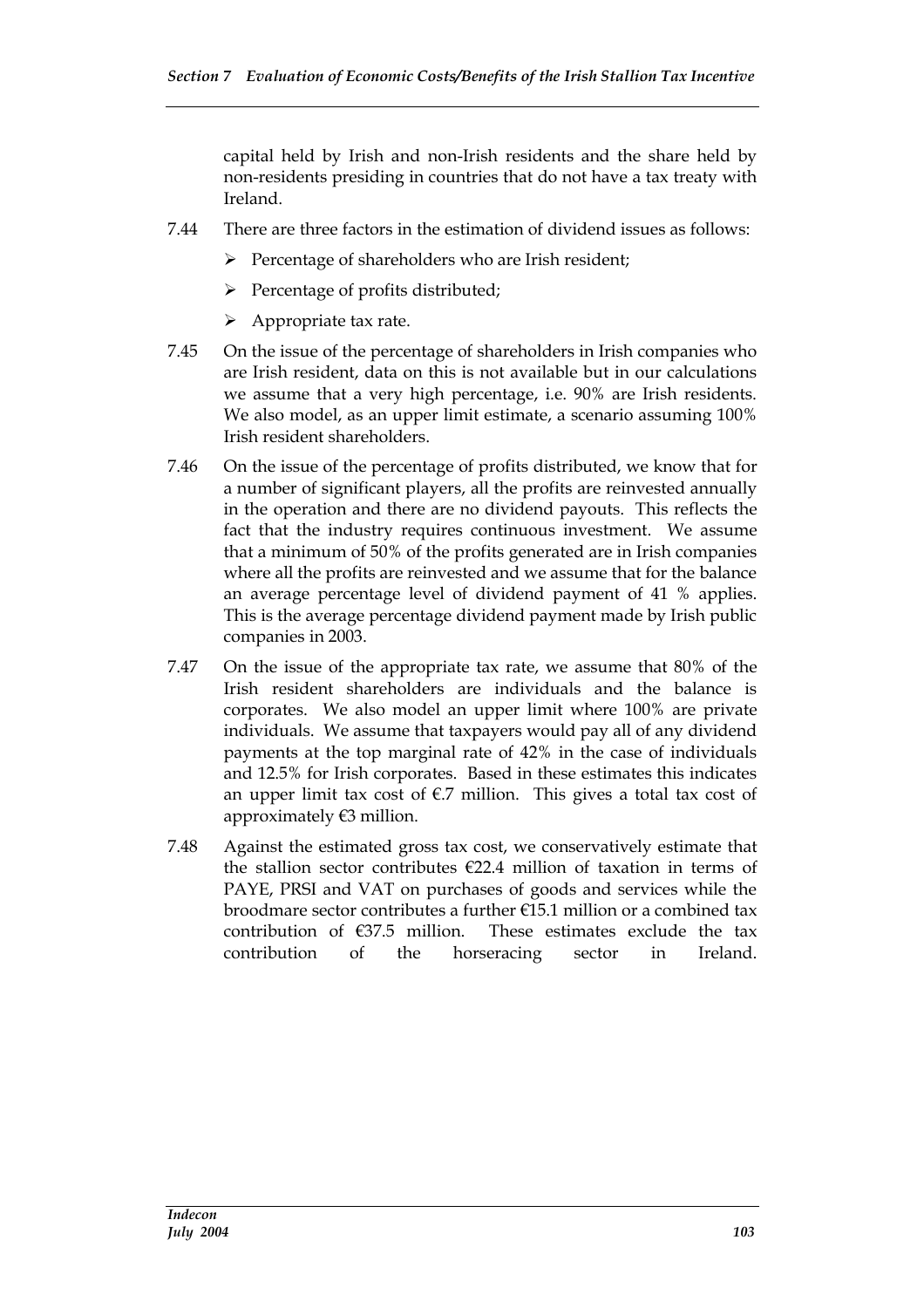# **Annex 1 Review of Research on the Economic Contribution of the Industry**

# **Introduction**

An important objective of this study is to assess the economic contribution of the sector. This analysis will be based on an assessment of the latest data. However, there have been a number of studies conducted of the thoroughbred breeding and horse racing industry in Ireland and internationally. An important element of the current review is to take account of this existing research. In this Section, we will review a selection of the key studies of the industry in Ireland and internationally. The review focuses on the findings of the studies in relation to the economic contribution of the industry in Ireland and the views of previous studies on the stallion fee tax exemption.

# **Review of Irish Research**

The following key studies of the industry in Ireland will be reviewed in this Section:

- *Analysis of the Irish Racing and Breeding Industry* (1983);
- *The Irish Bloodstock Breeding Industry: An Economic and Strategic Analysis* (1996)*;*
- *The Irish Thoroughbred Breeding Industry – Profile and Areas for Investment* (1998)*.*
- *Bloodstock Breeding: A World-class Irish Industry* (2001)*;*
- *An Assessment of the Contribution of The 2002 Galway Summer Race Festival to Galway City and County* (2002); and
- *The Irish Stallion Tax Exemption Potential Tax Yield* (2002)*.*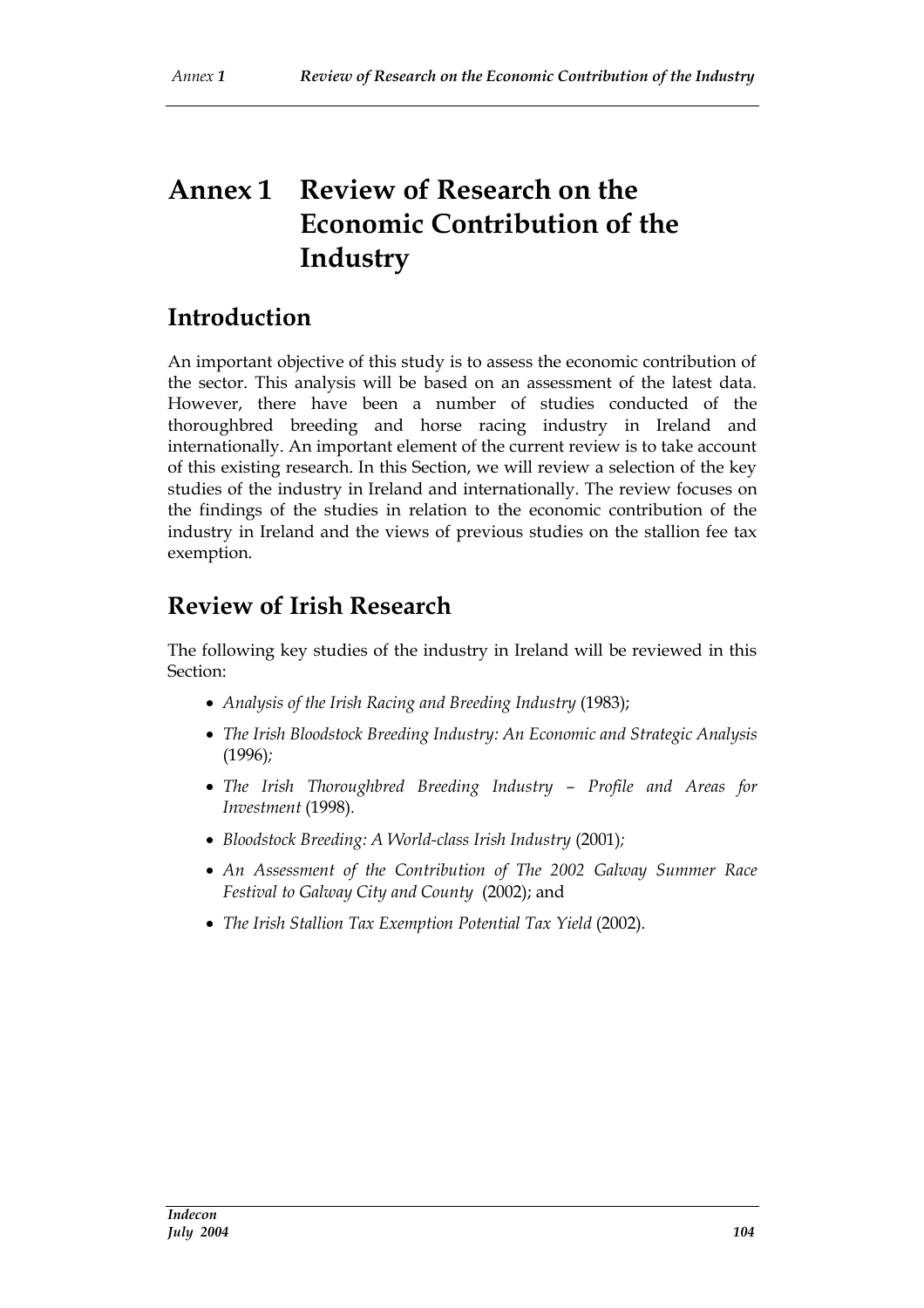### *Analysis of the Irish Racing and Breeding Industry (1983)*

In 1983, Goffs commissioned an analysis of the Irish Racing and Breeding Industry. The report was completed by Caimin Flannery and Associates Limited.

The report suggested that the taxation legislation at the time offered definite incentives for the foreign owner and breeder and that the continuation of high betting taxes and/or a change in the tax treatment of breeders' income (nomination fees) could result in this footloose industry leaving Ireland, resulting in a climate of inferior racing, illegal betting and poor breeding stock in Ireland.

The report estimated the economic importance of the industry and employment trends for the period during the early 1980s.

#### **Economic Contribution of the Industry**

The study estimated sales of Irish thoroughbred horses and Irish stallion fees for the period. Goff's estimated the amount of such earnings to be in excess of £100 million.

- In total, foreign earnings from thoroughbred breeding were estimated in the report to amount to at least £80 million in 1982.
- The report estimated that foreign reserves resulted from the industry, not only from stallion fees but also from the number of broodmares boarding. In 1982, one stud detailed 154 foreign visiting mares with a revenue of over £4 million. Three other studs had revenue of £1.6 million from foreign mares. Another major stud had earnings of approximately £3million from foreign sources for nominations. Keep charges added another £200,000, with permanent foreign borders yielding £125,000.

#### *Betting Tax Revenue*

According to the report, the level of betting tax both on-course and off-course was forcing betting underground, resulting in a loss of revenue for the tax authorities. Illegal betting was estimated to amount to between IR£400 million to IR£600 million. The report includes estimates of the value of betting on horse racing. These estimates are presented in Table A7.7.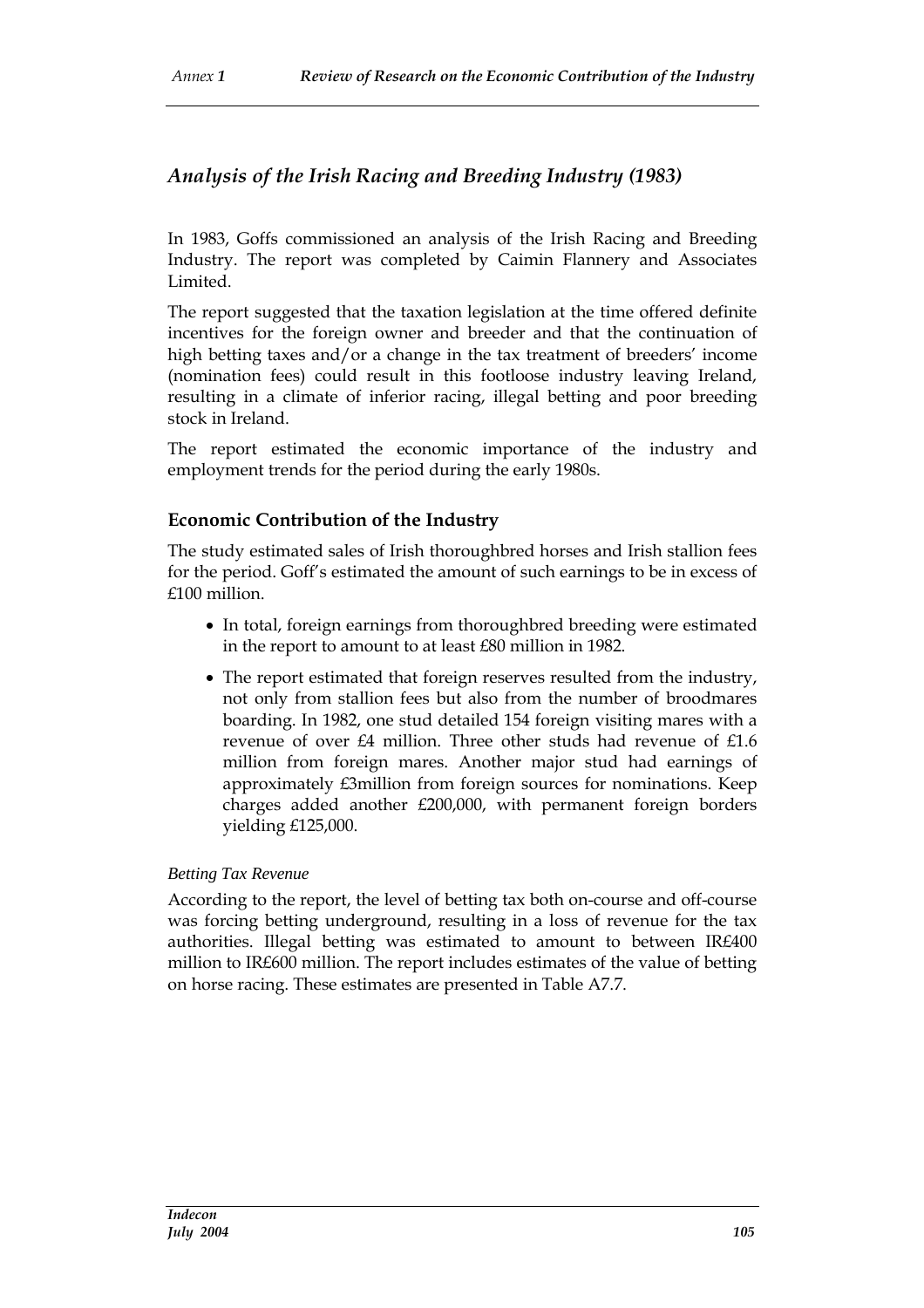| Table A7.7: Horse Racing Betting Sales, 1977-1981 |         |         |         |         |         |
|---------------------------------------------------|---------|---------|---------|---------|---------|
|                                                   | 1977    | 1978    | 1979    | 1980    | 1981    |
|                                                   | (£'000) | (E'000) | (£'000) | (E'000) | (E'000) |
| <b>On-Course</b>                                  |         |         |         |         |         |
| <b>Bookmakers</b>                                 | 3,422   | 4,341   | 4,784   | 6,746   | 7,367   |
| Totalisator                                       | 783     | 800     | 836     | 956     | 958     |
| On-Course Total                                   | 4,205   | 5,141   | 5,620   | 7,702   | 8,325   |
|                                                   |         |         |         |         |         |
| Off-Course                                        |         |         |         |         |         |
| <b>Bookmakers</b>                                 | 108,689 | 126,262 | 132,403 | 165,013 | 180,875 |
| Totalisator                                       | 973     | 1,069   |         |         |         |
| Off-Course Total                                  | 109,662 | 127,331 | 132,403 | 165,013 | 180,875 |
|                                                   |         |         |         |         |         |
| <b>Joint Total</b>                                | 113,867 | 132,472 | 138,023 | 172,715 | 189,200 |
|                                                   |         |         |         |         |         |
| Source: Goffs, 1983.                              |         |         |         |         |         |

#### *Employment in the Industry*

It was stated that over 20,000 were gainfully employed in the industry. This figure was estimated by relating the employment ratio of listed studs. According to the report, there were 3,900 registered thoroughbred.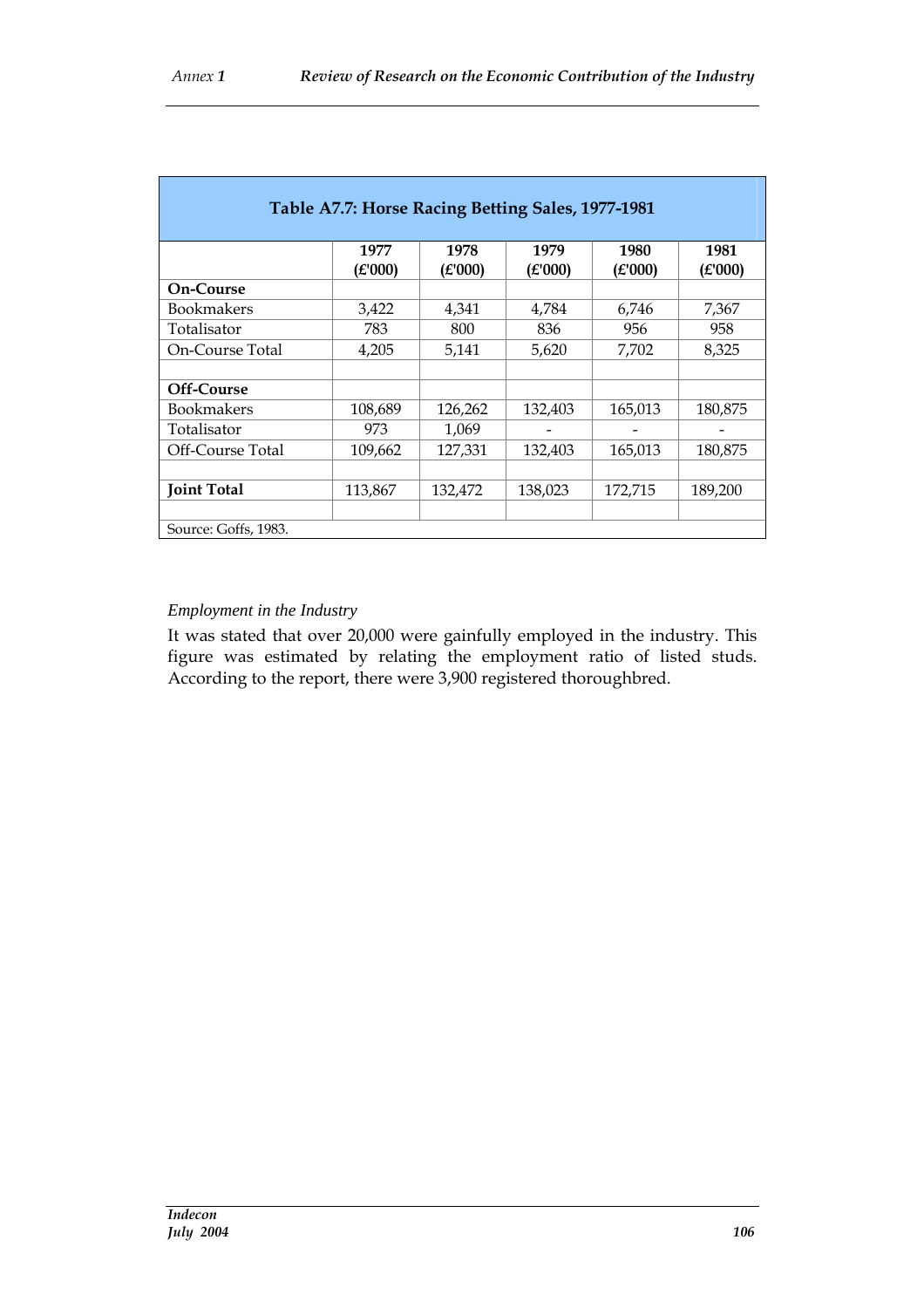# *The Irish Bloodstock Breeding Industry: An Economic and Strategic Analysis (1996)*

In 1996, Tansey, Webster & Associates (TWA) completed an economic and strategic analysis of the Irish thoroughbred breeding industry. The main findings of the Report were as follows:

- Ireland is a major force in the international thoroughbred breeding industry. Thoroughbred horse breeding is one of the few international businesses where indigenous Irish industry has developed a position of market leadership;
- It was suggested that the growth of the industry was largely attributable to the 1969 Finance Act, which exempted stallion income from income tax. The tax break was believed to have resulted in internationally renowned racehorses retiring to Ireland to stud and induced many leading international breeders to relocate their broodmare bands to Ireland also;
- Previous to the 1969 Finance Act, none of the top 5 stallions in Great Britain and Ireland were standing at Irish studs. In each of the 3 years preceding the Report (1993, 1994, 1995), three of the top 5 flat sires were standing in Ireland. Ireland was also seen to have the leading stallion in the world, in Sadler's Wells;
- The Tansey Webster report suggested that the international success of the industry resulted in positive returns to the domestic economy;
- The Report concluded by noting the necessary conditions for the future success of the industry in Ireland. According to TWA, the successful exploitation of technological advances has yielded increased covering rates for thoroughbred stallions, and has raised industry profitability, representing one element for the industry's future success. The consultants argued that the retention of the tax exemption for stallion income is the other necessary condition;
- This conclusion is in line with the Commission on Taxation Second Report, which noted that, if the tax exemption of stallion fees were to be abolished, it would be probable that foreign-owned stallions would leave Ireland, leading to a fall in the quality of Irish-bred horses and would also have a negative effect on the wider breeding industry.

### **Economic Value of the Industry**

 The Report noted that the international success of the thoroughbred breeding industry has had significant positive effects on the Irish economy. TWA estimated benefits in the areas of employment and export income.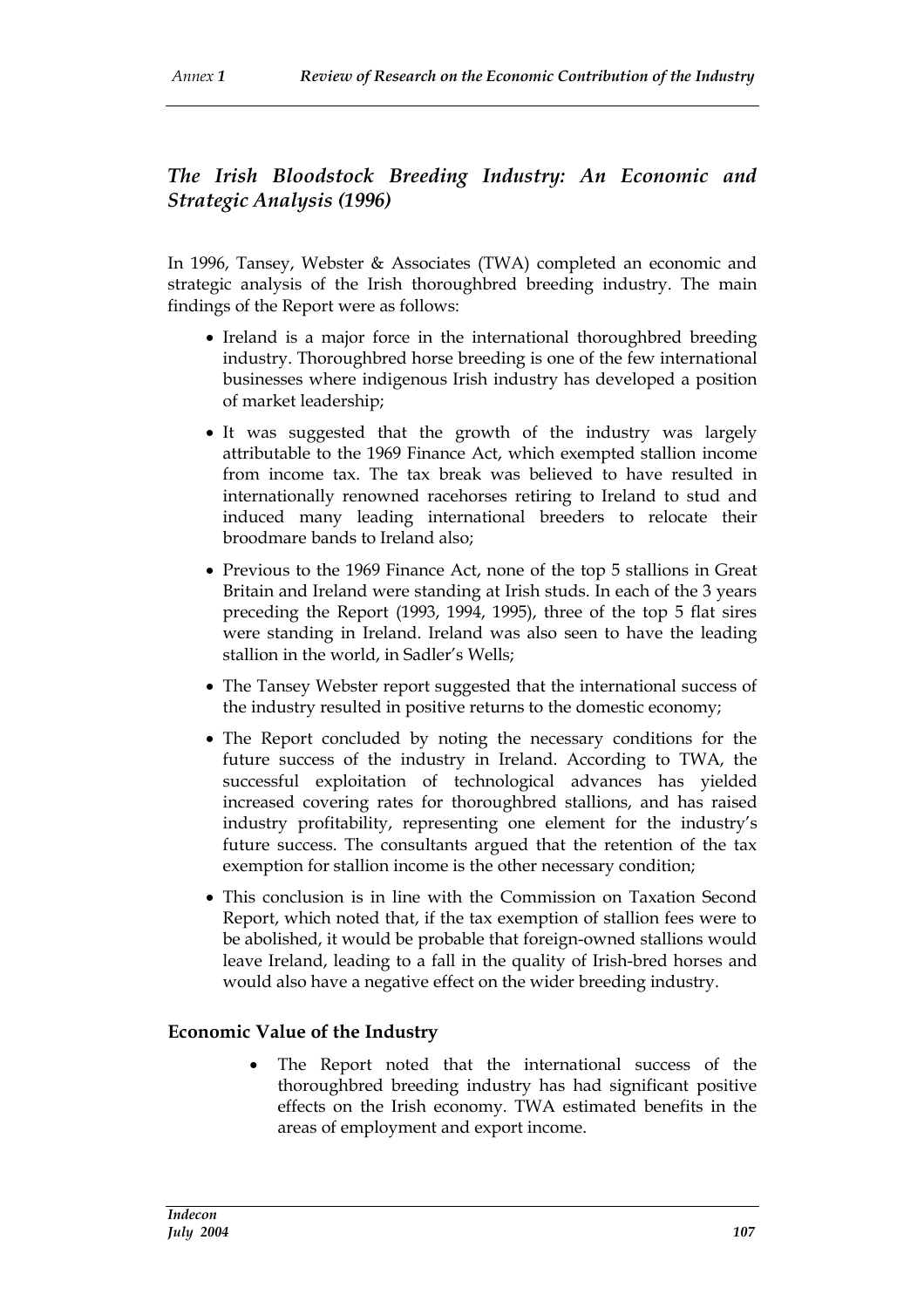The consultants found that the thoroughbred breeding industry (including both the stallion and broodmare sectors) is labour-intensive, and has supported substantial levels of both direct and indirect employment. In addition, most of the jobs supported by the industry are in rural areas where alternative employment opportunities are scarce. TWA's estimates for employment in the sector are based on the methodology used by DKM Economic Consultants for the Commission of Inquiry ('The Killanin Report'), 1986.

DKM found that studs standing flat stallions were particularly labour intensive, estimating that "Overall, about 10 persons are employed full-time for each flat stallion, dealing not just with the stallion but also with the much larger number of mares and foals on the farm"49. They calculated this employment level per stallion on a full-time equivalent (FTE) basis and included stud grooms, as well as ancillary personnel (including veterinarians, farriers, laboratory, administrative and support staff). For broodmare-only farms, DKM estimated a much lower employment ratio, at about 0.2 employees per broodmare.

TWA assumed that each of the 148 Group-winning stallions each supported 10 FTEs, and that the each of the remaining stallions supported 5 FTEs.

Using DKM's estimate for the year 1984, the consultants estimated that the number employed in the breeding industry in 1995 was 4,430 full-time equivalents50, up from 3,900 in 1984.

The net exports of horses and the income generated by the international sales of nominations to Irish stallions were also found to have made a positive impact on Ireland's balance of payments. The consultants estimated the industry to be making a contribution of IR£50 million ( $663.5$  million) to Ireland's balance of payments annually. According to the consultants, the value of annual output rose significantly over 1980-1989, though it fell yearon-year to 1992.

<sup>49</sup> The Killanin Report (1986), page 39.

<sup>50</sup> Based on the assumption that 148 individually identified stallions each supported 10 full-time equivalents. The employment ratio for each broodmare followed DKM's methodology also.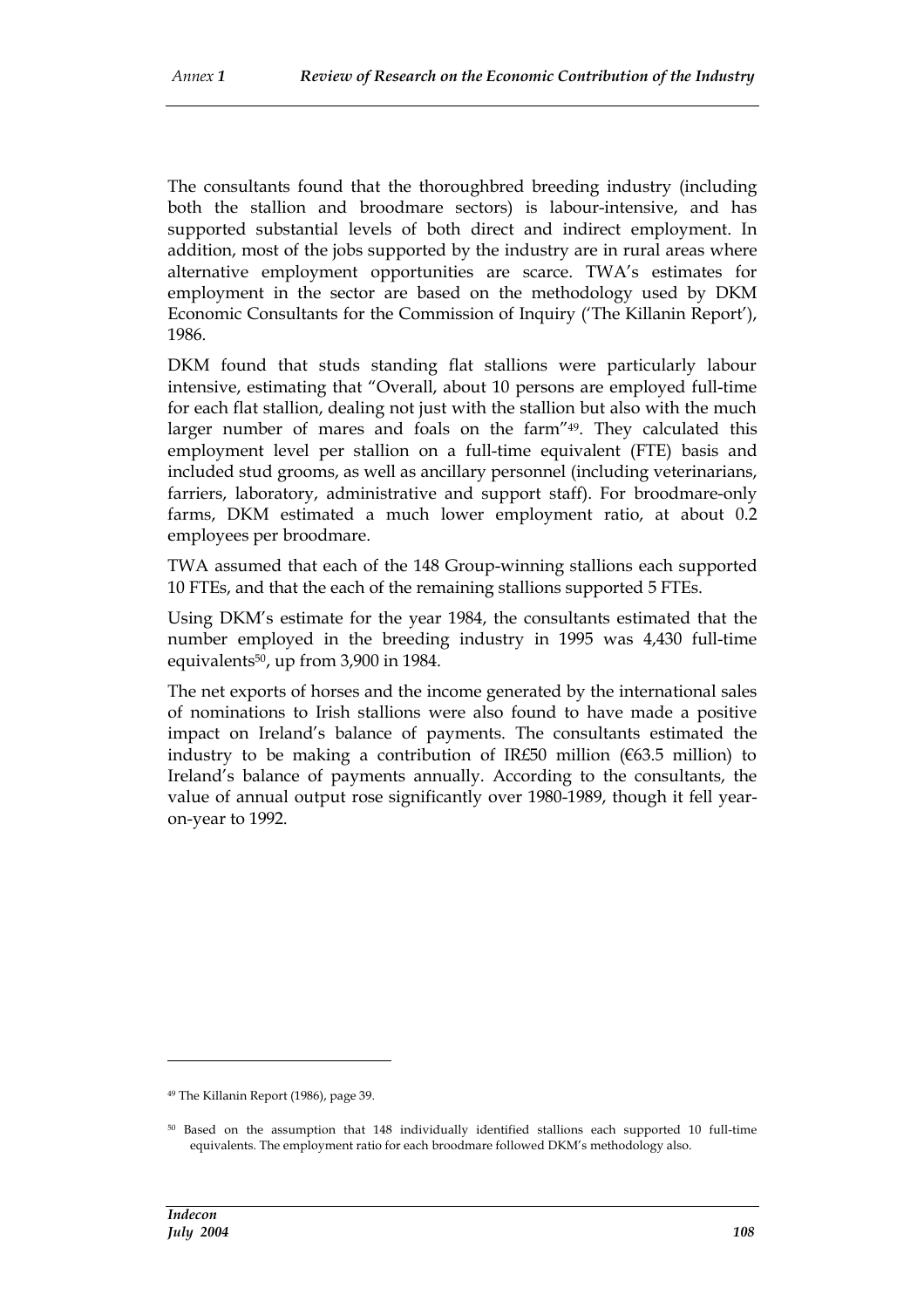## *The Irish Thoroughbred Breeding Industry – Profile and Areas for Investment (1998)*

In 1998, Fitzpatrick Associates conducted a study of the Irish Thoroughbred Breeding Industry. The report presented a profile of the industry as well as identifying areas for investment. The report was commissioned by the Irish Thoroughbred Breeders' Association (ITBA) to provide the background to an ITBA submission to the planning process for the allocation of the 2000-2006 round of Structural Funds. Key elements examined in the report include:

- Profile of the Irish thoroughbred breeding sector;
- Assessment of employment and other contributions of thoroughbred breeding to the Irish economy;
- Identification of opportunities and challenges for the industry;
- Identification of areas for investment; and
- Possible funding sources.

#### **Economic Value of the Industry**

The consultants considered the contribution to the Irish economy in terms of:

- Employment (direct and indirect);
- Expenditure by the Sector;
- The Racing Industry; and
- Export of thoroughbreds.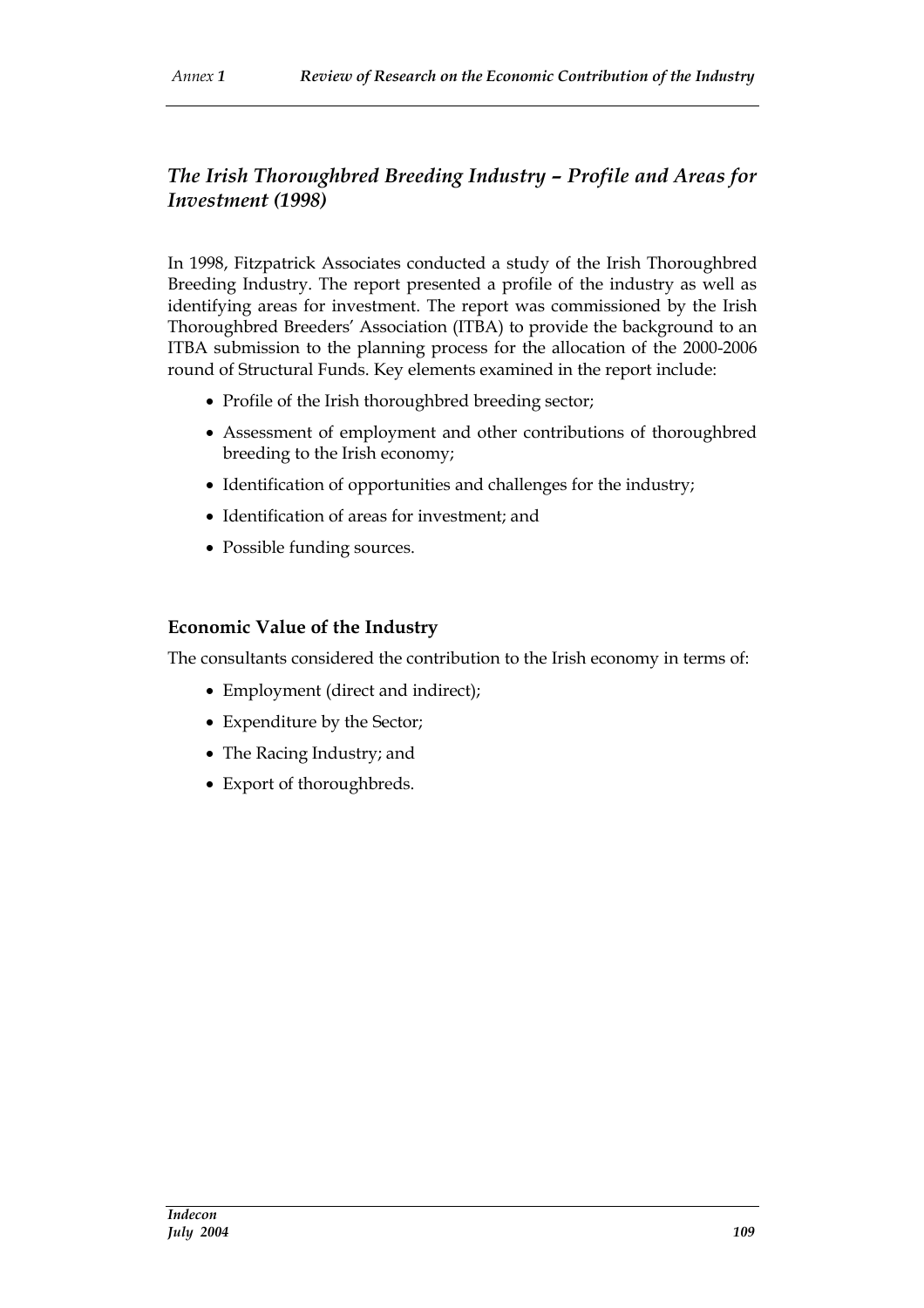The report's estimates of the level of direct employment in thoroughbred breeding is based on the report by Waldron and Purfield<sup>51</sup> on the horse racing industry in 1998. Waldron and Purfield estimated that the thoroughbred breeding sector provided employment for 6,500 FTE workers in 1997, based in rural areas. This contrasts to the Tansey, Webster and Associates report, which estimated employment in the breeding sector to total 4,430 FTEs in 1995 (adjusted for seasonality). Waldron and Purfield noted of their estimate that much of the employment is seasonal, even for large stud farms, but that the total number of persons employed (part-time, casual and seasonal workers) is underestimated by the full-time equivalent measure.

The calculations of Waldron and Purfield's estimates are presented in Table A7.8. In calculating the employment level, Waldron and Purfield multiply the number of horses by an employment multiplier (the number of employees caring for each horse). The employment multiplier is higher for stallions than for mares (between 0.3 and 0.4 FTEs, depending on farm size) and within the stallion category, it is higher for EBF stallions (8.6 FTEs) than for other stallions (4.3 FTEs), as EBF stallions generally command higher nomination fees.

The estimate for 1995 was 6,188, as shown in the table, but based on growth in the number of mares registered by Weatherby's in 1996 and 1997, Waldron and Purfield recorded an estimate of 6,500 for 1997.

| Table A7.8: Estimated Direct Employment in Thoroughbred Breeding in<br>Ireland, 1995 |               |                          |             |
|--------------------------------------------------------------------------------------|---------------|--------------------------|-------------|
|                                                                                      | <b>Horses</b> | Employment<br>Multiplier | <b>FTEs</b> |
| Large Breeders                                                                       |               |                          |             |
| <b>EBF</b> Stallions                                                                 | 166           | 8.6                      | 1,428       |
| <b>Non-EBF Stallions</b>                                                             | 207           | 4.3                      | 890         |
| Mares                                                                                | 2,850         | 0.4                      | 1,140       |
|                                                                                      |               |                          | 3,458       |
| <b>Small Breeders</b>                                                                |               |                          |             |
| Owners with 1 mare                                                                   | 3,120         | 0.3                      | 936         |
| Owners with 2-4 mares                                                                | 5,980         | 0.3                      | 1,794       |
|                                                                                      |               |                          | 2,730       |
|                                                                                      |               |                          |             |
| Total                                                                                | 12,323        | $0.5*$                   | 6,188       |
| * Weighted Average.<br>Source: Waldron and Purfield (1998).                          |               |                          |             |

<sup>51</sup> Waldron, P. and Purfield, C. (1998) *Economic Analysis of the Irish Horse Racing Industry.*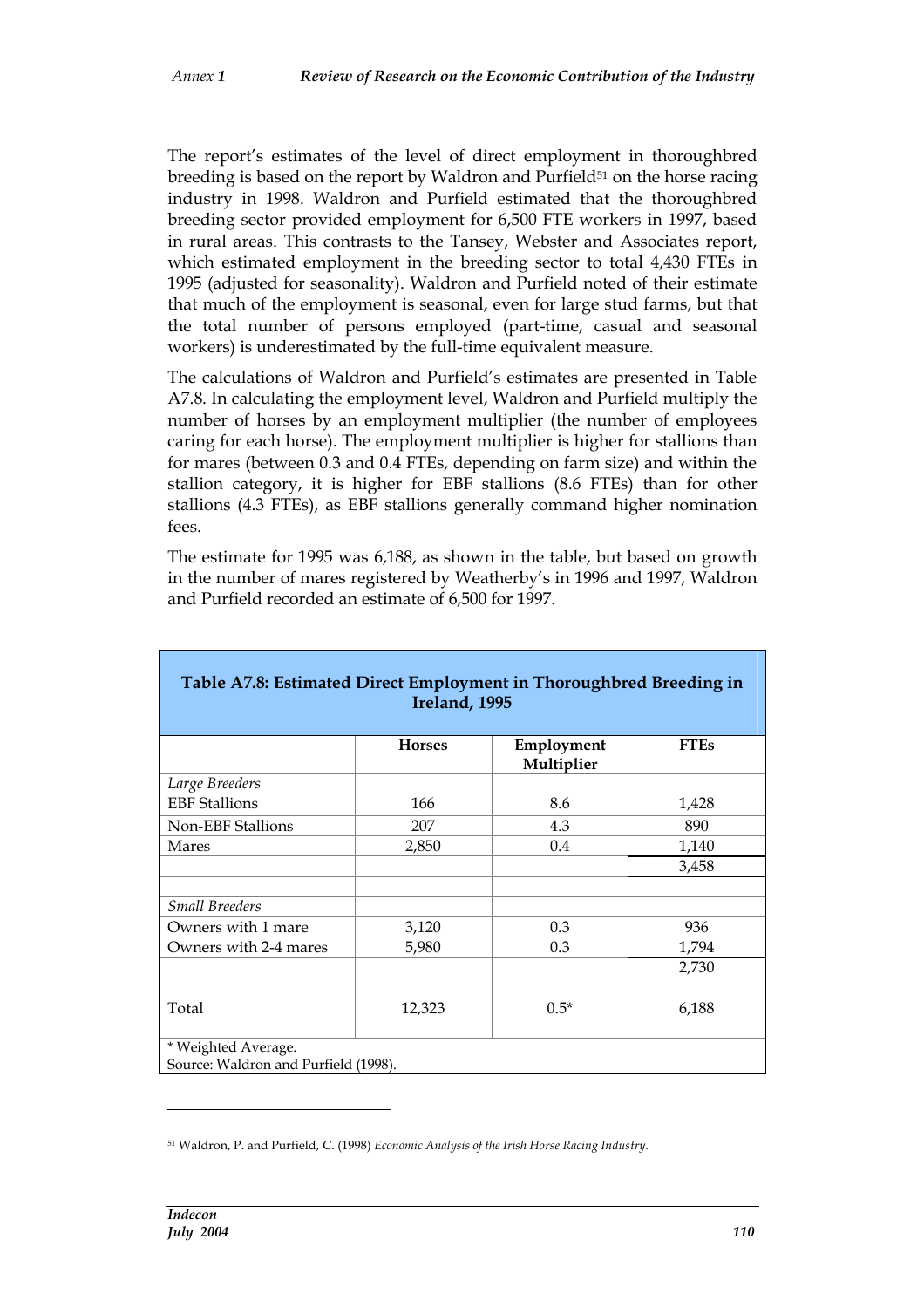The sector also provides employment indirectly in linked areas such as racing, supplies and services. Fitzpatrick Associates reviewed the previous research:

- In a study of the contribution of horses to the Northern Irish economy in 198652, Magee estimated that for every 100 FTEs directly employed in the industry, 6.5 FTEs are supported indirectly in sectors providing services to thoroughbred breeders.
- Waldron and Purfield estimated the level of employment supported in the horseracing sector (including racing tourism), and the estimates are as follows:
	- o Trainers/Stable staff 1,615 FTEs;
	- o Administration 219 FTEs;
	- o Gambling 2,672 FTEs;
	- o Total Indirectly Supported 4,506 FTEs.

Therefore, according to research compiled by Fitzpatrick Associates, the total number of FTEs employed directly and indirectly in the sector totals 11,500. Expenditure by the sector would make an indirect contribution to the Irish economy. This was also examined in the report. The estimates put forward by Fitzpatrick Associates are based on 1996 study of the Sport Horse Industry.<sup>53</sup> The estimated expenditure by the broodmare sector (excluding stallion farms) totals £94,101,250, as detailed in Table A7.9. This assumed that stallion fees accounted for 39% of all expenditures.

<sup>52</sup> Magee, S. (1986) *The Contribution of Horses to the Northern Irish Economy.*

<sup>53</sup> Corbally, A.F. (1996) *The Contribution of the Sport Horse Industry to the Irish Economy*, unpublished M.Equine Thesis, UCD.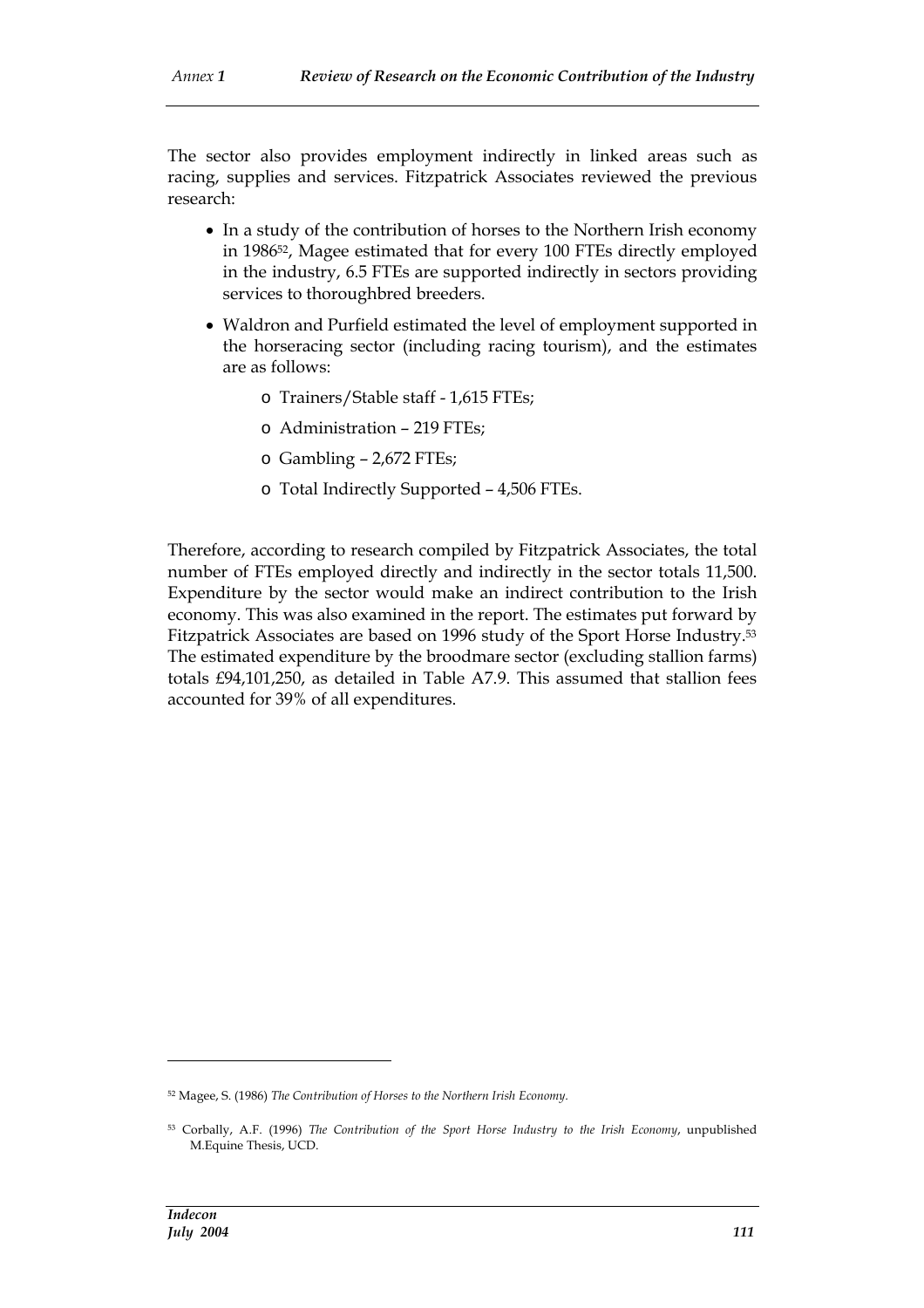| Table A7.9: Expenditure by the Thoroughbred Breeding Sector |            |               |  |
|-------------------------------------------------------------|------------|---------------|--|
| Expenditure                                                 | £          | $\frac{0}{0}$ |  |
|                                                             |            |               |  |
| General Keep Expenses (total for 28,025 horses)             | 57,451,250 | 61%           |  |
| Feedstuffs and bedding                                      | 50,445,000 | 54%           |  |
| Veterinary and farriery                                     | 2,802,500  | 3%            |  |
| Registration fees/transport                                 | 2,802,500  | 3%            |  |
| Stallion Fees (7,130 foals at £5,000 per stallion fee)      | 36,650,000 | 39%           |  |
|                                                             |            |               |  |
| Total Expenditure by Breeding Sector                        | 94,101,250 | 100%          |  |
| Source: ITBA (1998).                                        |            |               |  |

Export sales of Irish thoroughbreds also contributes significantly to the economy. Total export sales in 1995 were estimated to be £31.9 million (€40.5 million). However, as shown in Table A7.10, the total value of export thoroughbred sales fell by 49% between 1990 and 1995, driven primarily by falling sales volumes mitigated slightly by rising average values.

| Table A7.10: Thoroughbred Export Sales, 1985-1995 |                      |                         |                            |  |
|---------------------------------------------------|----------------------|-------------------------|----------------------------|--|
| Year                                              | Value $(\epsilon m)$ | <b>Number of Horses</b> | Average Value $(\epsilon)$ |  |
| 1985                                              | 71.4                 | 3,283                   | 21,752                     |  |
| 1990                                              | 79.6                 | 4,684                   | 17,002                     |  |
| 1991                                              | 56.8                 | 3,571                   | 15,884                     |  |
| 1992                                              | 45.1                 | 2,875                   | 15,662                     |  |
| 1993                                              | 50.8                 | 941                     | 53,937                     |  |
| 1994                                              | 59.7                 | 1,205                   | 49,544                     |  |
| 1995                                              | 40.5                 | 1,197                   | 43,360                     |  |
|                                                   |                      |                         |                            |  |
| Source: CSO Trade Data.                           |                      |                         |                            |  |

The horse racing industry also contributes significantly to the economy, primarily through betting. According to the report, on-course betting in 1997 was estimated to be over £104 million (€132 million) (see Table A7.11).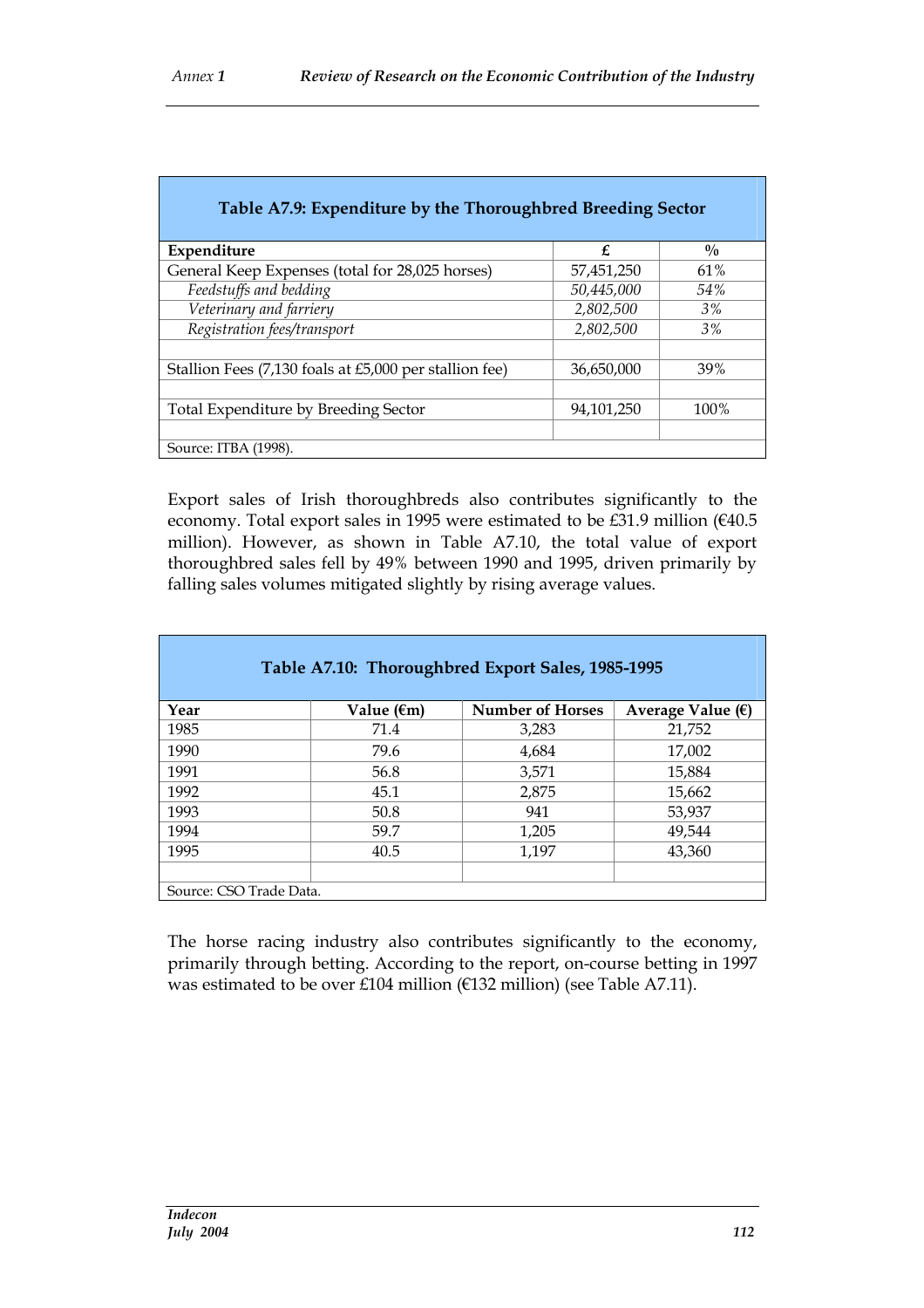| Table A7.11: Betting On-Course, Fixtures and Annual Attendances, 1995-<br>1997 |           |           |           |  |
|--------------------------------------------------------------------------------|-----------|-----------|-----------|--|
| <b>Item</b>                                                                    | 1995      | 1996      | 1997      |  |
| Total On-Course Betting $(\epsilon m)$                                         | 108,535   | 122,639   | 132,977   |  |
| Fixtures                                                                       | 232       | 238       | 237       |  |
| <b>Annual Attendances</b>                                                      | 1,019,134 | 1,097,994 | 1,164,724 |  |
|                                                                                |           |           |           |  |
| Source: The Irish Horseracing Authority.                                       |           |           |           |  |

# *Bloodstock Breeding: A World-class Irish Industry (2001)*

In 2001, a further review of the thoroughbred breeding industry in Ireland was completed. The study examined the following elements:

- The annual value of equine output in Ireland;
- Horse breeding in the context of total livestock production;
- The thoroughbred breeding industry: recent performance;
- The thoroughbred breeding industry's capital stock;
- The nature of stallion investments;
- The tax treatment of stallion income in Ireland; and
- Stallion quality, competitiveness and employment supported by the thoroughbred breeding industry in Ireland.

### **Tax treatment of Stallion income in Ireland**

According to the report, the exemption of stallion services income from income tax and corporation tax has provided the cornerstone for the development of an internationally competitive thoroughbred breeding industry in Ireland. The report refers to the case of France, where the raising of stallion income taxes in the mid-1970s precipitated the immediate flight of top equine capital from the country, a blow that the French thoroughbred breeding industry has yet to recover from. For additional support of this assertion, the authors cite the report of the Commission on Taxation (1984)<sup>54</sup> and The Killanin Report (1986)<sup>55</sup>.

<sup>54</sup> Commission on Taxation, Second Report (1984)

<sup>55</sup> *Report of the Commission of Inquiry into the Thoroughbred Horse Breeding Industry* (1986), Stationery Office.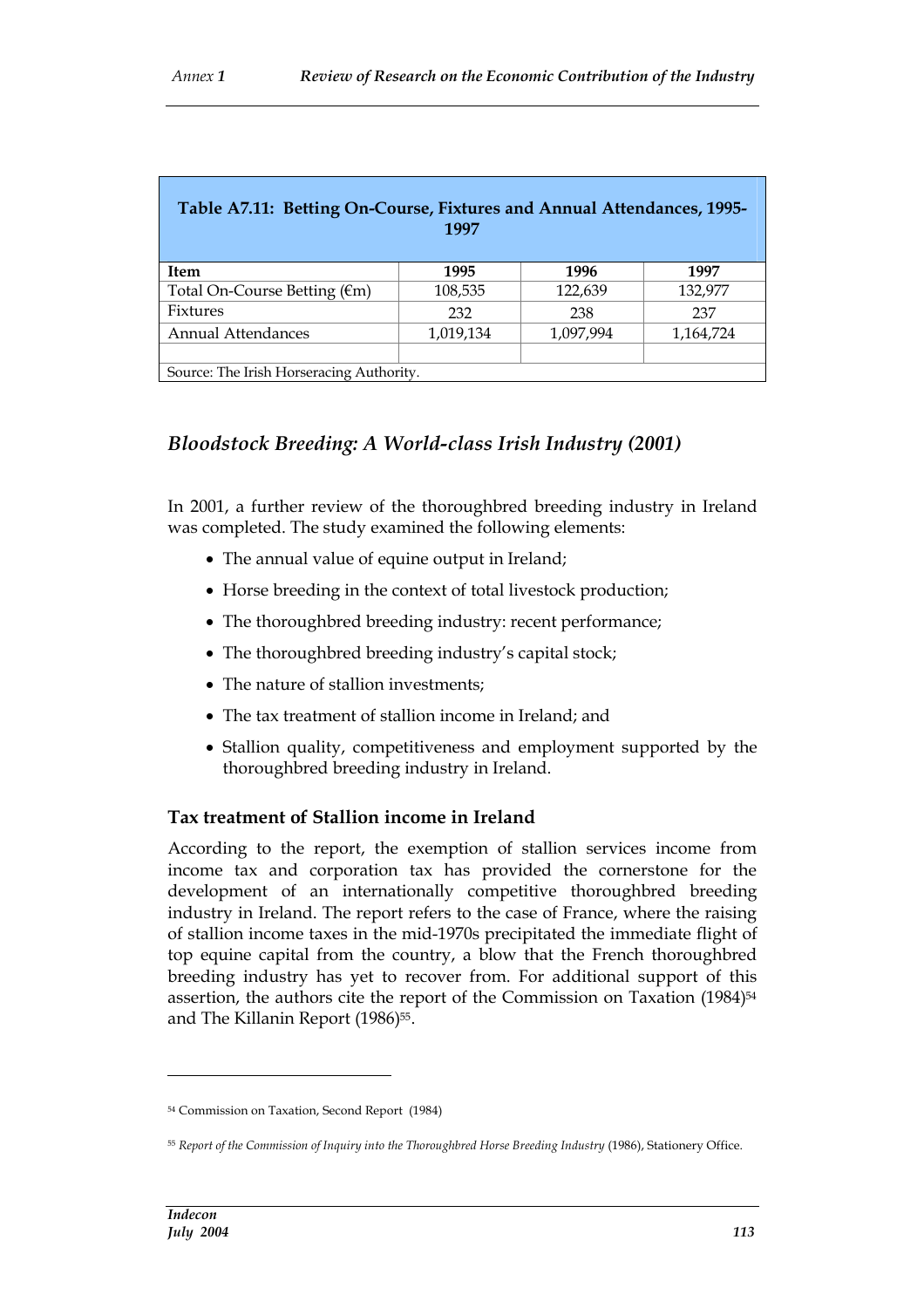The report notes that the Commission on Taxation recommended that income from stallion fees should be relieved from tax to whatever extent that is necessary to ensure the continued development of the thoroughbred breeding industry in Ireland.

The Killanin Report recognised the importance of the exemption, noting that without the exemption from tax, most of the top stallions standing in Ireland would not have come to Ireland. Moreover, the Commission warned that the abolition of the exemption would trigger an exodus of top stallions from Ireland and recommended the continuation of the exemption.

#### **Economic Contribution of the Industry**

The report considered the economic contribution of the industry in the following areas:

- Annual value of equine output in Ireland;
- Employment;

According to the report, the value of annual equine output grew from  $\epsilon$ 70.5 million in 1995 to  $\epsilon$ 161.5 million in 2000, an increase of 129% in 5 years. This growth reflects two factors: industry output expanded significantly; and average yearling prices also rose steeply.

The report found that the thoroughbred breeding industry is a labourintensive industry and generates substantial employment in rural areas, where alternative job opportunities are often scarce. The results of the report's analysis on the level of employment supported by the industry are presented in Table A7.12. The report found that in 2001, the total employment generated by the thoroughbred breeding industry was 5,237 FTEs. Once again, this estimate excludes horse racing and betting.

| Table A7.12. Employment Supported by Irish Thoroughbred Dreeding<br>1984, 1995, 2001 (Number of FTEs) |       |        |        |  |  |
|-------------------------------------------------------------------------------------------------------|-------|--------|--------|--|--|
|                                                                                                       |       |        |        |  |  |
| Category                                                                                              | 1984  | 1995   | 2001   |  |  |
| <b>Total Registered Stallions</b>                                                                     | 250   | 373    | 349    |  |  |
| <b>Estimated Active Stallions</b>                                                                     | 150   | 224    | 209    |  |  |
| <b>Total Registered Broodmares</b>                                                                    | 7,500 | 11,950 | 15,503 |  |  |
| <b>Estimated Active Broodmares</b>                                                                    | 6,800 | 10,835 | 14,057 |  |  |
| Total Employment Generated*                                                                           | 3,900 | 4,430  | 5,237  |  |  |
|                                                                                                       |       |        |        |  |  |
| * Includes proprietors and assisting family relatives as well as employees and allows for a           |       |        |        |  |  |
| temporary increase in employment during the breeding season.                                          |       |        |        |  |  |
| Source: Bloodstock Breeding: A World-class Irish Industry (2001)                                      |       |        |        |  |  |

**Table A7.12: Employment Supported by Irish Thoroughbred Breeding**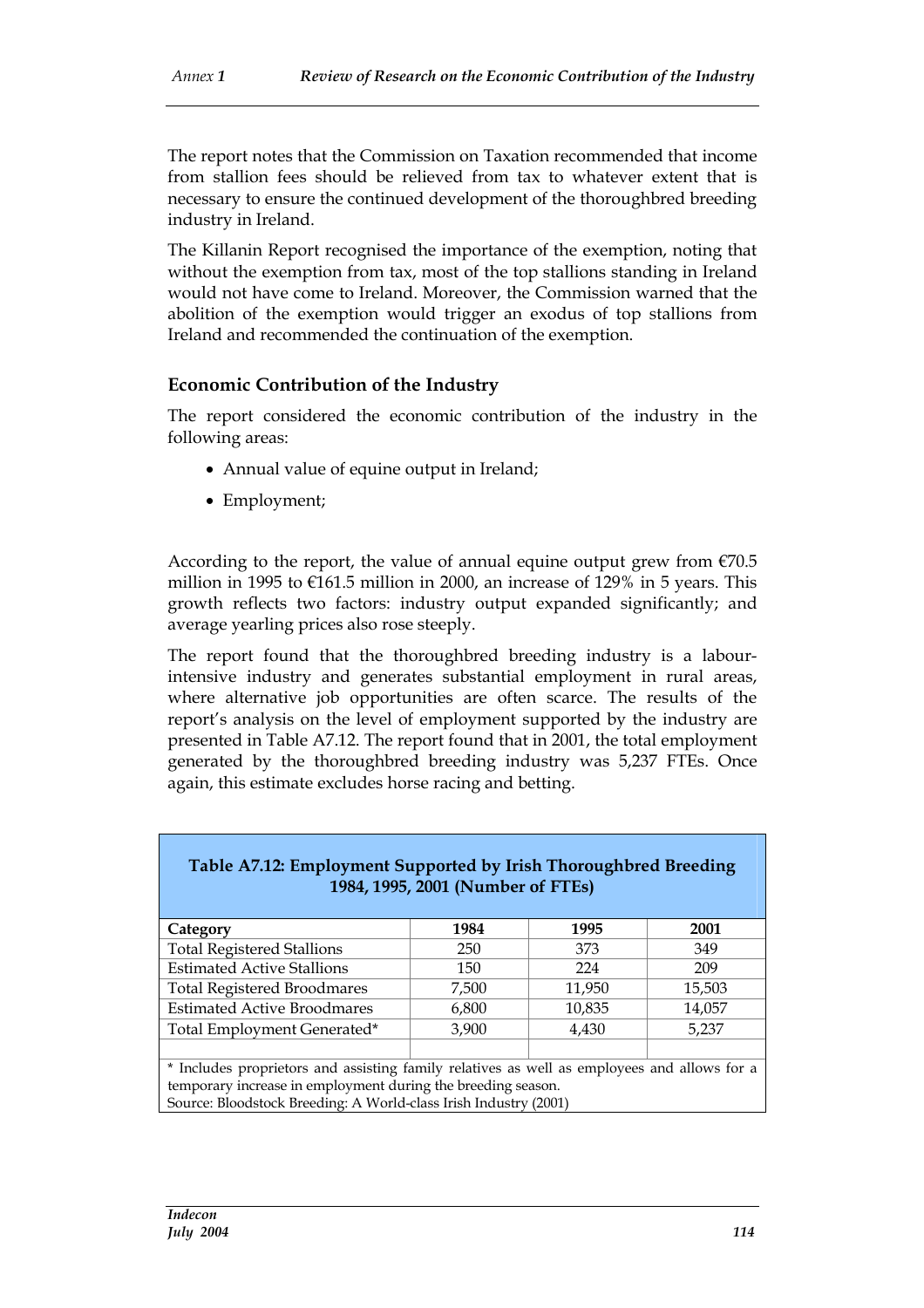# *An Assessment of the Contribution of The 2002 Galway Summer Race Festival to Galway City and County (2002)*

An assessment of the contribution of the 2002 Galway Summer Race Festival to Galway City and County was completed for the management of the Galway racecourse in December 2002. This report gives an indication of the economic value of the horse-racing sector of the industry.

The report considered the following areas:

- Race-goer profile;
- Attendance information;
- Attendance at alternative racing events;
- Galway as a holiday destination;
- Expenditure inside and outside Racecourse; and
- Contribution to the local economy.

As it is the economic importance of horseracing that is of relevance to the current Review, we will focus on the report's findings in relation to the contribution of the festival to the local economy. The calculations and main findings of the report on this point are presented below.

#### **Economic Value of the Galway Summer Race Festival**

The main element of the report is an assessment of the contribution of the Galway Summer Race festival to the Galway city and county. The authors include the total expenditure by race-goers inside the racecourse and also outside the racecourse, in the environs of Galway city and county. Both consumer expenditure and increased commercial takings were included in the calculations. Based on the principle of the 'multiplier effect', where the actual contribution of each  $\epsilon$ 1 injection into the local economy is greater than  $€1$  due to re-spending, the total expenditure is increased by a factor of 1.72, a national multiplier rate.<sup>56</sup>

The total expenditure by race-goers inside the racecourse during the week of the event was totalled at €11,055,307 according to the report. The breakdown of this calculation is presented in Table A7.13.

<sup>56</sup> The report cites the source as McGahey, S. (1995) *Tourism – The Multiplier Effect and Tourism*.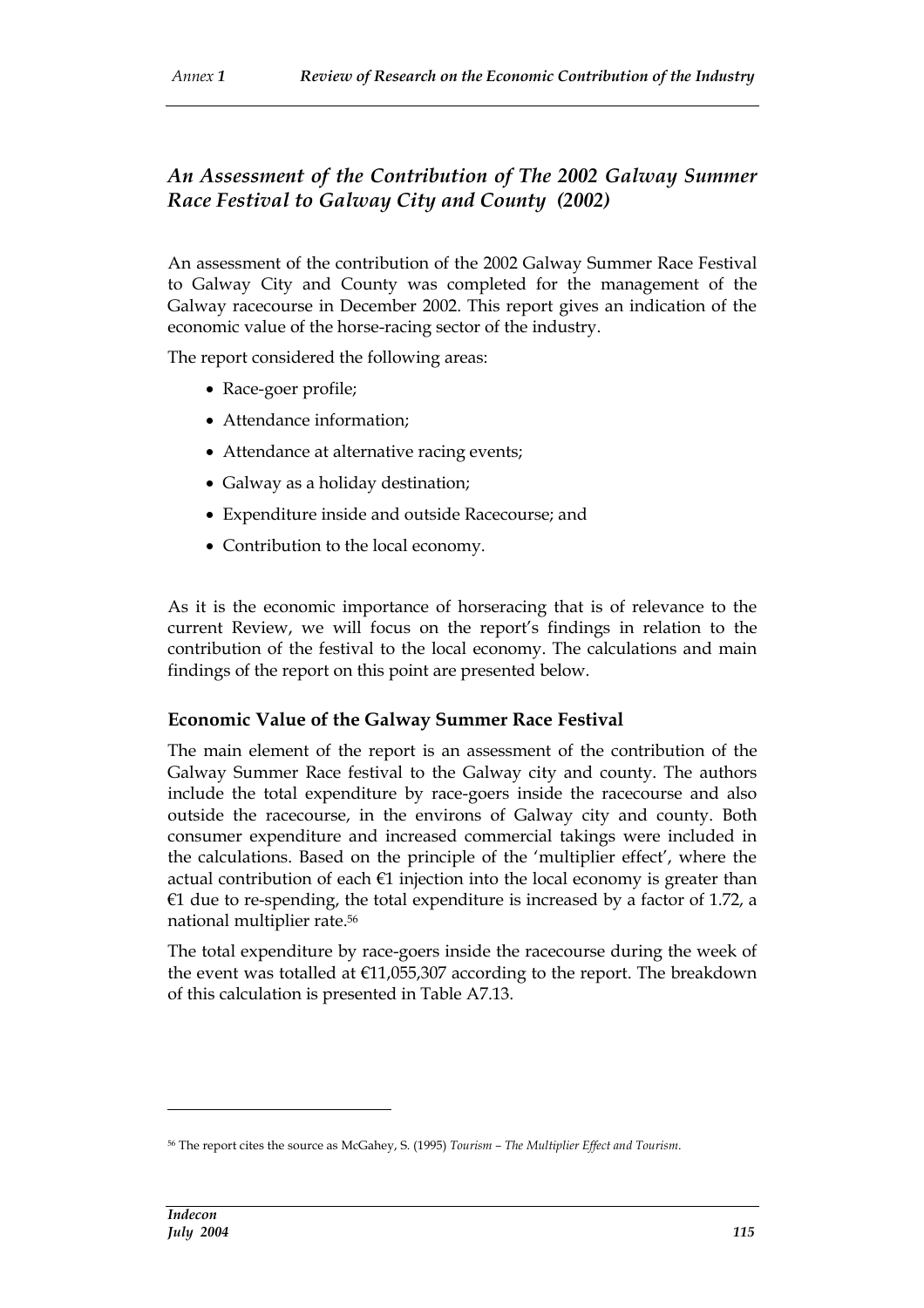| Table A7.13: Total Expenditure Inside Racecourse |            |            |  |
|--------------------------------------------------|------------|------------|--|
| <b>Item</b>                                      | €          | €          |  |
| Race-goer spend                                  |            | 7,934,208  |  |
| Total gambled                                    | 20,417,292 |            |  |
| less Total Payout (80% payout rate)              | 17,296,193 |            |  |
| Net Betting                                      |            | 3,121,099  |  |
| <b>Total Spend Inside</b>                        |            | 11,055,307 |  |
|                                                  |            |            |  |
| Source: Martin & O'Leary (2002).                 |            |            |  |

The total amount spent outside the racecourse amounted to €22,818,702. The calculations from the report that from the basis of this figure are presented in Table A7.14.

| Table A7.14: Total Expenditure Outside Racecourse |            |  |  |
|---------------------------------------------------|------------|--|--|
| <b>Item</b>                                       | €          |  |  |
| Accommodation                                     | 4,921,527  |  |  |
| Alcohol                                           | 8,476,434  |  |  |
| Travel                                            | 748,203    |  |  |
| Parking                                           | 52,242     |  |  |
| Grocery                                           | 462,375    |  |  |
| Non-grocery                                       | 1,502,876  |  |  |
| Petrol                                            | 696,198    |  |  |
| Restaurant                                        | 5,120,778  |  |  |
| Entertainment                                     | 838,069    |  |  |
| <b>Total Spend Outside</b>                        | 22,818,702 |  |  |
|                                                   |            |  |  |
| Source: Martin & O'Leary (2002).                  |            |  |  |

Summing the total expenditure inside and outside the racecourse, the overall total expenditure amounts to €33,874,099, as shown in Table A7.15.

| Table A7.15: Overall Total Expenditure - Inside and Outside Racecourse |            |  |  |  |
|------------------------------------------------------------------------|------------|--|--|--|
| <b>Item</b>                                                            | €          |  |  |  |
| Total Spend Inside                                                     | 11,055,307 |  |  |  |
| <b>Total Spend Outside</b><br>22,818,702                               |            |  |  |  |
| Overall Total Expenditure<br>33,874,009                                |            |  |  |  |
|                                                                        |            |  |  |  |
| Source: Martin & O'Leary (2002).                                       |            |  |  |  |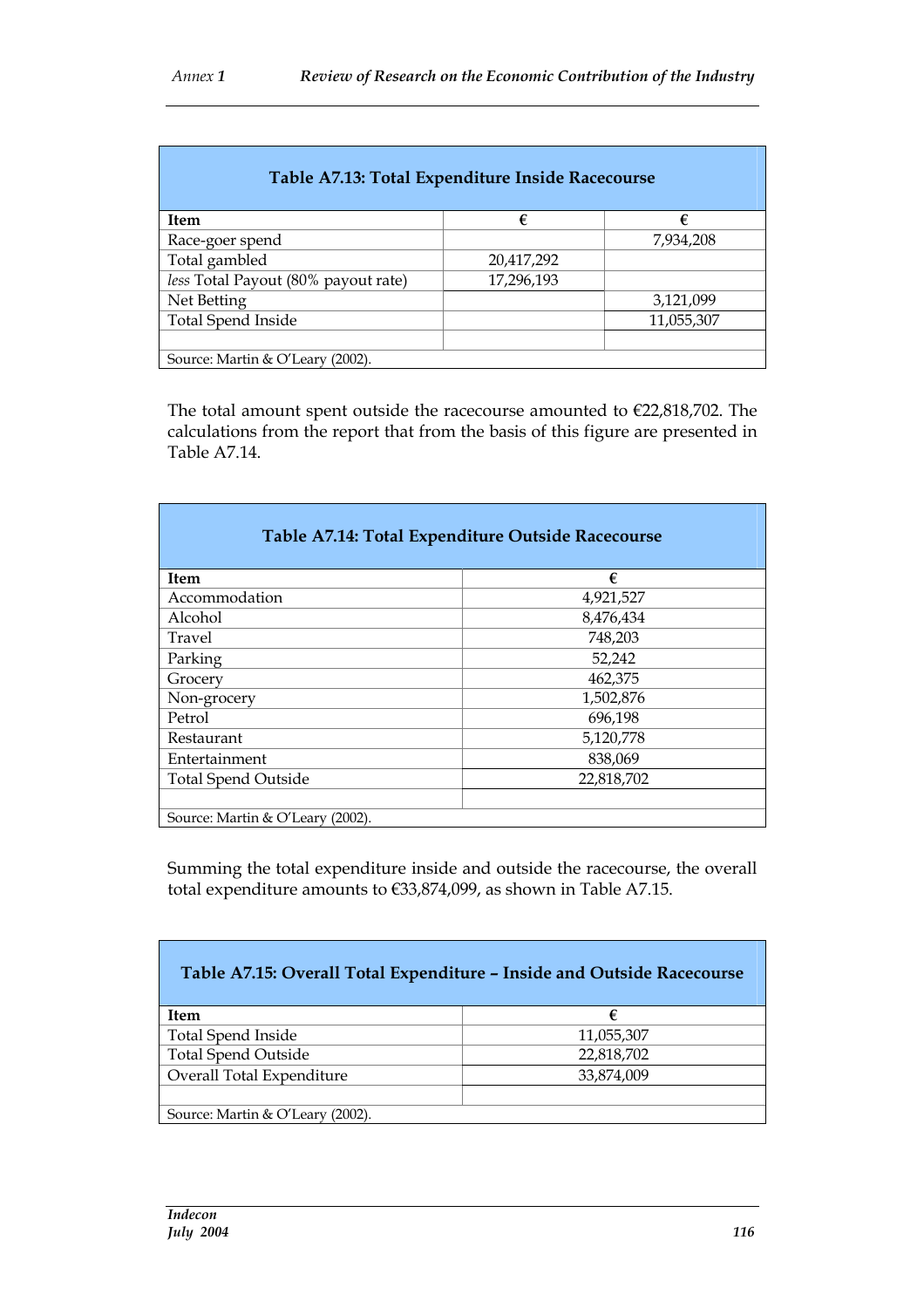In order to account for the actual contribution of the festival to the local economy, a multiplier of 1.72 is applied to total expenditure, to account for the direct, indirect and induced impacts of the initial expenditure due to respending. This calculation is shown in Table A7.16.

|                                  | Table A7.16: Total Contribution of Race Festival to Local Economy |
|----------------------------------|-------------------------------------------------------------------|
| <b>Item</b>                      | €                                                                 |
| Overall Total Expenditure        | 33,874,009                                                        |
| Multiplier (1.72)                | $*172$                                                            |
| <b>Total Contribution</b>        | 58,263,296                                                        |
|                                  |                                                                   |
| Source: Martin & O'Leary (2002). |                                                                   |

The report also assessed the impact of the race festival on employment levels in Galway City and County. A survey of a range of local businesses in different sectors revealed that all sectors had increased the number of people employed during the event. The percentage increase for each sector are summarised in Table A7.17.

| Table A7.17: Percentage Increase in the Number of Persons employed, by<br><b>Sector</b> |                          |  |  |  |  |  |
|-----------------------------------------------------------------------------------------|--------------------------|--|--|--|--|--|
| <b>Sector</b>                                                                           | % Increase in Employment |  |  |  |  |  |
| Pubs                                                                                    | 8                        |  |  |  |  |  |
| Restaurants                                                                             | 26                       |  |  |  |  |  |
| Accommodation                                                                           | 20                       |  |  |  |  |  |
| Grocery (incl. Forecourts)                                                              | 1                        |  |  |  |  |  |
| Travel/Parking                                                                          | 1                        |  |  |  |  |  |
| Retail                                                                                  | 7                        |  |  |  |  |  |
| Entertainment                                                                           | 5                        |  |  |  |  |  |
| Source: Martin & O'Leary (2002).                                                        |                          |  |  |  |  |  |

In conclusion, the report found that the Galway Summer Race Festival makes a significant contribution to Galway city and county, in terms of expenditure and employment. The total contribution to the local economy was estimated at €58,263,296 in 2002, while employment in the local area increased by up to 26% due to the event.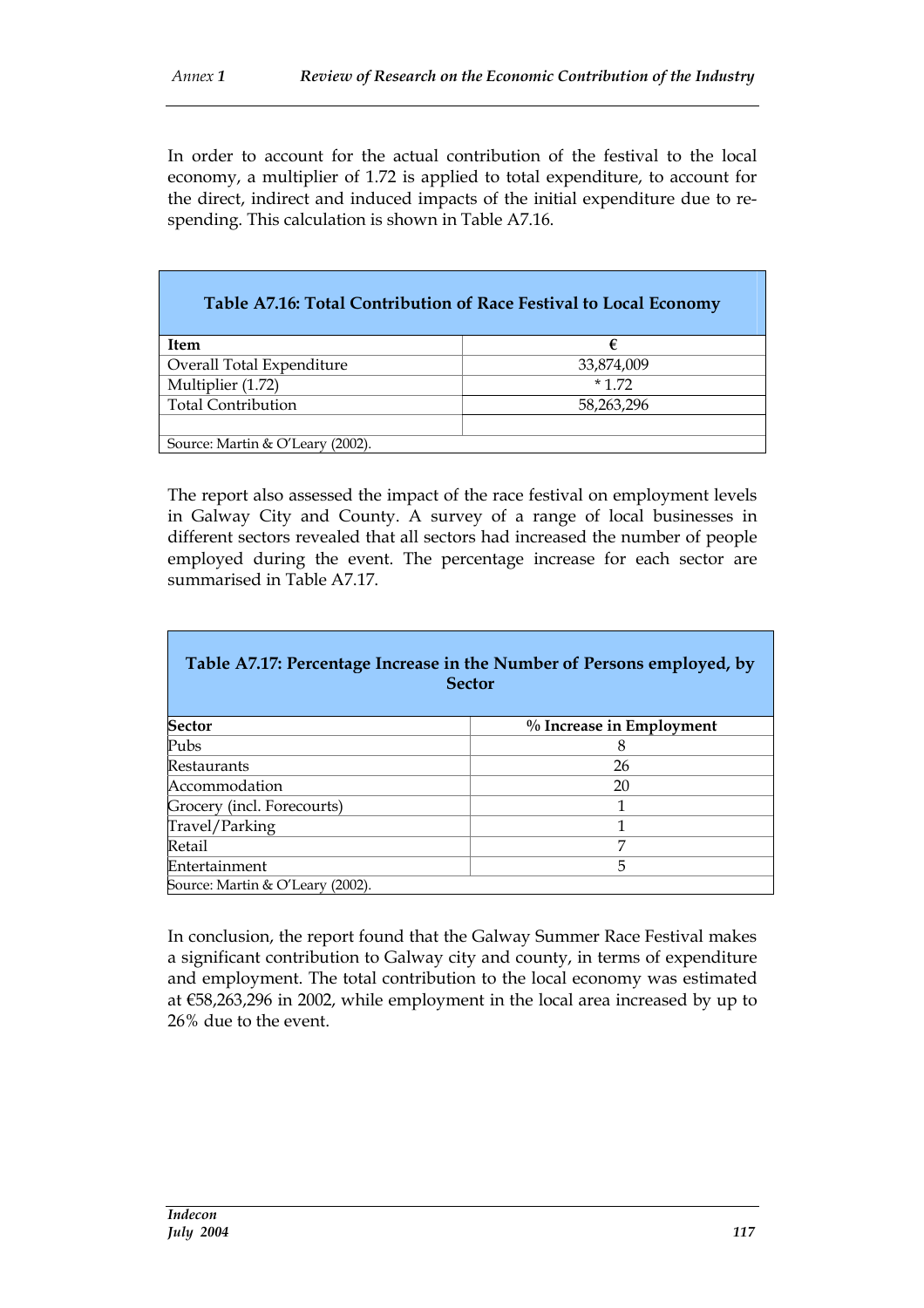## *The Irish Stallion Tax Exemption Potential Tax Yield (2002)*

In 2002, John Lynam considered the effects of abolishing the tax exemption covering stallion-related income and capital gains. He conducted an assessment of the likely effects, primarily in terms of tax revenue but also in regard to employment that would result from the abolition of the tax.

After estimating the potential tax yield and accounting for the likely impact on employment in the industry, the conclusion of Lynam's assessment was that only a small amount of tax revenue would result from the abolition of the exemption and significant loss of employment could result in a negative effect on the Exchequer.

#### **Potential Tax Yield from Abolition of Tax Exemption**

Lynam calculated the potential tax yield for the Irish Exchequer of removing the tax exemption on stallion-derived income. Lynam's results are presented in Table A7.18.

The table includes three columns of figures. The first column shows the situation that would have existed in the year 2000, had stallion income not been tax-exempt. The second column shows estimates for the year 2002, assuming growth of 25% on 2000 figures. The third column presents estimates for 2002 assuming 50% growth, though Lynam himself notes that this column is likely to overstate the real situation, as growth in 2000 was only 9.6%. Lynam also notes, in regard to the calculation used, that his estimates may overstate the potential tax yield.

| Table A7.18: Potential Tax Revenue under Abolition of the Tax Exemption                 |            |                   |                   |  |  |  |  |
|-----------------------------------------------------------------------------------------|------------|-------------------|-------------------|--|--|--|--|
| Item                                                                                    | 2000 $(F)$ | 2002 (€) with 25% | 2002 (€) with 50% |  |  |  |  |
|                                                                                         |            | growth on 2000    | growth on 2000    |  |  |  |  |
| <b>Stallion Revenue</b>                                                                 | 93,070,670 | 116,338,337       | 139,606,005       |  |  |  |  |
| Less Revenue of                                                                         | 7,505,554  | 9,307,067         | 11,168,480        |  |  |  |  |
| Owner-breeders                                                                          |            |                   |                   |  |  |  |  |
| Relevant Revenue                                                                        | 85,565,116 | 107,031,270       | 128,437,525       |  |  |  |  |
| Less Costs $(60\%)^*$                                                                   | 51,339,069 | 64,218,762        | 77,062,515        |  |  |  |  |
| Taxable Income                                                                          | 34,226,047 | 42,812,508        | 51,375,010        |  |  |  |  |
| * Costs - Assumed that 10% of stallion revenue is accounted for by keep and promotional |            |                   |                   |  |  |  |  |

expenses. Also assuming that 50% is accounted for by capital write-downs and insurance costs. Source: Lynam (2002).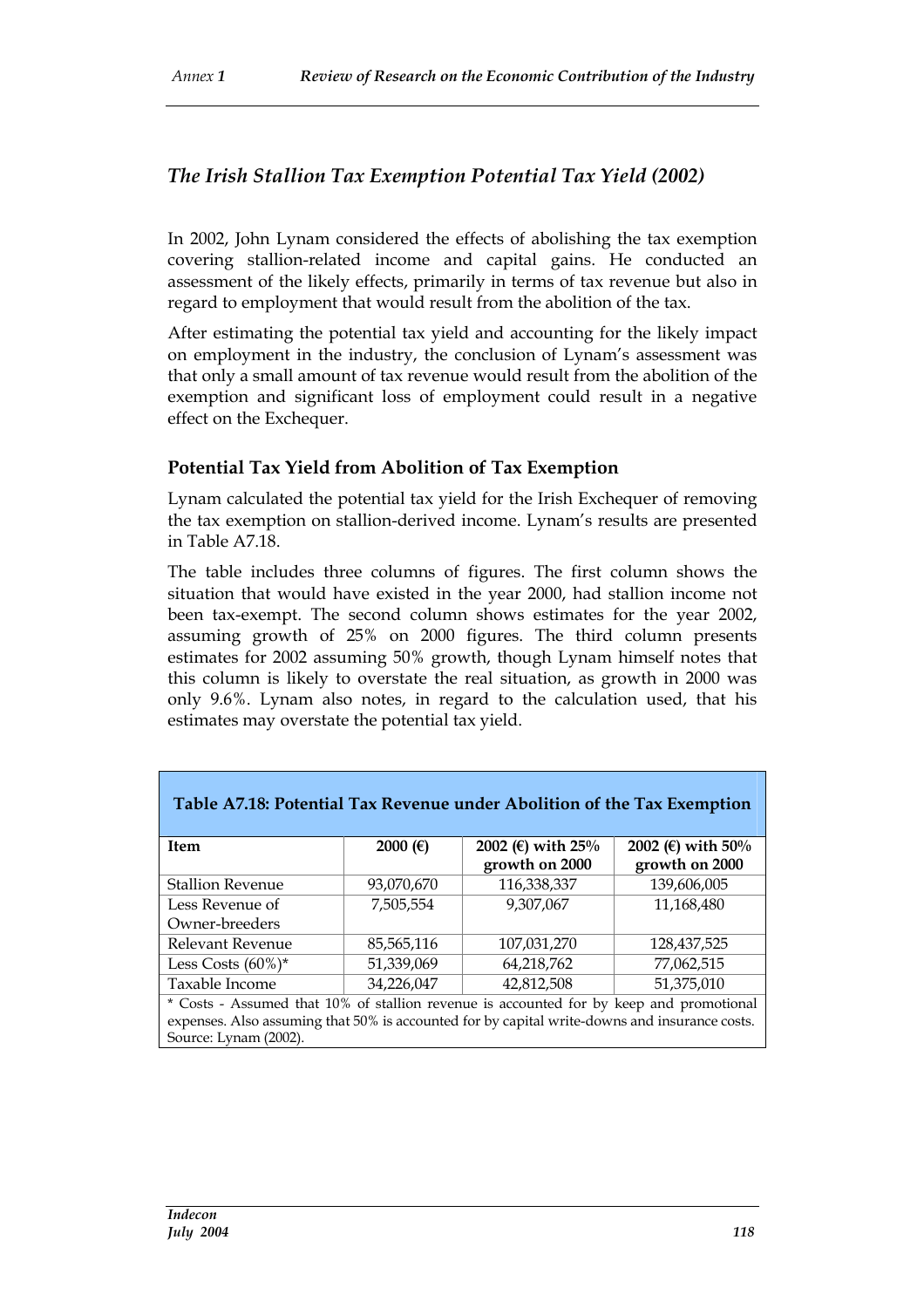#### **Impact on Employment**

Lynam also assessed the impact on the level of jobs supported by the industry in the event of the abolition of the tax exemption. Lynam constructed an equation to compute the impact on the exchequer of the job losses, to be subtracted from potential tax revenue calculated above.

| Figure A1.1: Impact on Exchequer of Job Losses      |
|-----------------------------------------------------|
| <b>Impact on Exchequer of Job Losses =</b>          |
| (Annual tax bill for each typical stud worker       |
| + State payments to an unemployed worker per annum) |
| * Number of job losses.                             |
| Source: Lynam, 2002.                                |

After accounting for the cost of job losses from the tax yield of abolishing the exemption. The conclusion of Lynam's assessment was that "in view of the small amount of tax revenue the removal of tax exemption is likely to generate, any significant loss of employment could result in a negative effect on the Government's financial situation."<sup>57</sup>

<sup>57</sup> Lynam (2002), page 7.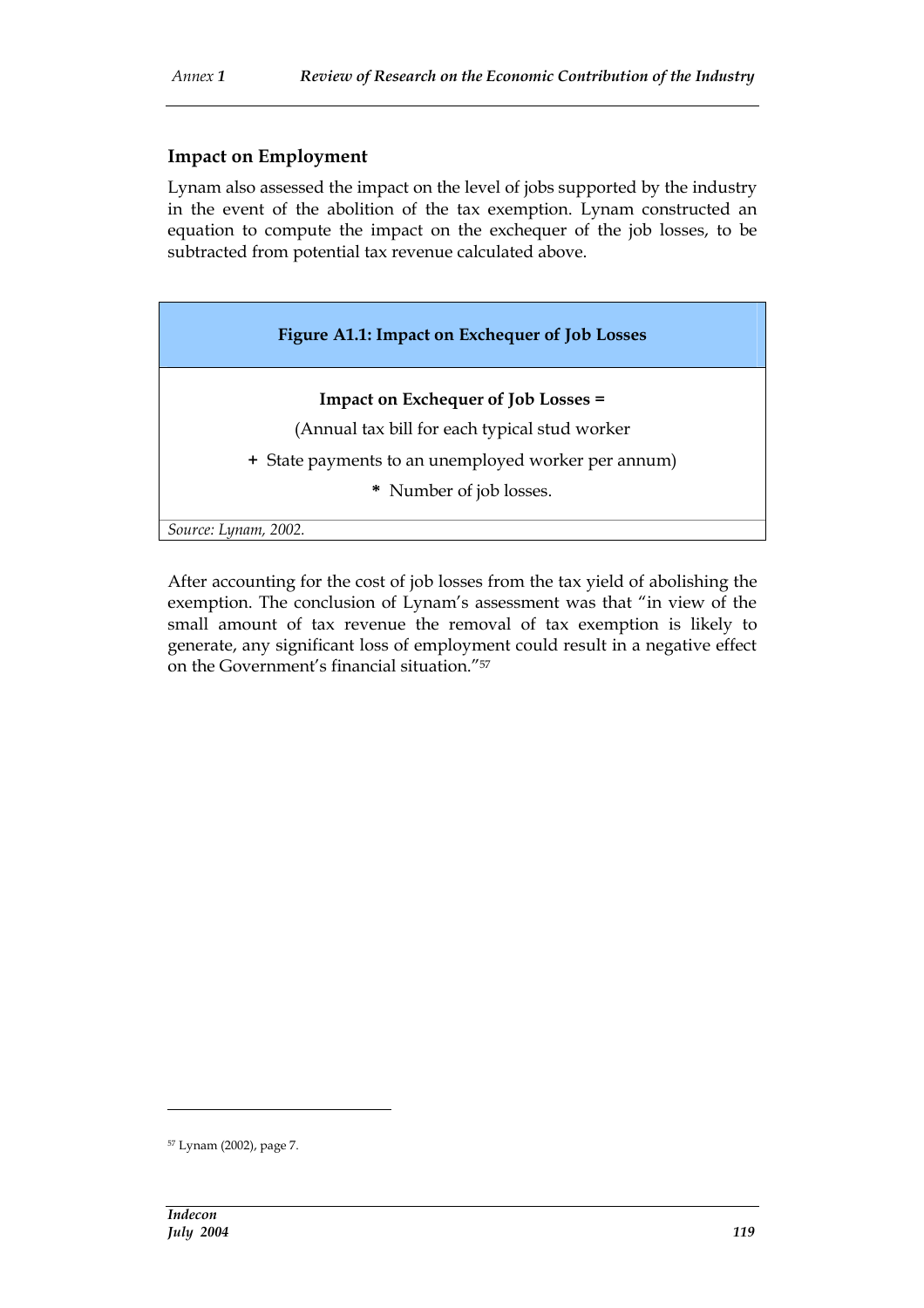# **Review of International Research**

The following key studies of the industry internationally are reviewed in this Section:

- *Report: The Thoroughbred Breeding Industry – Northern Ireland (1998);*
- *The European Thoroughbred Breeding Industry: A Major Contributor to Rural Europe (1999); and*
- *The Racing Review – Part 1: The Racing Product (2003).*

## *Report: The Thoroughbred Breeding Industry – Northern Ireland (1998)*

Ernst & Young completed a study of the thoroughbred breeding industry in Northern Ireland in 1998. The aim of the study was to build a profile of the sector and its economic importance to Northern Ireland within an overall Irish context. The report makes the case for the thoroughbred breeding industry to be an investment priority for EU structural funds. The study examined the following areas:

- Profile of thoroughbred breeding sector in Northern Ireland;
- Contribution of the Northern Ireland thoroughbred breeding sector to the NI economy;
- Opportunities and challenges;
- Areas for investment; and
- Funding sources.

#### **Economic Value of the Industry**

We focus on the report's findings regarding the contribution of the Northern Ireland thoroughbred breeding sector to the Northern Ireland economy. The consultants assessed the contribution of the sector in the following areas:

- Employment;
- Expenditure by the Thoroughbred Breeding Sector; and
- Export of Thoroughbreds.

The calculation of employment in the study is based on the employment per mare ratios calculated in previous reports. Ernst & Young estimate that there were 278 full-time equivalents (FTEs) looking after thoroughbred broodmares, 81 FTEs looking after foals and 129 FTEs taking care of stallions. In total, Ernst & Young calculated that the sector directly employs 489 FTEs.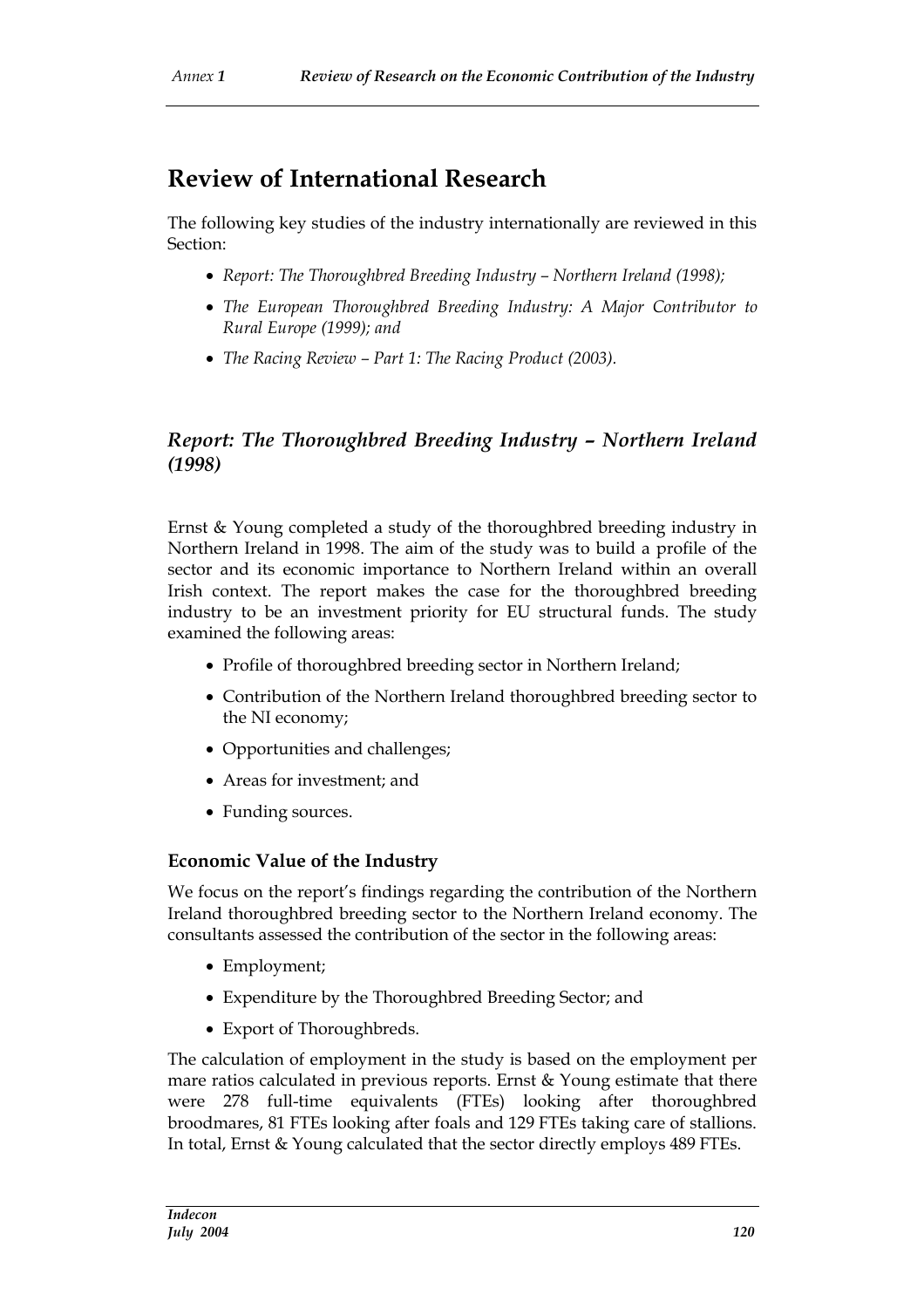The sector also provides employment indirectly in other economic sectors, such as tourism, betting industry, veterinarians, amongst others. Also, the wages and salaries of the 489 FTEs spent in the rural areas will support further local employment. The report estimates that indirect employment would total 32 FTEs.

Expenditure (both capital and current expenditure) by the sector is another key source of the sector's contribution to the economy. For the sport horse sector, expenditure is estimated at £4.6 million. The expenditure by the thoroughbred breeding sector was calculated at £10.15 million (calculations shown in Table A7.19). The racing sector is also an important contributor to the economy, with on-course betting totalling £6.5 million in 1997. Off-course betting was estimated at £160 million in 1997. However, as 90-95% of the prize money is won by ROI trainers, it is not available to the Northern Ireland sector.

| Table A7.19: Expenditure by the Thoroughbred Breeding Sector |            |
|--------------------------------------------------------------|------------|
| Expenditure                                                  | £          |
| General Keep Expenses (total for 3,478 horses)               | 7,651,000  |
| Feedstuffs and bedding                                       | 6,260,400  |
| Veterinary and farriery                                      | 695,600    |
| Registration fees/transport                                  | 695,600    |
|                                                              |            |
| Stallion Fees $(1,000$ mares at £2,500 per fee)              | 2,500,000  |
|                                                              |            |
| Total Expenditure                                            | 10,151,600 |
|                                                              |            |
| Source: Ernst & Young(1998).                                 |            |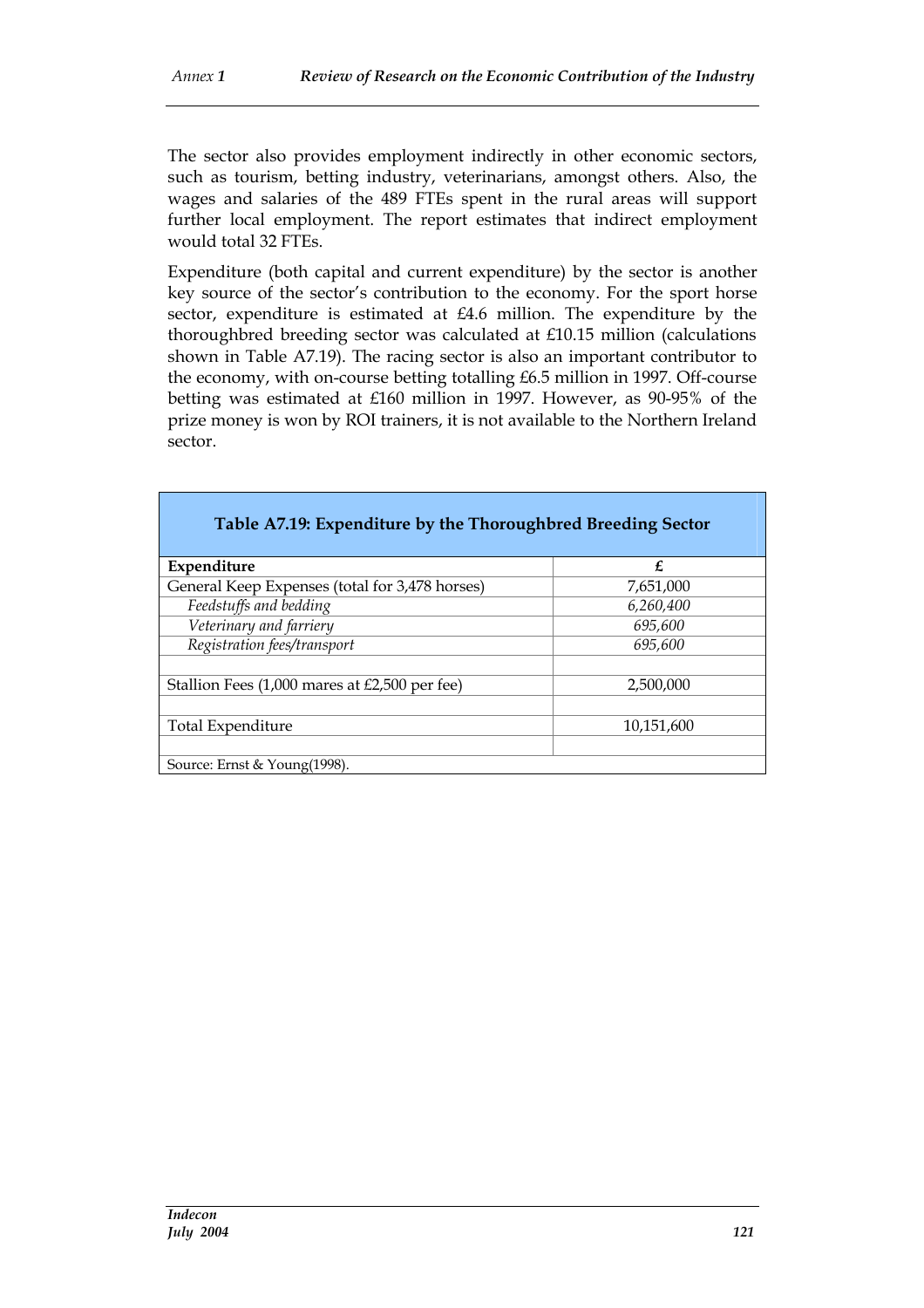# *The European Thoroughbred Breeding Industry: A Major Contributor to Rural Europe (1999)*

In 1999, the EFTBA commissioned a study of the contribution of the European thoroughbred breeding industry to rural Europe. The study found that the sector makes a significant contribution to the European economy and to rural development. The study examined the following areas:

- Profile of European thoroughbred breeding;
- Economic Contribution of thoroughbred breeding;
- Opportunities and challenges facing European thoroughbred breeding;
- Areas requiring investment; and
- Funding sources.

### **Economic Contribution of Thoroughbred Breeding**

The study assessed the contribution of the sector to the European economy in the following areas:

- Employment;
- Expenditure/Linkages to other parts of the European Economy; and
- Trade with other parts of the world.

A summary of the findings of the study on the areas which thoroughbred breeding contributes to the European economy is presented in Table A7.20.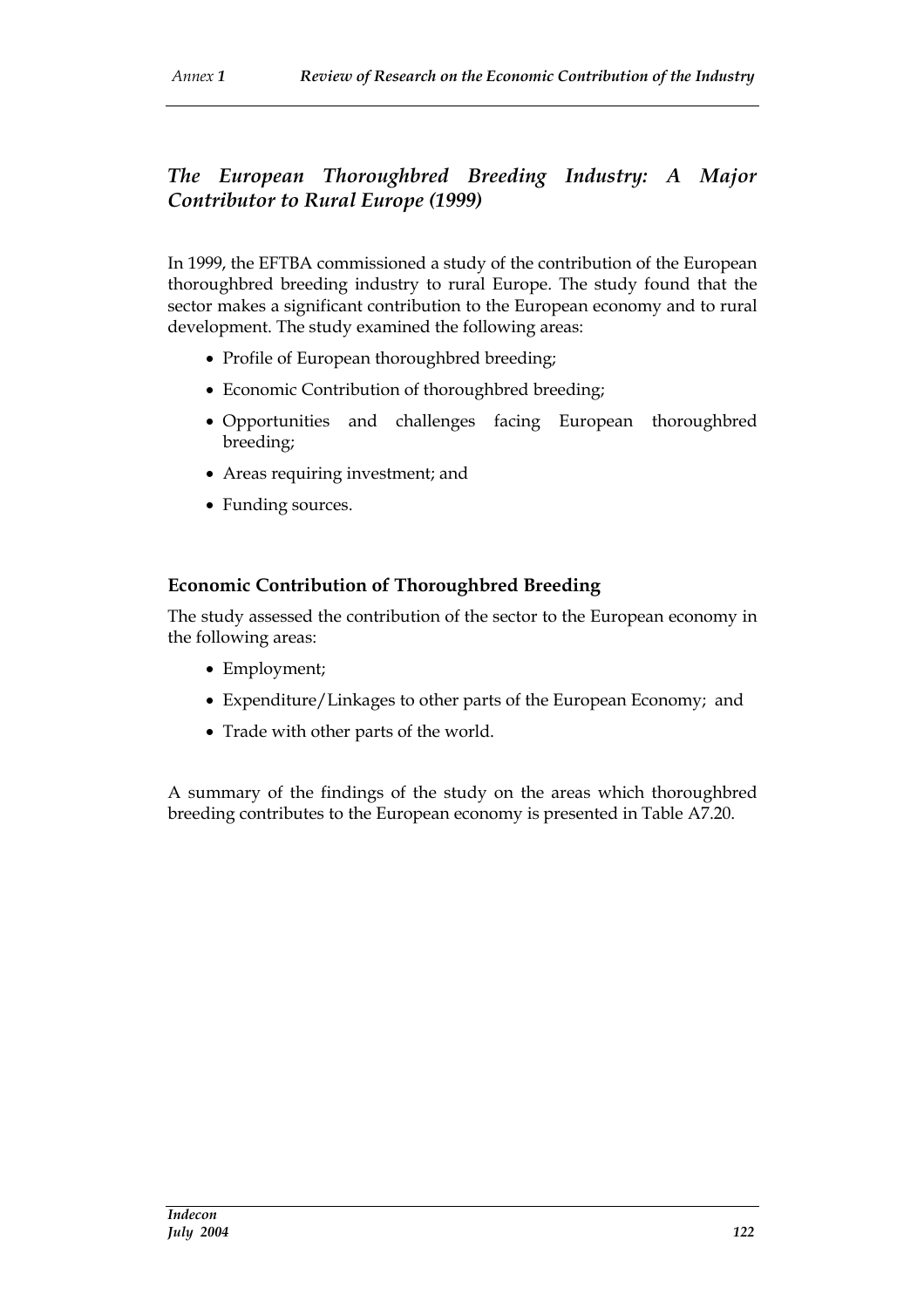| Table A7.20: Summary of Economic Contribution of European<br><b>Thoroughbred Breeding</b> |                        |
|-------------------------------------------------------------------------------------------|------------------------|
| Contribution                                                                              | Persons                |
|                                                                                           | Employed/Value         |
| Number of Farmer Breeders (Group A countries)                                             | 9.290                  |
| Annual Expenditure of Sector (Group A countries)                                          | $\epsilon$ 340 million |
| Total European Annual Expenditure                                                         | $€410$ million         |
| Sales of Thoroughbred Horses (Group A countries)                                          | $\epsilon$ 510 million |
| Horse Racing Prize money (Group A countries)                                              | $\epsilon$ 370 million |
| Exchequer Revenue through betting taxes                                                   | €1,800 million         |
|                                                                                           |                        |
| European Federation of Thoroughbred Breeders' Association (1999).                         |                        |

## *The Racing Review – Part 1: The Racing Product (2003)*

In April 2003, the British Racing Review Committee released *The Racing Review – Part 1: The Racing Product*. The report makes 76 recommendations for the 8 elements of the Racing Product, one of which is the British Thoroughbred Breeding Industry. The key recommendation for British Breeding is that the industry can be sustained by the introduction of 25% Owners' Premiums for British-bred horses (50% for fillies and mares when jumping) and a further expansion of races for quality fillies and mares.

#### **The British Breeding Industry**

According to the report, the British breeding industry has been in decline for the past decade and this is still the case, in particular when viewed against its main competitor, Ireland. The report notes that, due to the sharp decline in the number of foals produced in Britain, the expansion in the number of horses in training in Britain has been supplied largely by Irish breeders. A key reason for this trend, the review contends is Ireland's favourable tax regime.

The report summarises current assistance for British breeders (as outlined in Section 6), but includes no assessment of the contribution of the sector to the British economy. A key point to note in the context of the current debate on the future of Irish tax incentives is that the review makes the recommendation that additional efforts should be made to assist the British breeding industry.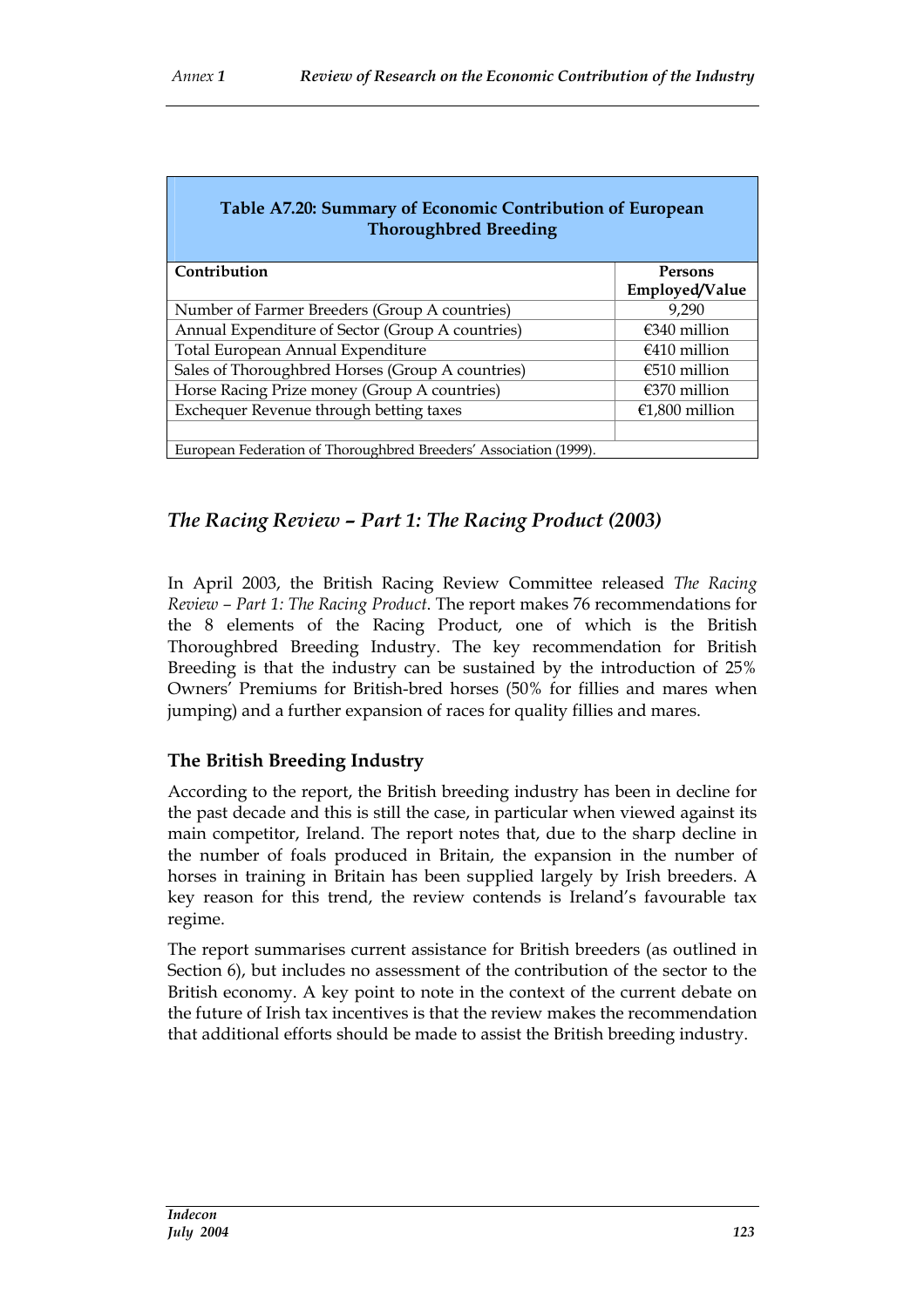# **Summary of Main Findings**

This Annex has reviewed a range of the previous studies and other research completed both in Ireland and internationally. These studies have, *inter alia*, examined the economic contribution of the thoroughbred breeding industry, in terms of employment supported directly and indirectly, inward investment, export sales, value of equine output, use of auxiliary services and expenditure by the industry in the other sectors of the economy. Some studies also investigated the tax treatment of stallion income in Ireland.

A common finding of the reports reviewed is that the thoroughbred breeding industry contributes to the Irish economy, both directly and indirectly in its spill-over effects, though the magnitude of estimates of the contribution of the industry to the economy varies across studies:

- Tansey, Webster and Associates estimated the number of persons employed in the industry to total 4,430 FTEs in 1995 (excluding horse racing and betting);
- Fitzpatrick Associates, based on estimates by Waldron and Purfield, quoted the number of persons employed as 11,500 FTEs. They estimated expenditure by the industry as IR£94.1 million in 1996 and exports of thoroughbreds to total IR£31.9 million in 1995;
- A study of the industry in 2001 estimated that the value of output in 2000 was  $\epsilon$ 161.5 million and that the industry employs 5,237 FTEs;
- A study by Martin & O'Leary estimated the value of the Galway Summer Racing Festival to the local economy, with the total contribution estimated at €58.3 million in 2002.

A key finding from the review is that the size of the estimate of economic contribution is highly sensitive to the estimation methodology used and which factors are included in the estimate and some previous studies may have overshadowed aspects of the economic contribution of the sector.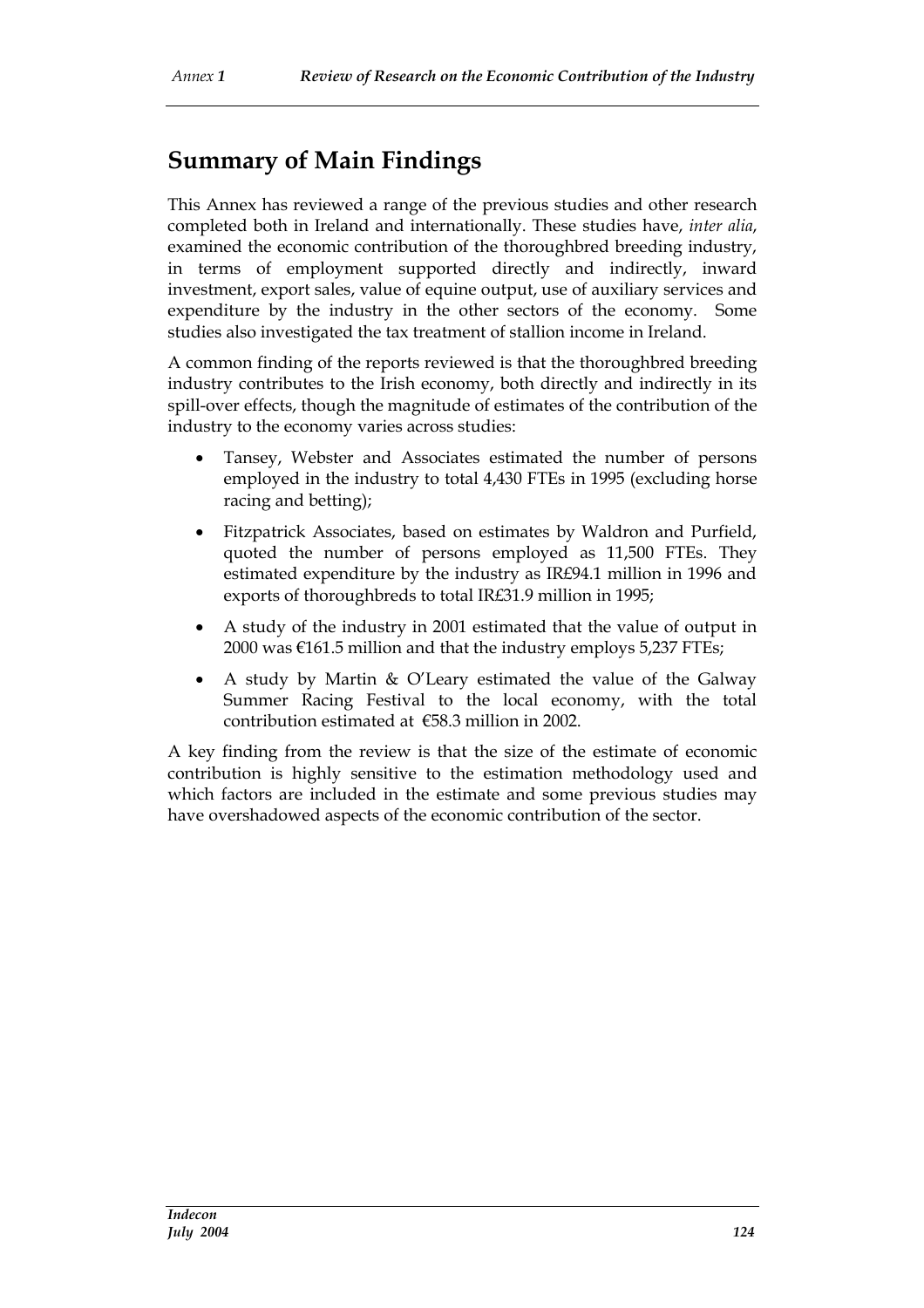# **Annex 2 Supplementary Tables re Breeding Sector**

| Table A7.21: Average Number of Horses in Breeding 1995-2002 |        |        |        |        |        |        |        |        |
|-------------------------------------------------------------|--------|--------|--------|--------|--------|--------|--------|--------|
|                                                             | 2002   | 2001   | 2000   | 1999   | 1998   | 1997   | 1996   | 1995   |
| <b>Stallions</b>                                            | 356    | 349    | 347    | 344    | 382    | 367    | 363    | 373    |
| <b>Mares</b>                                                | 16,467 | 15,503 | 14,655 | 13,928 | 13,306 | 12,900 | 12,140 | 11,950 |
| Foals                                                       | 10,214 | 9,452  | 8,793  | 8,119  | 7,718  | 7,130  | 6,556  | 6,573  |
|                                                             |        |        |        |        |        |        |        |        |
| Source: ITBA.                                               |        |        |        |        |        |        |        |        |

| Table A7.22: Results of Goff's Sales, 2002        |                        |              |                                 |                               |  |  |  |
|---------------------------------------------------|------------------------|--------------|---------------------------------|-------------------------------|--|--|--|
| Category                                          | Lots<br><b>Offered</b> | Lots<br>Sold | Aggregate<br>Sales $(\epsilon)$ | Average<br>Price $(\epsilon)$ |  |  |  |
| February Mixed                                    | 559                    | 379          | 4,218,100                       | 11,129                        |  |  |  |
| Land Rover June NH                                | 206                    | 156          | 2,646,000                       | 16,962                        |  |  |  |
| June NH                                           | 261                    | 168          | 1,219,800                       | 7,261                         |  |  |  |
| June International                                | 40                     | 27           | 530,500                         | 19,648                        |  |  |  |
| Orby Yearlings                                    | 374                    | 350          | 35,978,000                      | 102,794                       |  |  |  |
| Challenge Yearling Sale                           | 245                    | 228          | 5,949,000                       | 26,090                        |  |  |  |
| <b>Autumn Bonus Yearlings</b>                     | 347                    | 278          | 1,485,000                       | 5,342                         |  |  |  |
| October Horses in Training                        | 133                    | 105          | 655,000                         | 6,241                         |  |  |  |
| November Foals                                    | 863                    | 613          | 10,503,000                      | 17,133                        |  |  |  |
| November Breeding Stock                           | 440                    | 338          | 7,650,000                       | 22,632                        |  |  |  |
| December Flat                                     | 127                    | 80           | 364,600                         | 4,558                         |  |  |  |
| December NH                                       | 707                    | 376          | 2,059,400                       | 5,477                         |  |  |  |
| Total                                             | 4,302                  | 3,098        | 73,258,400                      | 23,647                        |  |  |  |
| Note: NH = National Hunt<br>Source: Goff's (2002) |                        |              |                                 |                               |  |  |  |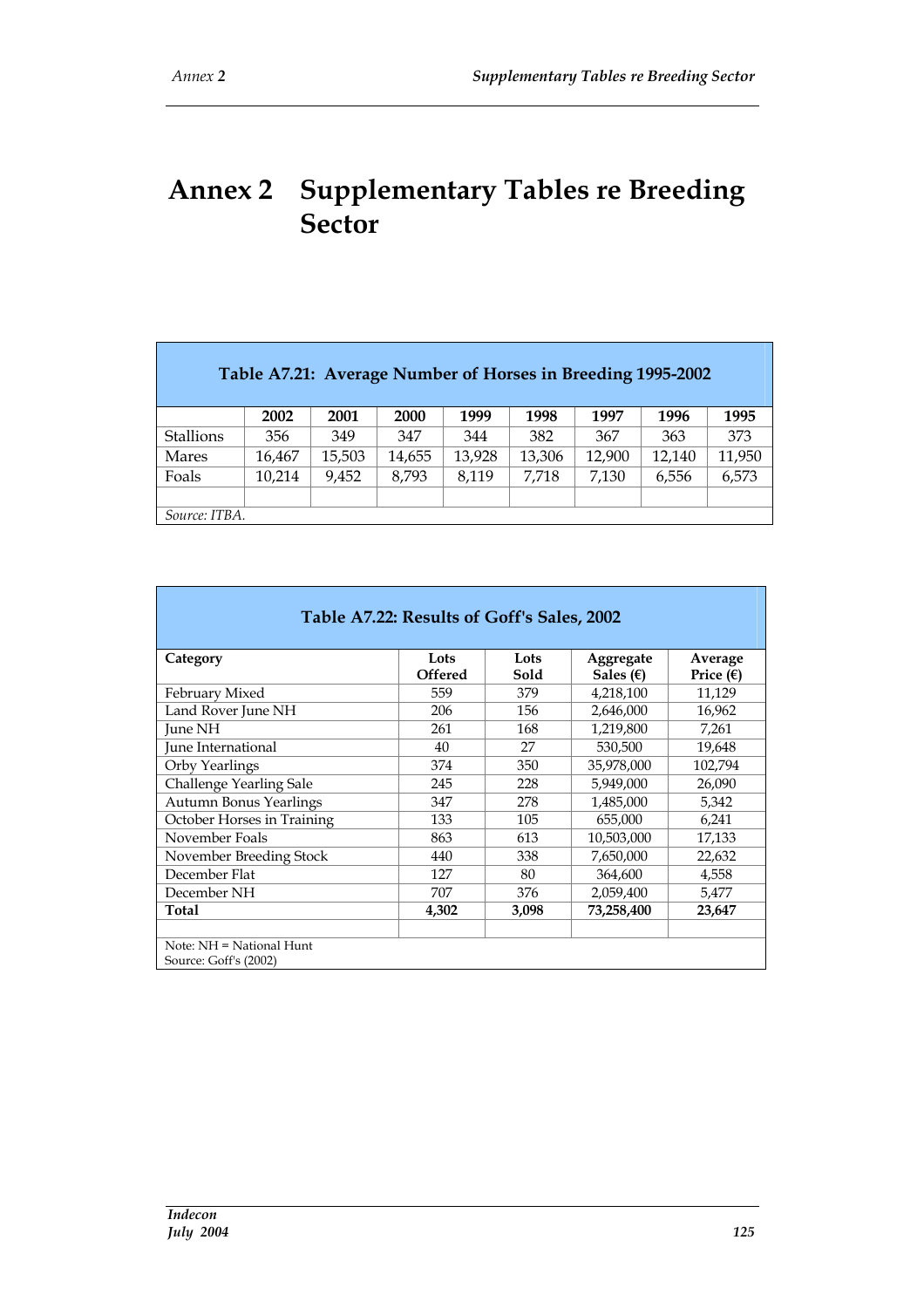# **Annex 3 Supplementary Tables re Horse Racing Sector**

| Table A7.23: Average Number of Horses in Training in Ireland, 1993-2002 |       |       |       |       |       |       |       |       |       |       |
|-------------------------------------------------------------------------|-------|-------|-------|-------|-------|-------|-------|-------|-------|-------|
| Age                                                                     | 2002  | 2001  | 2000  | 1999  | 1998  | 1997  | 1996  | 1995  | 1994  | 1993  |
| 2 year-olds                                                             | 516   | 447   | 449   | 411   | 400   | 381   | 395   | 396   | 488   | 530   |
| 3 year-olds                                                             | 590   | 552   | 563   | 472   | 495   | 479   | 512   | 495   | 606   | 608   |
| 4 year-olds                                                             | 709   | 635   | 568   | 579   | 534   | 519   | 553   | 537   | 768   | 869   |
| 5 year-olds                                                             | 1,038 | 1,003 | 941   | 878   | 878   | 861   | 834   | 808   | 1,009 | 1,001 |
| 6 year-olds                                                             | 963   | 935   | 813   | 891   | 858   | 756   | 732   | 699   | 790   | 774   |
| $7$ year-olds +                                                         | 1,653 | 1,536 | 1.442 | 1,435 | 1,321 | 1,210 | 1,162 | 975   | 1.062 | 1,063 |
| Total                                                                   | 5.469 | 5.108 | 4.776 | 4,666 | 4.486 | 4,206 | 4.188 | 3.910 | 4.723 | 4,845 |
|                                                                         |       |       |       |       |       |       |       |       |       |       |
| Source: ITBA.                                                           |       |       |       |       |       |       |       |       |       |       |

| Table A7.24: Number of Races by Type of Race (1996-2002) |       |       |       |       |       |       |       |
|----------------------------------------------------------|-------|-------|-------|-------|-------|-------|-------|
|                                                          | 2002  | 2001  | 2000  | 1999  | 1998  | 1997  | 1996  |
| 2 year-old                                               | 171   | 162   | 148   | 148   | 136   | 142   | 144   |
| Classic                                                  | 5     | 5     | 5     | 5     | 5     | 5     | 5     |
| Other Flat                                               | 612   | 615   | 565   | 562   | 562   | 545   |       |
| Chase                                                    | 349   | 327   | 347   | 322   | 316   | 314   | 321   |
| Hurdle                                                   | 657   | 614   | 633   | 597   | 565   | 554   | 565   |
| Bumper                                                   | 200   | 212   | 221   | 232   | 235   | 234   | 237   |
| <b>Total</b>                                             | 1.994 | 1.935 | 1.919 | 1,866 | 1,819 | 1.794 | 1,807 |
|                                                          |       |       |       |       |       |       |       |
| Source: Horse Racing Ireland.                            |       |       |       |       |       |       |       |

| Table A7.25: Number of Races and Runners, 1997-2002     |        |        |                          |
|---------------------------------------------------------|--------|--------|--------------------------|
| Category                                                | 1997   | 2002   | $\%$ Change<br>1997-2002 |
| Races                                                   | 1,794  | 1,994  | $+11\%$                  |
| Runners                                                 | 21,118 | 28,259 | $+34%$                   |
|                                                         |        |        |                          |
| Source: Horse Racing Ireland, Strategic Plan 2003-2007. |        |        |                          |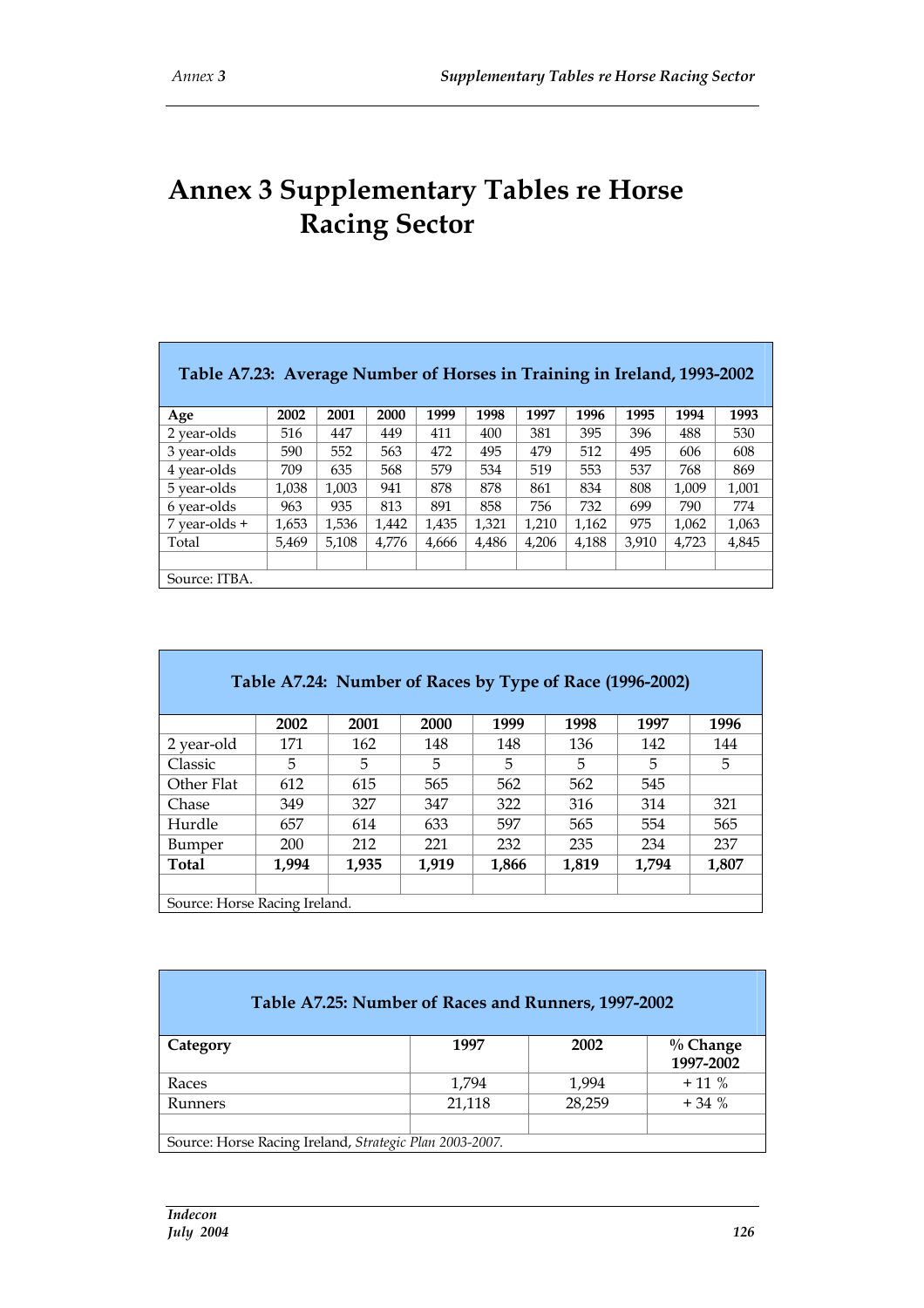$\overline{1}$ 

I

| Table A7.26: Economic Contribution of the Horse Racing Industry in Ireland -<br>Value of On-Course Betting - 1996-2002 - $\epsilon$ '000 |         |         |         |         |         |         |         |  |
|------------------------------------------------------------------------------------------------------------------------------------------|---------|---------|---------|---------|---------|---------|---------|--|
|                                                                                                                                          | 2002    | 2001    | 2000    | 1999    | 1998    | 1997    | 1996    |  |
| Totaliser                                                                                                                                | 38,800  | 36,087  | 35,542  | 32,043  | 30,098  | 27,002  | 24,803  |  |
| Home Bookmakers                                                                                                                          | 160,000 | 169,686 | 162,180 | 131,404 | 111,441 | 101,276 | 94,451  |  |
| Away Bookmakers                                                                                                                          | 2,000   | 2,172   | 1,971   | 1,342   | 1,930   | 1,562   | 2,166   |  |
| <b>Betting Shops</b>                                                                                                                     | 7,400   | 7,115   | 5,974   | 4,756   | 3,767   | 3163    | 1,243   |  |
| Total                                                                                                                                    | 208,400 | 215,060 | 205,667 | 169,546 | 147,236 | 133,004 | 122,664 |  |
|                                                                                                                                          |         |         |         |         |         |         |         |  |
| Source: Horse Racing Ireland.                                                                                                            |         |         |         |         |         |         |         |  |

| Table A7.27: Economic Contribution of the Horse Racing Industry in<br>Ireland - Value of Off-Course Betting (Exclusive of Betting Duty) - 1996-<br>2002 |       |       |       |      |      |      |      |  |  |  |  |
|---------------------------------------------------------------------------------------------------------------------------------------------------------|-------|-------|-------|------|------|------|------|--|--|--|--|
| $(\epsilon$ million)                                                                                                                                    | 2002  | 2001  | 2000  | 1999 | 1998 | 1997 | 1996 |  |  |  |  |
| Off-course Betting                                                                                                                                      | 1,579 | 1,358 | 1,177 | 927  | 662  | 578  | 516  |  |  |  |  |
|                                                                                                                                                         |       |       |       |      |      |      |      |  |  |  |  |
| Source: Horse Racing Ireland.                                                                                                                           |       |       |       |      |      |      |      |  |  |  |  |

| Table A7.28: Prizemoney by Type of Race (1996-2002) - $\epsilon$ Million |        |        |        |        |        |        |        |  |  |  |  |
|--------------------------------------------------------------------------|--------|--------|--------|--------|--------|--------|--------|--|--|--|--|
| Category                                                                 | 2002   | 2001   | 2000   | 1999   | 1998   | 1997   | 1996   |  |  |  |  |
| 2 year-old                                                               | 7.242  | 5.110  | 3.565  | 2.894  | 2.487  | 2.457  | 2.298  |  |  |  |  |
| Classic                                                                  | 3.555  | 2.286  | 2.063  | 1.968  | 1.841  | 1.778  | 1.651  |  |  |  |  |
| Other Flat                                                               | 19.047 | 14.312 | 9.591  | 8.210  | 6.408  | 5.761  | 5.152  |  |  |  |  |
| Chase                                                                    | 10.867 | 7.914  | 5.985  | 5.048  | 3.930  | 3.293  | 3.204  |  |  |  |  |
| Hurdle                                                                   | 14.393 | 10.387 | 7.657  | 6.212  | 4.810  | 4.256  | 4.130  |  |  |  |  |
| Bumper                                                                   | 2.731  | 2.198  | 1.876  | 1.601  | 1.418  | 1.374  | 1.281  |  |  |  |  |
| <b>Total</b>                                                             | 57.837 | 42.207 | 30.737 | 25.933 | 20.895 | 18.918 | 17.717 |  |  |  |  |
|                                                                          |        |        |        |        |        |        |        |  |  |  |  |
| Source: Horse Racing Ireland.                                            |        |        |        |        |        |        |        |  |  |  |  |

J.